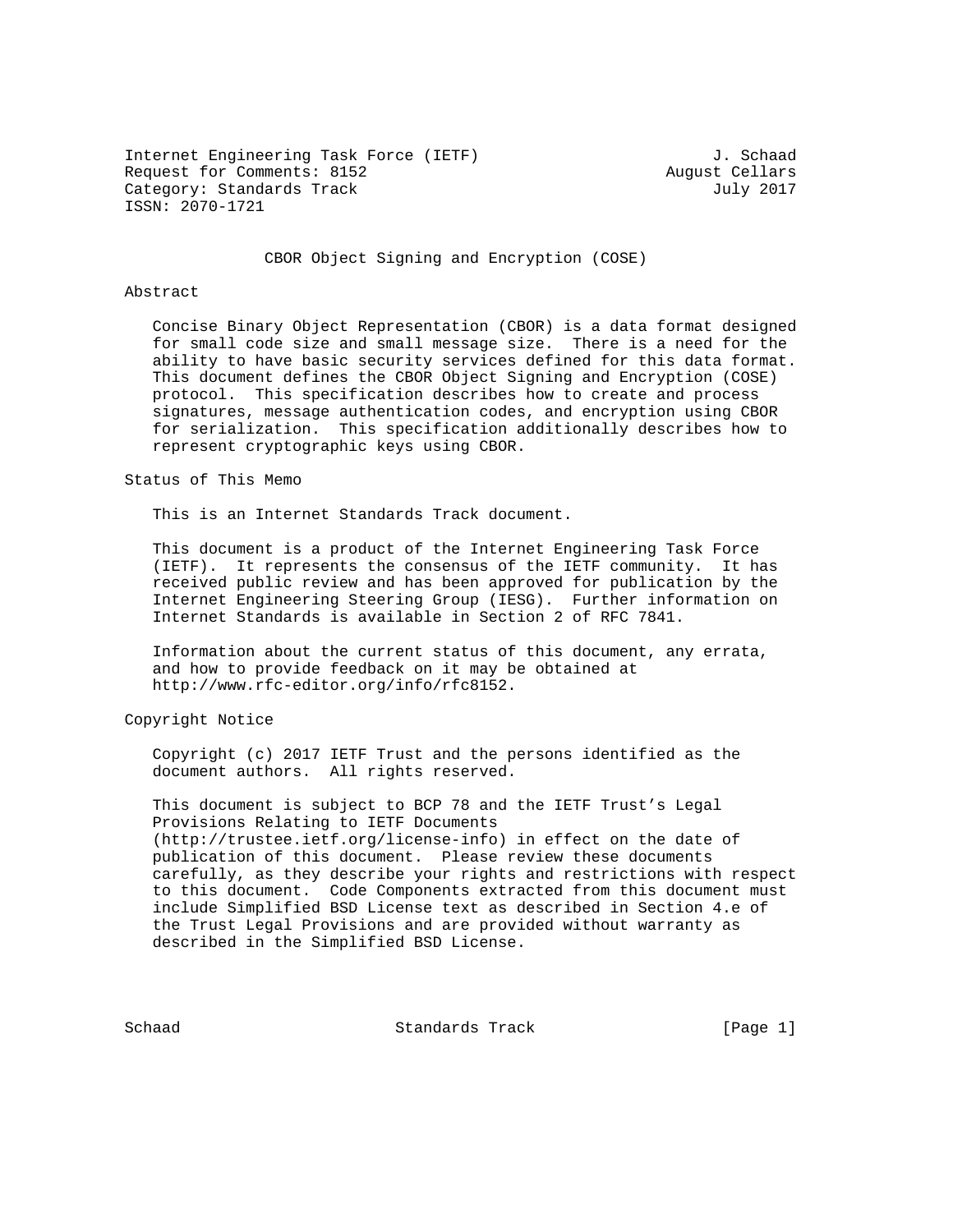# Table of Contents

|  | 3.1. Common COSE Headers Parameters 12                      |  |
|--|-------------------------------------------------------------|--|
|  |                                                             |  |
|  | 4.1. Signing with One or More Signers 16                    |  |
|  |                                                             |  |
|  |                                                             |  |
|  | 4.4. Signing and Verification Process 20                    |  |
|  | 4.5. Computing Counter Signatures 22                        |  |
|  |                                                             |  |
|  |                                                             |  |
|  | 5.1.1. Content Key Distribution Methods 24                  |  |
|  | 5.2. Single Recipient Encrypted 25                          |  |
|  | 5.3. How to Encrypt and Decrypt for AEAD Algorithms 26      |  |
|  | 5.4. How to Encrypt and Decrypt for AE Algorithms 28        |  |
|  |                                                             |  |
|  | 6.1. MACed Message with Recipients 30                       |  |
|  | 6.2. MACed Messages with Implicit Key 31                    |  |
|  | 6.3. How to Compute and Verify a MAC 32                     |  |
|  |                                                             |  |
|  | 7.1. COSE Key Common Parameters 34                          |  |
|  |                                                             |  |
|  |                                                             |  |
|  | 8.1.1. Security Considerations 40                           |  |
|  | 8.2. Edwards-Curve Digital Signature Algorithms (EdDSAs) 40 |  |
|  | 8.2.1. Security Considerations 41                           |  |
|  | 9. Message Authentication Code (MAC) Algorithms 42          |  |
|  | 9.1. Hash-Based Message Authentication Codes (HMACs) 42     |  |
|  | 9.1.1. Security Considerations 44                           |  |
|  | 9.2. AES Message Authentication Code (AES-CBC-MAC) 44       |  |
|  | 9.2.1. Security Considerations 45                           |  |
|  |                                                             |  |
|  | 10.1.1. Security Considerations 47                          |  |
|  |                                                             |  |
|  | 10.2.1. Security Considerations 50                          |  |
|  |                                                             |  |
|  | 10.3.1. Security Considerations 51                          |  |
|  | 11. Key Derivation Functions (KDFs) 51                      |  |
|  |                                                             |  |

Schaad Standards Track [Page 2]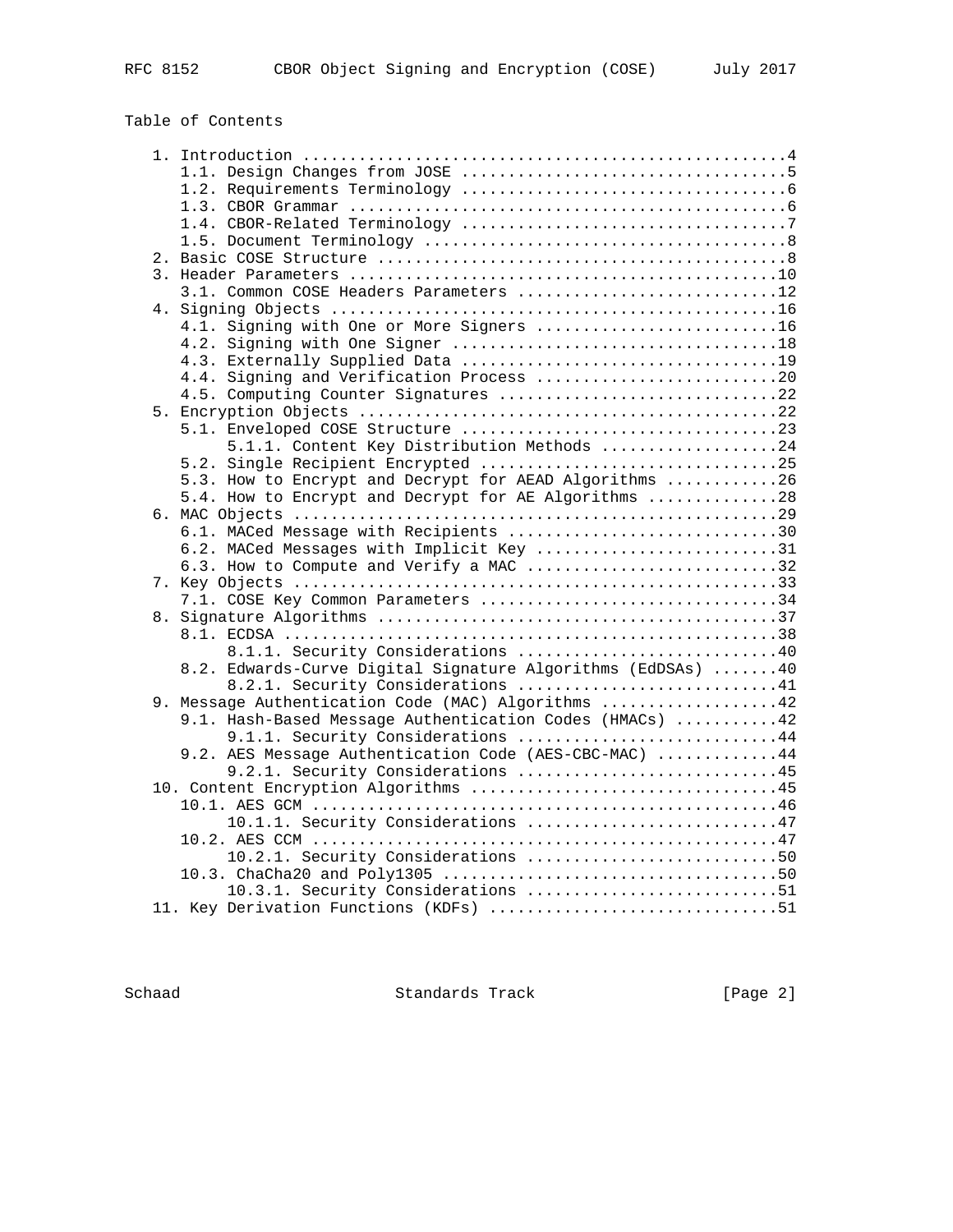| 11.1. HMAC-Based Extract-and-Expand Key Derivation                                         |  |
|--------------------------------------------------------------------------------------------|--|
| Function (HKDF) $\dots\dots\dots\dots\dots\dots\dots\dots\dots\dots\dots\dots\dots\dots52$ |  |
| 11.2. Context Information Structure 54                                                     |  |
|                                                                                            |  |
|                                                                                            |  |
|                                                                                            |  |
|                                                                                            |  |
|                                                                                            |  |
|                                                                                            |  |
|                                                                                            |  |
|                                                                                            |  |
|                                                                                            |  |
|                                                                                            |  |
|                                                                                            |  |
|                                                                                            |  |
|                                                                                            |  |
|                                                                                            |  |
|                                                                                            |  |
|                                                                                            |  |
|                                                                                            |  |
|                                                                                            |  |
|                                                                                            |  |
|                                                                                            |  |
|                                                                                            |  |
|                                                                                            |  |
| 16.3. COSE Header Algorithm Parameters Registry 79                                         |  |
|                                                                                            |  |
|                                                                                            |  |
| 16.5. COSE Key Common Parameters Registry 81                                               |  |
| 16.6. COSE Key Type Parameters Registry 81                                                 |  |
|                                                                                            |  |
| 16.8. COSE Elliptic Curves Registry 83                                                     |  |
|                                                                                            |  |
| 16.9.1. COSE Security Message 84                                                           |  |
| 16.9.2. COSE Key Media Type 85                                                             |  |
| 16.10. CoAP Content-Formats Registry 87                                                    |  |
|                                                                                            |  |
|                                                                                            |  |
|                                                                                            |  |
|                                                                                            |  |
|                                                                                            |  |
| Appendix A. Guidelines for External Data Authentication of                                 |  |
|                                                                                            |  |
|                                                                                            |  |
| A.2. Counter Signature without Headers 99                                                  |  |
| Appendix B. Two Layers of Recipient Information 100                                        |  |
|                                                                                            |  |
| C.1. Examples of Signed Messages 103                                                       |  |
|                                                                                            |  |

Schaad Standards Track [Page 3]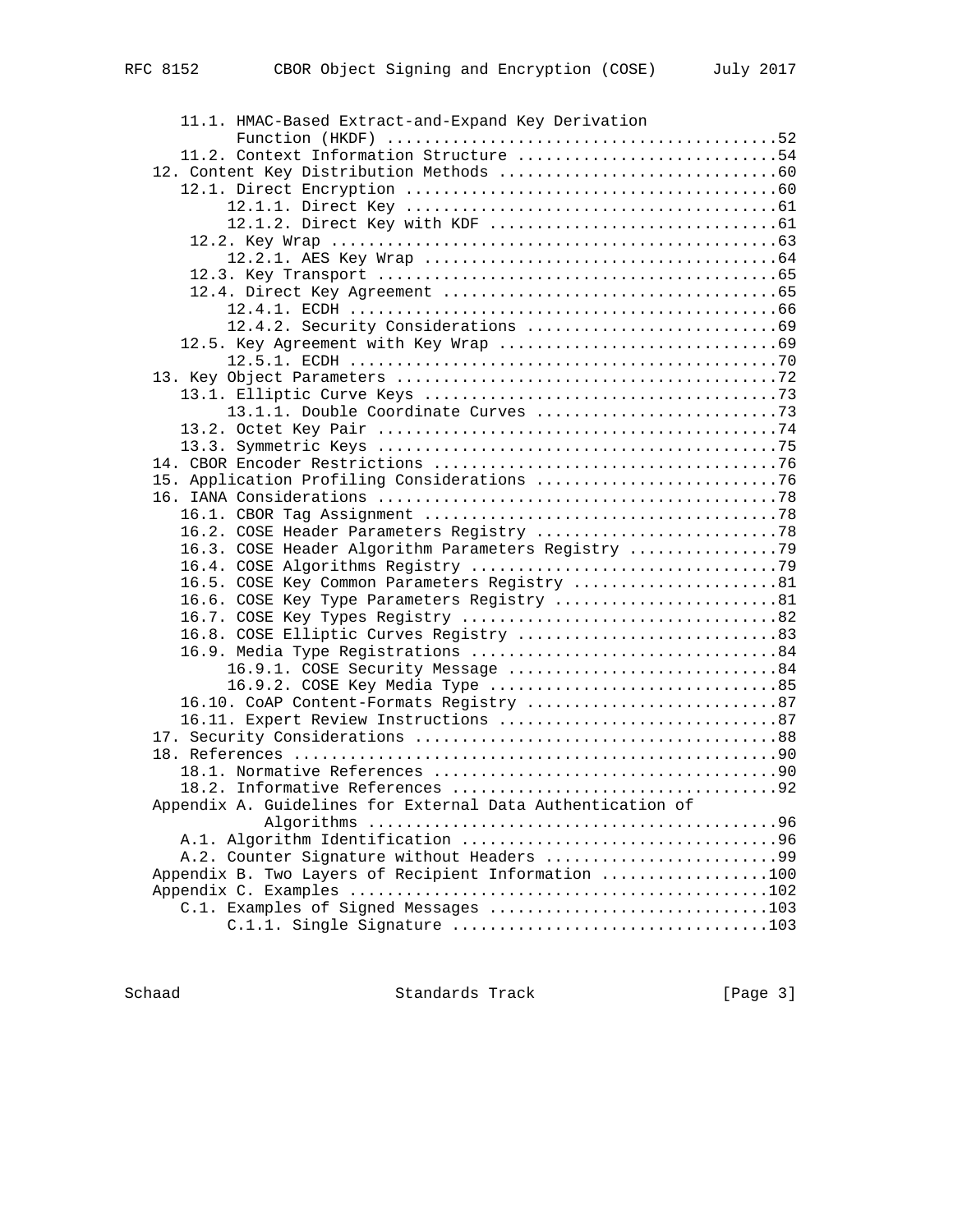|  | C.1.3. Counter Signature 104                      |  |
|--|---------------------------------------------------|--|
|  | C.1.4. Signature with Criticality 105             |  |
|  |                                                   |  |
|  | C.2.1. Single ECDSA Signature 106                 |  |
|  | C.3. Examples of Enveloped Messages 107           |  |
|  |                                                   |  |
|  | C.3.2. Direct Plus Key Derivation 108             |  |
|  | C.3.3. Counter Signature on Encrypted Content 109 |  |
|  | C.3.4. Encrypted Content with External Data 111   |  |
|  | C.4. Examples of Encrypted Messages 111           |  |
|  | C.4.1. Simple Encrypted Message 111               |  |
|  | C.4.2. Encrypted Message with a Partial IV 112    |  |
|  | C.5. Examples of MACed Messages 112               |  |
|  | C.5.1. Shared Secret Direct MAC 112               |  |
|  |                                                   |  |
|  |                                                   |  |
|  | C.5.4. Multi-Recipient MACed Message 115          |  |
|  | C.6. Examples of MACO Messages 117                |  |
|  | C.6.1. Shared Secret Direct MAC 117               |  |
|  |                                                   |  |
|  |                                                   |  |
|  |                                                   |  |
|  |                                                   |  |
|  |                                                   |  |

# 1. Introduction

 There has been an increased focus on small, constrained devices that make up the Internet of Things (IoT). One of the standards that has come out of this process is "Concise Binary Object Representation (CBOR)" [RFC7049]. CBOR extended the data model of the JavaScript Object Notation (JSON) [RFC7159] by allowing for binary data, among other changes. CBOR is being adopted by several of the IETF working groups dealing with the IoT world as their encoding of data structures. CBOR was designed specifically to be both small in terms of messages transport and implementation size and be a schema-free decoder. A need exists to provide message security services for IoT, and using CBOR as the message-encoding format makes sense.

 The JOSE working group produced a set of documents [RFC7515] [RFC7516] [RFC7517] [RFC7518] using JSON that specified how to process encryption, signatures, and Message Authentication Code (MAC) operations and how to encode keys using JSON. This document defines the CBOR Object Signing and Encryption (COSE) standard, which does the same thing for the CBOR encoding format. While there is a strong

Schaad Standards Track [Page 4]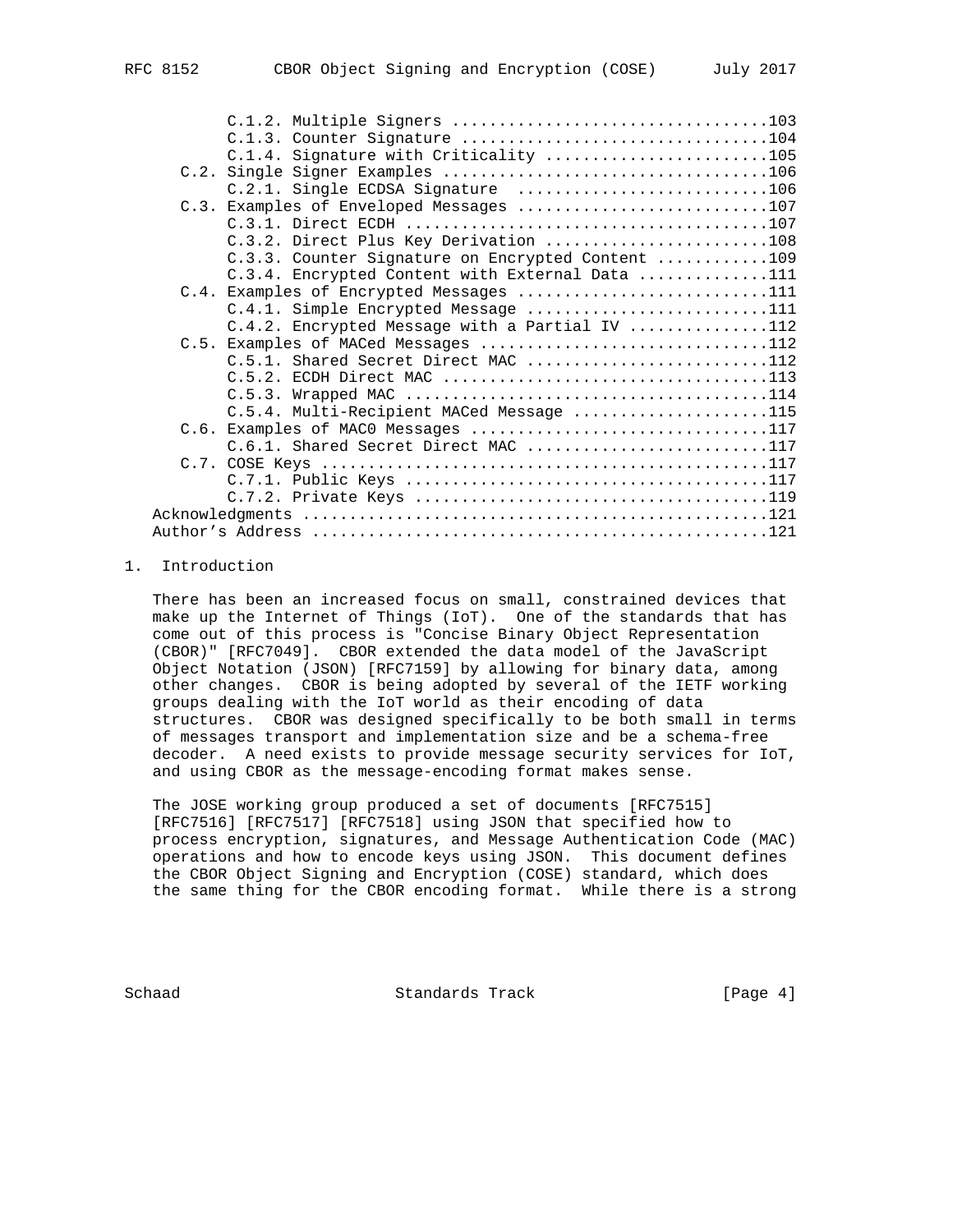attempt to keep the flavor of the original JSON Object Signing and Encryption (JOSE) documents, two considerations are taken into account:

- o CBOR has capabilities that are not present in JSON and are appropriate to use. One example of this is the fact that CBOR has a method of encoding binary directly without first converting it into a base64-encoded string.
- o COSE is not a direct copy of the JOSE specification. In the process of creating COSE, decisions that were made for JOSE were re-examined. In many cases, different results were decided on as the criteria were not always the same.
- 1.1. Design Changes from JOSE
	- o Define a single top message structure so that encrypted, signed, and MACed messages can easily be identified and still have a consistent view.
	- o Signed messages distinguish between the protected and unprotected parameters that relate to the content from those that relate to the signature.
	- o MACed messages are separated from signed messages.
	- o MACed messages have the ability to use the same set of recipient algorithms as enveloped messages for obtaining the MAC authentication key.
	- o Use binary encodings for binary data rather than base64url encodings.
	- o Combine the authentication tag for encryption algorithms with the ciphertext.
	- o The set of cryptographic algorithms has been expanded in some directions and trimmed in others.

Schaad Standards Track [Page 5]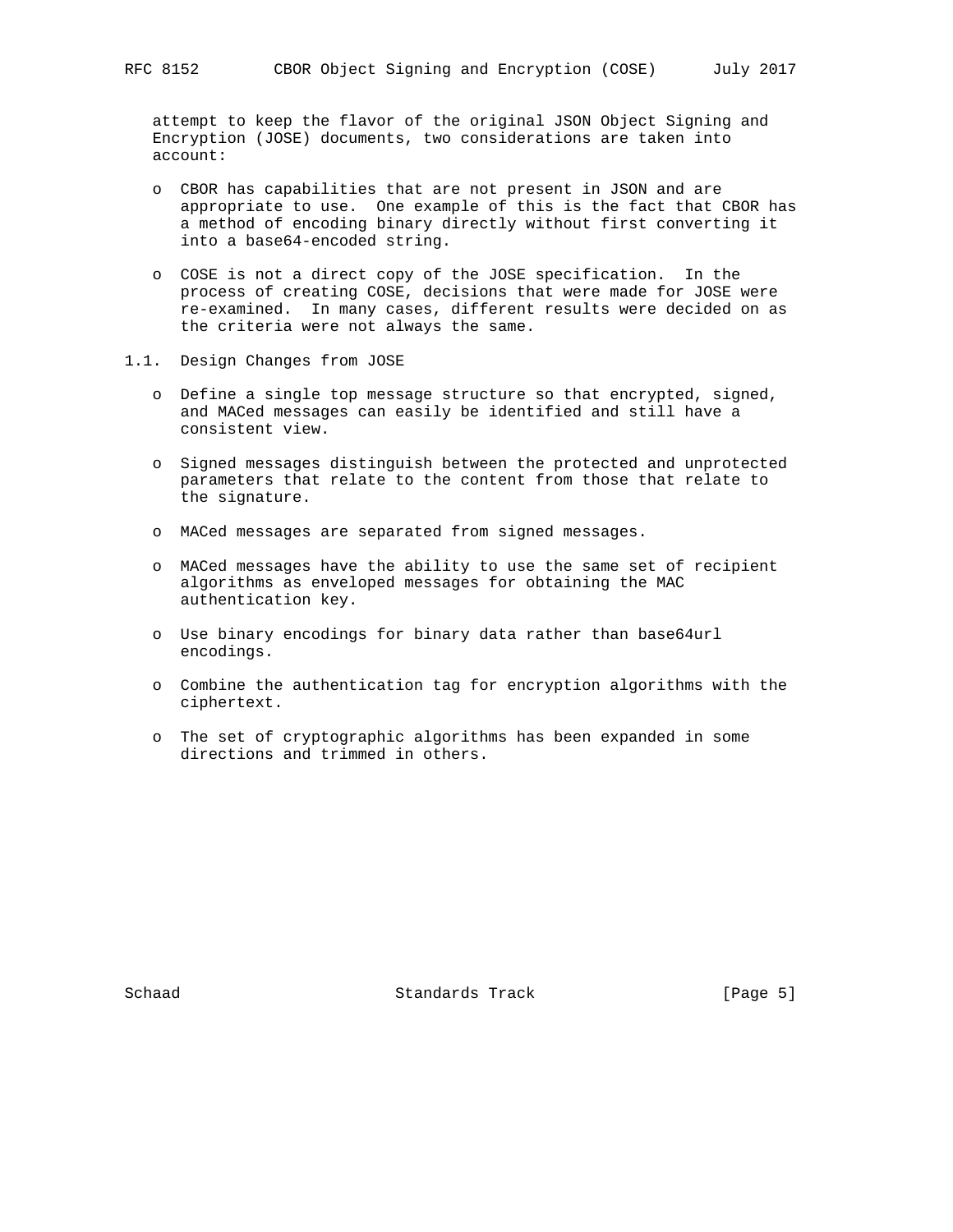#### 1.2. Requirements Terminology

 The key words "MUST", "MUST NOT", "REQUIRED", "SHALL", "SHALL NOT", "SHOULD", "SHOULD NOT", "RECOMMENDED", "NOT RECOMMENDED", "MAY", and "OPTIONAL" in this document are to be interpreted as described in BCP 14 [RFC2119] [RFC8174] when, and only when, they appear in all capitals, as shown here.

 When the words appear in lowercase, this interpretation does not apply.

1.3. CBOR Grammar

 There is currently no standard CBOR grammar available for use by specifications. The CBOR structures are therefore described in prose.

 The document was developed by first working on the grammar and then developing the prose to go with it. An artifact of this is that the prose was written using the primitive type strings defined by CBOR Data Definition Language (CDDL) [CDDL]. In this specification, the following primitive types are used:

 any -- non-specific value that permits all CBOR values to be placed here.

 bool -- a boolean value (true: major type 7, value 21; false: major type 7, value 20).

bstr -- byte string (major type 2).

int -- an unsigned integer or a negative integer.

nil -- a null value (major type 7, value 22).

nint -- a negative integer (major type 1).

tstr -- a UTF-8 text string (major type 3).

uint -- an unsigned integer (major type 0).

 Two syntaxes from CDDL appear in this document as shorthand. These are:

FOO / BAR -- indicates that either FOO or BAR can appear here.

 [+ FOO] -- indicates that the type FOO appears one or more times in an array.

Schaad Standards Track [Page 6]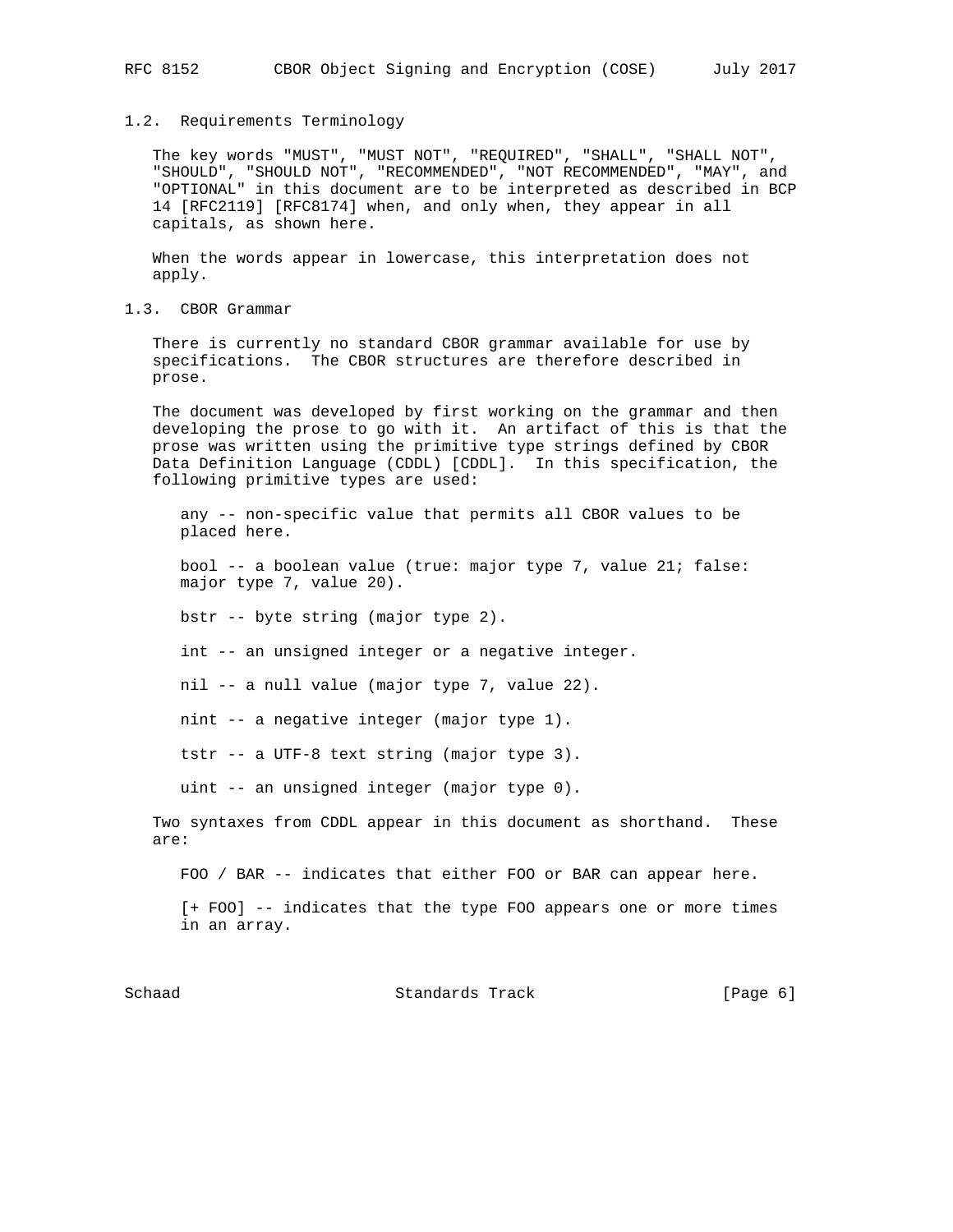As well as the prose description, a version of a CBOR grammar is presented in CDDL. Since CDDL has not been published in an RFC, this grammar may not work with the final version of CDDL. The CDDL grammar is informational; the prose description is normative.

 The collected CDDL can be extracted from the XML version of this document via the following XPath expression below. (Depending on the XPath evaluator one is using, it may be necessary to deal with  $>$ as an entity.)

//artwork[@type='CDDL']/text()

 CDDL expects the initial non-terminal symbol to be the first symbol in the file. For this reason, the first fragment of CDDL is presented here.

start = COSE\_Messages / COSE\_Key / COSE\_KeySet / Internal\_Types

 ; This is defined to make the tool quieter: Internal\_Types = Sig\_structure / Enc\_structure / MAC\_structure / COSE\_KDF\_Context

 The non-terminal Internal\_Types is defined for dealing with the automated validation tools used during the writing of this document. It references those non-terminals that are used for security computations but are not emitted for transport.

1.4. CBOR-Related Terminology

 In JSON, maps are called objects and only have one kind of map key: a string. In COSE, we use strings, negative integers, and unsigned integers as map keys. The integers are used for compactness of encoding and easy comparison. The inclusion of strings allows for an additional range of short encoded values to be used as well. Since the word "key" is mainly used in its other meaning, as a cryptographic key, we use the term "label" for this usage as a map key.

 The presence of a label in a COSE map that is not a string or an integer is an error. Applications can either fail processing or process messages with incorrect labels; however, they MUST NOT create messages with incorrect labels.

 A CDDL grammar fragment defines the non-terminal 'label', as in the previous paragraph, and 'values', which permits any value to be used.

 $label = int / tstr$ values = any

Schaad Standards Track [Page 7]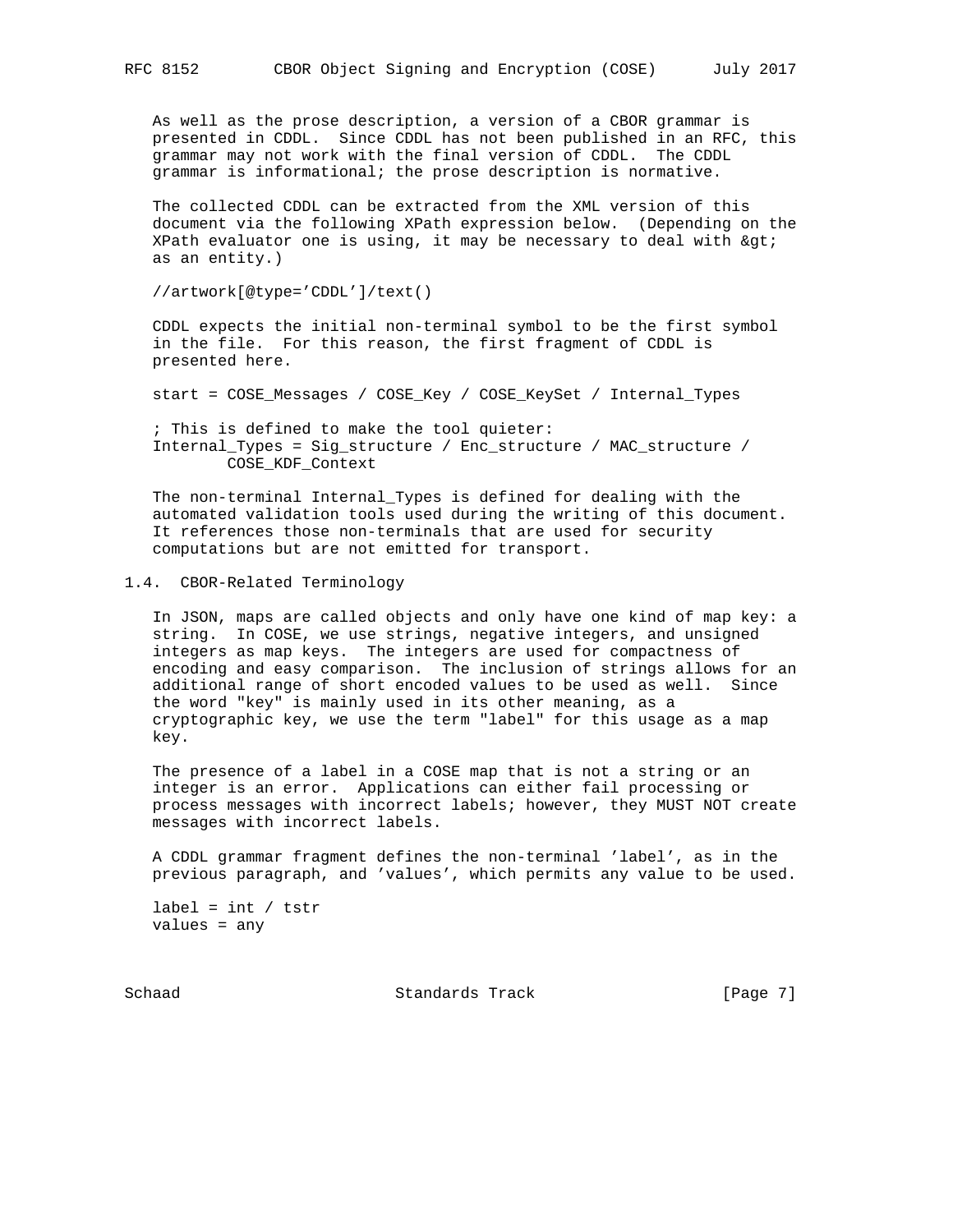#### 1.5. Document Terminology

In this document, we use the following terminology:

Byte is a synonym for octet.

 Constrained Application Protocol (CoAP) is a specialized web transfer protocol for use in constrained systems. It is defined in [RFC7252].

 Authenticated Encryption (AE) [RFC5116] algorithms are those encryption algorithms that provide an authentication check of the contents algorithm with the encryption service.

 Authenticated Encryption with Authenticated Data (AEAD) [RFC5116] algorithms provide the same content authentication service as AE algorithms, but they additionally provide for authentication of non encrypted data as well.

2. Basic COSE Structure

 The COSE object structure is designed so that there can be a large amount of common code when parsing and processing the different types of security messages. All of the message structures are built on the CBOR array type. The first three elements of the array always contain the same information:

- 1. The set of protected header parameters wrapped in a bstr.
- 2. The set of unprotected header parameters as a map.
- 3. The content of the message. The content is either the plaintext or the ciphertext as appropriate. The content may be detached, but the location is still used. The content is wrapped in a bstr when present and is a nil value when detached.

Elements after this point are dependent on the specific message type.

 COSE messages are also built using the concept of layers to separate different types of cryptographic concepts. As an example of how this works, consider the COSE\_Encrypt message (Section 5.1). This message type is broken into two layers: the content layer and the recipient layer. In the content layer, the plaintext is encrypted and information about the encrypted message is placed. In the recipient layer, the content encryption key (CEK) is encrypted and information about how it is encrypted for each recipient is placed. A single layer version of the encryption message COSE\_Encrypt0 (Section 5.2) is provided for cases where the CEK is pre-shared.

Schaad Standards Track [Page 8]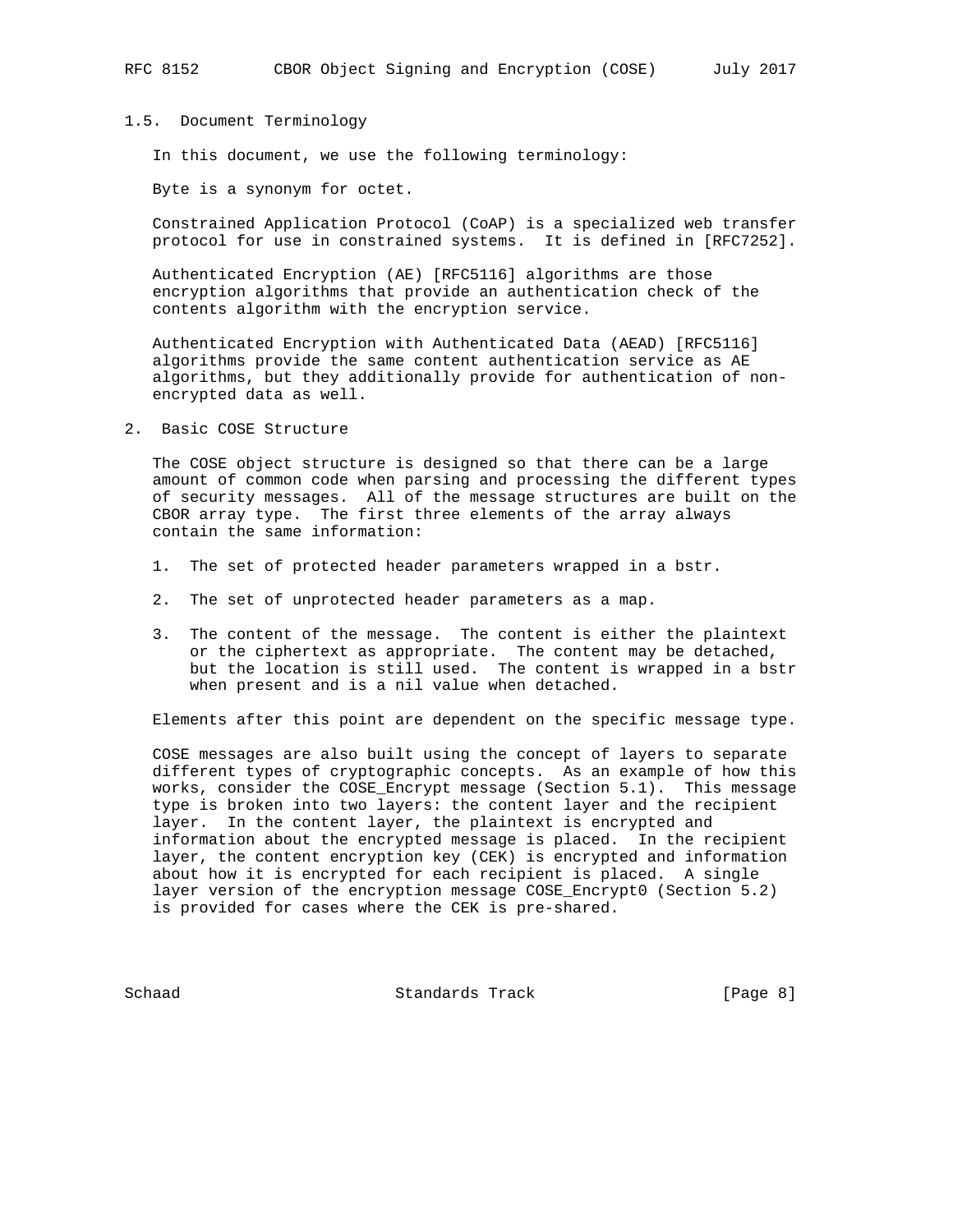Identification of which type of message has been presented is done by the following methods:

- 1. The specific message type is known from the context. This may be defined by a marker in the containing structure or by restrictions specified by the application protocol.
- 2. The message type is identified by a CBOR tag. Messages with a CBOR tag are known in this specification as tagged messages, while those without the CBOR tag are known as untagged messages. This document defines a CBOR tag for each of the message structures. These tags can be found in Table 1.
- 3. When a COSE object is carried in a media type of 'application/ cose', the optional parameter 'cose-type' can be used to identify the embedded object. The parameter is OPTIONAL if the tagged version of the structure is used. The parameter is REQUIRED if the untagged version of the structure is used. The value to use with the parameter for each of the structures can be found in Table 1.
- 4. When a COSE object is carried as a CoAP payload, the CoAP Content-Format Option can be used to identify the message content. The CoAP Content-Format values can be found in Table 26. The CBOR tag for the message structure is not required as each security message is uniquely identified.

| <b>CBOR</b><br>Taq | cose-type     | Data Item     | Semantics                                      |
|--------------------|---------------|---------------|------------------------------------------------|
| 98                 | cose-sign     | COSE Sign     | COSE Signed Data Object                        |
| 18                 | cose-sign1    | COSE Sign1    | COSE Single Signer Data<br>Object              |
| 96                 | cose-encrypt  | COSE Encrypt  | COSE Encrypted Data<br>Object                  |
| 16                 | cose-encrypt0 | COSE Encrypt0 | COSE Single Recipient<br>Encrypted Data Object |
| 97                 | $\csc$ -mac   | COSE Mac      | COSE MACed Data Object                         |
| 17                 | $\cose-mac0$  | COSE Mac0     | COSE Mac w/o Recipients<br>Object              |

Table 1: COSE Message Identification

Schaad Standards Track [Page 9]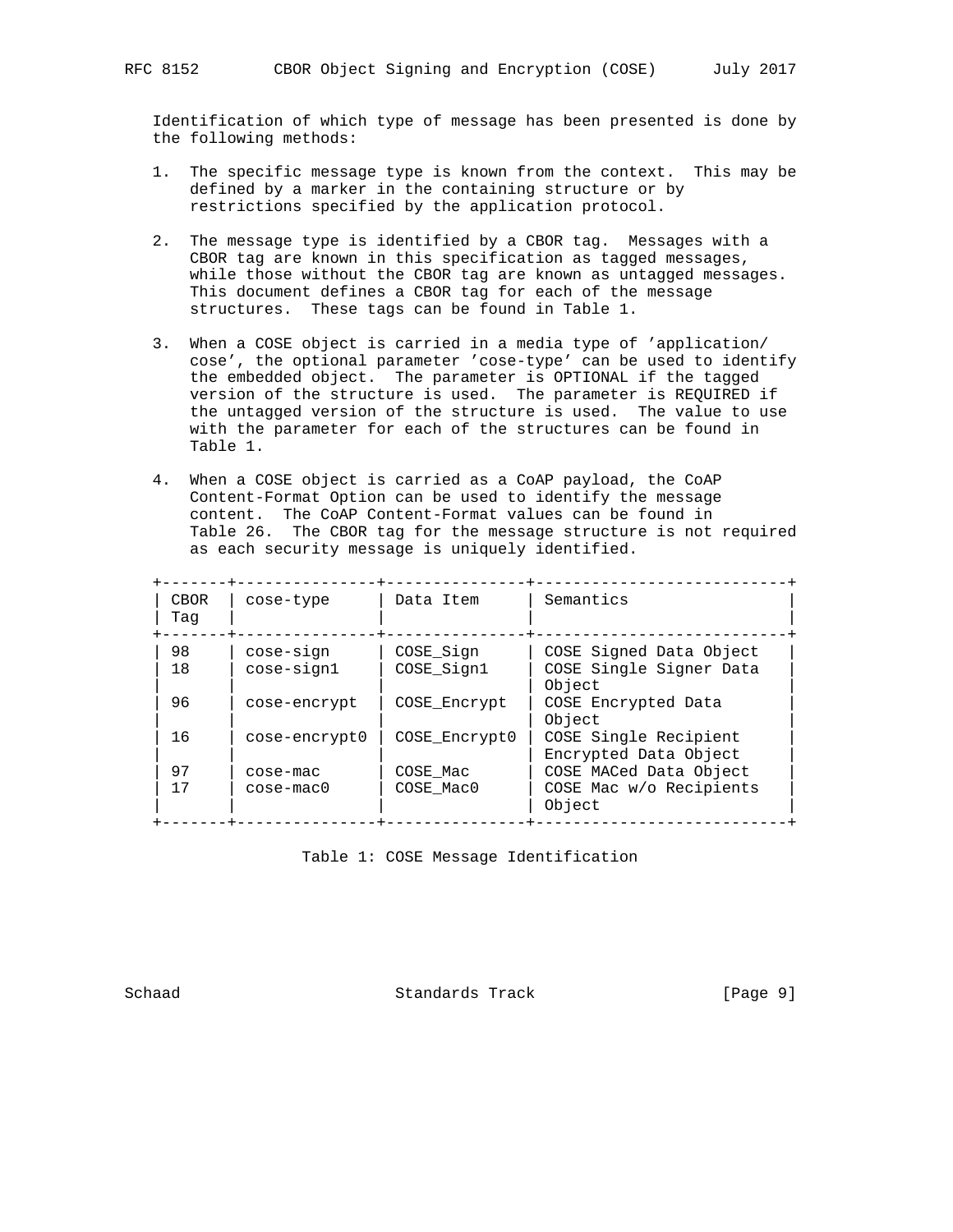The following CDDL fragment identifies all of the top messages defined in this document. Separate non-terminals are defined for the tagged and the untagged versions of the messages.

COSE\_Messages = COSE\_Untagged\_Message / COSE\_Tagged\_Message

 COSE\_Untagged\_Message = COSE\_Sign / COSE\_Sign1 / COSE\_Encrypt / COSE\_Encrypt0 / COSE\_Mac / COSE\_Mac0

- COSE\_Tagged\_Message = COSE\_Sign\_Tagged / COSE\_Sign1\_Tagged / COSE\_Encrypt\_Tagged / COSE\_Encrypt0\_Tagged / COSE\_Mac\_Tagged / COSE\_Mac0\_Tagged
- 3. Header Parameters

 The structure of COSE has been designed to have two buckets of information that are not considered to be part of the payload itself, but are used for holding information about content, algorithms, keys, or evaluation hints for the processing of the layer. These two buckets are available for use in all of the structures except for keys. While these buckets are present, they may not all be usable in all instances. For example, while the protected bucket is defined as part of the recipient structure, some of the algorithms used for recipient structures do not provide for authenticated data. If this is the case, the protected bucket is left empty.

 Both buckets are implemented as CBOR maps. The map key is a 'label' (Section 1.4). The value portion is dependent on the definition for the label. Both maps use the same set of label/value pairs. The integer and string values for labels have been divided into several sections including a standard range, a private range, and a range that is dependent on the algorithm selected. The defined labels can be found in the "COSE Header Parameters" IANA registry (Section 16.2).

Two buckets are provided for each layer:

 protected: Contains parameters about the current layer that are to be cryptographically protected. This bucket MUST be empty if it is not going to be included in a cryptographic computation. This bucket is encoded in the message as a binary object. This value is obtained by CBOR encoding the protected map and wrapping it in a bstr object. Senders SHOULD encode a zero-length map as a zero length string rather than as a zero-length map (encoded as h'a0'). The zero-length binary encoding is preferred because it is both shorter and the version used in the serialization structures for cryptographic computation. After encoding the map, the value is

Schaad Standards Track [Page 10]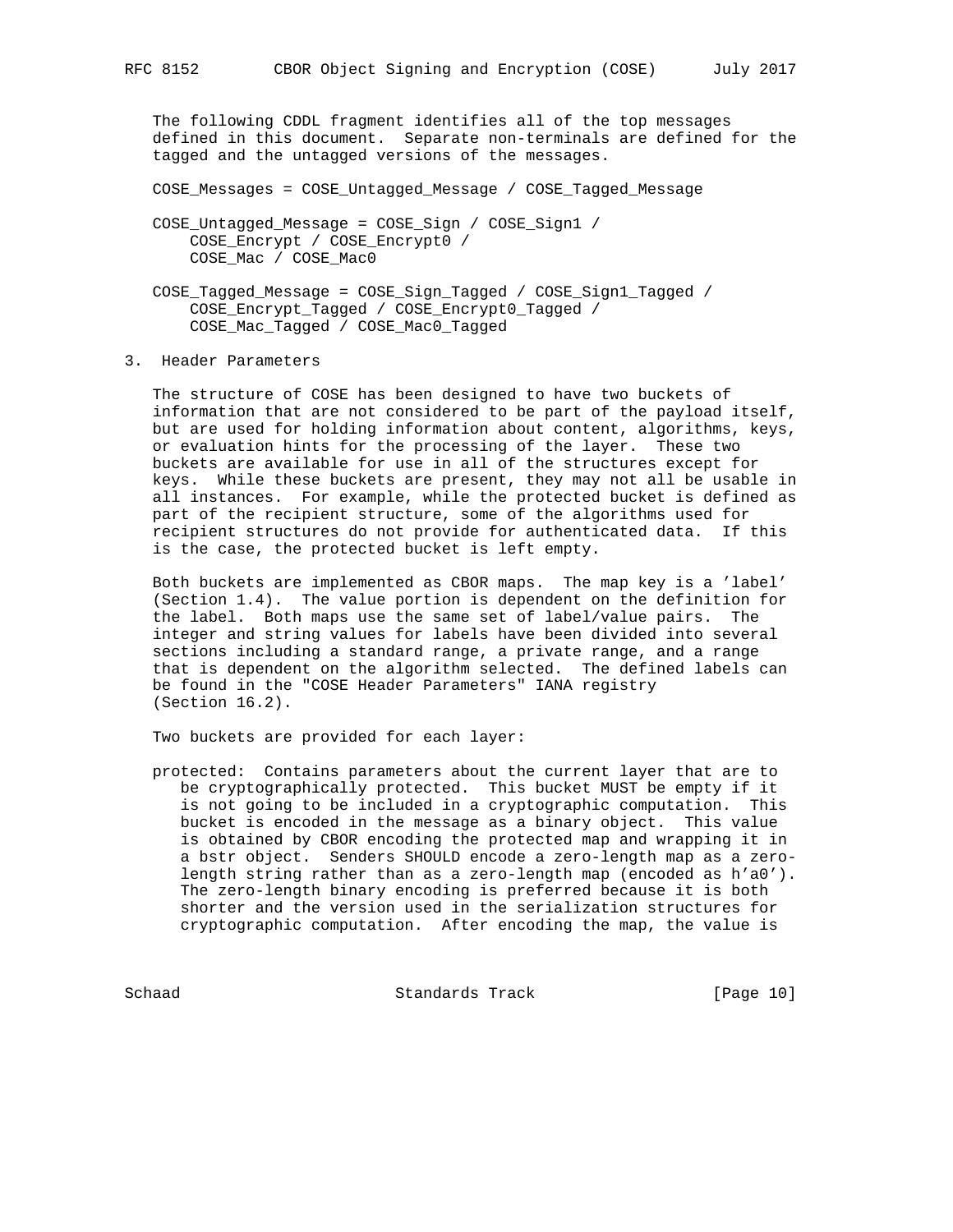wrapped in the binary object. Recipients MUST accept both a zero length binary value and a zero-length map encoded in the binary value. The wrapping allows for the encoding of the protected map to be transported with a greater chance that it will not be altered in transit. (Badly behaved intermediates could decode and re-encode, but this will result in a failure to verify unless the re-encoded byte string is identical to the decoded byte string.) This avoids the problem of all parties needing to be able to do a common canonical encoding.

 unprotected: Contains parameters about the current layer that are not cryptographically protected.

 Only parameters that deal with the current layer are to be placed at that layer. As an example of this, the parameter 'content type' describes the content of the message being carried in the message. As such, this parameter is placed only in the content layer and is not placed in the recipient or signature layers. In principle, one should be able to process any given layer without reference to any other layer. With the exception of the COSE\_Sign structure, the only data that needs to cross layers is the cryptographic key.

 The buckets are present in all of the security objects defined in this document. The fields in order are the 'protected' bucket (as a CBOR 'bstr' type) and then the 'unprotected' bucket (as a CBOR 'map' type). The presence of both buckets is required. The parameters that go into the buckets come from the IANA "COSE Header Parameters" registry (Section 16.2). Some common parameters are defined in the next section, but a number of parameters are defined throughout this document.

 Labels in each of the maps MUST be unique. When processing messages, if a label appears multiple times, the message MUST be rejected as malformed. Applications SHOULD verify that the same label does not occur in both the protected and unprotected headers. If the message is not rejected as malformed, attributes MUST be obtained from the protected bucket before they are obtained from the unprotected bucket.

Schaad Standards Track [Page 11]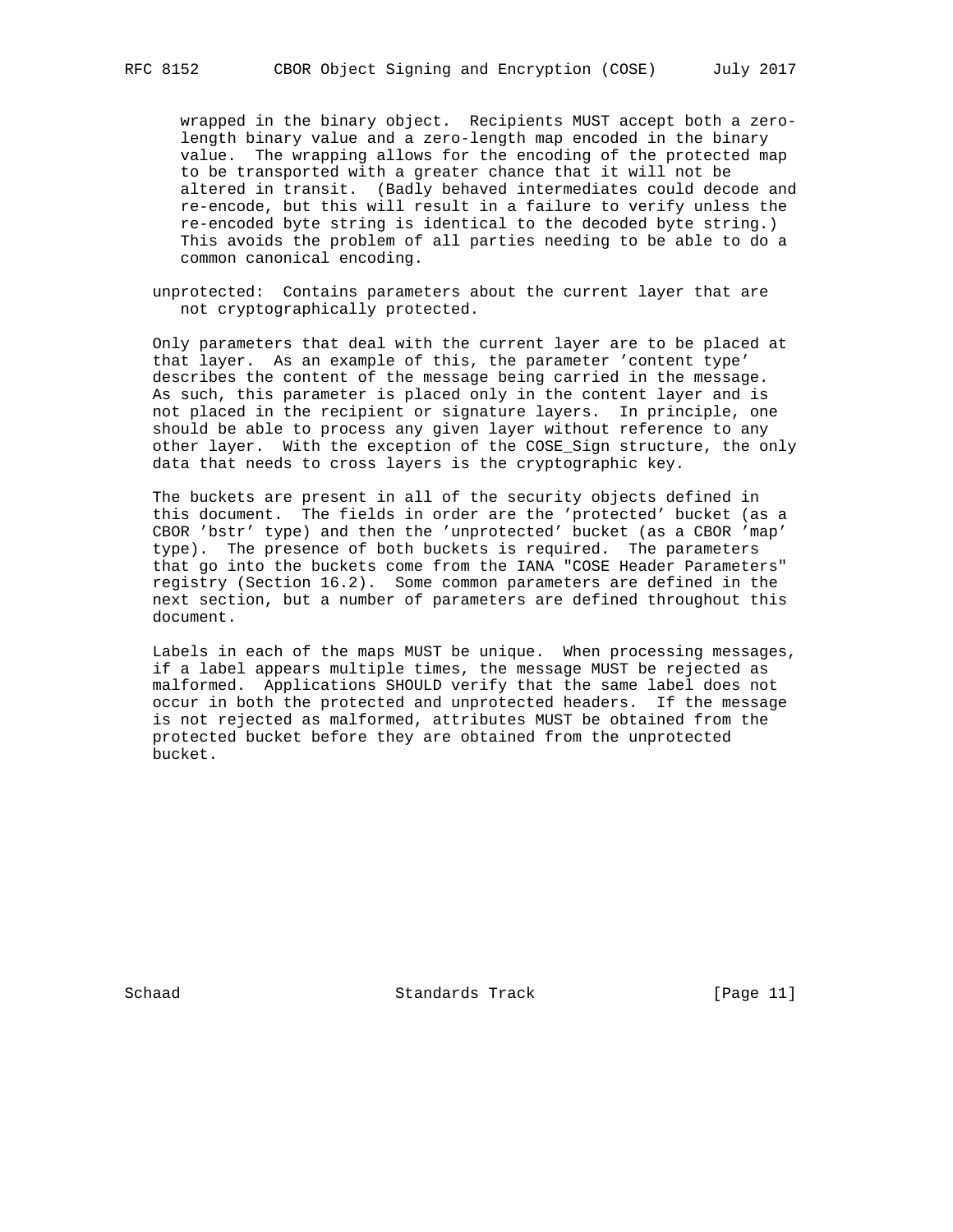The following CDDL fragment represents the two header buckets. A group "Headers" is defined in CDDL that represents the two buckets in which attributes are placed. This group is used to provide these two fields consistently in all locations. A type is also defined that represents the map of common headers.

```
 Headers = (
    protected : empty_or_serialized_map,
     unprotected : header_map
\left( \right)header_map = \{ Generic_Headers,
     * label => values
 }
 empty_or_serialized_map = bstr .cbor header_map / bstr .size 0
```
3.1. Common COSE Headers Parameters

 This section defines a set of common header parameters. A summary of these parameters can be found in Table 2. This table should be consulted to determine the value of label and the type of the value.

The set of header parameters defined in this section are:

- alg: This parameter is used to indicate the algorithm used for the security processing. This parameter MUST be authenticated where the ability to do so exists. This support is provided by AEAD algorithms or construction (COSE Sign, COSE Sign0, COSE Mac, and COSE\_Mac0). This authentication can be done either by placing the header in the protected header bucket or as part of the externally supplied data. The value is taken from the "COSE Algorithms" registry (see Section 16.4).
- crit: The parameter is used to indicate which protected header labels an application that is processing a message is required to understand. Parameters defined in this document do not need to be included as they should be understood by all implementations. When present, this parameter MUST be placed in the protected header bucket. The array MUST have at least one value in it. Not all labels need to be included in the 'crit' parameter. The rules for deciding which header labels are placed in the array are:
	- \* Integer labels in the range of 0 to 8 SHOULD be omitted.

Schaad Standards Track [Page 12]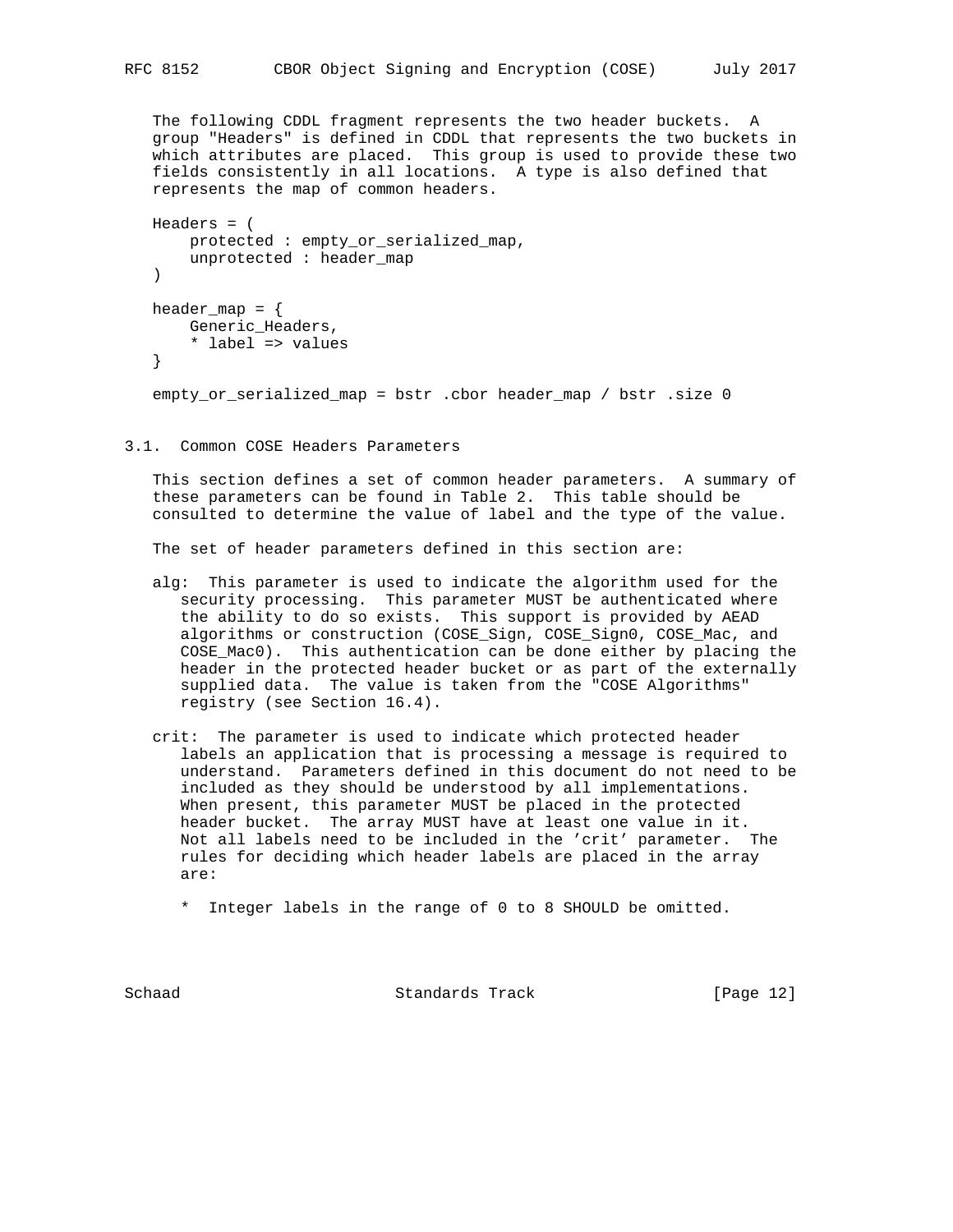- \* Integer labels in the range -1 to -128 can be omitted as they are algorithm dependent. If an application can correctly process an algorithm, it can be assumed that it will correctly process all of the common parameters associated with that algorithm. Integer labels in the range -129 to -65536 SHOULD be included as these would be less common parameters that might not be generally supported.
- \* Labels for parameters required for an application MAY be omitted. Applications should have a statement if the label can be omitted.

 The header parameter values indicated by 'crit' can be processed by either the security library code or an application using a security library; the only requirement is that the parameter is processed. If the 'crit' value list includes a value for which the parameter is not in the protected bucket, this is a fatal error in processing the message.

- content type: This parameter is used to indicate the content type of the data in the payload or ciphertext fields. Integers are from the "CoAP Content-Formats" IANA registry table [COAP.Formats]. Text values following the syntax of "<type-name>/<subtype-name>" where <type-name> and <subtype-name> are defined in Section 4.2 of [RFC6838]. Leading and trailing whitespace is also omitted. Textual content values along with parameters and subparameters can be located using the IANA "Media Types" registry. Applications SHOULD provide this parameter if the content structure is potentially ambiguous.
- kid: This parameter identifies one piece of data that can be used as input to find the needed cryptographic key. The value of this parameter can be matched against the 'kid' member in a COSE\_Key structure. Other methods of key distribution can define an equivalent field to be matched. Applications MUST NOT assume that 'kid' values are unique. There may be more than one key with the same 'kid' value, so all of the keys associated with this 'kid' may need to be checked. The internal structure of 'kid' values is not defined and cannot be relied on by applications. Key identifier values are hints about which key to use. This is not a security-critical field. For this reason, it can be placed in the unprotected headers bucket.
- IV: This parameter holds the Initialization Vector (IV) value. For some symmetric encryption algorithms, this may be referred to as a nonce. The IV can be placed in the unprotected header as modifying the IV will cause the decryption to yield plaintext that is readily detectable as garbled.

Schaad Standards Track [Page 13]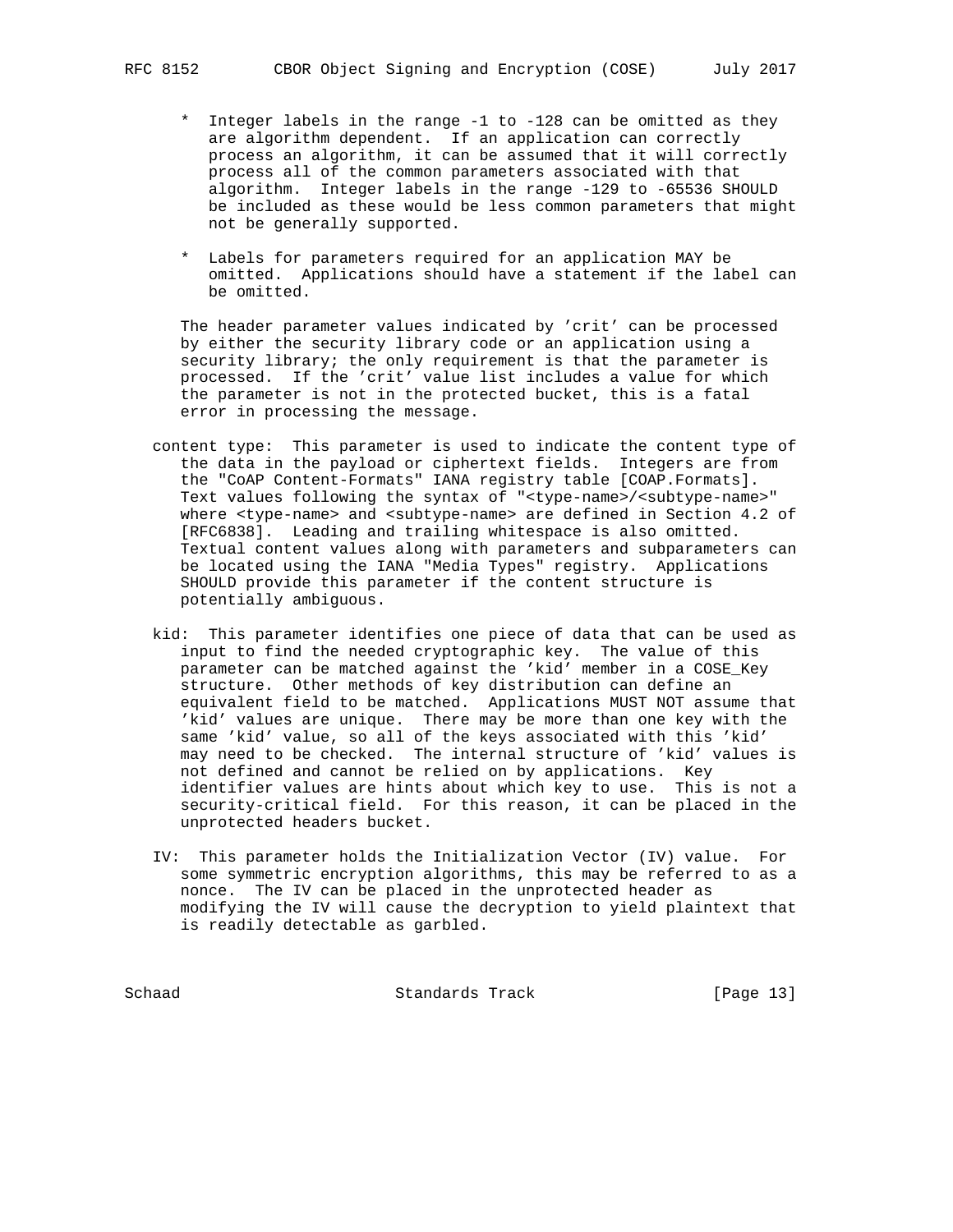Partial IV: This parameter holds a part of the IV value. When using the COSE\_Encrypt0 structure, a portion of the IV can be part of the context associated with the key. This field is used to carry a value that causes the IV to be changed for each message. The IV can be placed in the unprotected header as modifying the IV will cause the decryption to yield plaintext that is readily detectable as garbled. The 'Initialization Vector' and 'Partial Initialization Vector' parameters MUST NOT both be present in the same security layer.

The message IV is generated by the following steps:

- 1. Left-pad the Partial IV with zeros to the length of IV.
- 2. XOR the padded Partial IV with the context IV.

 counter signature: This parameter holds one or more counter signature values. Counter signatures provide a method of having a second party sign some data. The counter signature parameter can occur as an unprotected attribute in any of the following structures: COSE\_Sign1, COSE\_Signature, COSE\_Encrypt, COSE\_recipient, COSE\_Encrypt0, COSE\_Mac, and COSE\_Mac0. These structures all have the same beginning elements, so that a consistent calculation of the counter signature can be computed. Details on computing counter signatures are found in Section 4.5.

Schaad Standards Track [Page 14]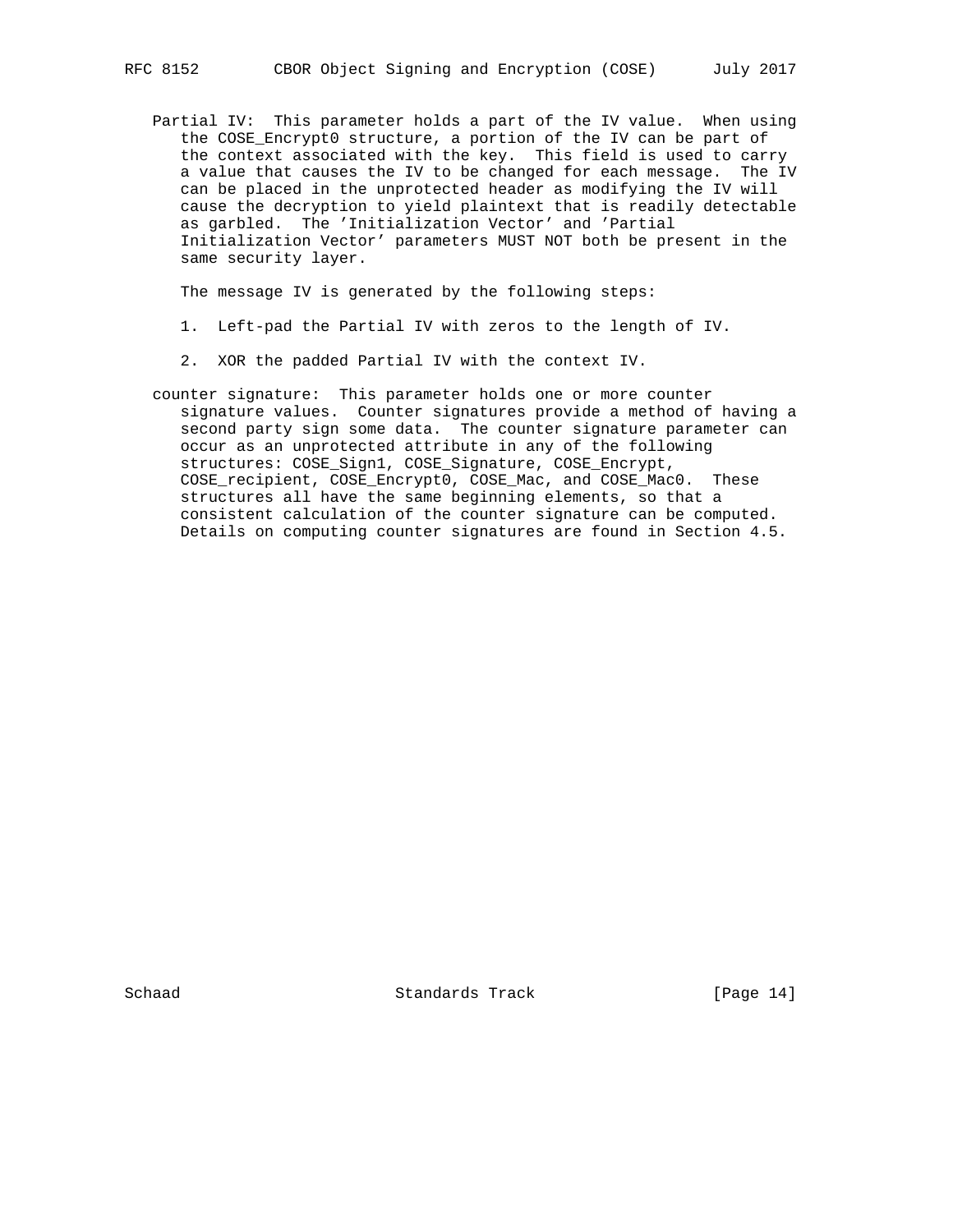| Name                 | Label          | Value Type                                  | Value<br>Registry                                   | Description                             |
|----------------------|----------------|---------------------------------------------|-----------------------------------------------------|-----------------------------------------|
| alg                  | 1              | int / tstr                                  | COSE<br>Algorithms                                  | Cryptographic<br>algorithm to<br>use    |
| crit                 | $\mathfrak{D}$ | $[+$ label]                                 | COSE Header<br>Parameters                           | Critical<br>headers to be<br>understood |
| content              | 3              | tstr / uint                                 | COAP                                                | Content type                            |
| type                 |                |                                             | Content-<br>Formats or<br>Media Types<br>registries | of the payload                          |
| kid                  | 4              | bstr                                        |                                                     | Key identifier                          |
| IV                   | 5              | bstr                                        |                                                     | Full<br>Initialization<br>Vector        |
| Partial<br>IV        | 6              | bstr                                        |                                                     | Partial<br>Initialization<br>Vector     |
| counter<br>signature | 7              | COSE_Signature<br>$/$ [ +<br>COSE_Signature |                                                     | CBOR-encoded<br>signature<br>structure  |
|                      |                |                                             |                                                     | registry<br>registry                    |

Table 2: Common Header Parameters

 The CDDL fragment that represents the set of headers defined in this section is given below. Each of the headers is tagged as optional because they do not need to be in every map; headers required in specific maps are discussed above.

```
 Generic_Headers = (
 ? 1 => int / tstr, ; algorithm identifier
 ? 2 => [+label], ; criticality
 ? 3 => tstr / int, ; content type
 ? 4 => bstr, ; key identifier
 ? 5 => bstr, ; IV
 ? 6 => bstr, ; Partial IV
      ? 7 => COSE_Signature / [+COSE_Signature] ; Counter signature
   )
```
Schaad Standards Track [Page 15]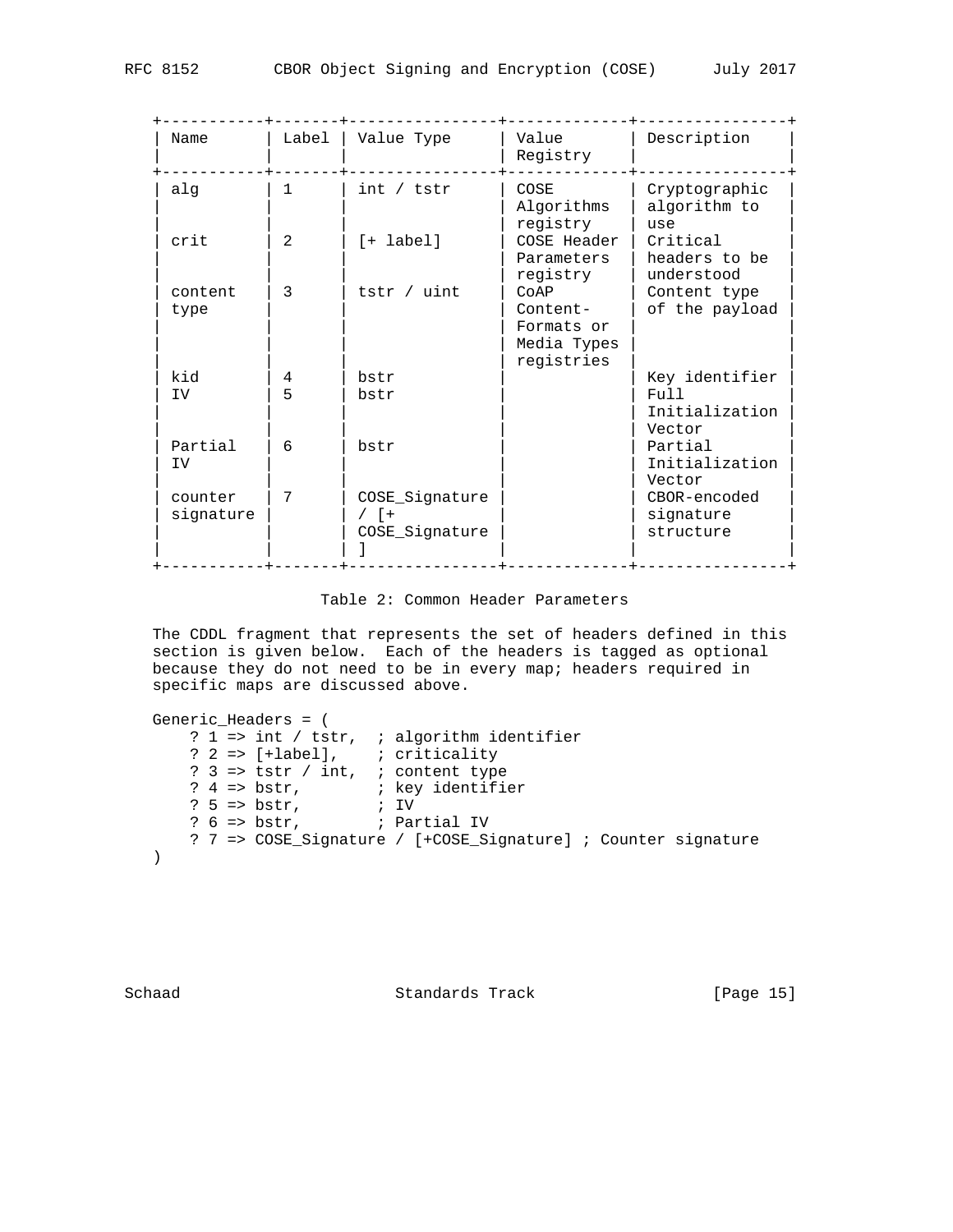#### 4. Signing Objects

 COSE supports two different signature structures. COSE\_Sign allows for one or more signatures to be applied to the same content. COSE\_Sign1 is restricted to a single signer. The structures cannot be converted between each other; as the signature computation includes a parameter identifying which structure is being used, the converted structure will fail signature validation.

# 4.1. Signing with One or More Signers

 The COSE\_Sign structure allows for one or more signatures to be applied to a message payload. Parameters relating to the content and parameters relating to the signature are carried along with the signature itself. These parameters may be authenticated by the signature, or just present. An example of a parameter about the content is the content type. Examples of parameters about the signature would be the algorithm and key used to create the signature and counter signatures.

RFC 5652 indicates that:

 When more than one signature is present, the successful validation of one signature associated with a given signer is usually treated as a successful signature by that signer. However, there are some application environments where other rules are needed. An application that employs a rule other than one valid signature for each signer must specify those rules. Also, where simple matching of the signer identifier is not sufficient to determine whether the signatures were generated by the same signer, the application specification must describe how to determine which signatures were generated by the same signer. Support for different communities of recipients is the primary reason that signers choose to include more than one signature.

 For example, the COSE\_Sign structure might include signatures generated with the Edwards-curve Digital Signature Algorithm (EdDSA) [RFC8032] and with the Elliptic Curve Digital Signature Algorithm (ECDSA) [DSS]. This allows recipients to verify the signature associated with one algorithm or the other. More-detailed information on multiple signature evaluations can be found in [RFC5752].

Schaad Standards Track [Page 16]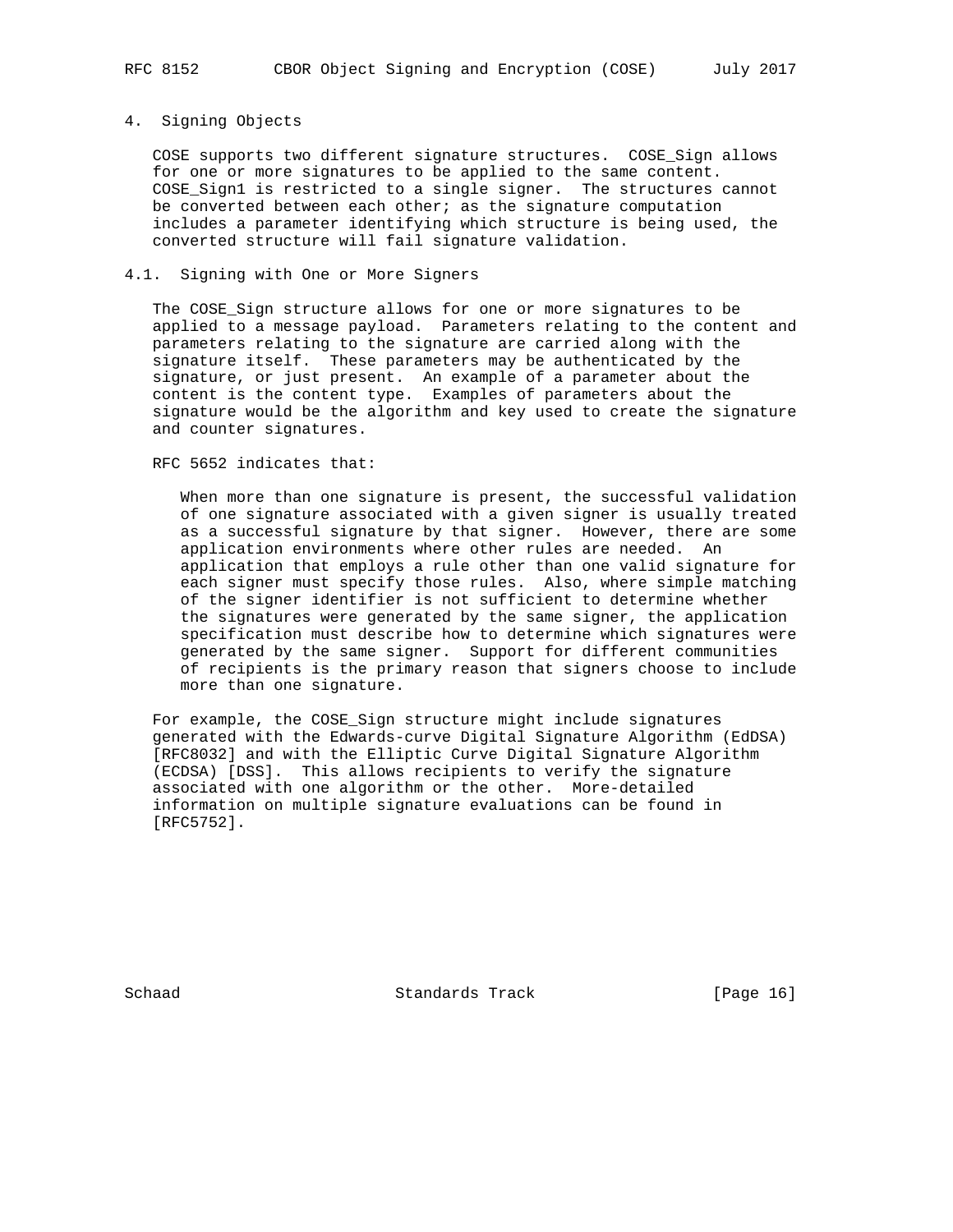The signature structure can be encoded as either tagged or untagged depending on the context it will be used in. A tagged COSE\_Sign structure is identified by the CBOR tag 98. The CDDL fragment that represents this is:

COSE\_Sign\_Tagged = #6.98(COSE\_Sign)

 A COSE Signed Message is defined in two parts. The CBOR object that carries the body and information about the body is called the COSE\_Sign structure. The CBOR object that carries the signature and information about the signature is called the COSE\_Signature structure. Examples of COSE Signed Messages can be found in Appendix C.1.

 The COSE\_Sign structure is a CBOR array. The fields of the array in order are:

protected: This is as described in Section 3.

unprotected: This is as described in Section 3.

 payload: This field contains the serialized content to be signed. If the payload is not present in the message, the application is required to supply the payload separately. The payload is wrapped in a bstr to ensure that it is transported without changes. If the payload is transported separately ("detached content"), then a nil CBOR object is placed in this location, and it is the responsibility of the application to ensure that it will be transported without changes.

 Note: When a signature with a message recovery algorithm is used (Section 8), the maximum number of bytes that can be recovered is the length of the payload. The size of the payload is reduced by the number of bytes that will be recovered. If all of the bytes of the payload are consumed, then the payload is encoded as a zero-length binary string rather than as being absent.

 signatures: This field is an array of signatures. Each signature is represented as a COSE\_Signature structure.

Schaad Standards Track [Page 17]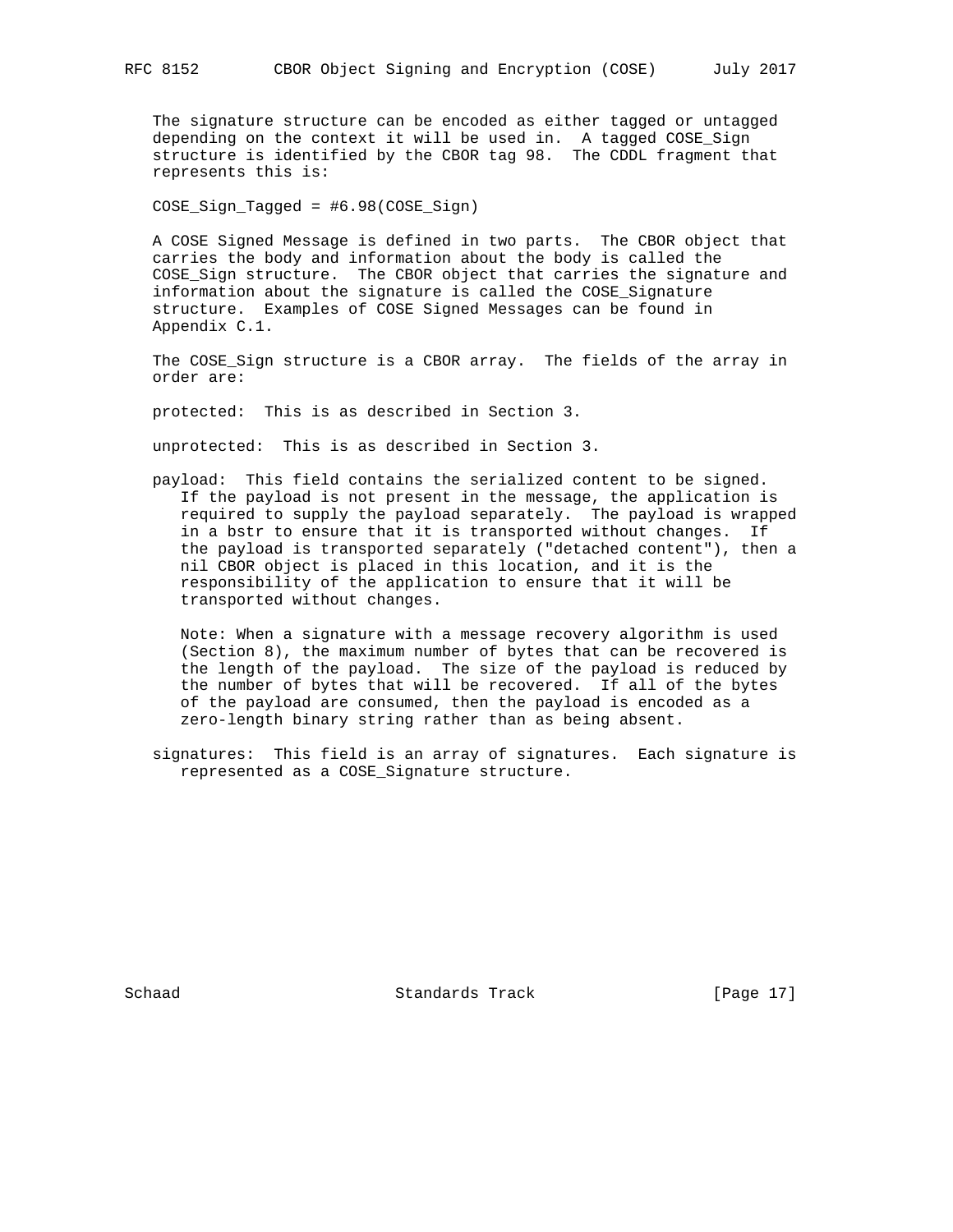```
 The CDDL fragment that represents the above text for COSE_Sign
 follows.
 COSE_Sign = [
     Headers,
     payload : bstr / nil,
     signatures : [+ COSE_Signature]
 ]
 The COSE_Signature structure is a CBOR array. The fields of the
 array in order are:
 protected: This is as described in Section 3.
 unprotected: This is as described in Section 3.
 signature: This field contains the computed signature value. The
    type of the field is a bstr. Algorithms MUST specify padding if
    the signature value is not a multiple of 8 bits.
 The CDDL fragment that represents the above text for COSE_Signature
 follows.
 COSE_Signature = [
    Headers,
    signature : bstr
 ]
```
4.2. Signing with One Signer

 The COSE\_Sign1 signature structure is used when only one signature is going to be placed on a message. The parameters dealing with the content and the signature are placed in the same pair of buckets rather than having the separation of COSE\_Sign.

 The structure can be encoded as either tagged or untagged depending on the context it will be used in. A tagged COSE\_Sign1 structure is identified by the CBOR tag 18. The CDDL fragment that represents this is:

COSE\_Sign1\_Tagged = #6.18(COSE\_Sign1)

 The CBOR object that carries the body, the signature, and the information about the body and signature is called the COSE\_Sign1 structure. Examples of COSE\_Sign1 messages can be found in Appendix C.2.

Schaad Standards Track [Page 18]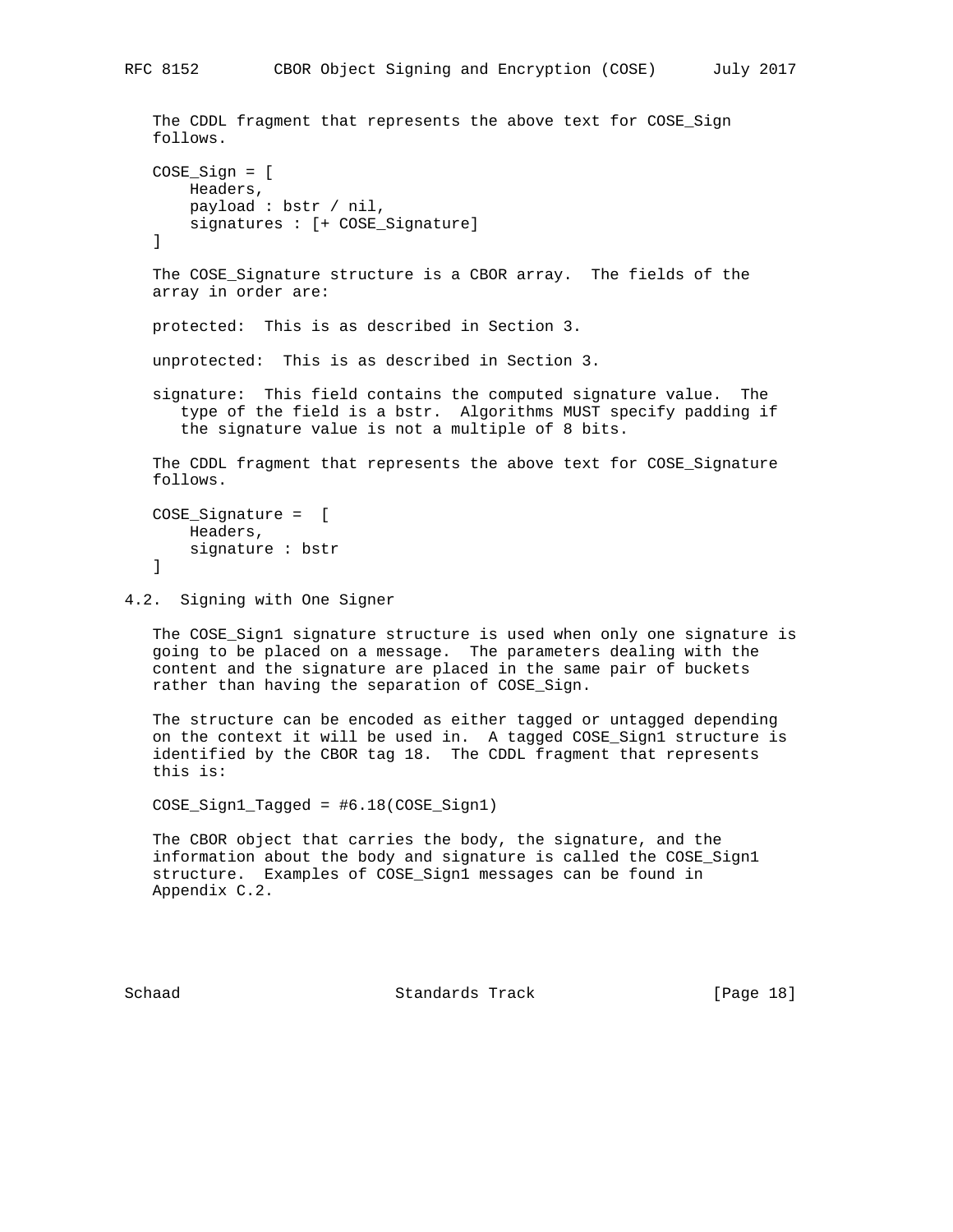```
 The COSE_Sign1 structure is a CBOR array. The fields of the array in
 order are:
 protected: This is as described in Section 3.
 unprotected: This is as described in Section 3.
 payload: This is as described in Section 4.1.
 signature: This field contains the computed signature value. The
    type of the field is a bstr.
 The CDDL fragment that represents the above text for COSE_Sign1
 follows.
 COSE_Sign1 = [
```
RFC 8152 CBOR Object Signing and Encryption (COSE) July 2017

```
 Headers,
     payload : bstr / nil,
     signature : bstr
 ]
```

```
4.3. Externally Supplied Data
```
 One of the features offered in the COSE document is the ability for applications to provide additional data to be authenticated, but that is not carried as part of the COSE object. The primary reason for supporting this can be seen by looking at the CoAP message structure [RFC7252], where the facility exists for options to be carried before the payload. Examples of data that can be placed in this location would be the CoAP code or CoAP options. If the data is in the header section, then it is available for proxies to help in performing its operations. For example, the Accept Option can be used by a proxy to determine if an appropriate value is in the proxy's cache. But the sender can prevent a proxy from changing the set of values that it will accept by including that value in the resulting authentication tag. However, it may also be desired to protect these values so that if they are modified in transit, it can be detected.

 This document describes the process for using a byte array of externally supplied authenticated data; however, the method of constructing the byte array is a function of the application. Applications that use this feature need to define how the externally supplied authenticated data is to be constructed. Such a construction needs to take into account the following issues:

 o If multiple items are included, applications need to ensure that the same byte string is not produced if there are different inputs. This could occur by appending the strings 'AB' and 'CDE'

Schaad Standards Track [Page 19]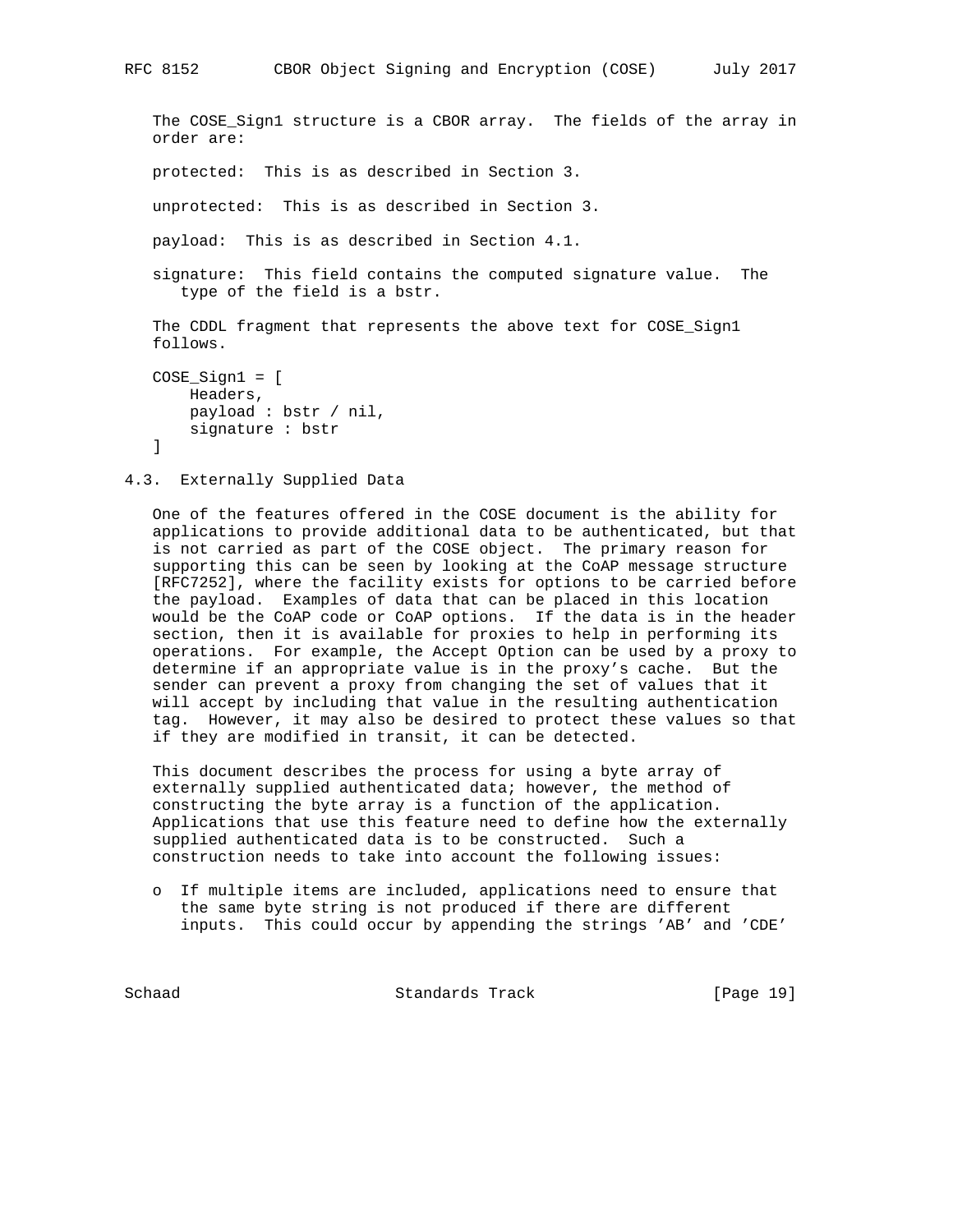or by appending the strings 'ABC' and 'DE'. This is usually addressed by making fields a fixed width and/or encoding the length of the field as part of the output. Using options from CoAP [RFC7252] as an example, these fields use a TLV structure so they can be concatenated without any problems.

- o If multiple items are included, an order for the items needs to be defined. Using options from CoAP as an example, an application could state that the fields are to be ordered by the option number.
- o Applications need to ensure that the byte stream is going to be the same on both sides. Using options from CoAP might give a problem if the same relative numbering is kept. An intermediate node could insert or remove an option, changing how the relative number is done. An application would need to specify that the relative number must be re-encoded to be relative only to the options that are in the external data.
- 4.4. Signing and Verification Process

 In order to create a signature, a well-defined byte stream is needed. The Sig\_structure is used to create the canonical form. This signing and verification process takes in the body information (COSE\_Sign or COSE\_Sign1), the signer information (COSE\_Signature), and the application data (external source). A Sig\_structure is a CBOR array. The fields of the Sig\_structure in order are:

 1. A text string identifying the context of the signature. The context string is:

"Signature" for signatures using the COSE\_Signature structure.

"Signature1" for signatures using the COSE\_Sign1 structure.

 "CounterSignature" for signatures used as counter signature attributes.

- 2. The protected attributes from the body structure encoded in a bstr type. If there are no protected attributes, a bstr of length zero is used.
- 3. The protected attributes from the signer structure encoded in a bstr type. If there are no protected attributes, a bstr of length zero is used. This field is omitted for the COSE\_Sign1 signature structure.

Schaad Standards Track [Page 20]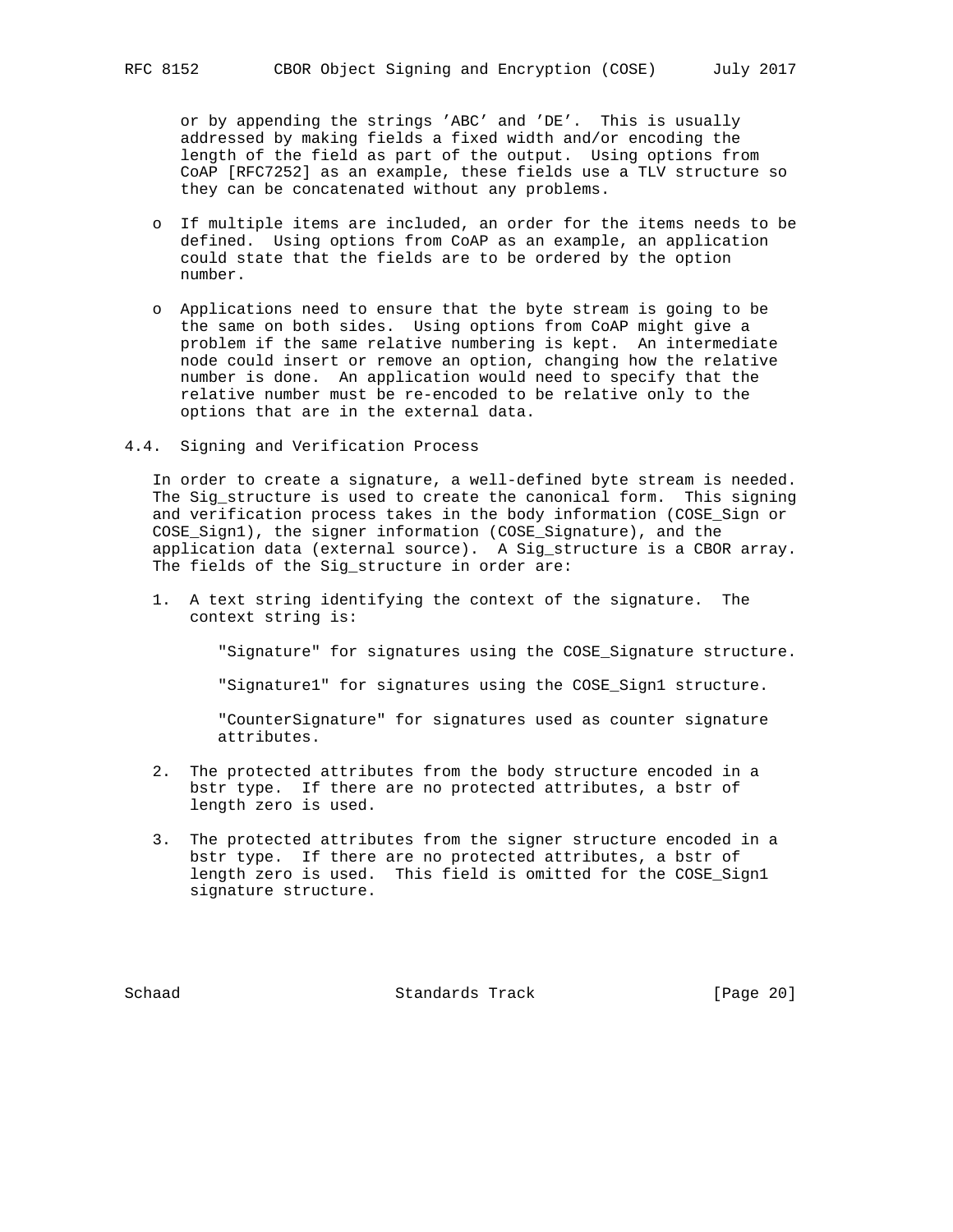- 4. The protected attributes from the application encoded in a bstr type. If this field is not supplied, it defaults to a zero length binary string. (See Section 4.3 for application guidance on constructing this field.)
- 5. The payload to be signed encoded in a bstr type. The payload is placed here independent of how it is transported.

The CDDL fragment that describes the above text is:

```
 Sig_structure = [
    context : "Signature" / "Signature1" / "CounterSignature",
    body_protected : empty_or_serialized_map,
     ? sign_protected : empty_or_serialized_map,
    external_aad : bstr,
    payload : bstr
```

```
 ]
```
How to compute a signature:

- 1. Create a Sig\_structure and populate it with the appropriate fields.
- 2. Create the value ToBeSigned by encoding the Sig\_structure to a byte string, using the encoding described in Section 14.
- 3. Call the signature creation algorithm passing in K (the key to sign with), alg (the algorithm to sign with), and ToBeSigned (the value to sign).
- 4. Place the resulting signature value in the 'signature' field of the array.

The steps for verifying a signature are:

- 1. Create a Sig\_structure object and populate it with the appropriate fields.
- 2. Create the value ToBeSigned by encoding the Sig\_structure to a byte string, using the encoding described in Section 14.
- 3. Call the signature verification algorithm passing in K (the key to verify with), alg (the algorithm used sign with), ToBeSigned (the value to sign), and sig (the signature to be verified).

Schaad Standards Track [Page 21]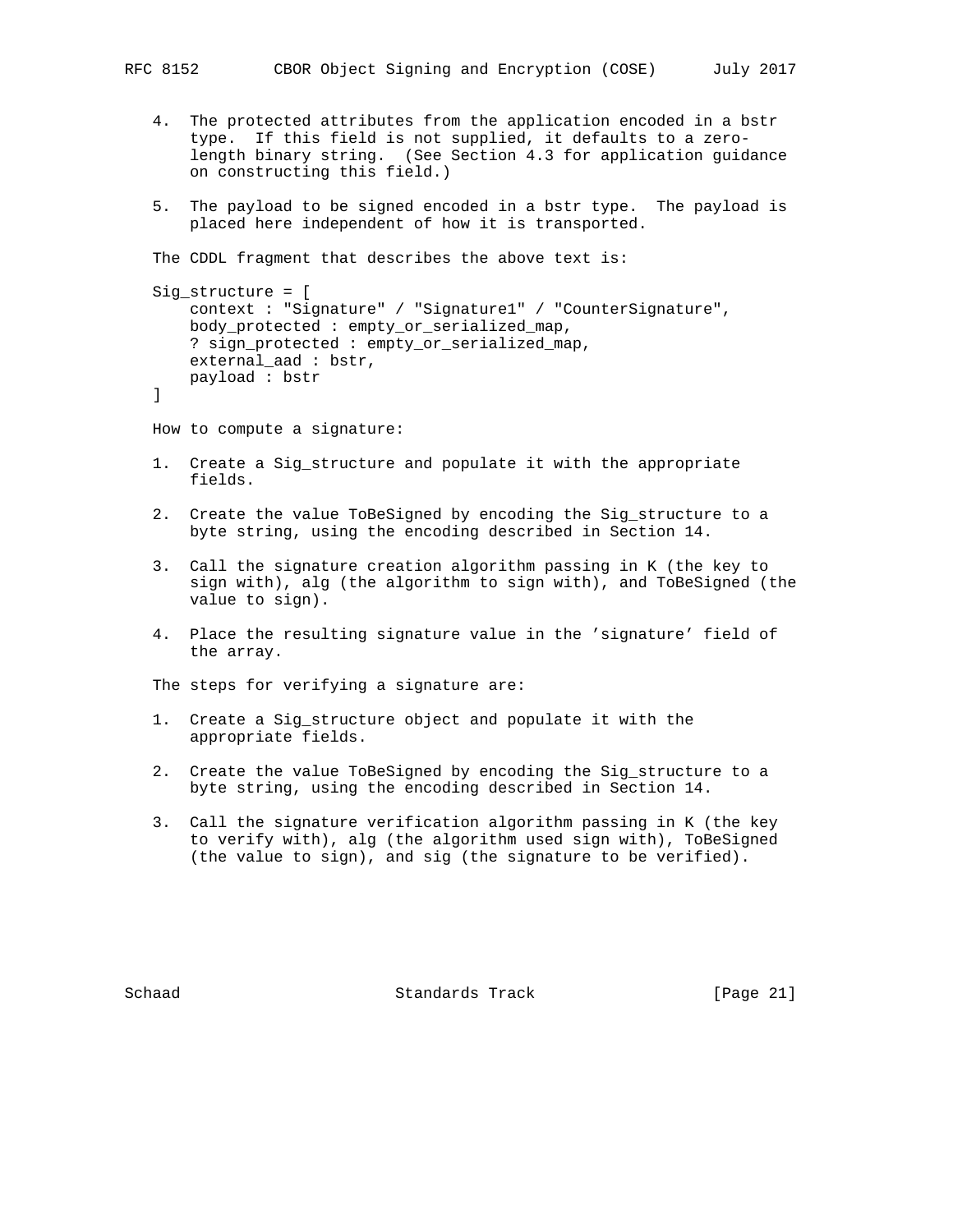In addition to performing the signature verification, the application may also perform the appropriate checks to ensure that the key is correctly paired with the signing identity and that the signing identity is authorized before performing actions.

## 4.5. Computing Counter Signatures

 Counter signatures provide a method of associating a different signature generated by different signers with some piece of content. This is normally used to provide a signature on a signature allowing for a proof that a signature existed at a given time (i.e., a Timestamp). In this document, we allow for counter signatures to exist in a greater number of environments. As an example, it is possible to place a counter signature in the unprotected attributes of a COSE\_Encrypt object. This would allow for an intermediary to either verify that the encrypted byte stream has not been modified, without being able to decrypt it, or assert that an encrypted byte stream either existed at a given time or passed through it in terms of routing (i.e., a proxy signature).

 An example of a counter signature on a signature can be found in Appendix C.1.3. An example of a counter signature in an encryption object can be found in Appendix C.3.3.

 The creation and validation of counter signatures over the different items relies on the fact that the objects have the same structure. The elements are a set of protected attributes, a set of unprotected attributes, and a body, in that order. This means that the Sig\_structure can be used in a uniform manner to get the byte stream for processing a signature. If the counter signature is going to be computed over a COSE\_Encrypt structure, the body\_protected and payload items can be mapped into the Sig\_structure in the same manner as from the COSE\_Sign structure.

 It should be noted that only a signature algorithm with appendix (see Section 8) can be used for counter signatures. This is because the body should be able to be processed without having to evaluate the counter signature, and this is not possible for signature schemes with message recovery.

5. Encryption Objects

 COSE supports two different encryption structures. COSE\_Encrypt0 is used when a recipient structure is not needed because the key to be used is known implicitly. COSE\_Encrypt is used the rest of the time. This includes cases where there are multiple recipients or a recipient algorithm other than direct is used.

Schaad Standards Track [Page 22]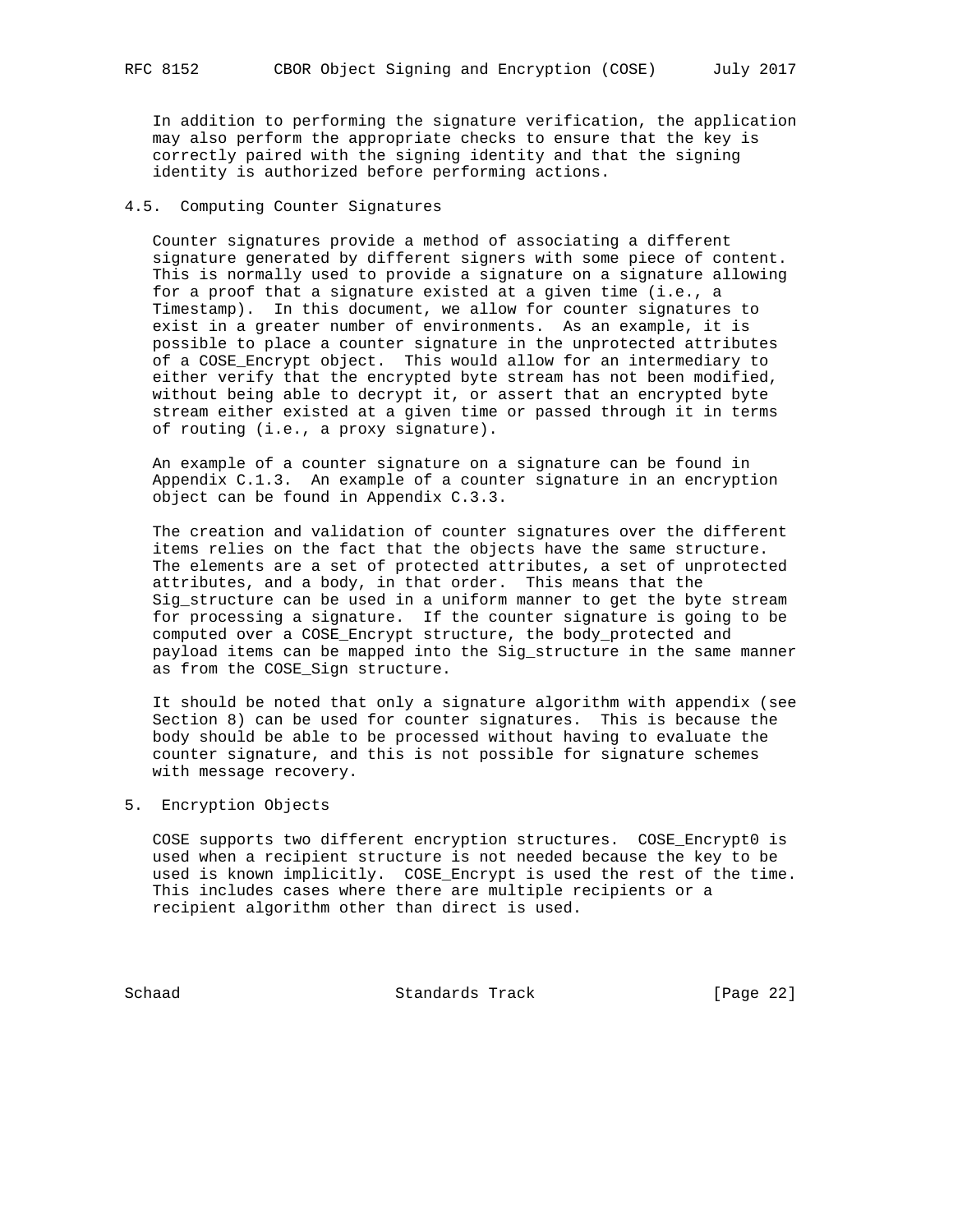# 5.1. Enveloped COSE Structure

 The enveloped structure allows for one or more recipients of a message. There are provisions for parameters about the content and parameters about the recipient information to be carried in the message. The protected parameters associated with the content are authenticated by the content encryption algorithm. The protected parameters associated with the recipient are authenticated by the recipient algorithm (when the algorithm supports it). Examples of parameters about the content are the type of the content and the content encryption algorithm. Examples of parameters about the recipient are the recipient's key identifier and the recipient's encryption algorithm.

 The same techniques and structures are used for encrypting both the plaintext and the keys. This is different from the approach used by both "Cryptographic Message Syntax (CMS)" [RFC5652] and "JSON Web Encryption (JWE)" [RFC7516] where different structures are used for the content layer and for the recipient layer. Two structures are defined: COSE\_Encrypt to hold the encrypted content and COSE\_recipient to hold the encrypted keys for recipients. Examples of encrypted messages can be found in Appendix C.3.

 The COSE\_Encrypt structure can be encoded as either tagged or untagged depending on the context it will be used in. A tagged COSE\_Encrypt structure is identified by the CBOR tag 96. The CDDL fragment that represents this is:

COSE\_Encrypt\_Tagged = #6.96(COSE\_Encrypt)

 The COSE\_Encrypt structure is a CBOR array. The fields of the array in order are:

protected: This is as described in Section 3.

unprotected: This is as described in Section 3.

- ciphertext: This field contains the ciphertext encoded as a bstr. If the ciphertext is to be transported independently of the control information about the encryption process (i.e., detached content), then the field is encoded as a nil value.
- recipients: This field contains an array of recipient information structures. The type for the recipient information structure is a COSE\_recipient.

Schaad Standards Track [Page 23]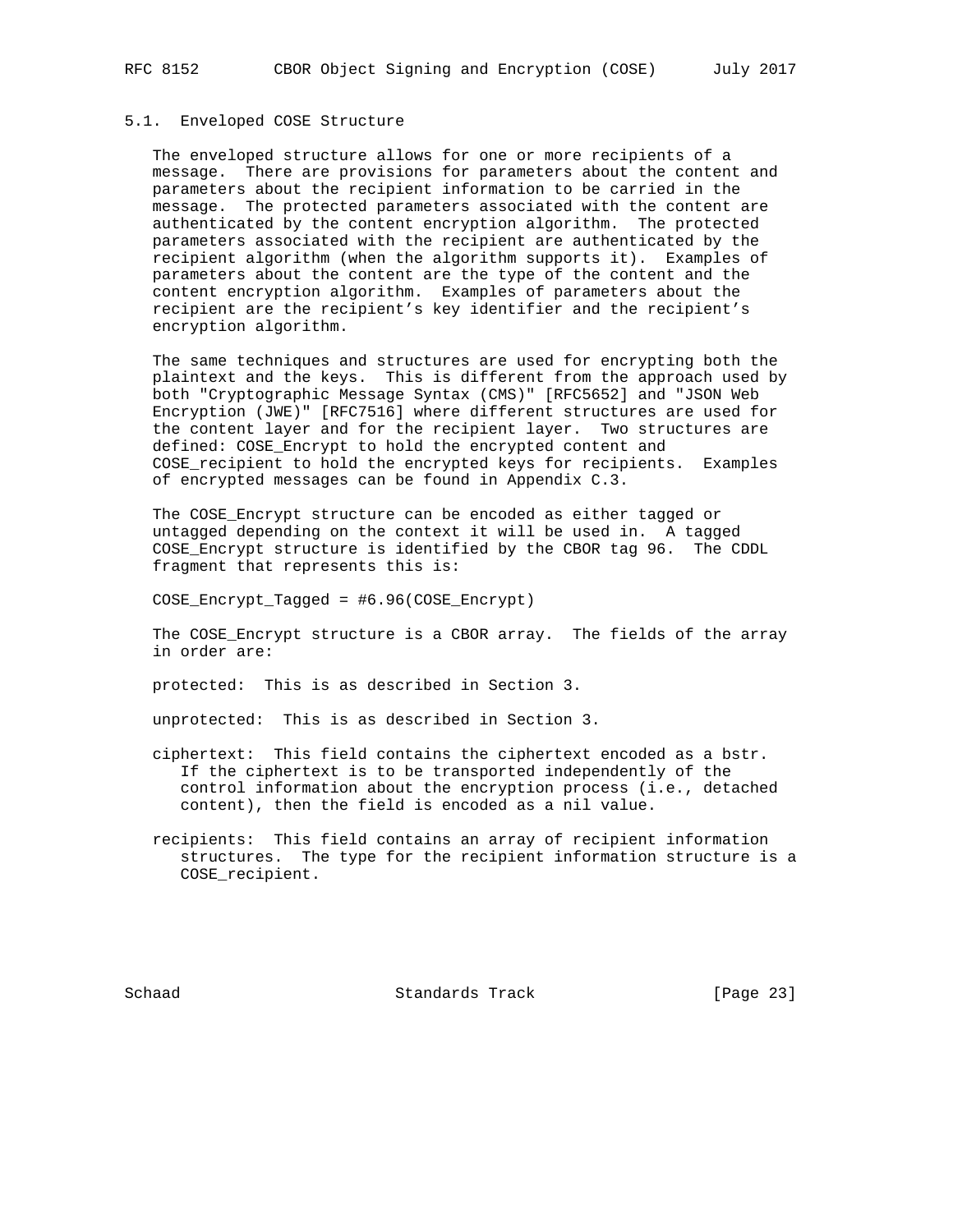```
The CDDL fragment that corresponds to the above text is:
 COSE_Encrypt = [
     Headers,
     ciphertext : bstr / nil,
     recipients : [+COSE_recipient]
 ]
 The COSE_recipient structure is a CBOR array. The fields of the
 array in order are:
 protected: This is as described in Section 3.
 unprotected: This is as described in Section 3.
 ciphertext: This field contains the encrypted key encoded as a bstr.
    All encoded keys are symmetric keys; the binary value of the key
    is the content. If there is not an encrypted key, then this field
    is encoded as a nil value.
 recipients: This field contains an array of recipient information
    structures. The type for the recipient information structure is a
    COSE_recipient (an example of this can be found in Appendix B).
    If there are no recipient information structures, this element is
    absent.
 The CDDL fragment that corresponds to the above text for
 COSE_recipient is:
 COSE_recipient = [
    Headers,
     ciphertext : bstr / nil,
    ? recipients : [+COSE_recipient]
```

```
 ]
```

```
5.1.1. Content Key Distribution Methods
```
 An encrypted message consists of an encrypted content and an encrypted CEK for one or more recipients. The CEK is encrypted for each recipient, using a key specific to that recipient. The details of this encryption depend on which class the recipient algorithm falls into. Specific details on each of the classes can be found in Section 12. A short summary of the five content key distribution methods is:

 direct: The CEK is the same as the identified previously distributed symmetric key or is derived from a previously distributed secret. No CEK is transported in the message.

Schaad Standards Track [Page 24]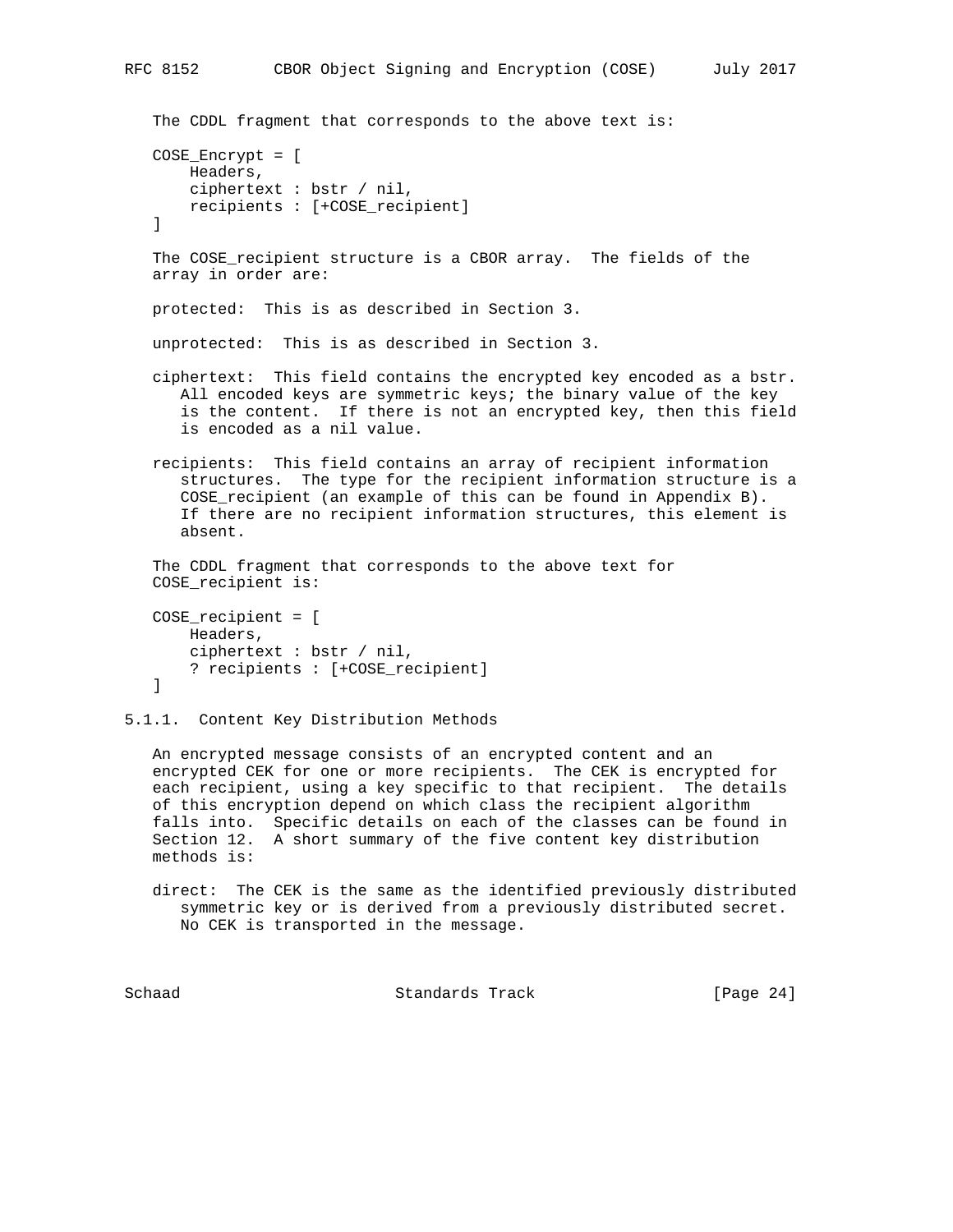symmetric key-encryption keys (KEK): The CEK is encrypted using a previously distributed symmetric KEK. Also known as key wrap.

- key agreement: The recipient's public key and a sender's private key are used to generate a pairwise secret, a Key Derivation Function (KDF) is applied to derive a key, and then the CEK is either the derived key or encrypted by the derived key.
- key transport: The CEK is encrypted with the recipient's public key. No key transport algorithms are defined in this document.
- passwords: The CEK is encrypted in a KEK that is derived from a password. No password algorithms are defined in this document.
- 5.2. Single Recipient Encrypted

 The COSE\_Encrypt0 encrypted structure does not have the ability to specify recipients of the message. The structure assumes that the recipient of the object will already know the identity of the key to be used in order to decrypt the message. If a key needs to be identified to the recipient, the enveloped structure ought to be used.

Examples of encrypted messages can be found in Appendix C.3.

 The COSE\_Encrypt0 structure can be encoded as either tagged or untagged depending on the context it will be used in. A tagged COSE\_Encrypt0 structure is identified by the CBOR tag 16. The CDDL fragment that represents this is:

COSE\_Encrypt0\_Tagged = #6.16(COSE\_Encrypt0)

 The COSE\_Encrypt0 structure is a CBOR array. The fields of the array in order are:

protected: This is as described in Section 3.

unprotected: This is as described in Section 3.

ciphertext: This is as described in Section 5.1.

 The CDDL fragment for COSE\_Encrypt0 that corresponds to the above text is:

```
 COSE_Encrypt0 = [
    Headers,
    ciphertext : bstr / nil,
 ]
```
Schaad Standards Track [Page 25]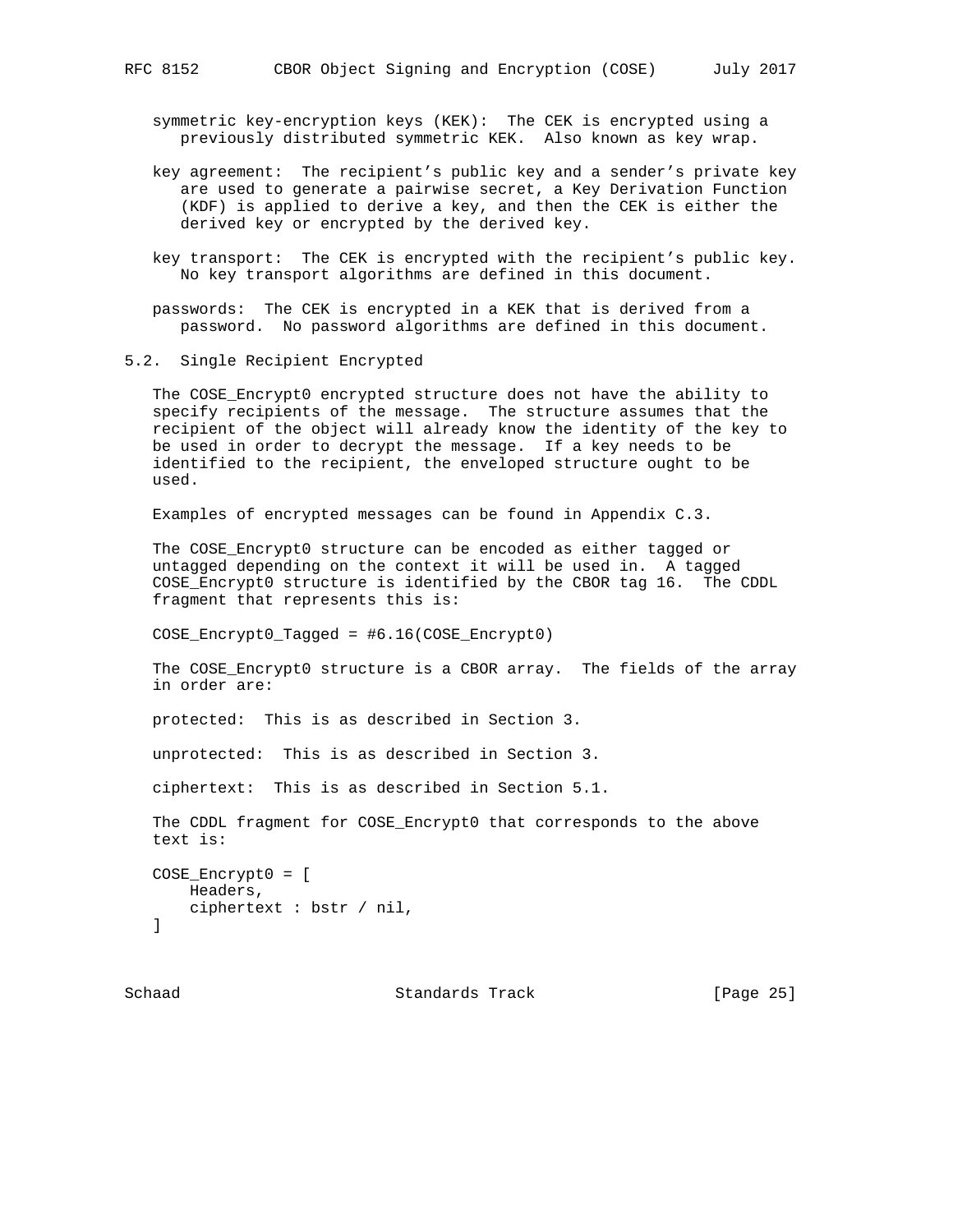5.3. How to Encrypt and Decrypt for AEAD Algorithms

 The encryption algorithm for AEAD algorithms is fairly simple. The first step is to create a consistent byte stream for the authenticated data structure. For this purpose, we use an Enc\_structure. The Enc\_structure is a CBOR array. The fields of the Enc\_structure in order are:

 1. A text string identifying the context of the authenticated data structure. The context string is:

> "Encrypt0" for the content encryption of a COSE\_Encrypt0 data structure.

 "Encrypt" for the first layer of a COSE\_Encrypt data structure (i.e., for content encryption).

 "Enc\_Recipient" for a recipient encoding to be placed in an COSE\_Encrypt data structure.

 "Mac\_Recipient" for a recipient encoding to be placed in a MACed message structure.

 "Rec\_Recipient" for a recipient encoding to be placed in a recipient structure.

- 2. The protected attributes from the body structure encoded in a bstr type. If there are no protected attributes, a bstr of length zero is used.
- 3. The protected attributes from the application encoded in a bstr type. If this field is not supplied, it defaults to a zero length bstr. (See Section 4.3 for application guidance on constructing this field.)

The CDDL fragment that describes the above text is:

```
 Enc_structure = [
    context : "Encrypt" / "Encrypt0" / "Enc_Recipient" /
         "Mac_Recipient" / "Rec_Recipient",
    protected : empty_or_serialized_map,
    external_aad : bstr
```
]

How to encrypt a message:

 1. Create an Enc\_structure and populate it with the appropriate fields.

Schaad Standards Track [Page 26]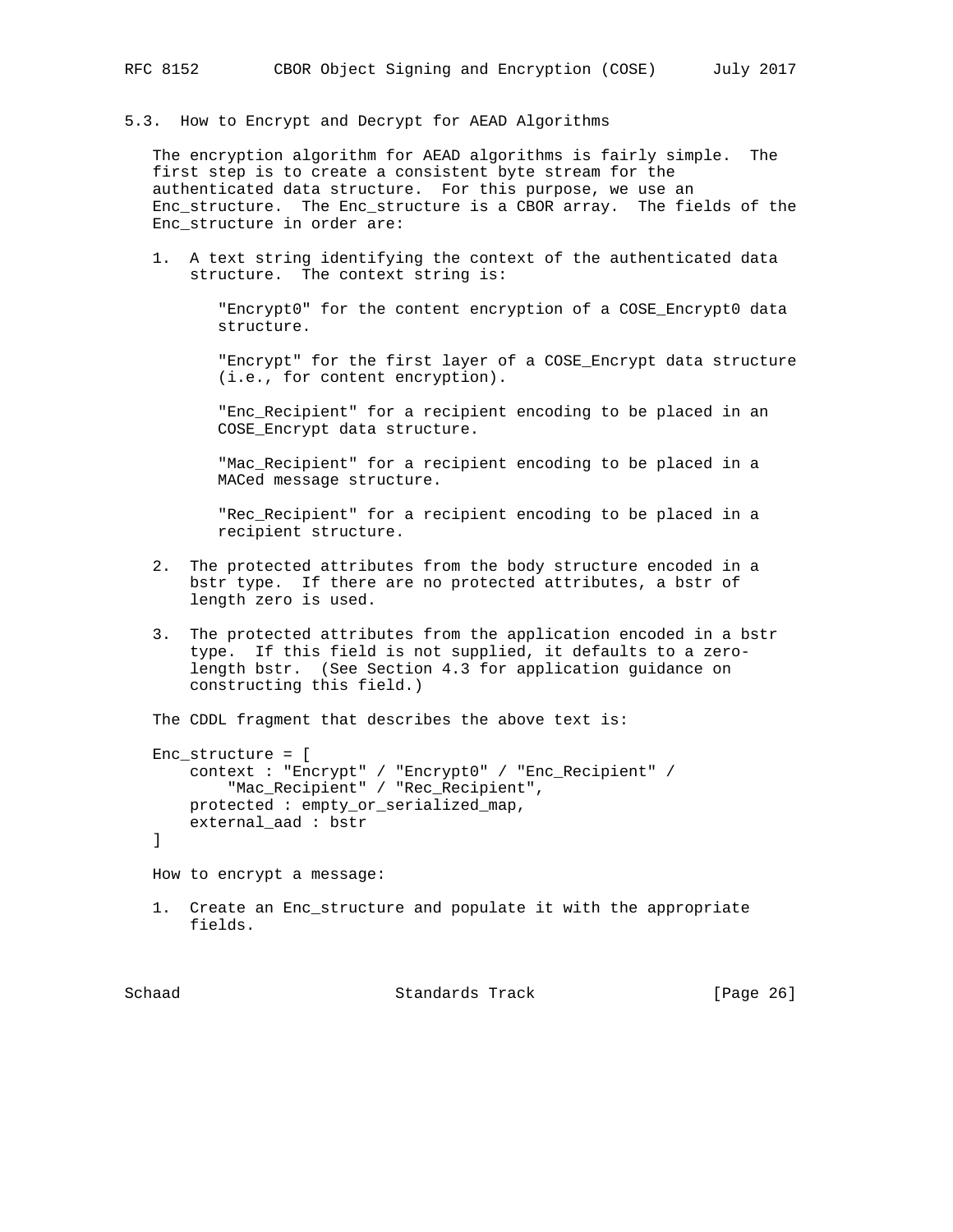- 2. Encode the Enc\_structure to a byte stream (Additional Authenticated Data (AAD)), using the encoding described in Section 14.
- 3. Determine the encryption key (K). This step is dependent on the class of recipient algorithm being used. For:
	- No Recipients: The key to be used is determined by the algorithm and key at the current layer. Examples are key transport keys (Section 12.3), key wrap keys (Section 12.2.1), or pre-shared secrets.
	- Direct Encryption and Direct Key Agreement: The key is determined by the key and algorithm in the recipient structure. The encryption algorithm and size of the key to be used are inputs into the KDF used for the recipient. (For direct, the KDF can be thought of as the identity operation.) Examples of these algorithms are found in Sections 12.1.2 and 12.4.1.

Other: The key is randomly or pseudorandomly generated.

- 4. Call the encryption algorithm with K (the encryption key), P (the plaintext), and AAD. Place the returned ciphertext into the 'ciphertext' field of the structure.
- 5. For recipients of the message, recursively perform the encryption algorithm for that recipient, using K (the encryption key) as the plaintext.

How to decrypt a message:

- 1. Create an Enc\_structure and populate it with the appropriate fields.
- 2. Encode the Enc\_structure to a byte stream (AAD), using the encoding described in Section 14.
- 3. Determine the decryption key. This step is dependent on the class of recipient algorithm being used. For:
	- No Recipients: The key to be used is determined by the algorithm and key at the current layer. Examples are key transport keys (Section 12.3), key wrap keys (Section 12.2.1), or pre-shared secrets.

Schaad Standards Track [Page 27]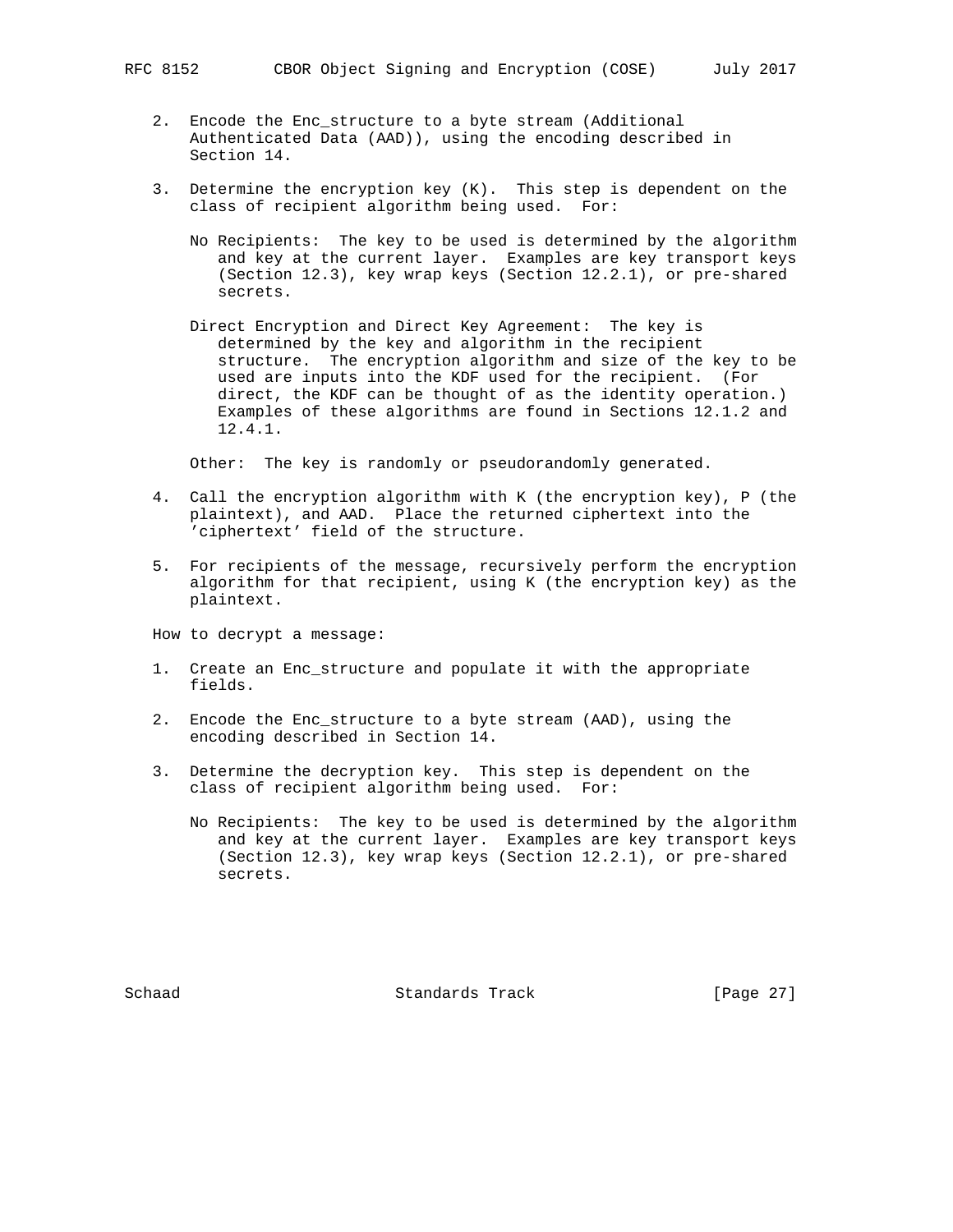Direct Encryption and Direct Key Agreement: The key is determined by the key and algorithm in the recipient structure. The encryption algorithm and size of the key to be used are inputs into the KDF used for the recipient. (For direct, the KDF can be thought of as the identity operation.) Examples of these algorithms are found in Sections 12.1.2 and 12.4.1.

 Other: The key is determined by decoding and decrypting one of the recipient structures.

- 4. Call the decryption algorithm with K (the decryption key to use), C (the ciphertext), and AAD.
- 5.4. How to Encrypt and Decrypt for AE Algorithms

How to encrypt a message:

- 1. Verify that the 'protected' field is empty.
- 2. Verify that there was no external additional authenticated data supplied for this operation.
- 3. Determine the encryption key. This step is dependent on the class of recipient algorithm being used. For:
	- No Recipients: The key to be used is determined by the algorithm and key at the current layer. Examples are key transport keys (Section 12.3), key wrap keys (Section 12.2.1), or pre-shared secrets.
	- Direct Encryption and Direct Key Agreement: The key is determined by the key and algorithm in the recipient structure. The encryption algorithm and size of the key to be used are inputs into the KDF used for the recipient. (For direct, the KDF can be thought of as the identity operation.) Examples of these algorithms are found in Sections 12.1.2 and 12.4.1.

Other: The key is randomly generated.

- 4. Call the encryption algorithm with K (the encryption key to use) and P (the plaintext). Place the returned ciphertext into the 'ciphertext' field of the structure.
- 5. For recipients of the message, recursively perform the encryption algorithm for that recipient, using K (the encryption key) as the plaintext.

Schaad Standards Track [Page 28]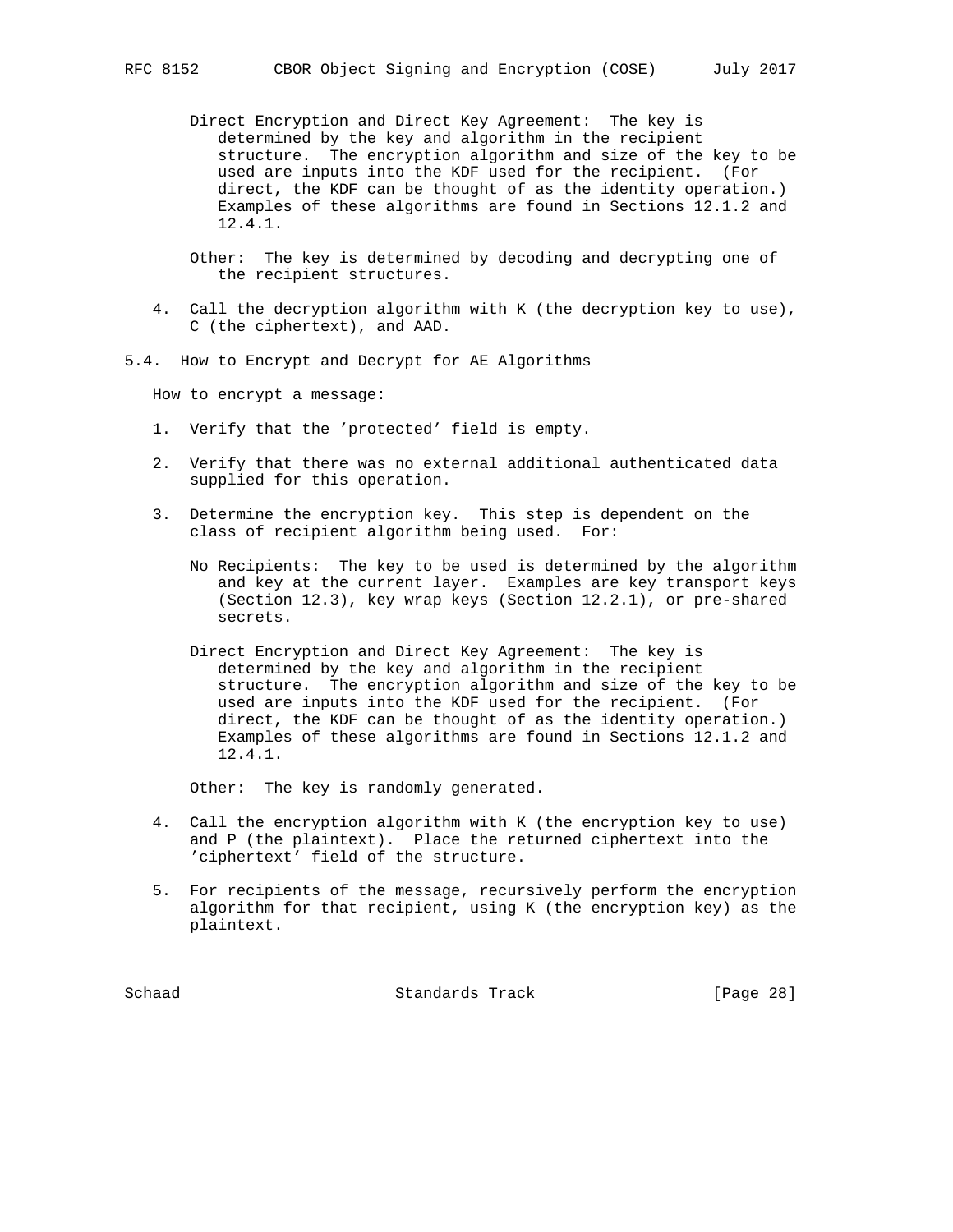How to decrypt a message:

- 1. Verify that the 'protected' field is empty.
- 2. Verify that there was no external additional authenticated data supplied for this operation.
- 3. Determine the decryption key. This step is dependent on the class of recipient algorithm being used. For:
	- No Recipients: The key to be used is determined by the algorithm and key at the current layer. Examples are key transport keys (Section 12.3), key wrap keys (Section 12.2.1), or pre-shared secrets.
	- Direct Encryption and Direct Key Agreement: The key is determined by the key and algorithm in the recipient structure. The encryption algorithm and size of the key to be used are inputs into the KDF used for the recipient. (For direct, the KDF can be thought of as the identity operation.) Examples of these algorithms are found in Sections 12.1.2 and 12.4.1.
	- Other: The key is determined by decoding and decrypting one of the recipient structures.
- 4. Call the decryption algorithm with K (the decryption key to use) and C (the ciphertext).
- 6. MAC Objects

 COSE supports two different MAC structures. COSE\_MAC0 is used when a recipient structure is not needed because the key to be used is implicitly known. COSE\_MAC is used for all other cases. These include a requirement for multiple recipients, the key being unknown, and a recipient algorithm of other than direct.

 In this section, we describe the structure and methods to be used when doing MAC authentication in COSE. This document allows for the use of all of the same classes of recipient algorithms as are allowed for encryption.

 When using MAC operations, there are two modes in which they can be used. The first is just a check that the content has not been changed since the MAC was computed. Any class of recipient algorithm can be used for this purpose. The second mode is to both check that the content has not been changed since the MAC was computed and to use the recipient algorithm to verify who sent it. The classes of

Schaad Standards Track [Page 29]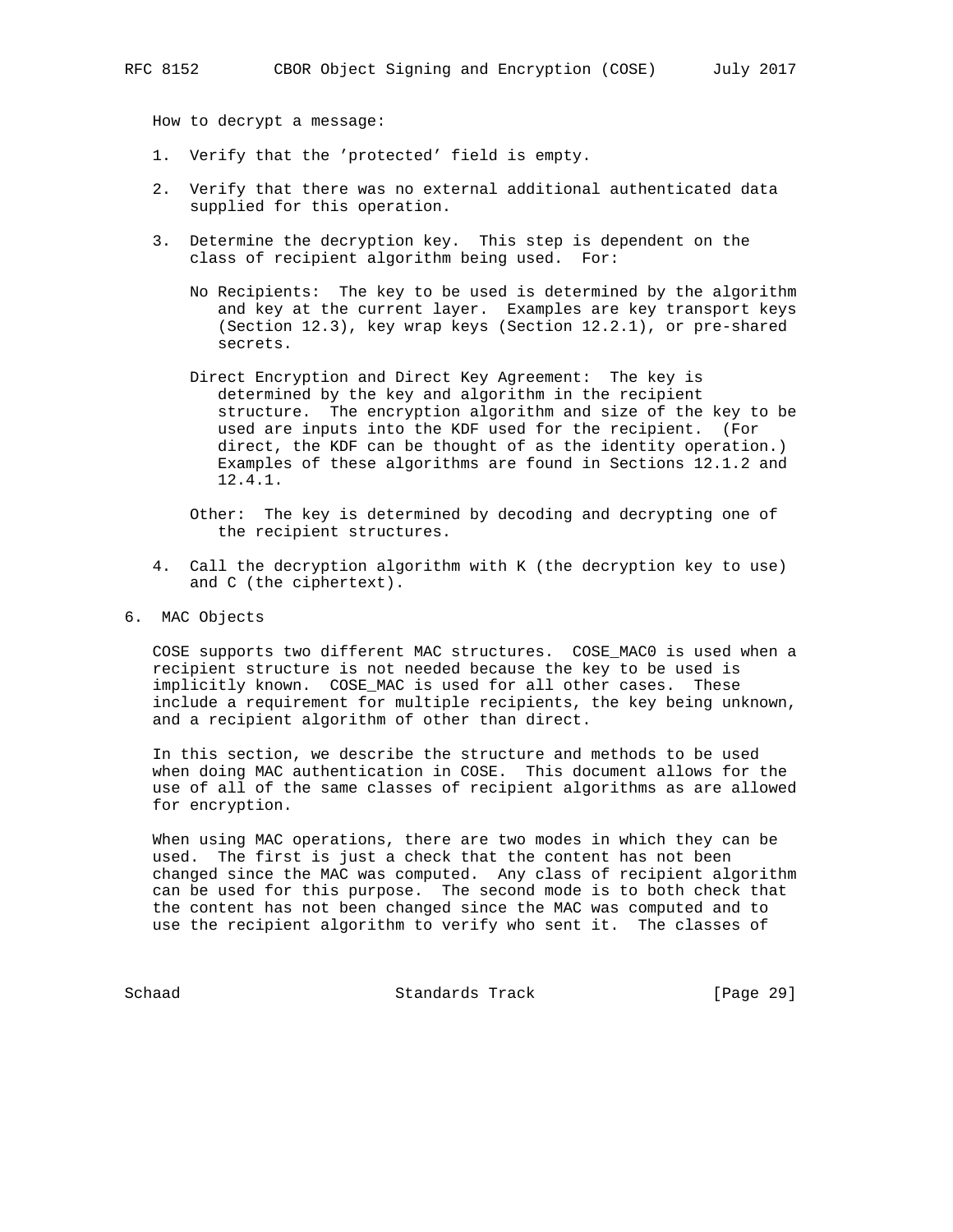recipient algorithms that support this are those that use a pre shared secret or do static-static (SS) key agreement (without the key wrap step). In both of these cases, the entity that created and sent the message MAC can be validated. (This knowledge of the sender assumes that there are only two parties involved and that you did not send the message to yourself.) The origination property can be obtained with both of the MAC message structures.

#### 6.1. MACed Message with Recipients

 The multiple recipient MACed message uses two structures: the COSE\_Mac structure defined in this section for carrying the body and the COSE\_recipient structure (Section 5.1) to hold the key used for the MAC computation. Examples of MACed messages can be found in Appendix C.5.

 The MAC structure can be encoded as either tagged or untagged depending on the context it will be used in. A tagged COSE\_Mac structure is identified by the CBOR tag 97. The CDDL fragment that represents this is:

COSE\_Mac\_Tagged = #6.97(COSE\_Mac)

 The COSE\_Mac structure is a CBOR array. The fields of the array in order are:

protected: This is as described in Section 3.

unprotected: This is as described in Section 3.

 payload: This field contains the serialized content to be MACed. If the payload is not present in the message, the application is required to supply the payload separately. The payload is wrapped in a bstr to ensure that it is transported without changes. If the payload is transported separately (i.e., detached content), then a nil CBOR value is placed in this location, and it is the responsibility of the application to ensure that it will be transported without changes.

tag: This field contains the MAC value.

recipients: This is as described in Section 5.1.

Schaad Standards Track [Page 30]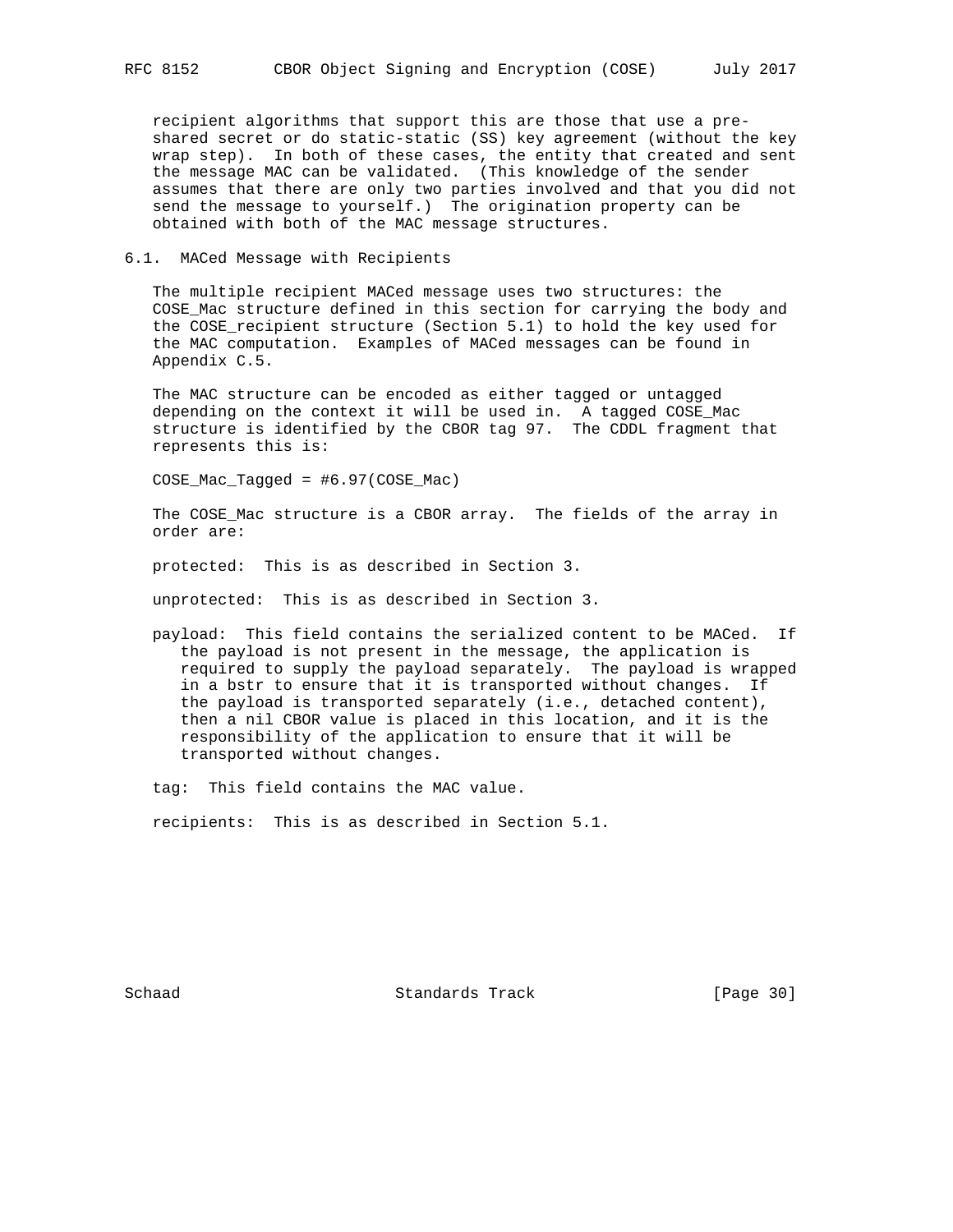The CDDL fragment that represents the above text for COSE\_Mac follows.

```
COSE Mac = [ Headers,
   payload : bstr / nil,
   tag : bstr,
   recipients :[+COSE_recipient]
 ]
```
6.2. MACed Messages with Implicit Key

 In this section, we describe the structure and methods to be used when doing MAC authentication for those cases where the recipient is implicitly known.

 The MACed message uses the COSE\_Mac0 structure defined in this section for carrying the body. Examples of MACed messages with an implicit key can be found in Appendix C.6.

 The MAC structure can be encoded as either tagged or untagged depending on the context it will be used in. A tagged COSE\_Mac0 structure is identified by the CBOR tag 17. The CDDL fragment that represents this is:

COSE\_Mac0\_Tagged = #6.17(COSE\_Mac0)

 The COSE\_Mac0 structure is a CBOR array. The fields of the array in order are:

protected: This is as described in Section 3.

unprotected: This is as described in Section 3.

payload: This is as described in Section 6.1.

tag: This field contains the MAC value.

The CDDL fragment that corresponds to the above text is:

```
 COSE_Mac0 = [
   Headers,
    payload : bstr / nil,
    tag : bstr,
 ]
```
Schaad Standards Track [Page 31]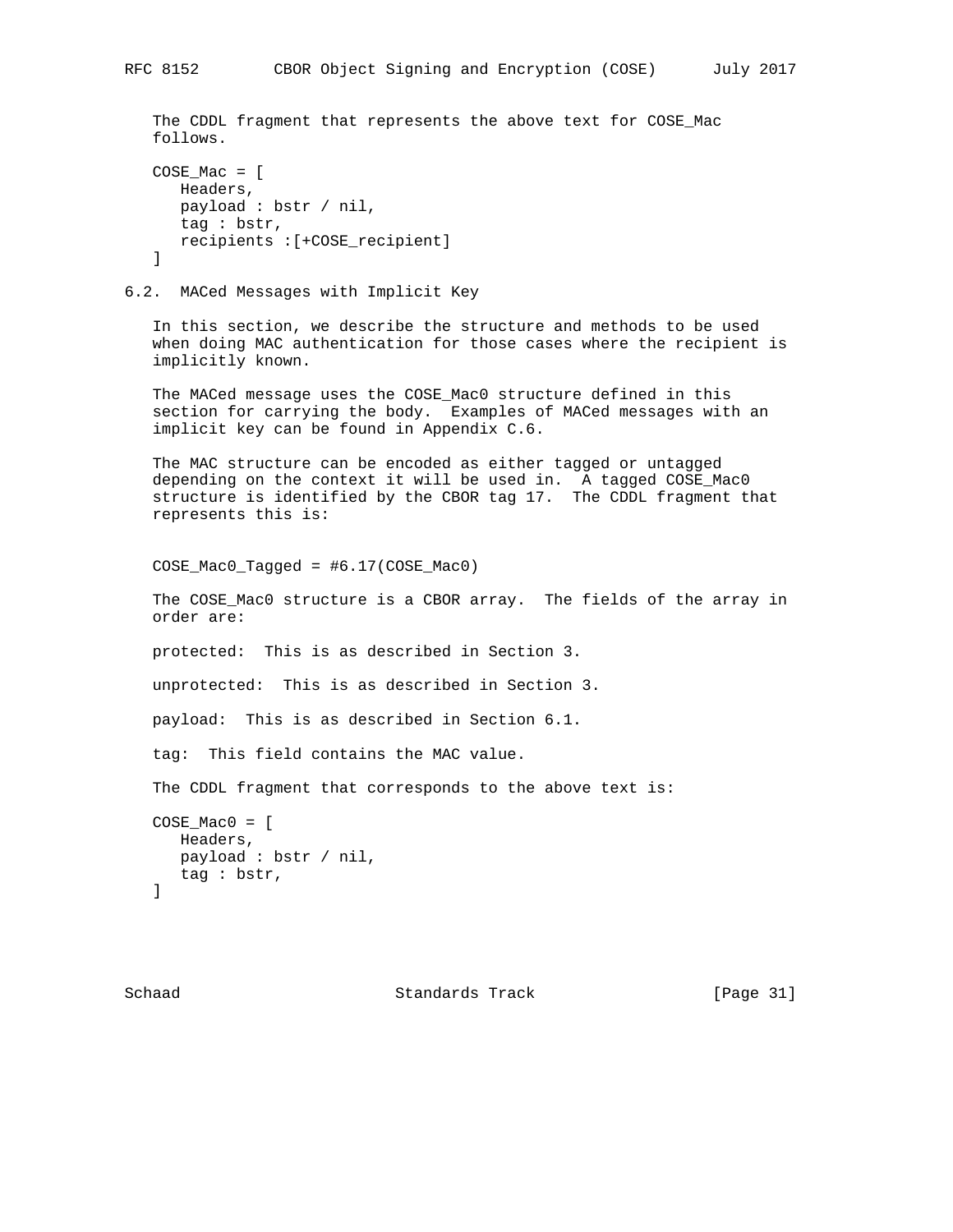# 6.3. How to Compute and Verify a MAC

 In order to get a consistent encoding of the data to be authenticated, the MAC\_structure is used to have a canonical form. The MAC\_structure is a CBOR array. The fields of the MAC\_structure in order are:

- 1. A text string that identifies the structure that is being encoded. This string is "MAC" for the COSE\_Mac structure. This string is "MAC0" for the COSE Mac0 structure.
- 2. The protected attributes from the COSE\_MAC structure. If there are no protected attributes, a zero-length bstr is used.
- 3. The protected attributes from the application encoded as a bstr type. If this field is not supplied, it defaults to a zero length binary string. (See Section 4.3 for application guidance on constructing this field.)
- 4. The payload to be MACed encoded in a bstr type. The payload is placed here independent of how it is transported.

The CDDL fragment that corresponds to the above text is:

```
 MAC_structure = [
      context : "MAC" / "MAC0",
      protected : empty_or_serialized_map,
      external_aad : bstr,
      payload : bstr
 ]
```
The steps to compute a MAC are:

- 1. Create a MAC\_structure and populate it with the appropriate fields.
- 2. Create the value ToBeMaced by encoding the MAC\_structure to a byte stream, using the encoding described in Section 14.
- 3. Call the MAC creation algorithm passing in K (the key to use), alg (the algorithm to MAC with), and ToBeMaced (the value to compute the MAC on).
- 4. Place the resulting MAC in the 'tag' field of the COSE\_Mac or COSE\_Mac0 structure.
- 5. Encrypt and encode the MAC key for each recipient of the message.

Schaad Standards Track [Page 32]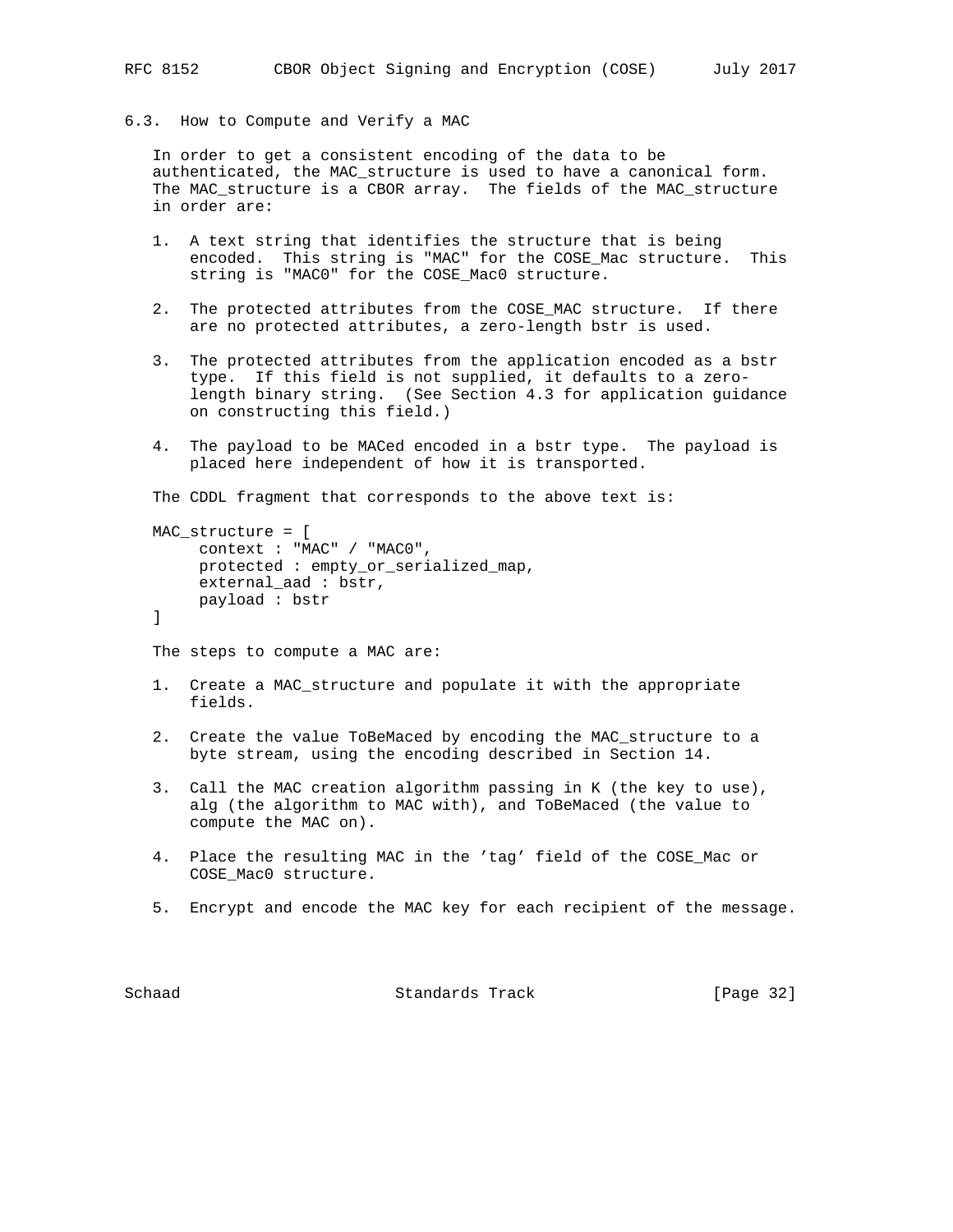The steps to verify a MAC are:

- 1. Create a MAC\_structure object and populate it with the appropriate fields.
- 2. Create the value ToBeMaced by encoding the MAC\_structure to a byte stream, using the encoding described in Section 14.
- 3. Obtain the cryptographic key from one of the recipients of the message.
- 4. Call the MAC creation algorithm passing in K (the key to use), alg (the algorithm to MAC with), and ToBeMaced (the value to compute the MAC on).
- 5. Compare the MAC value to the 'tag' field of the COSE\_Mac or COSE\_Mac0 structure.

7. Key Objects

 A COSE Key structure is built on a CBOR map object. The set of common parameters that can appear in a COSE Key can be found in the IANA "COSE Key Common Parameters" registry (Section 16.5). Additional parameters defined for specific key types can be found in the IANA "COSE Key Type Parameters" registry (Section 16.6).

 A COSE Key Set uses a CBOR array object as its underlying type. The values of the array elements are COSE Keys. A COSE Key Set MUST have at least one element in the array. Examples of COSE Key Sets can be found in Appendix C.7.

 Each element in a COSE Key Set MUST be processed independently. If one element in a COSE Key Set is either malformed or uses a key that is not understood by an application, that key is ignored and the other keys are processed normally.

The element "kty" is a required element in a COSE\_Key map.

Schaad Standards Track [Page 33]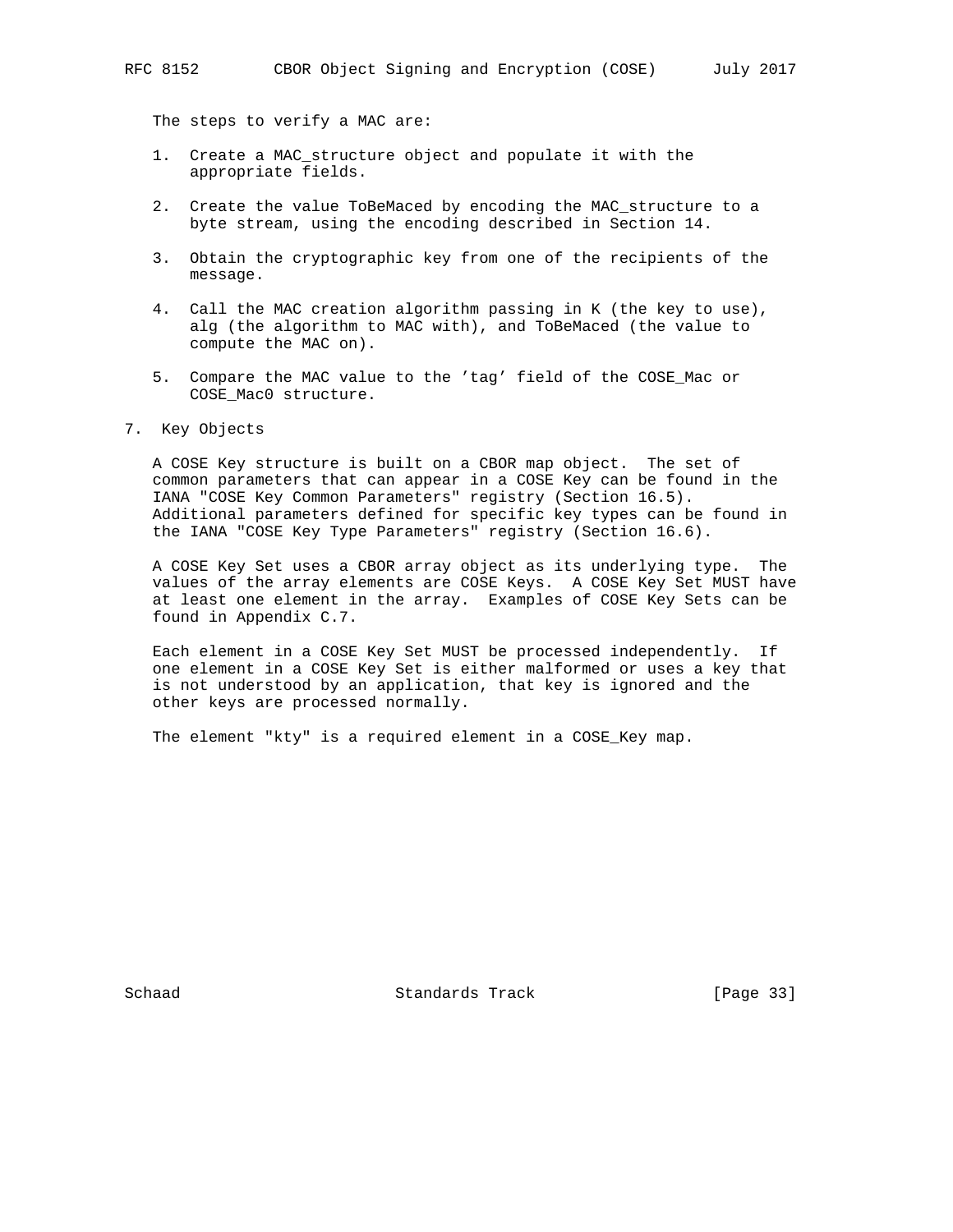```
 The CDDL grammar describing COSE_Key and COSE_KeySet is:
```

```
COSE_Key = \{1 \Rightarrow \text{tstr} / \text{int}, ; kty
 ? 2 => bstr, ; kid
 ? 3 => tstr / int, ; alg
      ? 4 => [+ (tstr / int) ], ; key_ops<br>? 5 => bstr, ; Base IV
                      ; Base IV
       * label => values
   }
```
COSE\_KeySet = [+COSE\_Key]

# 7.1. COSE Key Common Parameters

 This document defines a set of common parameters for a COSE Key object. Table 3 provides a summary of the parameters defined in this section. There are also parameters that are defined for specific key types. Key-type-specific parameters can be found in Section 13.

Schaad Standards Track [Page 34]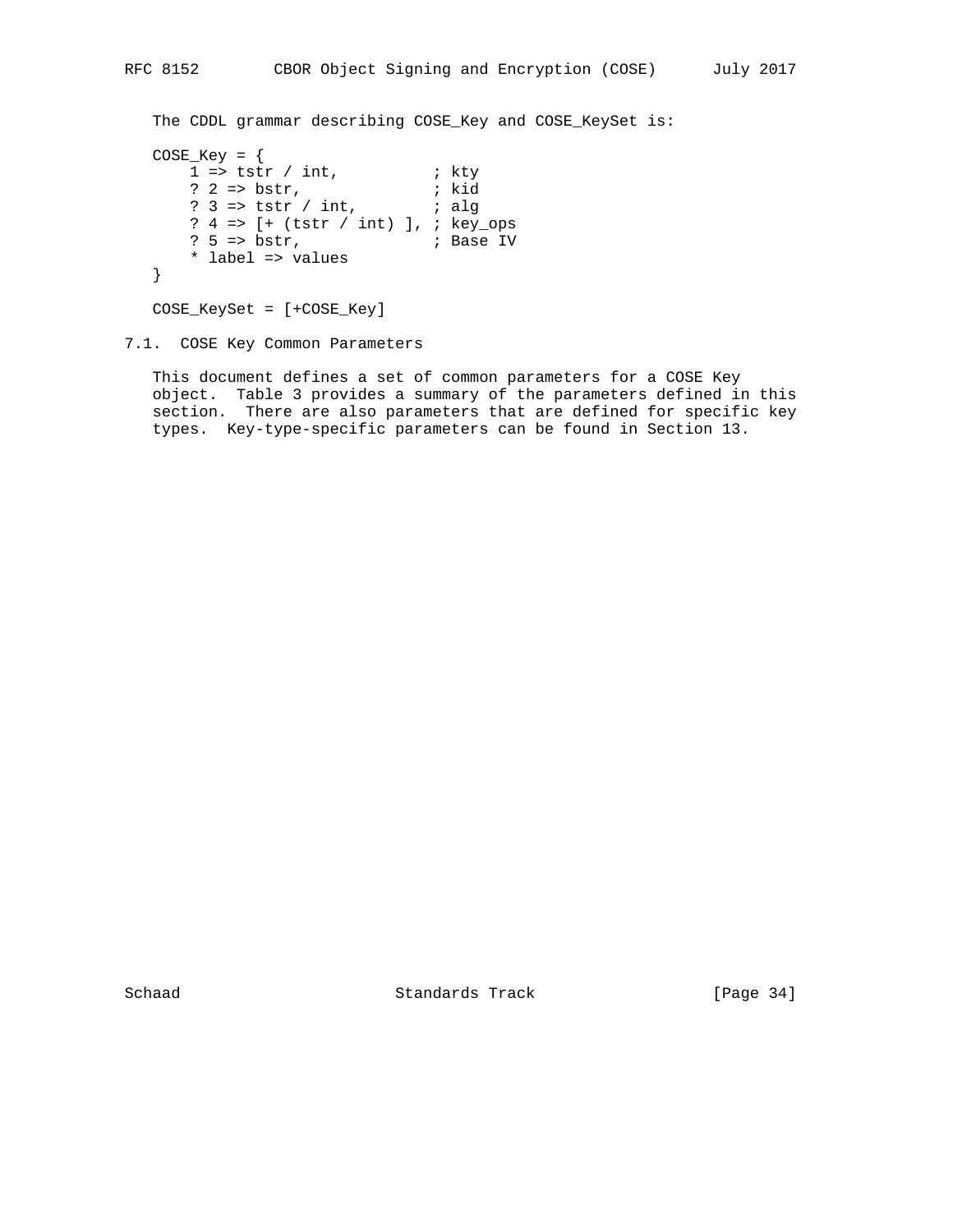| Name    | Label | CBOR Type         | Value<br>Registry                | Description                                                  |
|---------|-------|-------------------|----------------------------------|--------------------------------------------------------------|
| kty     | 1     | tstr $/$ int      | COSE Key<br>Common<br>Parameters | Identification of<br>the key type                            |
| kid     | 2     | bstr              |                                  | Key<br>identification<br>value -- match to<br>kid in message |
| alq     | 3     | tstr $/$ int      | COSE<br>Algorithms               | Key usage<br>restriction to<br>this algorithm                |
| key ops | 4     | $[ + (tstr/int)]$ |                                  | Restrict set of<br>permissible<br>operations                 |
| Base IV | 5     | bstr              |                                  | Base IV to be<br>xor-ed with<br>Partial IVs                  |

#### Table 3: Key Map Labels

- kty: This parameter is used to identify the family of keys for this structure and, thus, the set of key-type-specific parameters to be found. The set of values defined in this document can be found in Table 21. This parameter MUST be present in a key object. Implementations MUST verify that the key type is appropriate for the algorithm being processed. The key type MUST be included as part of the trust decision process.
- alg: This parameter is used to restrict the algorithm that is used with the key. If this parameter is present in the key structure, the application MUST verify that this algorithm matches the algorithm for which the key is being used. If the algorithms do not match, then this key object MUST NOT be used to perform the cryptographic operation. Note that the same key can be in a different key structure with a different or no algorithm specified; however, this is considered to be a poor security practice.

Schaad Standards Track [Page 35]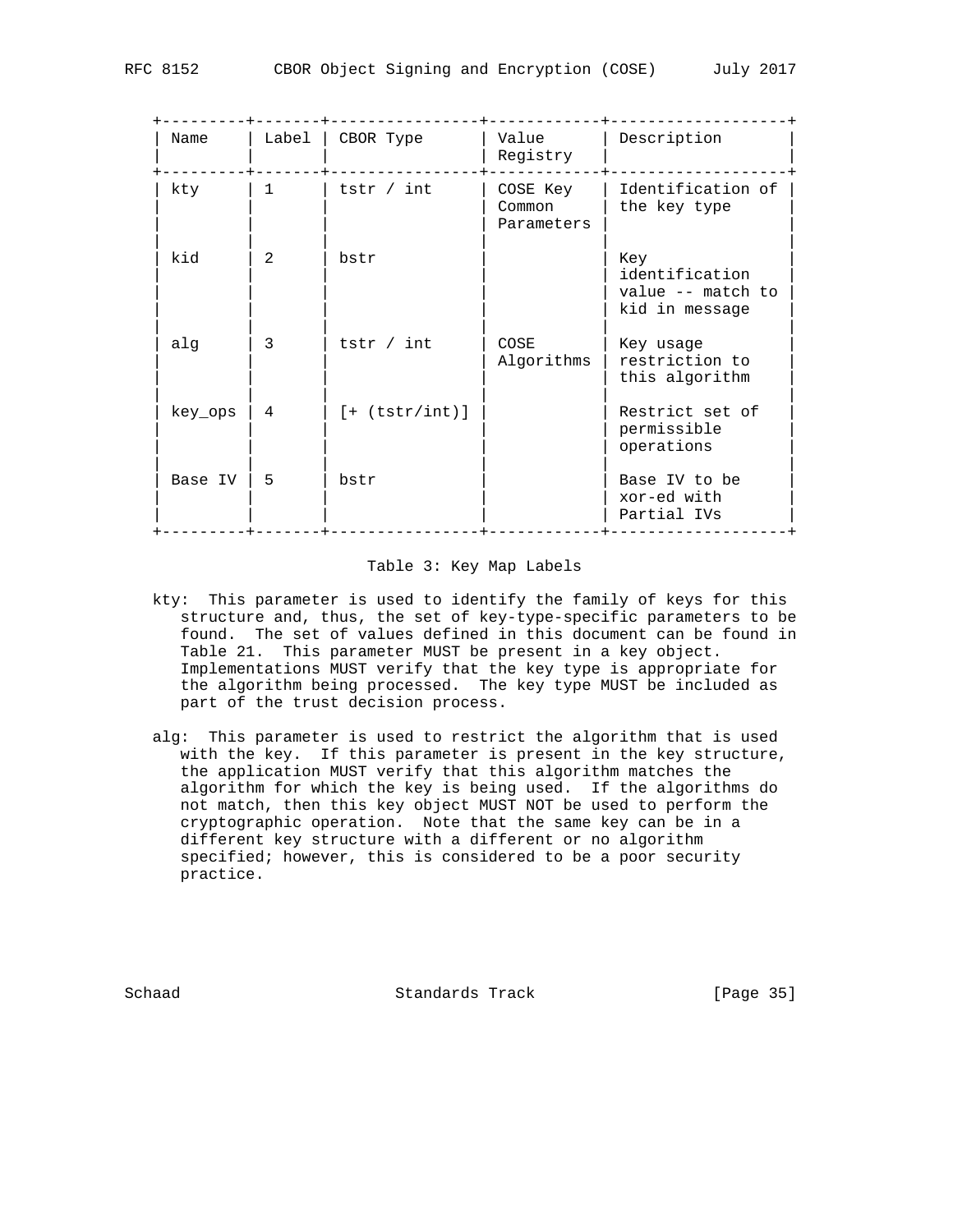- kid: This parameter is used to give an identifier for a key. The identifier is not structured and can be anything from a user provided string to a value computed on the public portion of the key. This field is intended for matching against a 'kid' parameter in a message in order to filter down the set of keys that need to be checked.
- key\_ops: This parameter is defined to restrict the set of operations that a key is to be used for. The value of the field is an array of values from Table 4. Algorithms define the values of key ops that are permitted to appear and are required for specific operations. The set of values matches that in [RFC7517] and [W3C.WebCrypto].
- Base IV: This parameter is defined to carry the base portion of an IV. It is designed to be used with the Partial IV header parameter defined in Section 3.1. This field provides the ability to associate a Partial IV with a key that is then modified on a per message basis with the Partial IV.

 Extreme care needs to be taken when using a Base IV in an application. Many encryption algorithms lose security if the same IV is used twice.

 If different keys are derived for each sender, using the same Base IV with Partial IVs starting at zero is likely to ensure that the IV would not be used twice for a single key. If different keys are derived for each sender, starting at the same Base IV is likely to satisfy this condition. If the same key is used for multiple senders, then the application needs to provide for a method of dividing the IV space up between the senders. This could be done by providing a different base point to start from or a different Partial IV to start with and restricting the number of messages to be sent before rekeying.

Schaad Standards Track [Page 36]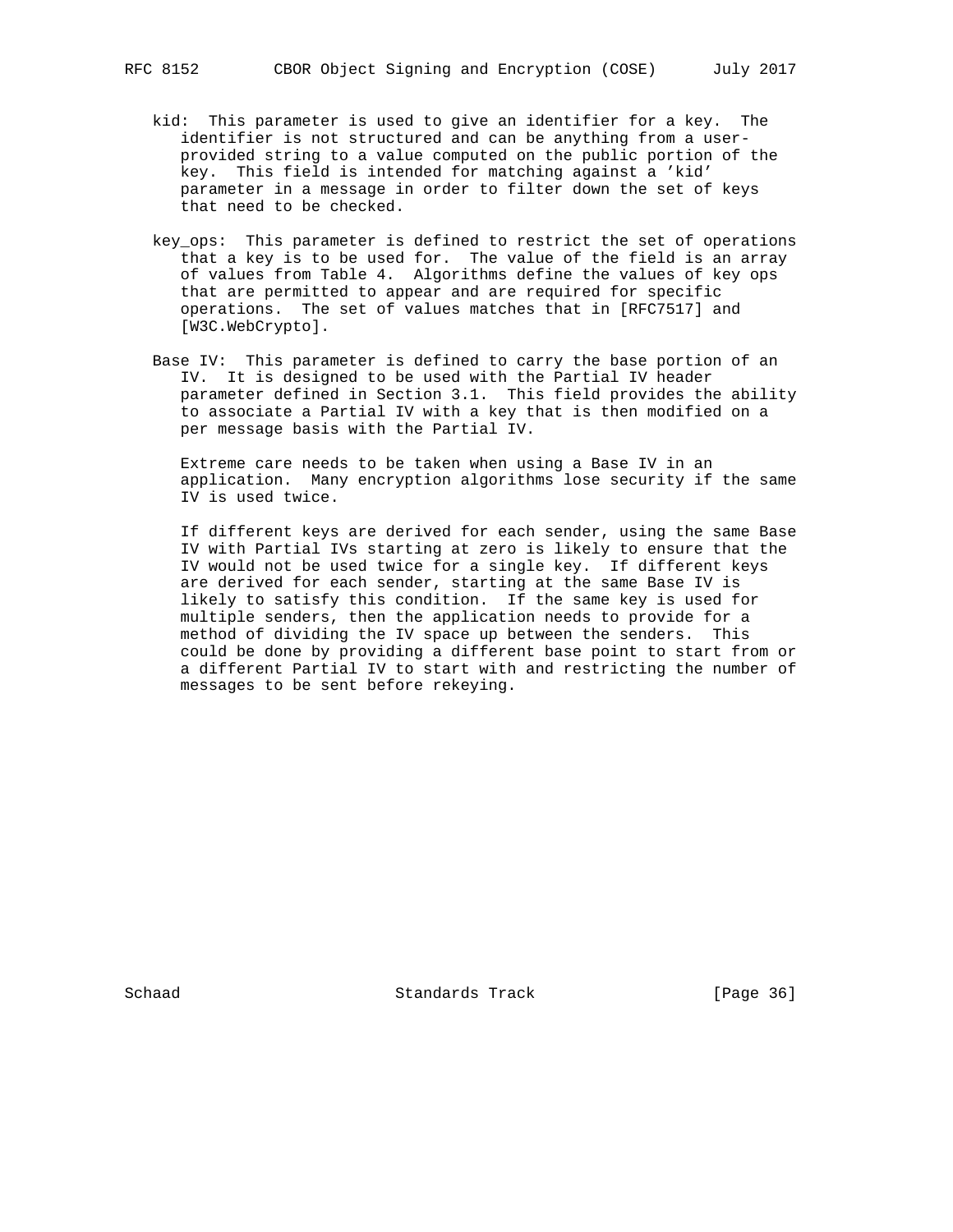| Name           |                         | Value   Description                                                                        |
|----------------|-------------------------|--------------------------------------------------------------------------------------------|
| sign           | $\mathbf{1}$            | The key is used to create signatures. Requires<br>private key fields.                      |
| verify         | 2                       | The key is used for verification of signatures.                                            |
| encrypt        | $\overline{\mathbf{3}}$ | The key is used for key transport encryption.                                              |
| decrypt        | $\overline{4}$          | The key is used for key transport decryption.<br>Requires private key fields.              |
| wrap<br>key    | 5                       | The key is used for key wrap encryption.                                                   |
| unwrap<br>key  | 6                       | The key is used for key wrap decryption.<br>Requires private key fields.                   |
| derive<br>key  | 7                       | The key is used for deriving keys. Requires<br>private key fields.                         |
| derive<br>bits | 8                       | The key is used for deriving bits not to be<br>used as a key. Requires private key fields. |
| MAC<br>create  | 9                       | The key is used for creating MACs.                                                         |
| MAC<br>verify  | 10                      | The key is used for validating MACs.                                                       |

#### Table 4: Key Operation Values

#### 8. Signature Algorithms

 There are two signature algorithm schemes. The first is signature with appendix. In this scheme, the message content is processed and a signature is produced; the signature is called the appendix. This is the scheme used by algorithms such as ECDSA and the RSA Probabilistic Signature Scheme (RSASSA-PSS). (In fact, the SSA in RSASSA-PSS stands for Signature Scheme with Appendix.)

The signature functions for this scheme are:

signature = Sign(message content, key)

valid = Verification(message content, key, signature)

 The second scheme is signature with message recovery (an example of such an algorithm is [PVSig]). In this scheme, the message content is processed, but part of it is included in the signature. Moving bytes of the message content into the signature allows for smaller signatures; the signature size is still potentially large, but the message content has shrunk. This has implications for systems implementing these algorithms and for applications that use them. The first is that the message content is not fully available until

Schaad Standards Track [Page 37]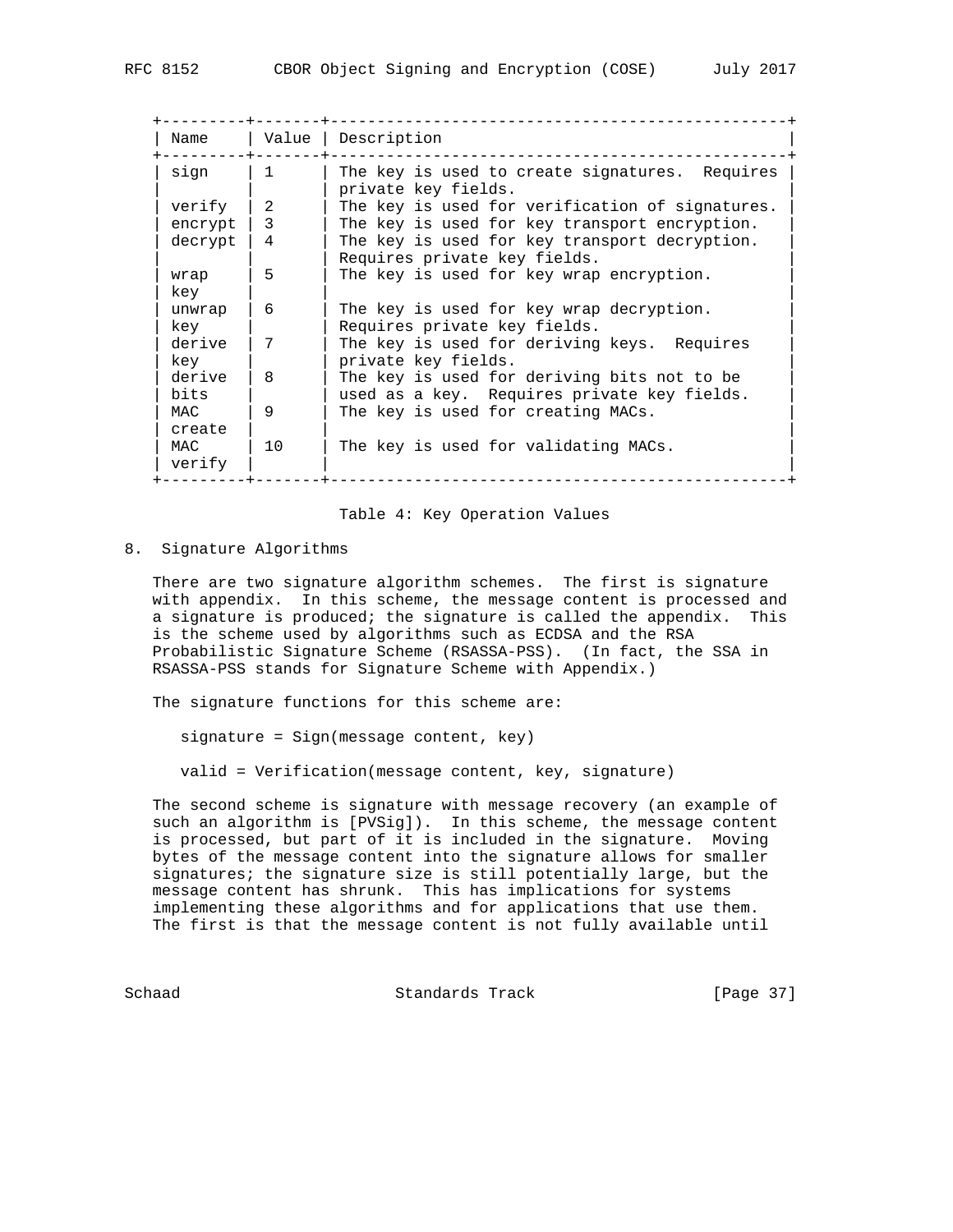after a signature has been validated. Until that point, the part of the message contained inside of the signature is unrecoverable. The second is that the security analysis of the strength of the signature is very much based on the structure of the message content. Messages that are highly predictable require additional randomness to be supplied as part of the signature process. In the worst case, it becomes the same as doing a signature with appendix. Finally, in the event that multiple signatures are applied to a message, all of the signature algorithms are going to be required to consume the same number of bytes of message content. This means that the mixing of the different schemes in a single message is not supported, and if a recovery signature scheme is used, then the same amount of content needs to be consumed by all of the signatures.

The signature functions for this scheme are:

signature, message sent = Sign(message content, key)

valid, message content = Verification(message sent, key, signature)

 Signature algorithms are used with the COSE\_Signature and COSE\_Sign1 structures. At this time, only signatures with appendixes are defined for use with COSE; however, considerable interest has been expressed in using a signature with message recovery algorithm due to the effective size reduction that is possible. Implementations will need to keep this in mind for later possible integration.

# 8.1. ECDSA

 ECDSA [DSS] defines a signature algorithm using ECC. Implementations SHOULD use a deterministic version of ECDSA such as the one defined in [RFC6979]. The use of a deterministic signature algorithm allows for systems to avoid relying on random number generators in order to avoid generating the same value of 'k' (the per-message random value). Biased generation of the value 'k' can be attacked, and collisions of this value leads to leaked keys. It additionally allows for doing deterministic tests for the signature algorithm. The use of deterministic ECDSA does not lessen the need to have good random number generation when creating the private key.

 The ECDSA signature algorithm is parameterized with a hash function (h). In the event that the length of the hash function output is greater than the group of the key, the leftmost bytes of the hash output are used.

Schaad Standards Track [Page 38]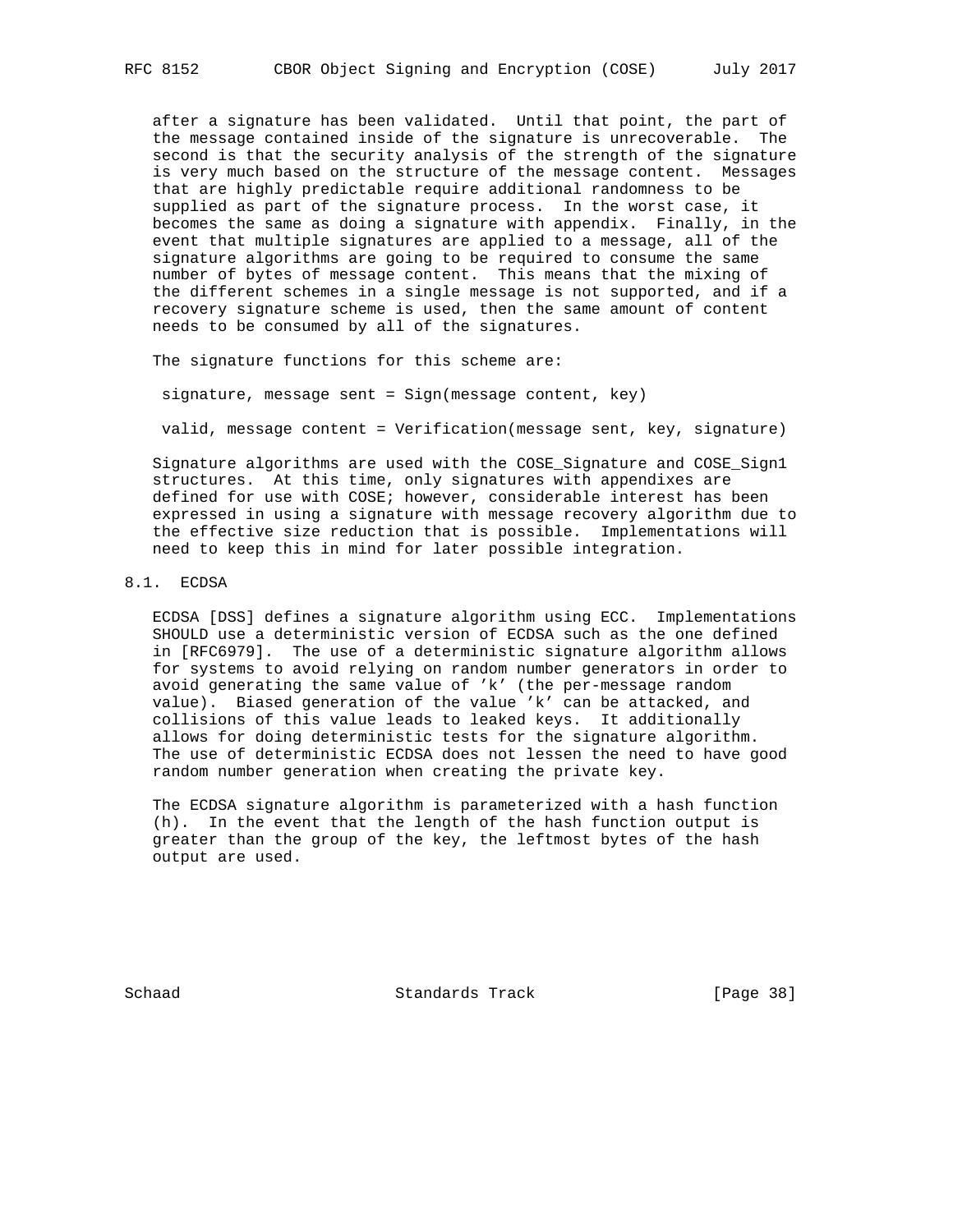The algorithms defined in this document can be found in Table 5.

| Name         | Value   Hash |           | Description        |
|--------------|--------------|-----------|--------------------|
| ES256        | $-7$         | SHA-256   | ECDSA w/ SHA-256   |
| <b>ES384</b> | $-35$        | SHA-384   | ECDSA w/ SHA-384   |
| ES512        | $ -36$       | $SHA-512$ | ECDSA $w/$ SHA-512 |

#### Table 5: ECDSA Algorithm Values

 This document defines ECDSA to work only with the curves P-256, P-384, and P-521. This document requires that the curves be encoded using the 'EC2' (2 coordinate elliptic curve) key type. Implementations need to check that the key type and curve are correct when creating and verifying a signature. Other documents can define it to work with other curves and points in the future.

 In order to promote interoperability, it is suggested that SHA-256 be used only with curve P-256, SHA-384 be used only with curve P-384, and SHA-512 be used with curve P-521. This is aligned with the recommendation in Section 4 of [RFC5480].

 The signature algorithm results in a pair of integers (R, S). These integers will be the same length as the length of the key used for the signature process. The signature is encoded by converting the integers into byte strings of the same length as the key size. The length is rounded up to the nearest byte and is left padded with zero bits to get to the correct length. The two integers are then concatenated together to form a byte string that is the resulting signature.

 Using the function defined in [RFC8017], the signature is: Signature =  $I2OSP(R, n)$  |  $I2OSP(S, n)$ where  $n =$  ceiling(key\_length / 8)

 When using a COSE key for this algorithm, the following checks are made:

- o The 'kty' field MUST be present, and it MUST be 'EC2'.
- o If the 'alg' field is present, it MUST match the ECDSA signature algorithm being used.
- o If the 'key\_ops' field is present, it MUST include 'sign' when creating an ECDSA signature.

Schaad Standards Track [Page 39]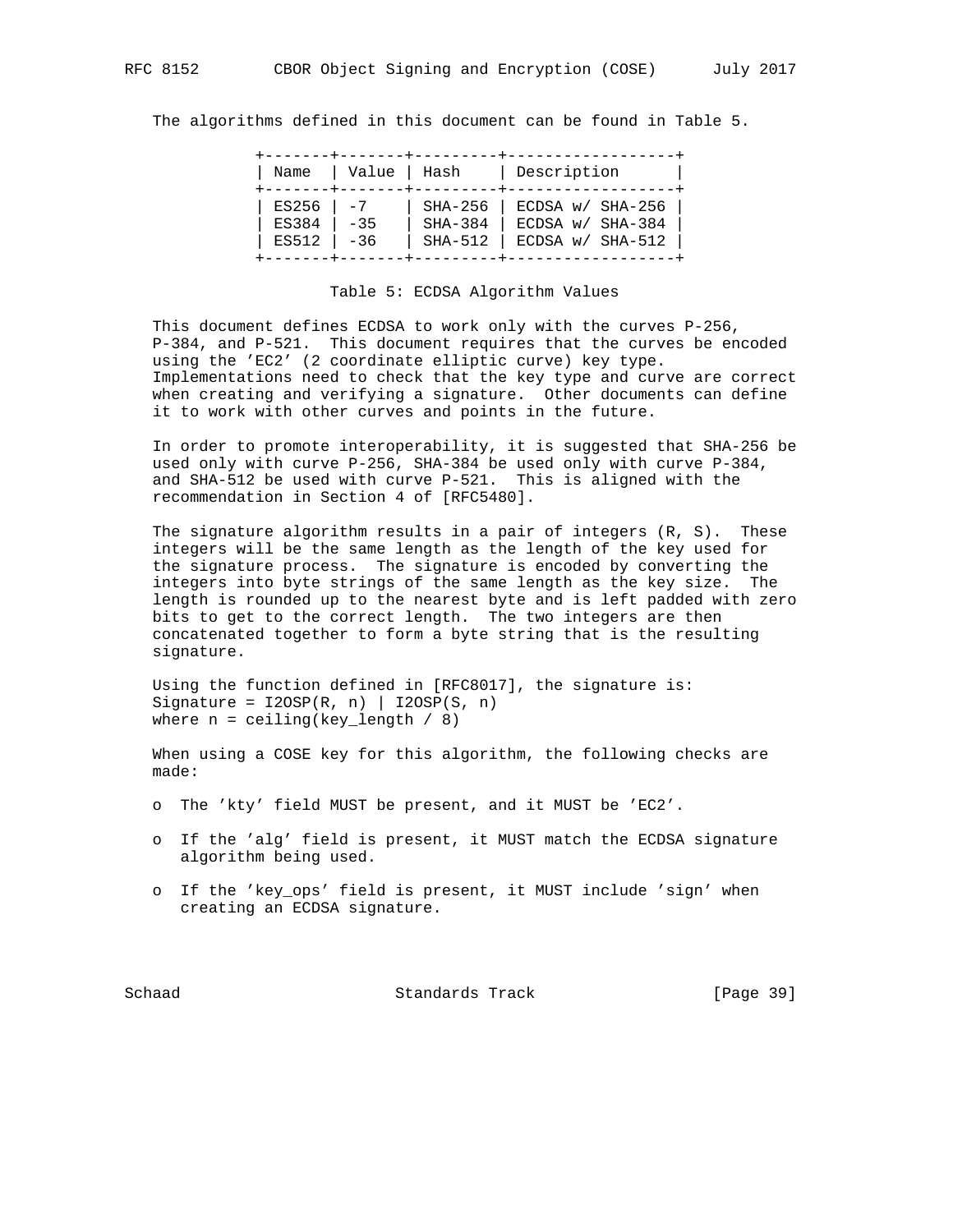- o If the 'key\_ops' field is present, it MUST include 'verify' when verifying an ECDSA signature.
- 8.1.1. Security Considerations

 The security strength of the signature is no greater than the minimum of the security strength associated with the bit length of the key and the security strength of the hash function.

 Note: Use of this technique is a good idea even when good random number generation exists. Doing so both reduces the possibility of having the same value of 'k' in two signature operations and allows for reproducible signature values, which helps testing.

 There are two substitution attacks that can theoretically be mounted against the ECDSA signature algorithm.

- o Changing the curve used to validate the signature: If one changes the curve used to validate the signature, then potentially one could have two messages with the same signature, each computed under a different curve. The only requirement on the new curve is that its order be the same as the old one and it be acceptable to the client. An example would be to change from using the curve secp256r1 (aka P-256) to using secp256k1. (Both are 256-bit curves.) We currently do not have any way to deal with this version of the attack except to restrict the overall set of curves that can be used.
- o Change the hash function used to validate the signature: If one either has two different hash functions of the same length or can truncate a hash function down, then one could potentially find collisions between the hash functions rather than within a single hash function (for example, truncating SHA-512 to 256 bits might collide with a SHA-256 bit hash value). As the hash algorithm is part of the signature algorithm identifier, this attack is mitigated by including a signature algorithm identifier in the protected header.
- 8.2. Edwards-Curve Digital Signature Algorithms (EdDSAs)

 [RFC8032] describes the elliptic curve signature scheme Edwards-curve Digital Signature Algorithm (EdDSA). In that document, the signature algorithm is instantiated using parameters for edwards25519 and edwards448 curves. The document additionally describes two variants of the EdDSA algorithm: Pure EdDSA, where no hash function is applied to the content before signing, and HashEdDSA, where a hash function is applied to the content before signing and the result of that hash function is signed. For EdDSA, the content to be signed (either the

Schaad Standards Track [Page 40]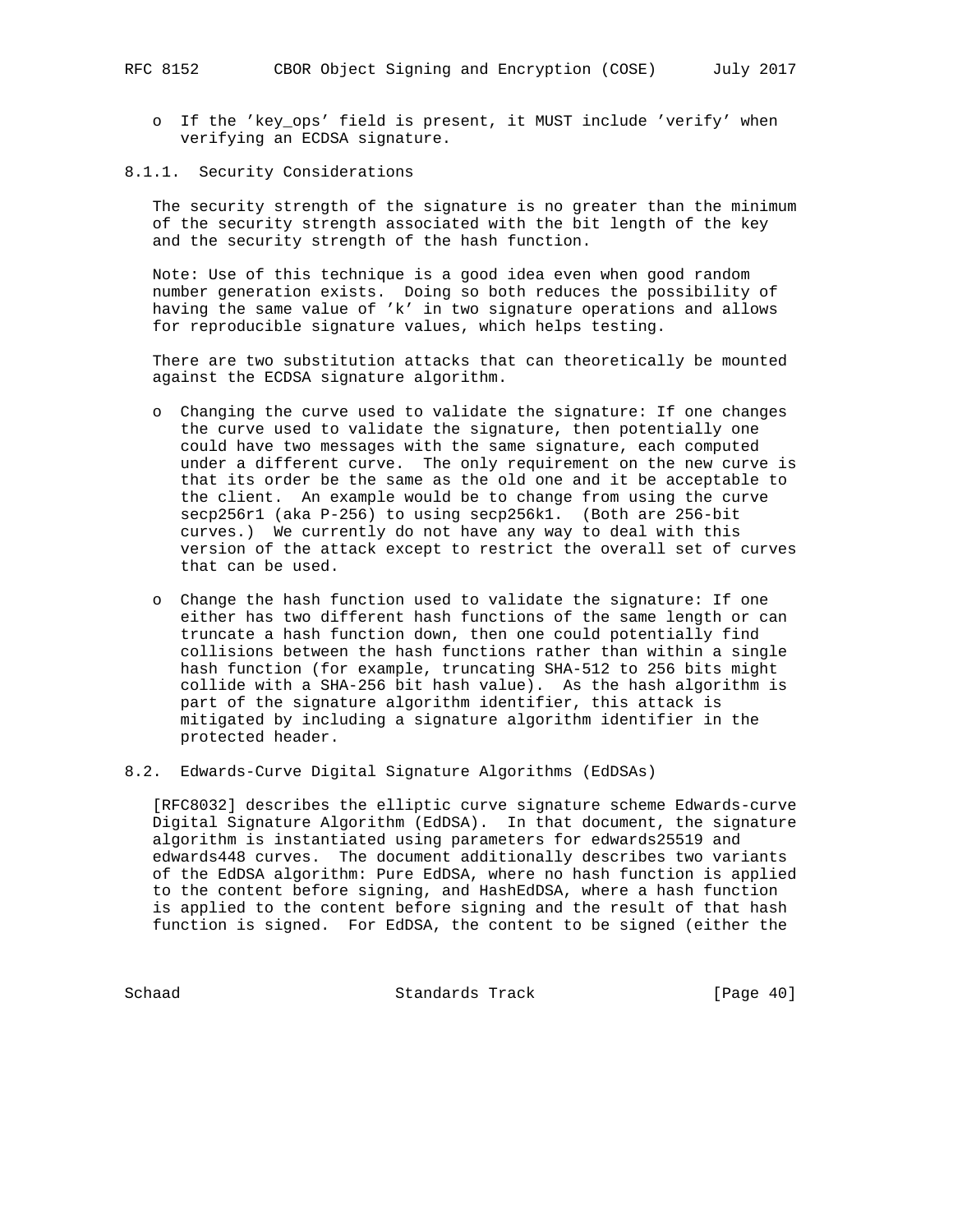message or the pre-hash value) is processed twice inside of the signature algorithm. For use with COSE, only the pure EdDSA version is used. This is because it is not expected that extremely large contents are going to be needed and, based on the arrangement of the message structure, the entire message is going to need to be held in memory in order to create or verify a signature. This means that there does not appear to be a need to be able to do block updates of the hash, followed by eliminating the message from memory. Applications can provide the same features by defining the content of the message as a hash value and transporting the COSE object (with the hash value) and the content as separate items.

 The algorithms defined in this document can be found in Table 6. A single signature algorithm is defined, which can be used for multiple curves.

|                    | -----+-------+--------------<br>Name   Value   Description |  |
|--------------------|------------------------------------------------------------|--|
| EdDSA   -8   EdDSA |                                                            |  |

Table 6: EdDSA Algorithm Values

[RFC8032] describes the method of encoding the signature value.

 When using a COSE key for this algorithm, the following checks are made:

- o The 'kty' field MUST be present, and it MUST be 'OKP' (Octet Key Pair).
- o The 'crv' field MUST be present, and it MUST be a curve defined for this signature algorithm.
- o If the 'alg' field is present, it MUST match 'EdDSA'.
- o If the 'key\_ops' field is present, it MUST include 'sign' when creating an EdDSA signature.
- o If the 'key\_ops' field is present, it MUST include 'verify' when verifying an EdDSA signature.

8.2.1. Security Considerations

 How public values are computed is not the same when looking at EdDSA and Elliptic Curve Diffie-Hellman (ECDH); for this reason, they should not be used with the other algorithm.

Schaad Standards Track [Page 41]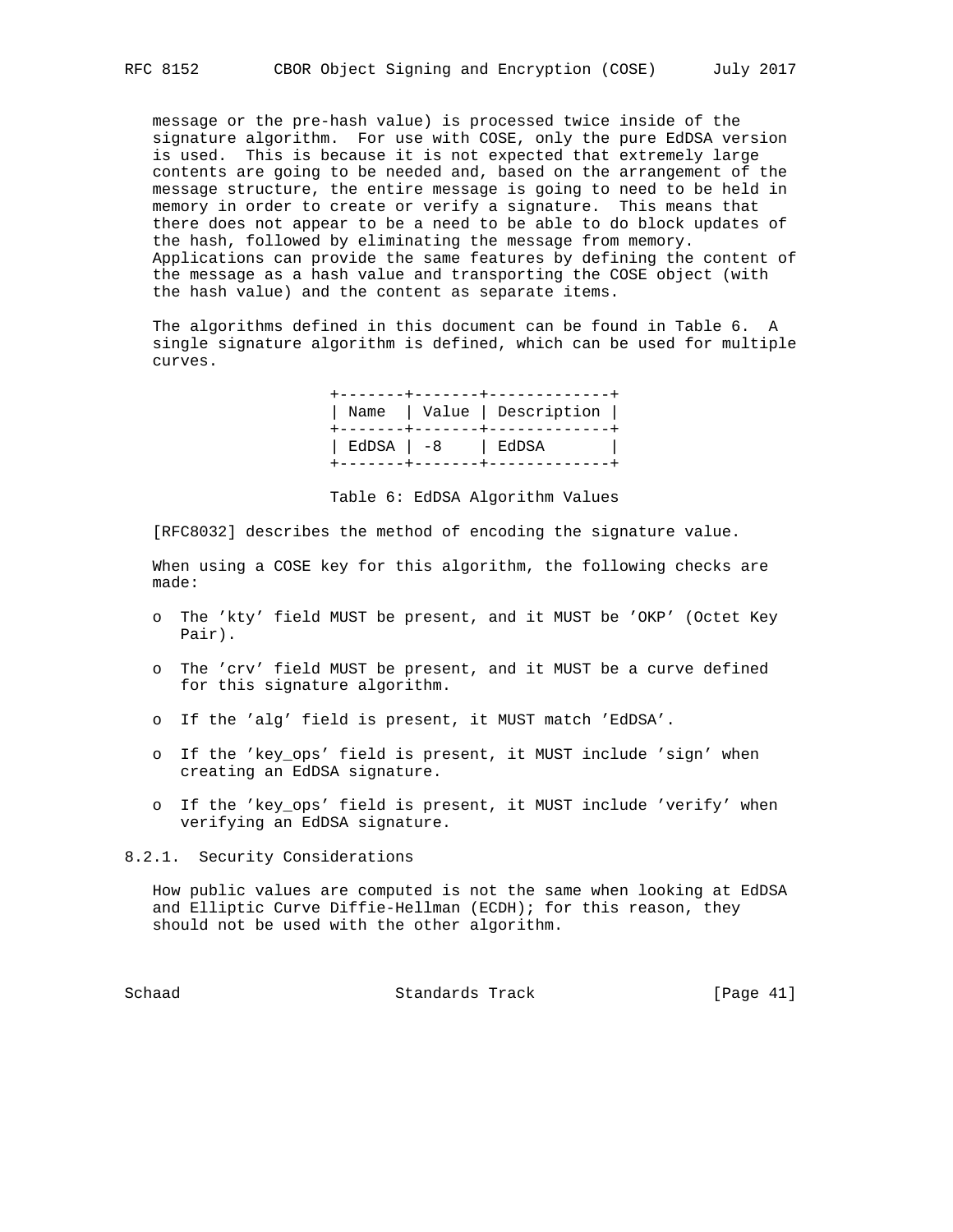If batch signature verification is performed, a well-seeded cryptographic random number generator is REQUIRED. Signing and non batch signature verification are deterministic operations and do not need random numbers of any kind.

9. Message Authentication Code (MAC) Algorithms

 Message Authentication Codes (MACs) provide data authentication and integrity protection. They provide either no or very limited data origination. A MAC, for example, can be used to prove the identity of the sender to a third party.

 MACs use the same scheme as signature with appendix algorithms. The message content is processed and an authentication code is produced. The authentication code is frequently called a tag.

The MAC functions are:

tag = MAC\_Create(message content, key)

valid = MAC\_Verify(message content, key, tag)

 MAC algorithms can be based on either a block cipher algorithm (i.e., AES-MAC) or a hash algorithm (i.e., a Hash-based Message Authentication Code (HMAC)). This document defines a MAC algorithm using each of these constructions.

MAC algorithms are used in the COSE Mac and COSE Mac0 structures.

9.1. Hash-Based Message Authentication Codes (HMACs)

 HMAC [RFC2104] [RFC4231] was designed to deal with length extension attacks. The algorithm was also designed to allow for new hash algorithms to be directly plugged in without changes to the hash function. The HMAC design process has been shown as solid since, while the security of hash algorithms such as MD5 has decreased over time; the security of HMAC combined with MD5 has not yet been shown to be compromised [RFC6151].

 The HMAC algorithm is parameterized by an inner and outer padding, a hash function (h), and an authentication tag value length. For this specification, the inner and outer padding are fixed to the values set in [RFC2104]. The length of the authentication tag corresponds to the difficulty of producing a forgery. For use in constrained environments, we define a set of HMAC algorithms that are truncated.

Schaad Standards Track [Page 42]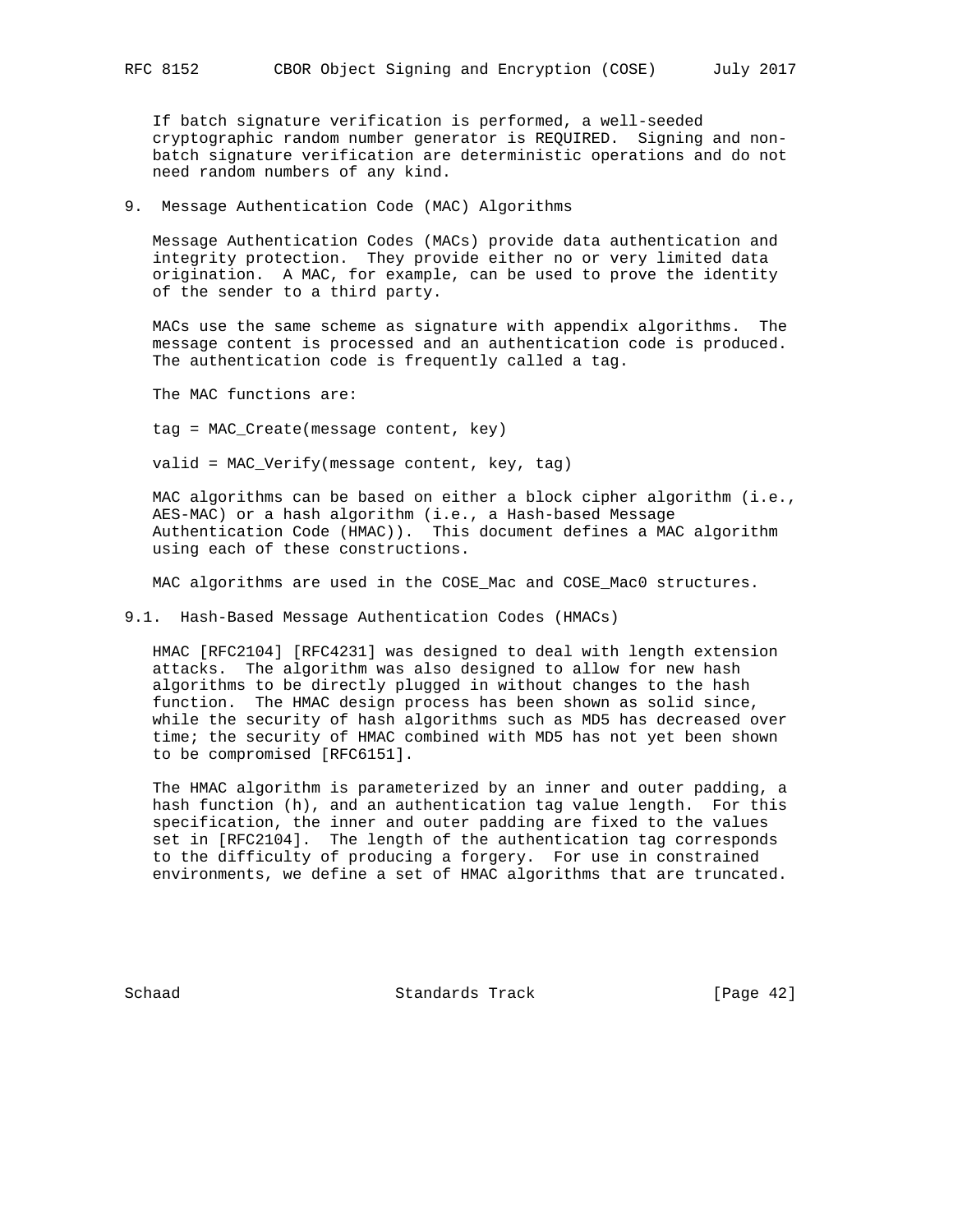There are currently no known issues with truncation; however, the security strength of the message tag is correspondingly reduced in strength. When truncating, the leftmost tag length bits are kept and transmitted.

The algorithms defined in this document can be found in Table 7.

| Name            | Value | Hash      | Taq<br>Length | Description                               |
|-----------------|-------|-----------|---------------|-------------------------------------------|
| HMAC<br>256/64  | 4     | SHA-256   | 64            | HMAC $w/$ SHA-256<br>truncated to 64 bits |
| HMAC<br>256/256 | 5     | $SHA-256$ | 256           | $HMAC$ w/ $SHA-256$                       |
| HMAC<br>384/384 | 6     | $SHA-384$ | 384           | HMAC w/ SHA-384                           |
| HMAC<br>512/512 |       | $SHA-512$ | 512           | HMAC w/ SHA-512                           |

#### Table 7: HMAC Algorithm Values

 Some recipient algorithms carry the key while others derive a key from secret data. For those algorithms that carry the key (such as AES Key Wrap), the size of the HMAC key SHOULD be the same size as the underlying hash function. For those algorithms that derive the key (such as ECDH), the derived key MUST be the same size as the underlying hash function.

 When using a COSE key for this algorithm, the following checks are made:

- o The 'kty' field MUST be present, and it MUST be 'Symmetric'.
- o If the 'alg' field is present, it MUST match the HMAC algorithm being used.
- o If the 'key\_ops' field is present, it MUST include 'MAC create' when creating an HMAC authentication tag.
- o If the 'key\_ops' field is present, it MUST include 'MAC verify' when verifying an HMAC authentication tag.

 Implementations creating and validating MAC values MUST validate that the key type, key length, and algorithm are correct and appropriate for the entities involved.

Schaad Standards Track [Page 43]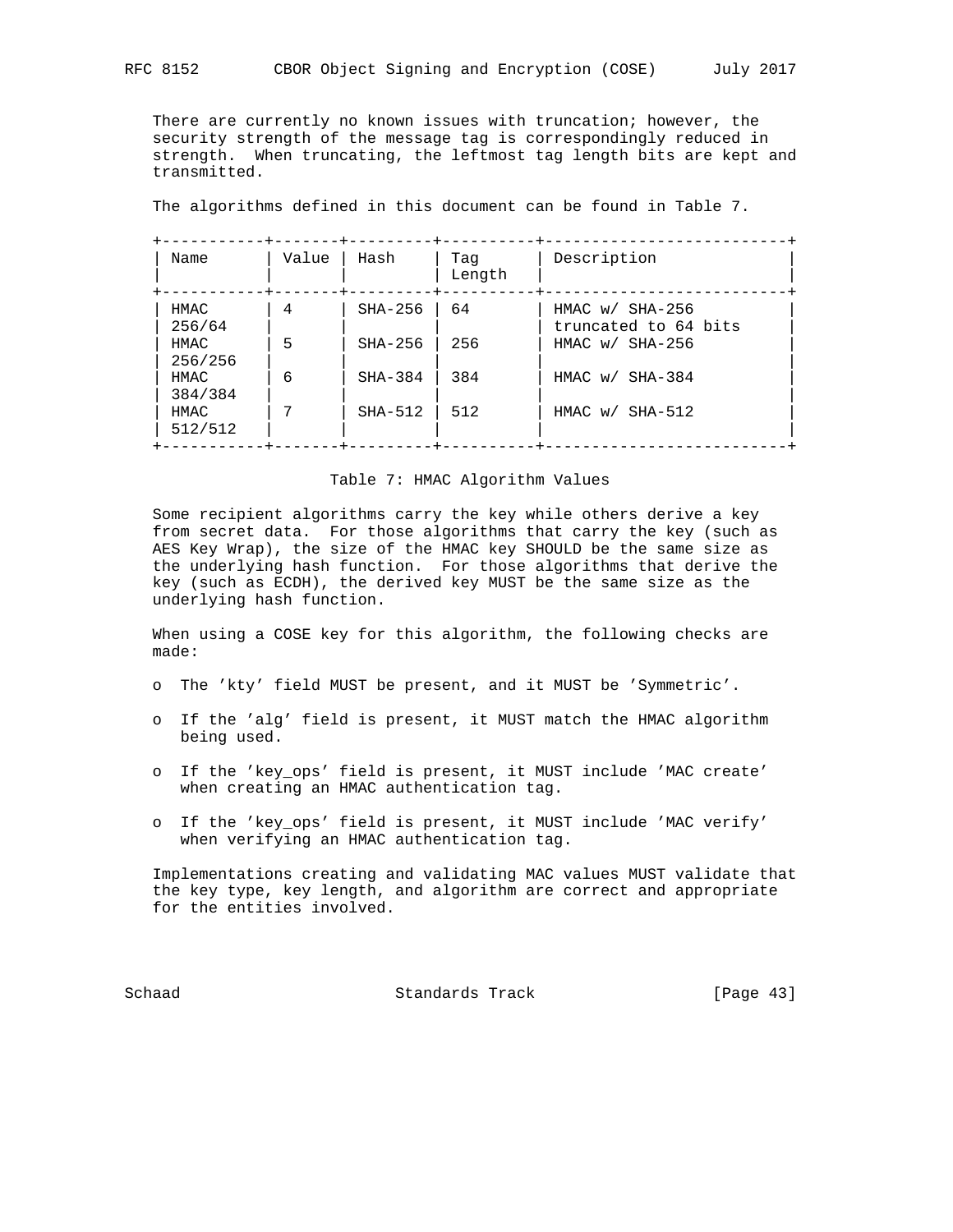# 9.1.1. Security Considerations

 HMAC has proved to be resistant to attack even when used with weakened hash algorithms. The current best known attack is to brute force the key. This means that key size is going to be directly related to the security of an HMAC operation.

### 9.2. AES Message Authentication Code (AES-CBC-MAC)

 AES-CBC-MAC is defined in [MAC]. (Note that this is not the same algorithm as AES Cipher-Based Message Authentication Code (AES-CMAC) [RFC4493].)

 AES-CBC-MAC is parameterized by the key length, the authentication tag length, and the IV used. For all of these algorithms, the IV is fixed to all zeros. We provide an array of algorithms for various key lengths and tag lengths. The algorithms defined in this document are found in Table 8.

| Name               | Value | Key<br>Length | Taq<br>Length | Description                         |
|--------------------|-------|---------------|---------------|-------------------------------------|
| AES-MAC<br>128/64  | 14    | 128           | 64            | AES-MAC 128-bit key,<br>64-bit tag  |
| AES-MAC<br>256/64  | 15    | 256           | 64            | AES-MAC 256-bit key,<br>64-bit tag  |
| AES-MAC<br>128/128 | 25    | 128           | 128           | AES-MAC 128-bit key,<br>128-bit tag |
| AES-MAC<br>256/128 | 26    | 256           | 128           | AES-MAC 256-bit key,<br>128-bit tag |

# Table 8: AES-MAC Algorithm Values

 Keys may be obtained either from a key structure or from a recipient structure. Implementations creating and validating MAC values MUST validate that the key type, key length, and algorithm are correct and appropriate for the entities involved.

 When using a COSE key for this algorithm, the following checks are made:

- o The 'kty' field MUST be present, and it MUST be 'Symmetric'.
- o If the 'alg' field is present, it MUST match the AES-MAC algorithm being used.

Schaad Standards Track [Page 44]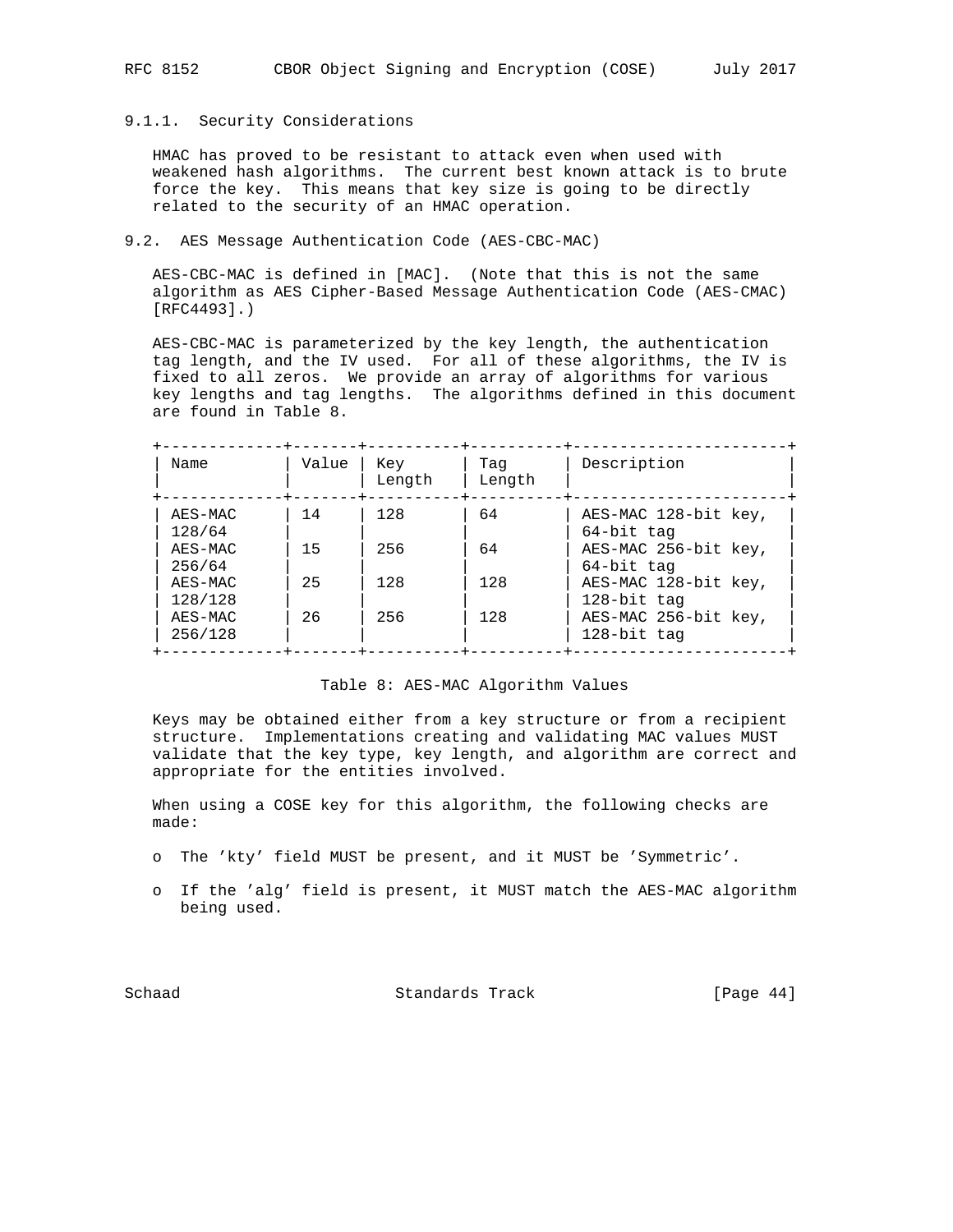- o If the 'key\_ops' field is present, it MUST include 'MAC create' when creating an AES-MAC authentication tag.
- o If the 'key\_ops' field is present, it MUST include 'MAC verify' when verifying an AES-MAC authentication tag.

## 9.2.1. Security Considerations

 A number of attacks exist against Cipher Block Chaining Message Authentication Code (CBC-MAC) that need to be considered.

- o A single key must only be used for messages of a fixed and known length. If this is not the case, an attacker will be able to generate a message with a valid tag given two message and tag pairs. This can be addressed by using different keys for messages of different lengths. The current structure mitigates this problem, as a specific encoding structure that includes lengths is built and signed. (CMAC also addresses this issue.)
- o Cipher Block Chaining (CBC) mode, if the same key is used for both encryption and authentication operations, an attacker can produce messages with a valid authentication code.
- o If the IV can be modified, then messages can be forged. This is addressed by fixing the IV to all zeros.
- 10. Content Encryption Algorithms

 Content encryption algorithms provide data confidentiality for potentially large blocks of data using a symmetric key. They provide integrity on the data that was encrypted; however, they provide either no or very limited data origination. (One cannot, for example, be used to prove the identity of the sender to a third party.) The ability to provide data origination is linked to how the CEK is obtained.

 COSE restricts the set of legal content encryption algorithms to those that support authentication both of the content and additional data. The encryption process will generate some type of authentication value, but that value may be either explicit or implicit in terms of the algorithm definition. For simplicity's sake, the authentication code will normally be defined as being appended to the ciphertext stream. The encryption functions are:

ciphertext = Encrypt(message content, key, additional data)

valid, message content = Decrypt(cipher text, key, additional data)

Schaad Standards Track [Page 45]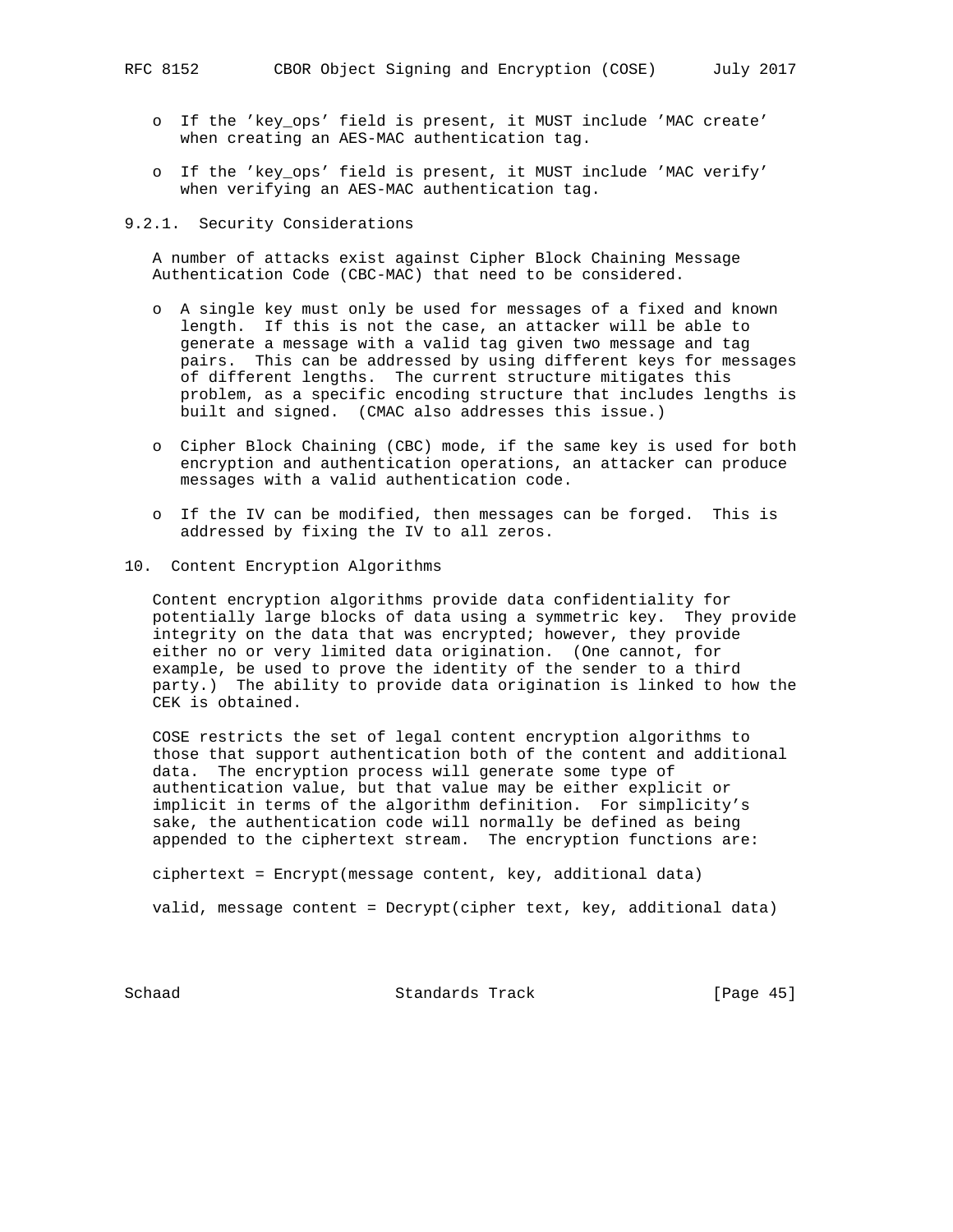Most AEAD algorithms are logically defined as returning the message content only if the decryption is valid. Many but not all

 implementations will follow this convention. The message content MUST NOT be used if the decryption does not validate.

These algorithms are used in COSE\_Encrypt and COSE\_Encrypt0.

10.1. AES GCM

 The Galois/Counter Mode (GCM) mode is a generic authenticated encryption block cipher mode defined in [AES-GCM]. The GCM mode is combined with the AES block encryption algorithm to define an AEAD cipher.

 The GCM mode is parameterized by the size of the authentication tag and the size of the nonce. This document fixes the size of the nonce at 96 bits. The size of the authentication tag is limited to a small set of values. For this document however, the size of the authentication tag is fixed at 128 bits.

The set of algorithms defined in this document are in Table 9.

| Name                            | Value   Description                                                                                                              |
|---------------------------------|----------------------------------------------------------------------------------------------------------------------------------|
| A128GCM<br>A192GCM<br>A256GCM 3 | AES-GCM mode w/ 128-bit key, 128-bit tag<br>AES-GCM mode w/ 192-bit key, 128-bit tag<br>AES-GCM mode w/ 256-bit key, 128-bit tag |

Table 9: Algorithm Value for AES-GCM

 Keys may be obtained either from a key structure or from a recipient structure. Implementations encrypting and decrypting MUST validate that the key type, key length, and algorithm are correct and appropriate for the entities involved.

 When using a COSE key for this algorithm, the following checks are made:

- o The 'kty' field MUST be present, and it MUST be 'Symmetric'.
- o If the 'alg' field is present, it MUST match the AES-GCM algorithm being used.
- o If the 'key\_ops' field is present, it MUST include 'encrypt' or 'wrap key' when encrypting.

Schaad Standards Track [Page 46]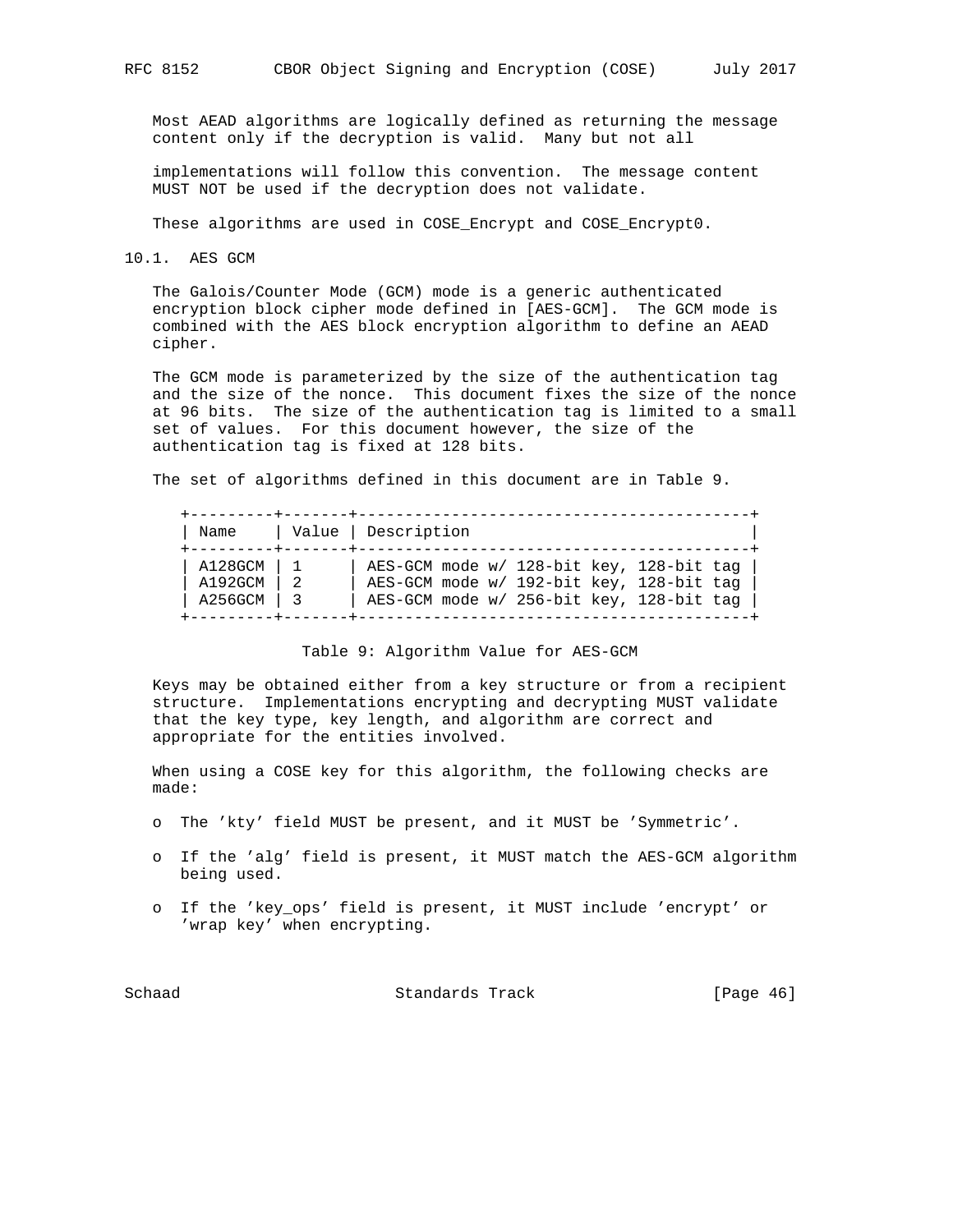- o If the 'key\_ops' field is present, it MUST include 'decrypt' or 'unwrap key' when decrypting.
- 10.1.1. Security Considerations

When using AES-GCM, the following restrictions MUST be enforced:

- o The key and nonce pair MUST be unique for every message encrypted.
- o The total amount of data encrypted for a single key MUST NOT exceed 2^39 - 256 bits. An explicit check is required only in environments where it is expected that it might be exceeded.

 Consideration was given to supporting smaller tag values; the constrained community would desire tag sizes in the 64-bit range. Doing so drastically changes both the maximum messages size (generally not an issue) and the number of times that a key can be used. Given that Counter with CBC-MAC (CCM) is the usual mode for constrained environments, restricted modes are not supported.

### 10.2. AES CCM

 CCM is a generic authentication encryption block cipher mode defined in [RFC3610]. The CCM mode is combined with the AES block encryption algorithm to define a commonly used content encryption algorithm used in constrained devices.

 The CCM mode has two parameter choices. The first choice is M, the size of the authentication field. The choice of the value for M involves a trade-off between message growth (from the tag) and the probability that an attacker can undetectably modify a message. The second choice is L, the size of the length field. This value requires a trade-off between the maximum message size and the size of the Nonce.

 It is unfortunate that the specification for CCM specified L and M as a count of bytes rather than a count of bits. This leads to possible misunderstandings where AES-CCM-8 is frequently used to refer to a version of CCM mode where the size of the authentication is 64 bits and not 8 bits. These values have traditionally been specified as bit counts rather than byte counts. This document will follow the convention of using bit counts so that it is easier to compare the different algorithms presented in this document.

 We define a matrix of algorithms in this document over the values of L and M. Constrained devices are usually operating in situations where they use short messages and want to avoid doing recipient specific cryptographic operations. This favors smaller values of

Schaad Standards Track [Page 47]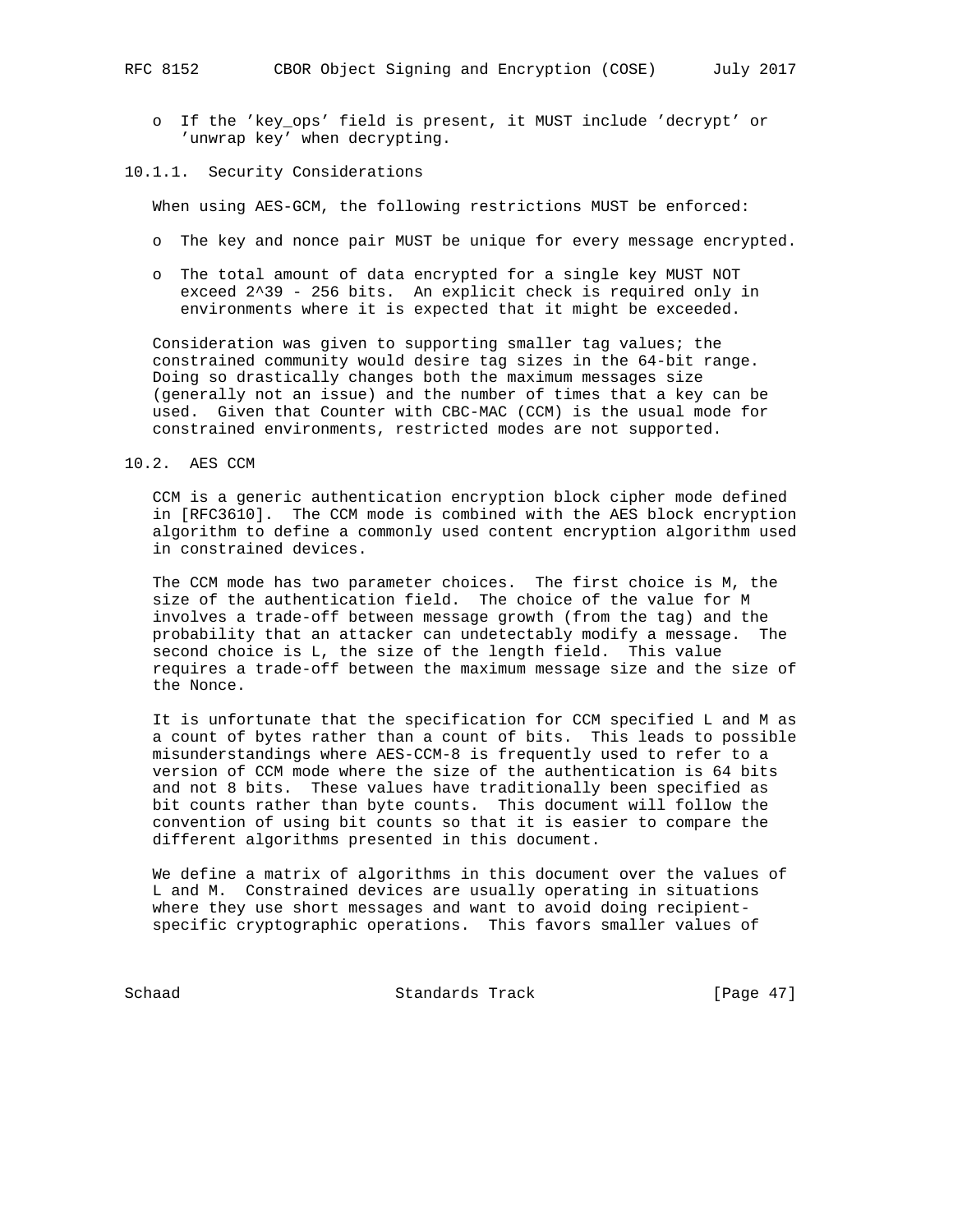both L and M. Less-constrained devices will want to be able to use larger messages and are more willing to generate new keys for every operation. This favors larger values of L and M.

The following values are used for L:

- 16 bits (2): This limits messages to 2^16 bytes (64 KiB) in length. This is sufficiently long for messages in the constrained world. The nonce length is 13 bytes allowing for  $2^{\wedge}(13*8)$  possible values of the nonce without repeating.
- 64 bits  $(8)$ : This limits messages to  $2^{\wedge}64$  bytes in length. The nonce length is 7 bytes allowing for 2^56 possible values of the nonce without repeating.

The following values are used for M:

- 64 bits (8): This produces a 64-bit authentication tag. This implies that there is a 1 in 2^64 chance that a modified message will authenticate.
- 128 bits (16): This produces a 128-bit authentication tag. This implies that there is a 1 in 2^128 chance that a modified message will authenticate.

Schaad Standards Track [Page 48]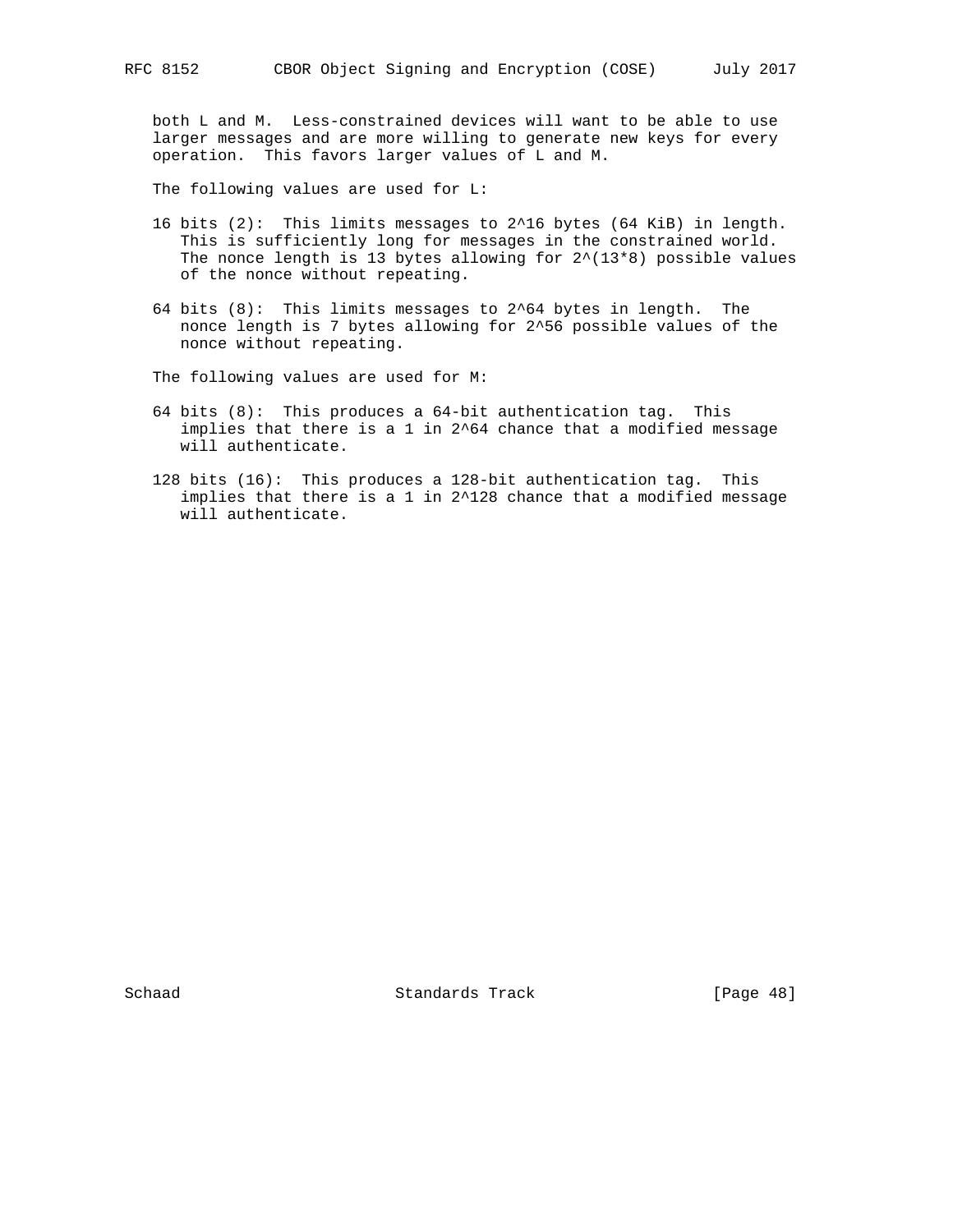| Name               | Value           | L  | М   | k   | Description                                                                          |
|--------------------|-----------------|----|-----|-----|--------------------------------------------------------------------------------------|
| AES-CCM-16-64-128  | 10              | 16 | 64  | 128 | AES-CCM mode<br>128-bit key, 64-bit<br>tag, 13-byte nonce                            |
| AES-CCM-16-64-256  | 11              | 16 | 64  | 256 | AES-CCM mode<br>256-bit key, 64-bit                                                  |
| AES-CCM-64-64-128  | 12              | 64 | 64  | 128 | tag, 13-byte nonce<br>AES-CCM mode<br>128-bit key, 64-bit                            |
| AES-CCM-64-64-256  | 13 <sup>°</sup> | 64 | 64  | 256 | tag, 7-byte nonce<br>AES-CCM mode<br>256-bit key, 64-bit                             |
| AES-CCM-16-128-128 | 30              | 16 | 128 | 128 | tag, 7-byte nonce<br>AES-CCM mode<br>$128$ -bit key,                                 |
| AES-CCM-16-128-256 | 31              | 16 | 128 | 256 | 128-bit tag,<br>13-byte nonce<br>AES-CCM mode<br>$256 - bit$ key,<br>$128$ -bit tag, |
| AES-CCM-64-128-128 | 32              | 64 | 128 | 128 | 13-byte nonce<br>AES-CCM mode<br>128-bit key,<br>128-bit tag, 7-byte                 |
| AES-CCM-64-128-256 | 33              | 64 | 128 | 256 | nonce<br>AES-CCM mode<br>$256$ -bit key,<br>128-bit tag, 7-byte<br>nonce             |

# Table 10: Algorithm Values for AES-CCM

 Keys may be obtained either from a key structure or from a recipient structure. Implementations encrypting and decrypting MUST validate that the key type, key length, and algorithm are correct and appropriate for the entities involved.

 When using a COSE key for this algorithm, the following checks are made:

- o The 'kty' field MUST be present, and it MUST be 'Symmetric'.
- o If the 'alg' field is present, it MUST match the AES-CCM algorithm being used.

Schaad Standards Track [Page 49]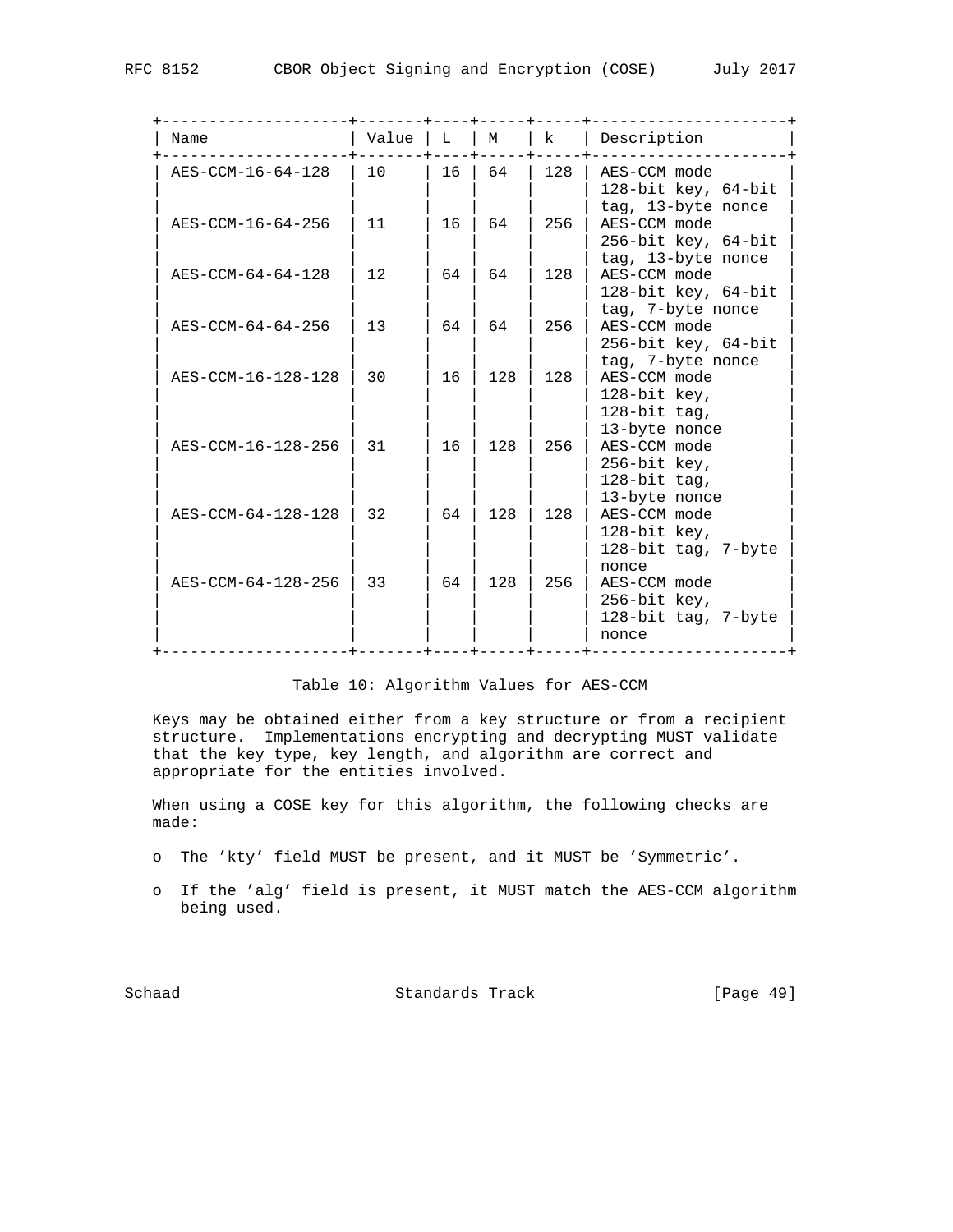- o If the 'key\_ops' field is present, it MUST include 'encrypt' or 'wrap key' when encrypting.
- o If the 'key\_ops' field is present, it MUST include 'decrypt' or 'unwrap key' when decrypting.

## 10.2.1. Security Considerations

When using AES-CCM, the following restrictions MUST be enforced:

- o The key and nonce pair MUST be unique for every message encrypted. Note that the value of L influences the number of unique nonces.
- o The total number of times the AES block cipher is used MUST NOT exceed 2^61 operations. This limitation is the sum of times the block cipher is used in computing the MAC value and in performing stream encryption operations. An explicit check is required only in environments where it is expected that it might be exceeded.

 [RFC3610] additionally calls out one other consideration of note. It is possible to do a pre-computation attack against the algorithm in cases where portions of the plaintext are highly predictable. This reduces the security of the key size by half. Ways to deal with this attack include adding a random portion to the nonce value and/or increasing the key size used. Using a portion of the nonce for a random value will decrease the number of messages that a single key can be used for. Increasing the key size may require more resources in the constrained device. See Sections 5 and 10 of [RFC3610] for more information.

10.3. ChaCha20 and Poly1305

 ChaCha20 and Poly1305 combined together is an AEAD mode that is defined in [RFC7539]. This is an algorithm defined to be a cipher that is not AES and thus would not suffer from any future weaknesses found in AES. These cryptographic functions are designed to be fast in software-only implementations.

 The ChaCha20/Poly1305 AEAD construction defined in [RFC7539] has no parameterization. It takes a 256-bit key and a 96-bit nonce, as well as the plaintext and additional data as inputs and produces the ciphertext as an option. We define one algorithm identifier for this algorithm in Table 11.

Schaad Standards Track [Page 50]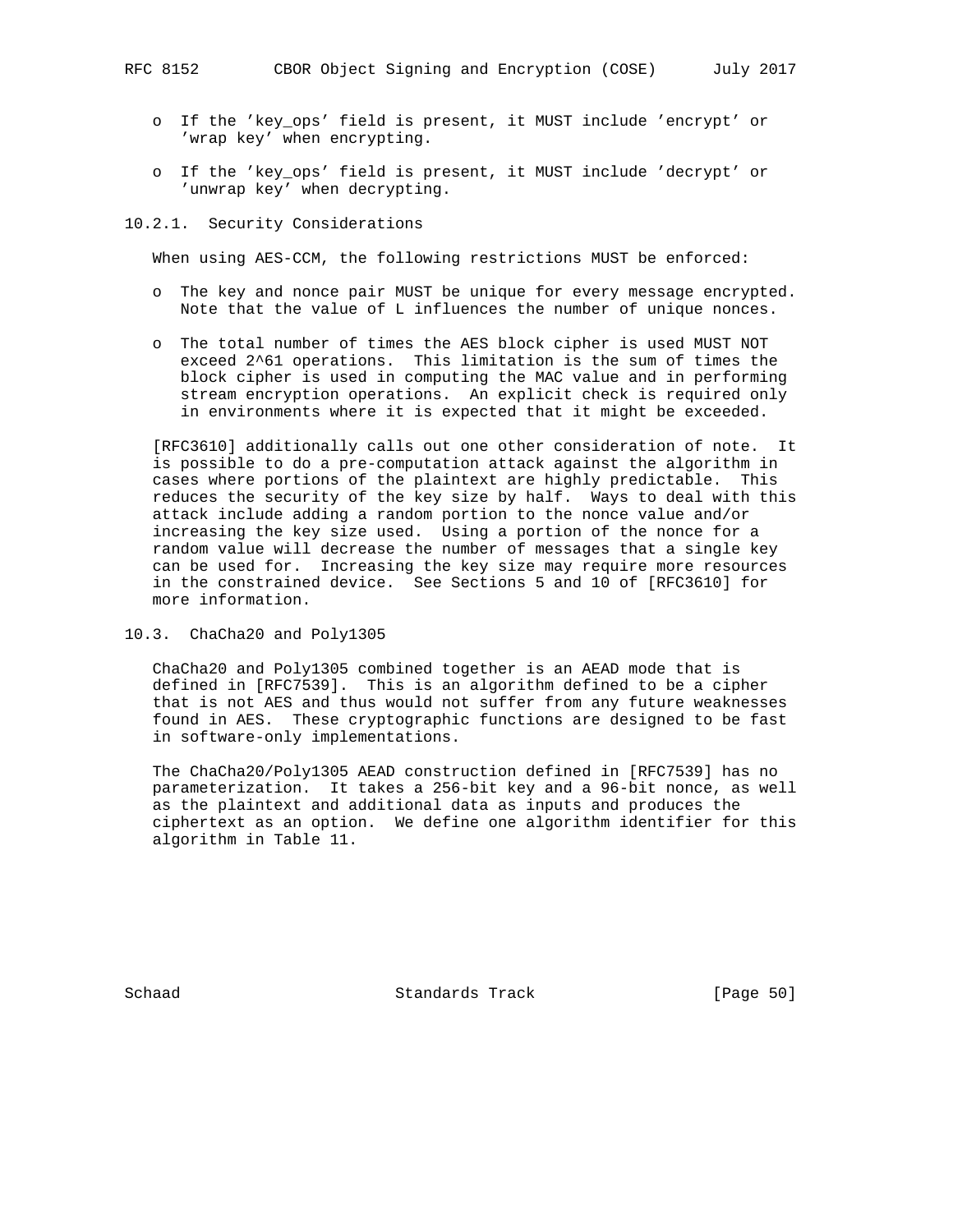| Name              |                                                              | Value   Description                              |
|-------------------|--------------------------------------------------------------|--------------------------------------------------|
| ChaCha20/Poly1305 | $\begin{array}{array}{c} \text{24} \\ \text{24} \end{array}$ | ChaCha20/Poly1305 w/ 256-bit key,<br>128-bit tag |

Table 11: Algorithm Value for AES-GCM

 Keys may be obtained either from a key structure or from a recipient structure. Implementations encrypting and decrypting MUST validate that the key type, key length, and algorithm are correct and appropriate for the entities involved.

 When using a COSE key for this algorithm, the following checks are made:

- o The 'kty' field MUST be present, and it MUST be 'Symmetric'.
- o If the 'alg' field is present, it MUST match the ChaCha20/Poly1305 algorithm being used.
- o If the 'key\_ops' field is present, it MUST include 'encrypt' or 'wrap key' when encrypting.
- o If the 'key\_ops' field is present, it MUST include 'decrypt' or 'unwrap key' when decrypting.
- 10.3.1. Security Considerations

 The key and nonce values MUST be a unique pair for every invocation of the algorithm. Nonce counters are considered to be an acceptable way of ensuring that they are unique.

11. Key Derivation Functions (KDFs)

 KDFs are used to take some secret value and generate a different one. The secret value comes in three flavors:

- o Secrets that are uniformly random: This is the type of secret that is created by a good random number generator.
- o Secrets that are not uniformly random: This is type of secret that is created by operations like key agreement.
- o Secrets that are not random: This is the type of secret that people generate for things like passwords.

Schaad Standards Track [Page 51]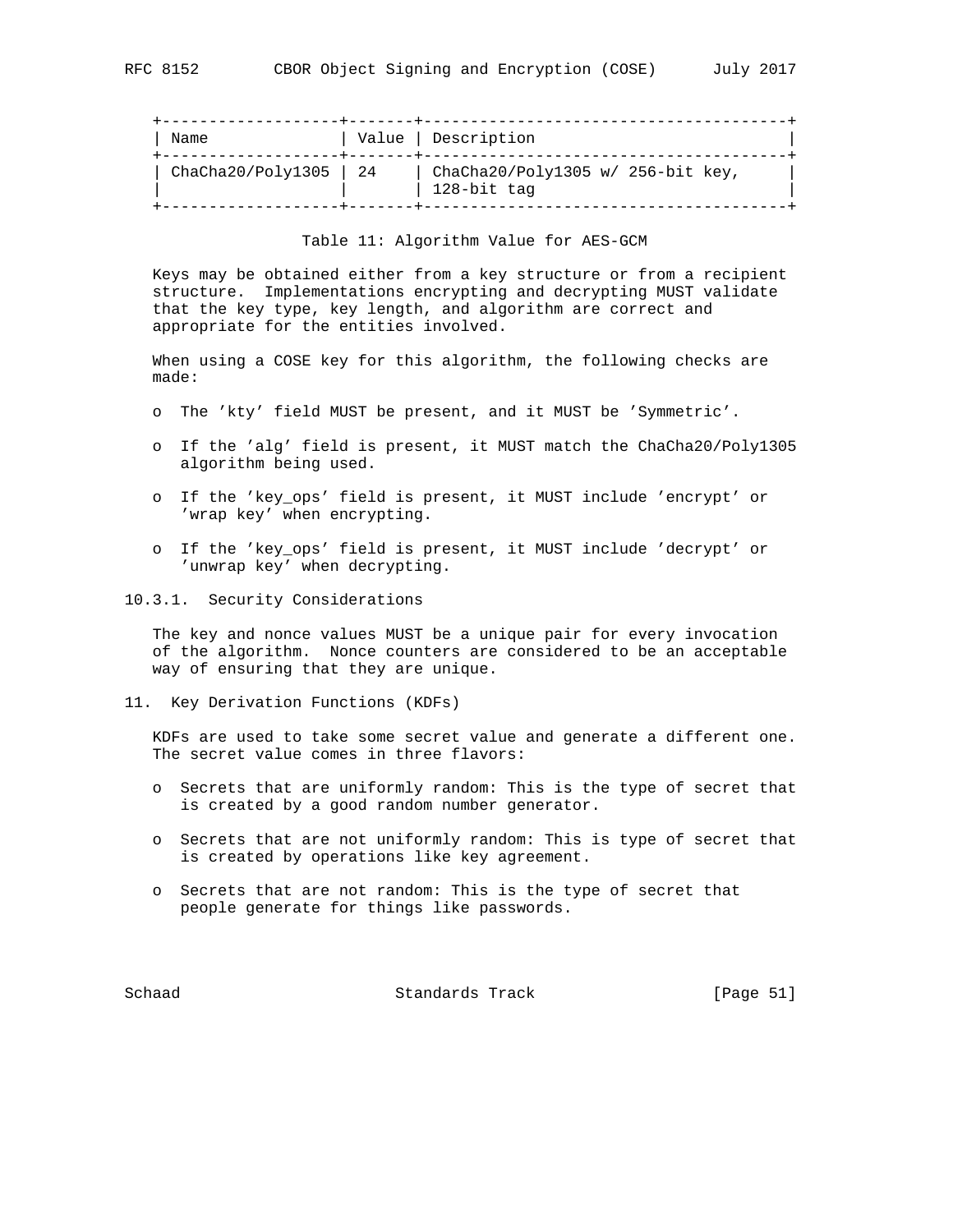General KDFs work well with the first type of secret, can do reasonably well with the second type of secret, and generally do poorly with the last type of secret. None of the KDFs in this section are designed to deal with the type of secrets that are used for passwords. Functions like PBES2 [RFC8018] need to be used for that type of secret.

 The same KDF can be set up to deal with the first two types of secrets in a different way. The KDF defined in Section 11.1 is such a function. This is reflected in the set of algorithms defined for the HMAC-based Extract-and-Expand Key Derivation Function (HKDF).

 When using KDFs, one component that is included is context information. Context information is used to allow for different keying information to be derived from the same secret. The use of context-based keying material is considered to be a good security practice.

 This document defines a single context structure and a single KDF. These elements are used for all of the recipient algorithms defined in this document that require a KDF process. These algorithms are defined in Sections 12.1.2, 12.4.1, and 12.5.1.

11.1. HMAC-Based Extract-and-Expand Key Derivation Function (HKDF)

The HKDF key derivation algorithm is defined in [RFC5869].

The HKDF algorithm takes these inputs:

 secret -- a shared value that is secret. Secrets may be either previously shared or derived from operations like a Diffie-Hellman (DH) key agreement.

 salt -- an optional value that is used to change the generation process. The salt value can be either public or private. If the salt is public and carried in the message, then the 'salt' algorithm header parameter defined in Table 13 is used. While [RFC5869] suggests that the length of the salt be the same as the length of the underlying hash value, any amount of salt will improve the security as different key values will be generated. This parameter is protected by being included in the key computation and does not need to be separately authenticated. The salt value does not need to be unique for every message sent.

length -- the number of bytes of output that need to be generated.

Schaad Standards Track [Page 52]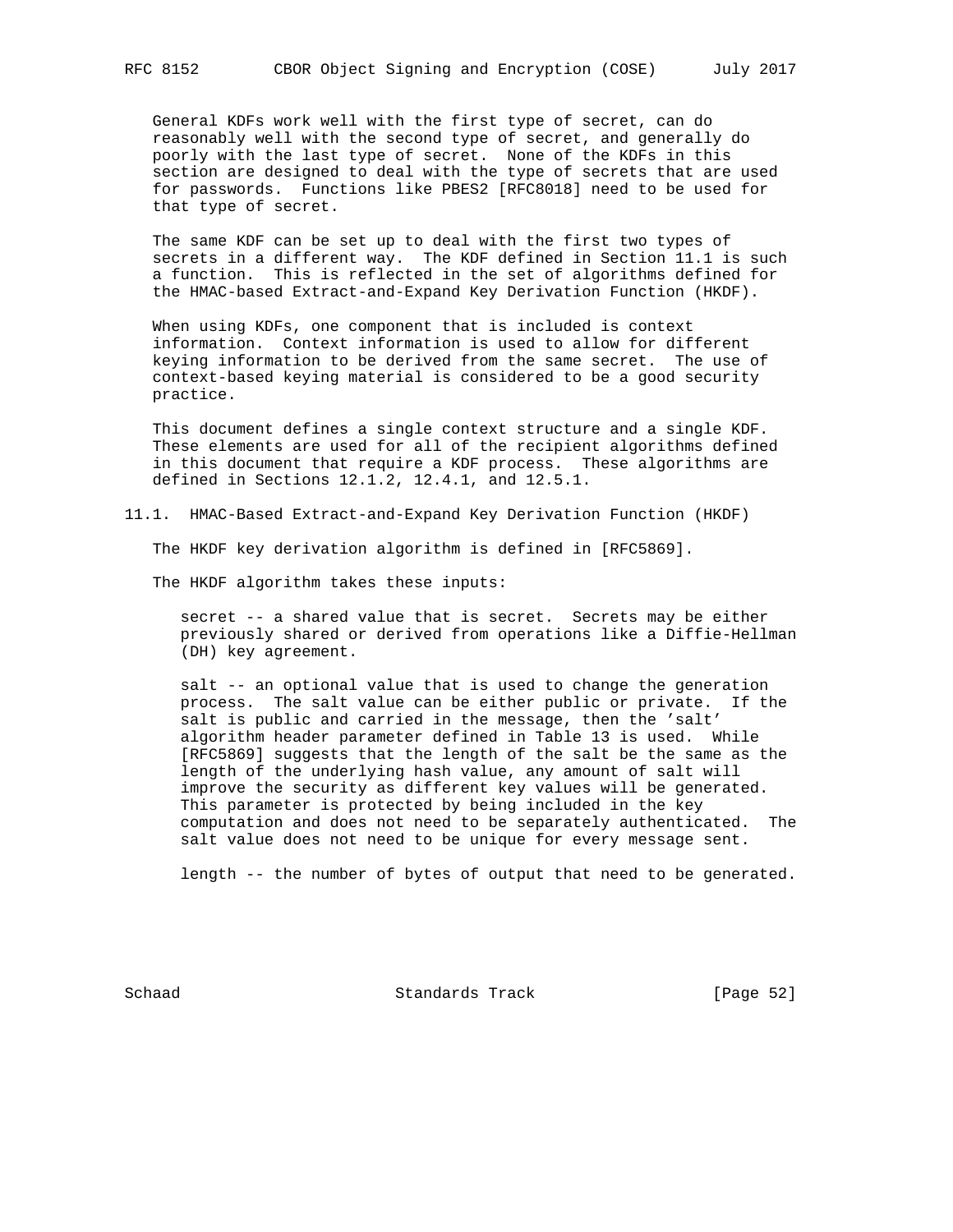context information -- Information that describes the context in which the resulting value will be used. Making this information specific to the context in which the material is going to be used ensures that the resulting material will always be tied to that usage. The context structure defined in Section 11.2 is used by the KDFs in this document.

PRF -- The underlying pseudorandom function to be used in the HKDF algorithm. The PRF is encoded into the HKDF algorithm selection.

 HKDF is defined to use HMAC as the underlying PRF. However, it is possible to use other functions in the same construct to provide a different KDF that is more appropriate in the constrained world. Specifically, one can use AES-CBC-MAC as the PRF for the expand step, but not for the extract step. When using a good random shared secret of the correct length, the extract step can be skipped. For the AES algorithm versions, the extract step is always skipped.

 The extract step cannot be skipped if the secret is not uniformly random, for example, if it is the result of an ECDH key agreement step. This implies that the AES HKDF version cannot be used with ECDH. If the extract step is skipped, the 'salt' value is not used as part of the HKDF functionality.

The algorithms defined in this document are found in Table 12.

| Name                   | PRF                    | Description                                       |
|------------------------|------------------------|---------------------------------------------------|
| HKDF SHA-256           | HMAC with<br>$SHA-256$ | HKDF using HMAC SHA-256 as the<br>PRF             |
| HKDF SHA-512           | HMAC with<br>$SHA-512$ | HKDF using HMAC SHA-512 as the<br>PRF             |
| HKDF AES-<br>$MAC-128$ | AES-CBC-MAC-128        | HKDF using AES-MAC as the PRF<br>$w/$ 128-bit key |
| HKDF AES-<br>MAC-256   | AES-CBC-MAC-256        | HKDF using AES-MAC as the PRF<br>$w/$ 256-bit key |

Table 12: HKDF Algorithms

Schaad Standards Track [Page 53]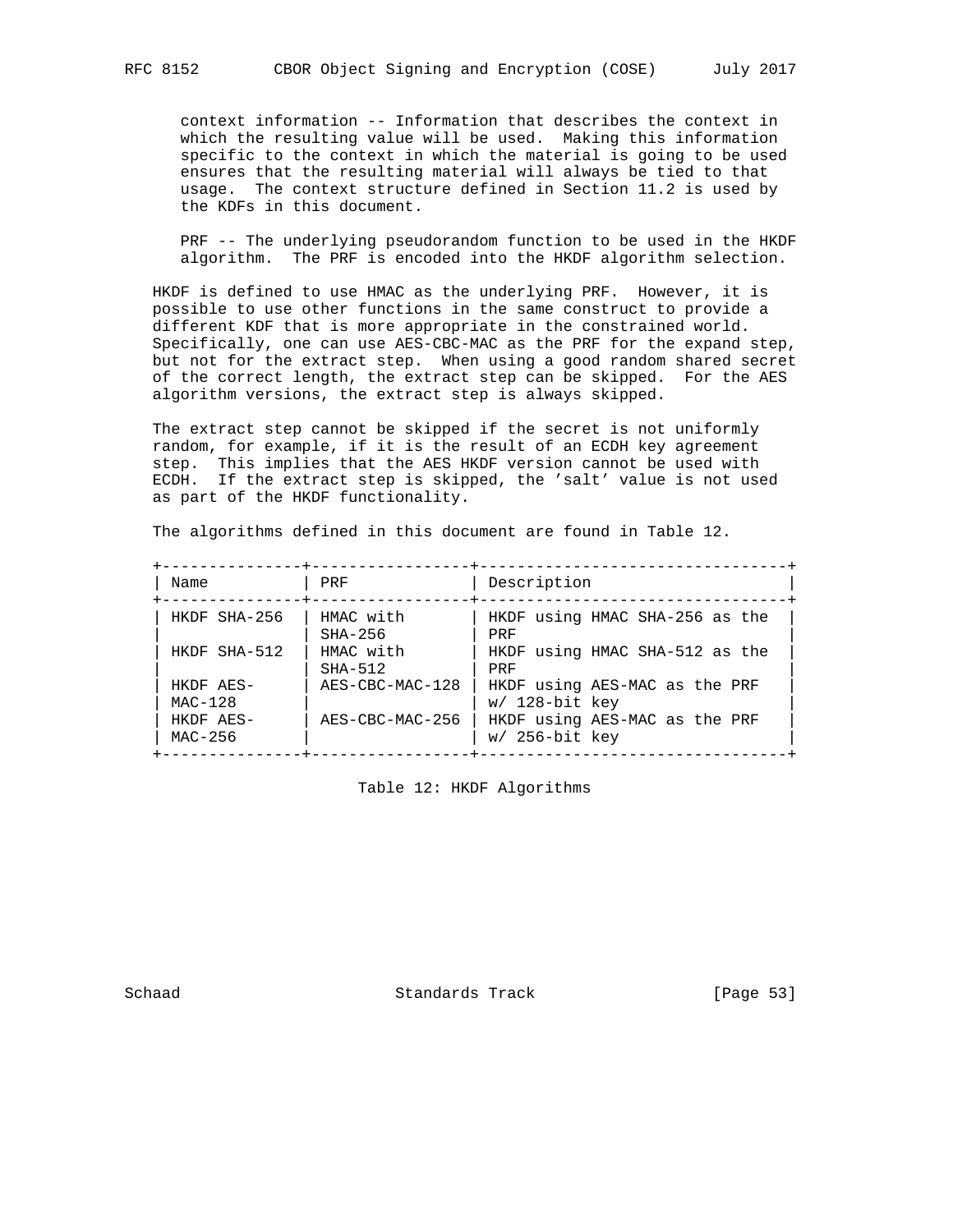| Name | Label |      | Type   Alqorithm                                                                                                                                                                                                                                                                                       | Description |
|------|-------|------|--------------------------------------------------------------------------------------------------------------------------------------------------------------------------------------------------------------------------------------------------------------------------------------------------------|-------------|
| salt | $-20$ | bstr | direct+HKDF-SHA-256, direct<br>+HKDF-SHA-512, direct+HKDF-<br>AES-128, direct+HKDF-AES-256,<br>ECDH-ES+HKDF-256, ECDH-<br>$ES+HKDF-512$ , $ECDH-$<br>SS+HKDF-256, ECDH-<br>SS+HKDF-512, ECDH-ES+A128KW,<br>ECDH-ES+A192KW, ECDH-<br>ES+A256KW, ECDH-SS+A128KW,<br>ECDH-SS+A192KW, ECDH-<br>$SS+A256KW$ | Random salt |
|      |       |      |                                                                                                                                                                                                                                                                                                        |             |

#### Table 13: HKDF Algorithm Parameters

#### 11.2. Context Information Structure

 The context information structure is used to ensure that the derived keying material is "bound" to the context of the transaction. The context information structure used here is based on that defined in [SP800-56A]. By using CBOR for the encoding of the context information structure, we automatically get the same type and length separation of fields that is obtained by the use of ASN.1. This means that there is no need to encode the lengths for the base elements, as it is done by the encoding used in JOSE (Section 4.6.2 of [RFC7518]).

 The context information structure refers to PartyU and PartyV as the two parties that are doing the key derivation. Unless the application protocol defines differently, we assign PartyU to the entity that is creating the message and PartyV to the entity that is receiving the message. By doing this association, different keys will be derived for each direction as the context information is different in each direction.

 The context structure is built from information that is known to both entities. This information can be obtained from a variety of sources:

- o Fields can be defined by the application. This is commonly used to assign fixed names to parties, but it can be used for other items such as nonces.
- o Fields can be defined by usage of the output. Examples of this are the algorithm and key size that are being generated.

Schaad Standards Track [Page 54]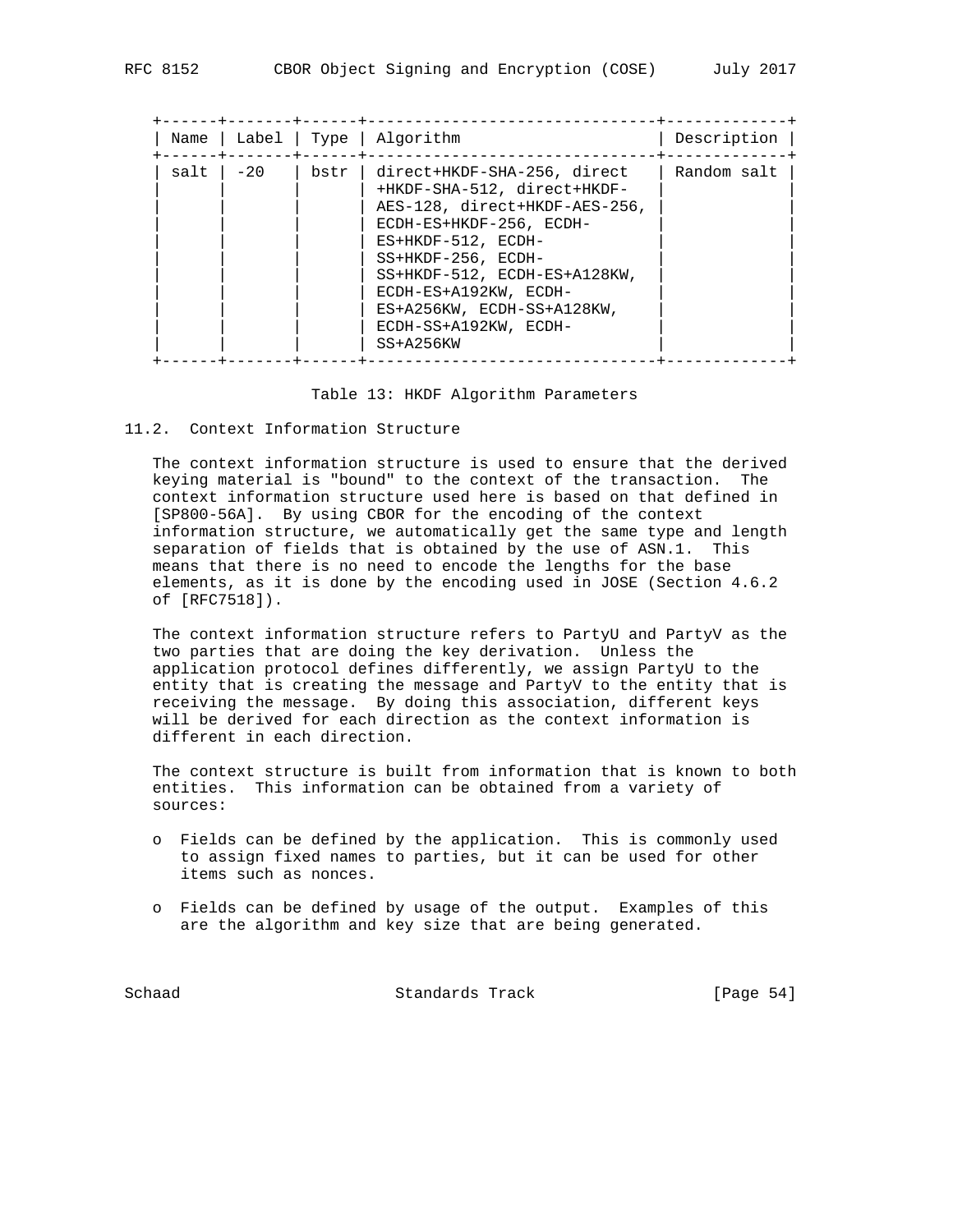o Fields can be defined by parameters from the message. We define a set of parameters in Table 14 that can be used to carry the values associated with the context structure. Examples of this are identities and nonce values. These parameters are designed to be placed in the unprotected bucket of the recipient structure; they do not need to be in the protected bucket since they already are included in the cryptographic computation by virtue of being included in the context structure.

Schaad Standards Track [Page 55]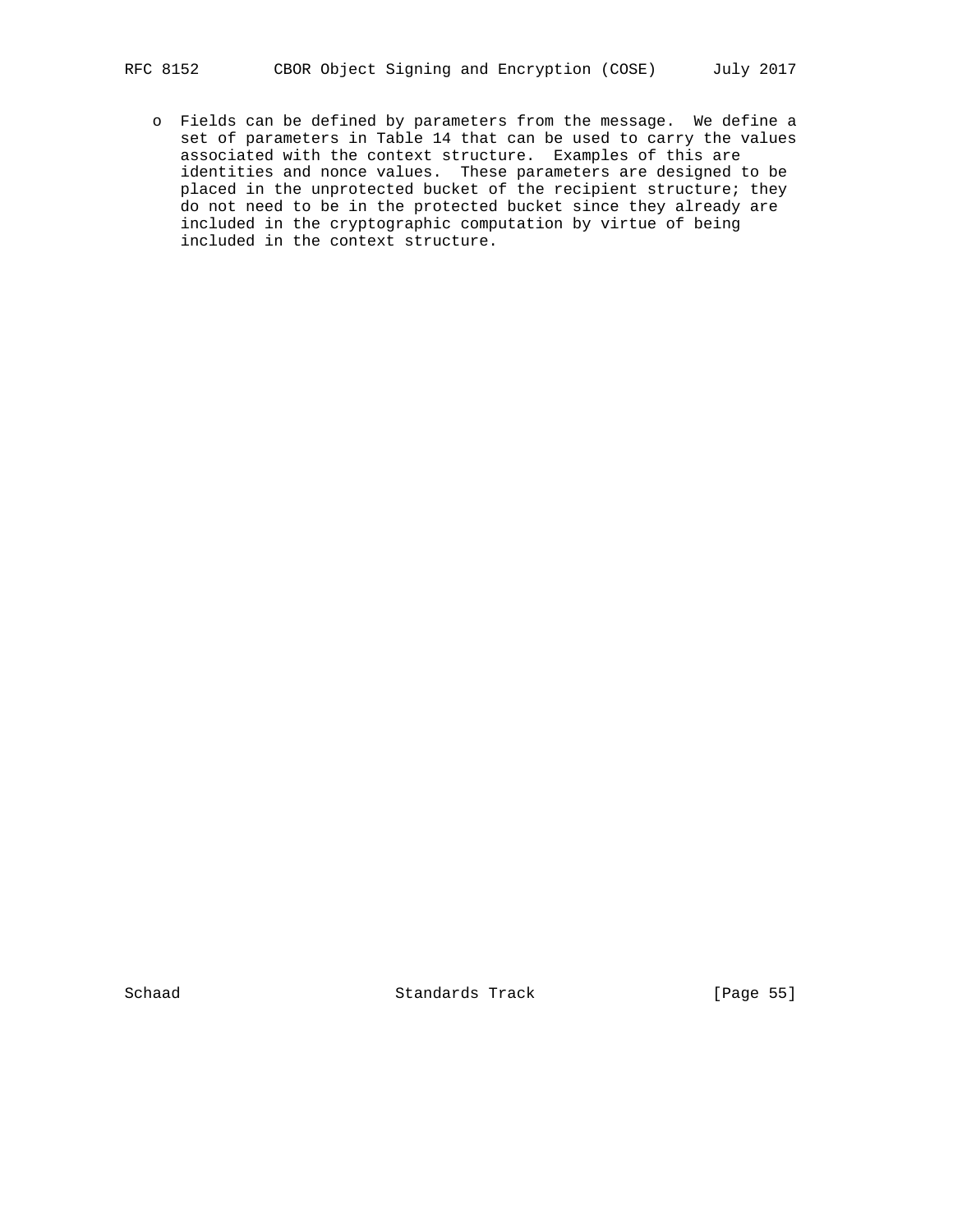| Name               | Label | Type                      | Algorithm                                                                                                                                                                                                                                                                                              | Description                                 |
|--------------------|-------|---------------------------|--------------------------------------------------------------------------------------------------------------------------------------------------------------------------------------------------------------------------------------------------------------------------------------------------------|---------------------------------------------|
| PartyU<br>identity | $-21$ | bstr                      | direct+HKDF-SHA-256,<br>direct+HKDF-SHA-512,<br>direct+HKDF-AES-128,<br>direct+HKDF-AES-256,<br>ECDH-ES+HKDF-256, ECDH-<br>ES+HKDF-512, ECDH-<br>SS+HKDF-256, ECDH-<br>SS+HKDF-512, ECDH-<br>ES+A128KW, ECDH-<br>ES+A192KW, ECDH-<br>ES+A256KW, ECDH-<br>SS+A128KW, ECDH-<br>SS+A192KW, ECDH-SS+A256KW | Party U<br>identity<br>information          |
| PartyU<br>nonce    | $-22$ | bstr<br>$\sqrt{2}$<br>int | direct+HKDF-SHA-256,<br>direct+HKDF-SHA-512,<br>direct+HKDF-AES-128,<br>direct+HKDF-AES-256,<br>ECDH-ES+HKDF-256, ECDH-<br>ES+HKDF-512, ECDH-<br>SS+HKDF-256, ECDH-<br>SS+HKDF-512, ECDH-<br>ES+A128KW, ECDH-<br>ES+A192KW, ECDH-<br>ES+A256KW, ECDH-<br>SS+A128KW, ECDH-<br>SS+A192KW, ECDH-SS+A256KW | Party U<br>provided<br>nonce                |
| PartyU<br>other    | $-23$ | bstr                      | direct+HKDF-SHA-256,<br>direct+HKDF-SHA-512,<br>direct+HKDF-AES-128,<br>direct+HKDF-AES-256,<br>ECDH-ES+HKDF-256, ECDH-<br>ES+HKDF-512, ECDH-<br>SS+HKDF-256, ECDH-<br>SS+HKDF-512, ECDH-<br>ES+A128KW, ECDH-<br>ES+A192KW, ECDH-<br>ES+A256KW, ECDH-<br>SS+A128KW, ECDH-<br>SS+A192KW, ECDH-SS+A256KW | Party U<br>other<br>provided<br>information |

Schaad Standards Track [Page 56]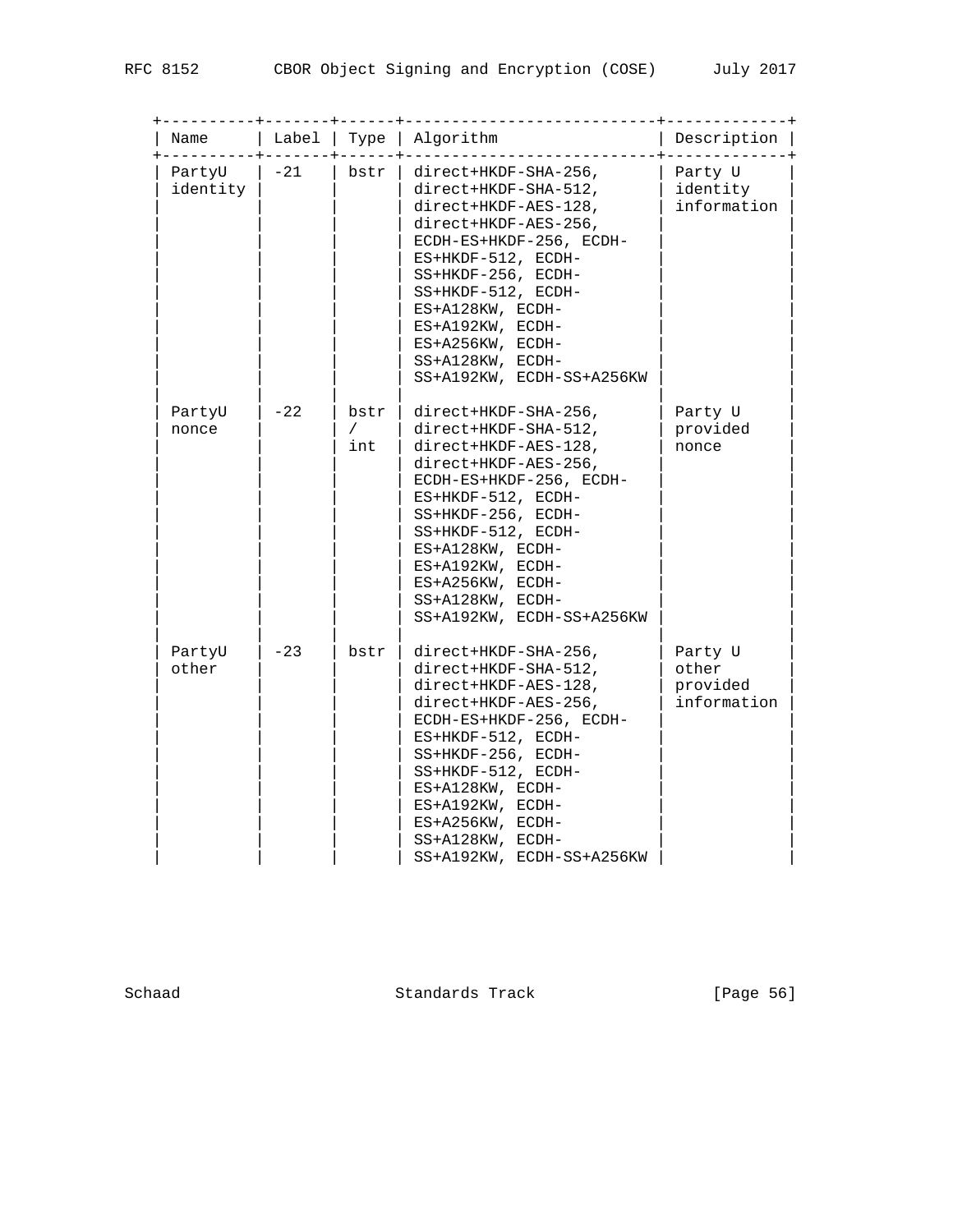| PartyV<br>identity | $-24$ | bstr                      | direct+HKDF-SHA-256,<br>direct+HKDF-SHA-512,<br>direct+HKDF-AES-128,<br>direct+HKDF-AES-256,<br>ECDH-ES+HKDF-256, ECDH-<br>ES+HKDF-512, ECDH-<br>SS+HKDF-256, ECDH-<br>SS+HKDF-512, ECDH-<br>ES+A128KW, ECDH-<br>ES+A192KW, ECDH-<br>ES+A256KW, ECDH-<br>SS+A128KW, ECDH-<br>SS+A192KW, ECDH-SS+A256KW | Party V<br>identity<br>information          |
|--------------------|-------|---------------------------|--------------------------------------------------------------------------------------------------------------------------------------------------------------------------------------------------------------------------------------------------------------------------------------------------------|---------------------------------------------|
| PartyV<br>nonce    | $-25$ | bstr<br>$\sqrt{2}$<br>int | direct+HKDF-SHA-256,<br>direct+HKDF-SHA-512,<br>direct+HKDF-AES-128,<br>direct+HKDF-AES-256,<br>ECDH-ES+HKDF-256, ECDH-<br>ES+HKDF-512, ECDH-<br>SS+HKDF-256, ECDH-<br>SS+HKDF-512, ECDH-<br>ES+A128KW, ECDH-<br>ES+A192KW, ECDH-<br>ES+A256KW, ECDH-<br>SS+A128KW, ECDH-<br>SS+A192KW, ECDH-SS+A256KW | Party V<br>provided<br>nonce                |
| PartyV<br>other    | $-26$ | bstr                      | direct+HKDF-SHA-256,<br>direct+HKDF-SHA-512,<br>direct+HKDF-AES-128,<br>direct+HKDF-AES-256,<br>ECDH-ES+HKDF-256, ECDH-<br>ES+HKDF-512, ECDH-<br>SS+HKDF-256, ECDH-<br>SS+HKDF-512, ECDH-<br>ES+A128KW, ECDH-<br>ES+A192KW, ECDH-<br>ES+A256KW, ECDH-<br>SS+A128KW, ECDH-<br>SS+A192KW, ECDH-SS+A256KW | Party V<br>other<br>provided<br>information |

Table 14: Context Algorithm Parameters

Schaad Standards Track [Page 57]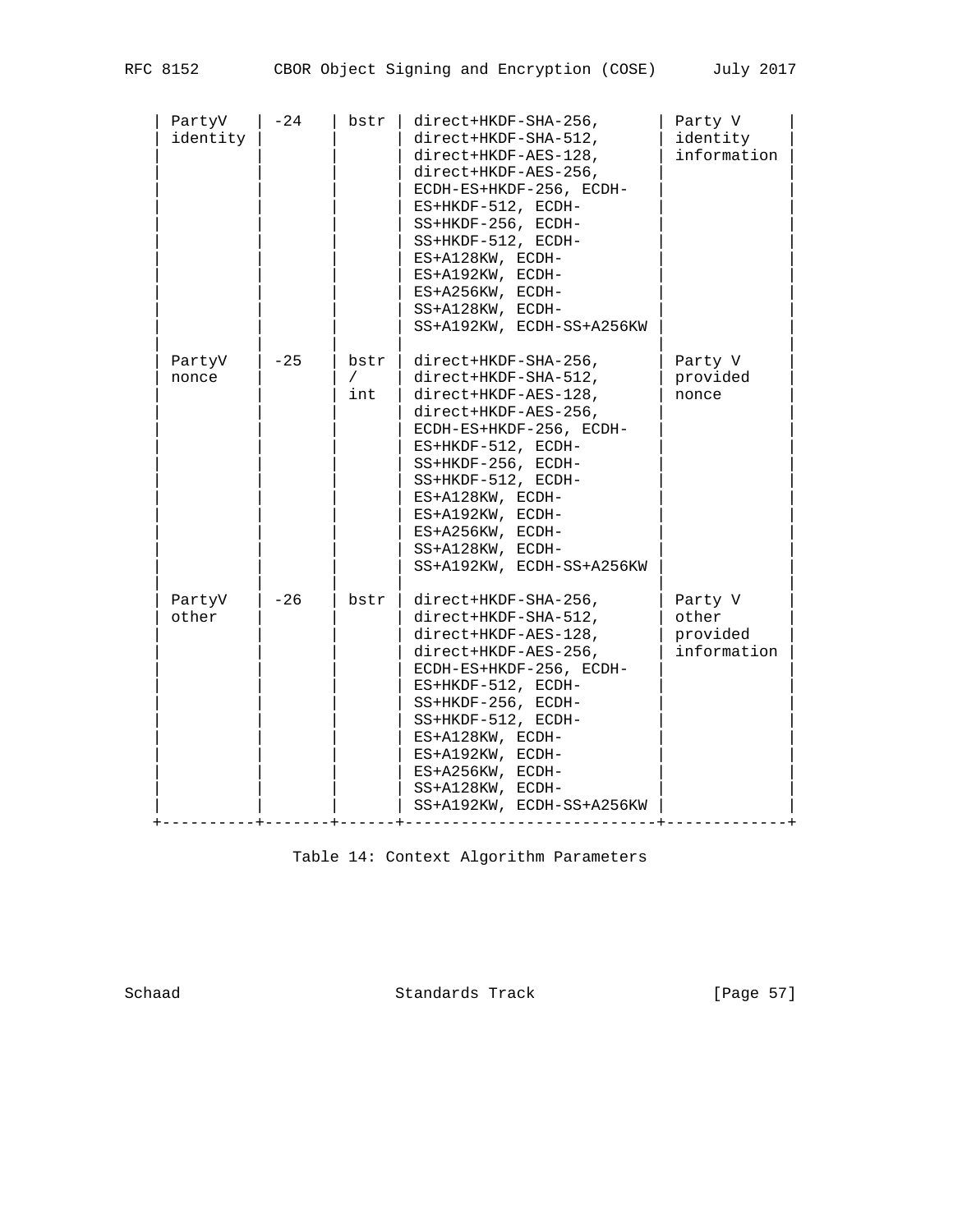We define a CBOR object to hold the context information. This object is referred to as COSE\_KDF\_Context. The object is based on a CBOR

array type. The fields in the array are:

- AlgorithmID: This field indicates the algorithm for which the key material will be used. This normally is either a key wrap algorithm identifier or a content encryption algorithm identifier. The values are from the "COSE Algorithms" registry. This field is required to be present. The field exists in the context information so that if the same environment is used for different algorithms, then completely different keys will be generated for each of those algorithms. This practice means if algorithm A is broken and thus is easier to find, the key derived for algorithm B will not be the same as the key derived for algorithm A.
- PartyUInfo: This field holds information about party U. The PartyUInfo is encoded as a CBOR array. The elements of PartyUInfo are encoded in the order presented. The elements of the PartyUInfo array are:
	- identity: This contains the identity information for party U. The identities can be assigned in one of two manners. First, a protocol can assign identities based on roles. For example, the roles of "client" and "server" may be assigned to different entities in the protocol. Each entity would then use the correct label for the data they send or receive. The second way for a protocol to assign identities is to use a name based on a naming system (i.e., DNS, X.509 names).

We define an algorithm parameter 'PartyU identity' that can be used to carry identity information in the message. However, identity information is often known as part of the protocol and can thus be inferred rather than made explicit. If identity information is carried in the message, applications SHOULD have a way of validating the supplied identity information. The identity information does not need to be specified and is set to nil in that case.

 nonce: This contains a nonce value. The nonce can either be implicit from the protocol or be carried as a value in the unprotected headers.

 We define an algorithm parameter 'PartyU nonce' that can be used to carry this value in the message; however, the nonce value could be determined by the application and the value determined from elsewhere.

Schaad Standards Track [Page 58]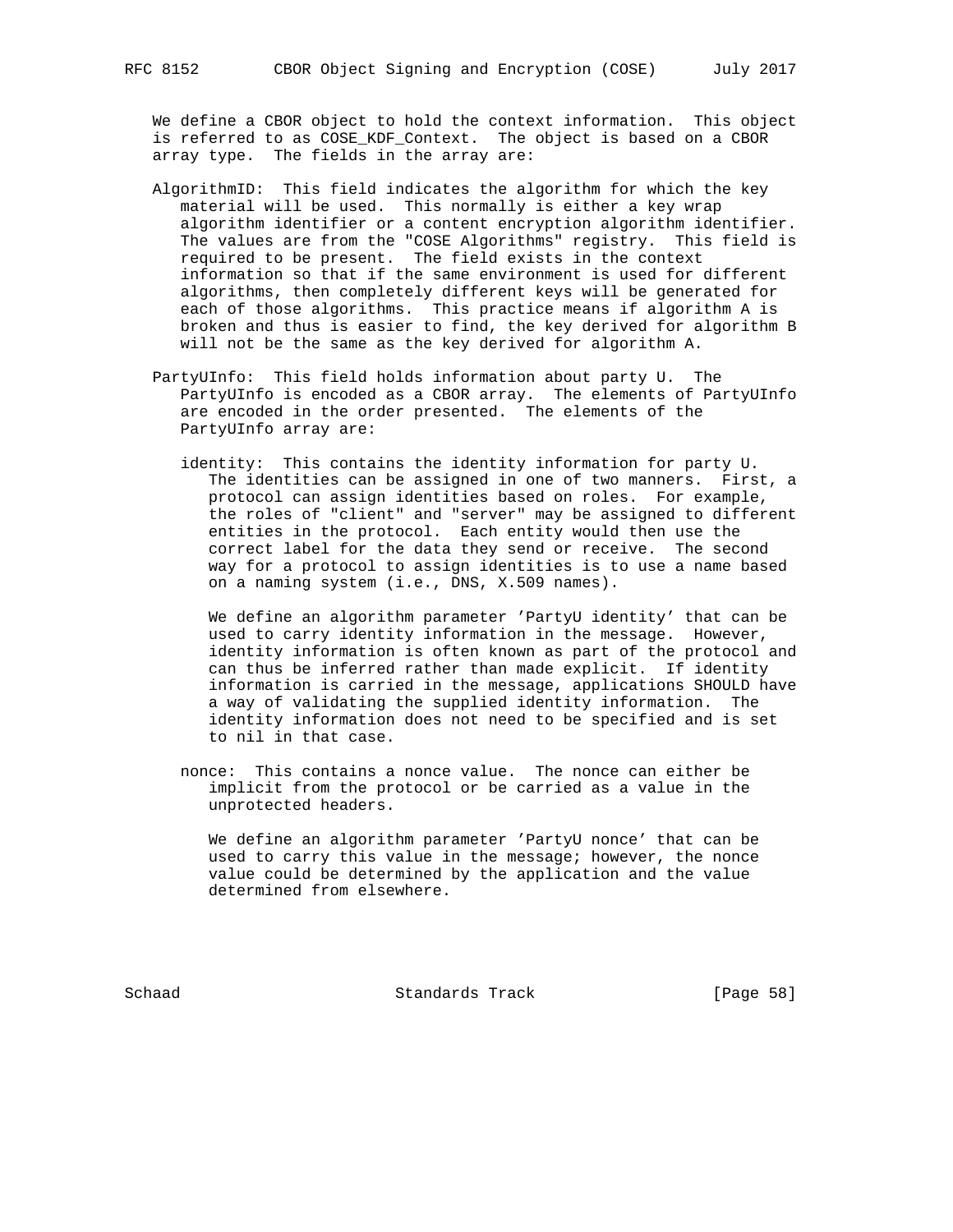This option does not need to be specified and is set to nil in that case.

- other: This contains other information that is defined by the protocol. This option does not need to be specified and is set to nil in that case.
- PartyVInfo: This field holds information about party V. The content of the structure is the same as for the PartyUInfo but for party V.
- SuppPubInfo: This field contains public information that is mutually known to both parties.
	- keyDataLength: This is set to the number of bits of the desired output value. This practice means if algorithm A can use two different key lengths, the key derived for longer key size will not contain the key for shorter key size as a prefix.
	- protected: This field contains the protected parameter field. If there are no elements in the protected field, then use a zero length bstr.
	- other: This field is for free form data defined by the application. An example is that an application could define two different strings to be placed here to generate different keys for a data stream versus a control stream. This field is optional and will only be present if the application defines a structure for this information. Applications that define this SHOULD use CBOR to encode the data so that types and lengths are correctly included.
- SuppPrivInfo: This field contains private information that is mutually known private information. An example of this information would be a preexisting shared secret. (This could, for example, be used in combination with an ECDH key agreement to provide a secondary proof of identity.) The field is optional and will only be present if the application defines a structure for this information. Applications that define this SHOULD use CBOR to encode the data so that types and lengths are correctly included.

Schaad Standards Track [Page 59]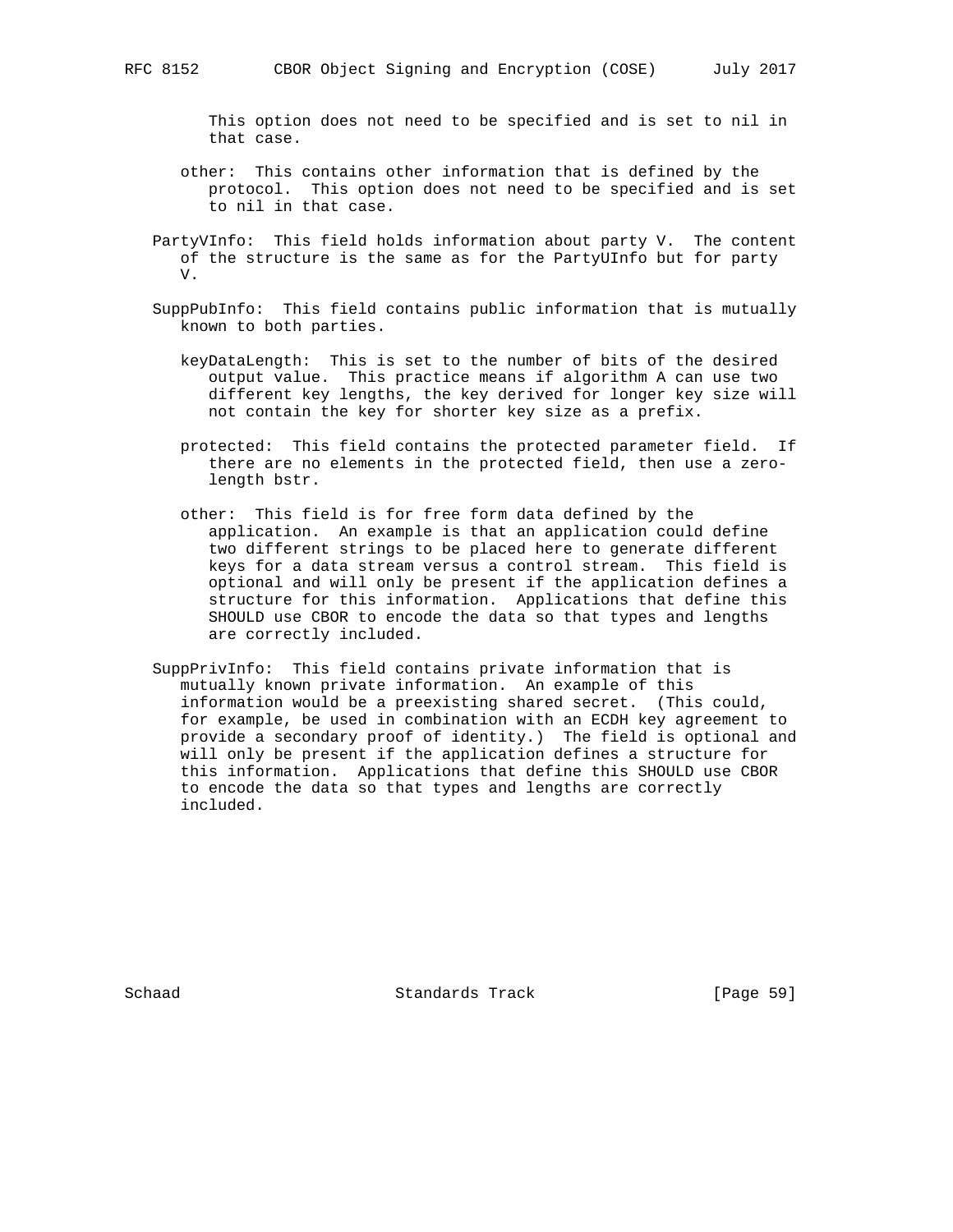```
 The following CDDL fragment corresponds to the text above.
PartyInfo = (
    identity : bstr / nil,
    nonce : bstr / int / nil,
    other : bstr / nil
)
COSE_KDF_Context = [
    AlgorithmID : int / tstr,
    PartyUInfo : [ PartyInfo ],
    PartyVInfo : [ PartyInfo ],
    SuppPubInfo : [
        keyDataLength : uint,
        protected : empty_or_serialized_map,
        ? other : bstr
   \,, \, ? SuppPrivInfo : bstr
]
```
12. Content Key Distribution Methods

 Content key distribution methods (recipient algorithms) can be defined into a number of different classes. COSE has the ability to support many classes of recipient algorithms. In this section, a number of classes are listed, and then a set of algorithms are specified for each of the classes. The names of the recipient algorithm classes used here are the same as those defined in [RFC7516]. Other specifications use different terms for the recipient algorithm classes or do not support some of the recipient algorithm classes.

12.1. Direct Encryption

 The direct encryption class algorithms share a secret between the sender and the recipient that is used either directly or after manipulation as the CEK. When direct encryption mode is used, it MUST be the only mode used on the message.

The COSE Recipient structure for the recipient is organized as follows:

- o The 'protected' field MUST be a zero-length item unless it is used in the computation of the content key.
- o The 'alg' parameter MUST be present.
- o A parameter identifying the shared secret SHOULD be present.

Schaad Standards Track [Page 60]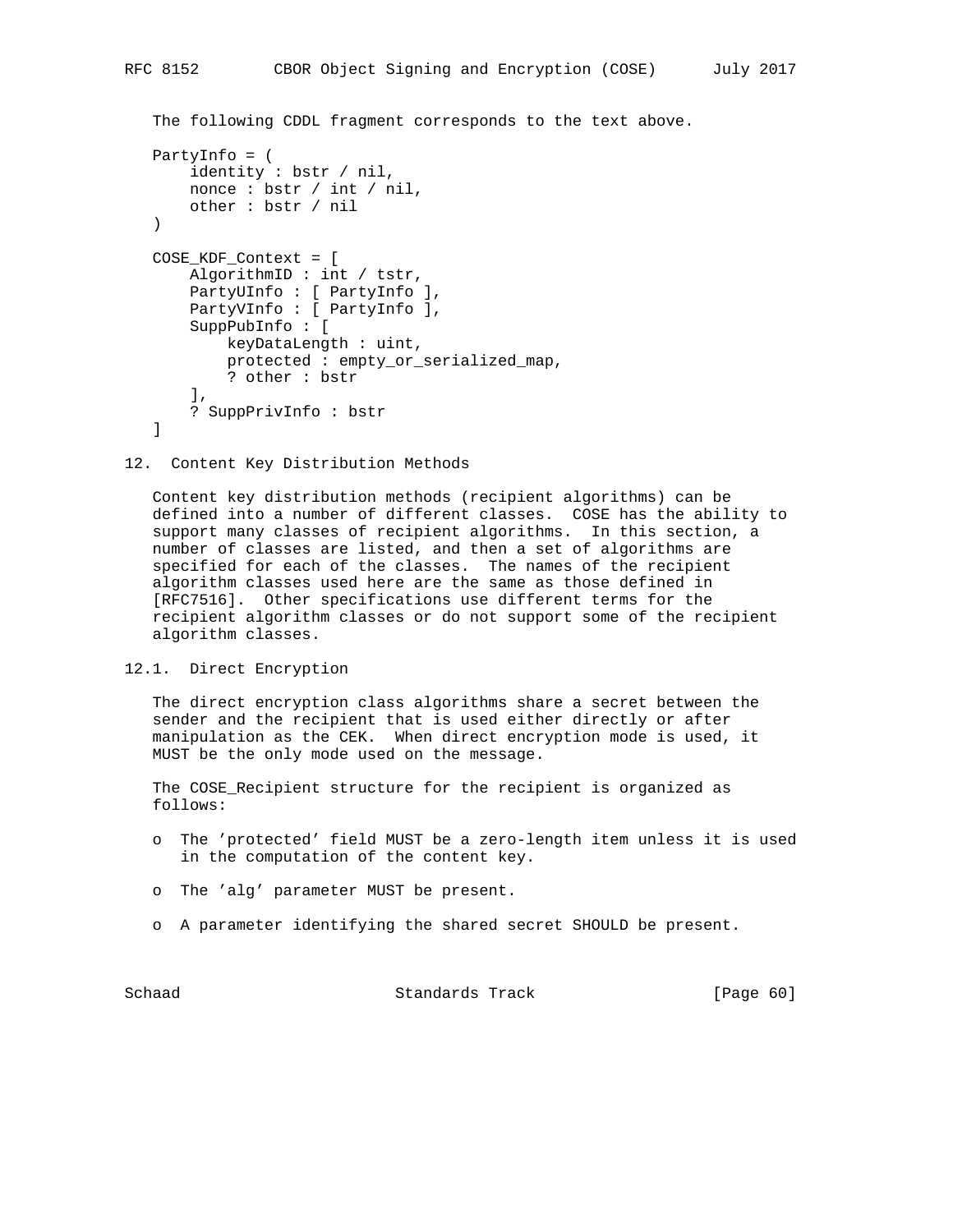o The 'ciphertext' field MUST be a zero-length item.

o The 'recipients' field MUST be absent.

12.1.1. Direct Key

 This recipient algorithm is the simplest; the identified key is directly used as the key for the next layer down in the message. There are no algorithm parameters defined for this algorithm. The algorithm identifier value is assigned in Table 15.

 When this algorithm is used, the protected field MUST be zero length. The key type MUST be 'Symmetric'.

> +--------+-------+-------------------+ | Name | Value | Description | +--------+-------+-------------------+ | direct | -6 | Direct use of CEK | +--------+-------+-------------------+

> > Table 15: Direct Key

12.1.1.1. Security Considerations

 This recipient algorithm has several potential problems that need to be considered:

- o These keys need to have some method to be regularly updated over time. All of the content encryption algorithms specified in this document have limits on how many times a key can be used without significant loss of security.
- o These keys need to be dedicated to a single algorithm. There have been a number of attacks developed over time when a single key is used for multiple different algorithms. One example of this is the use of a single key for both the CBC encryption mode and the CBC-MAC authentication mode.
- o Breaking one message means all messages are broken. If an adversary succeeds in determining the key for a single message, then the key for all messages is also determined.

12.1.2. Direct Key with KDF

 These recipient algorithms take a common shared secret between the two parties and applies the HKDF function (Section 11.1), using the context structure defined in Section 11.2 to transform the shared

Schaad Standards Track [Page 61]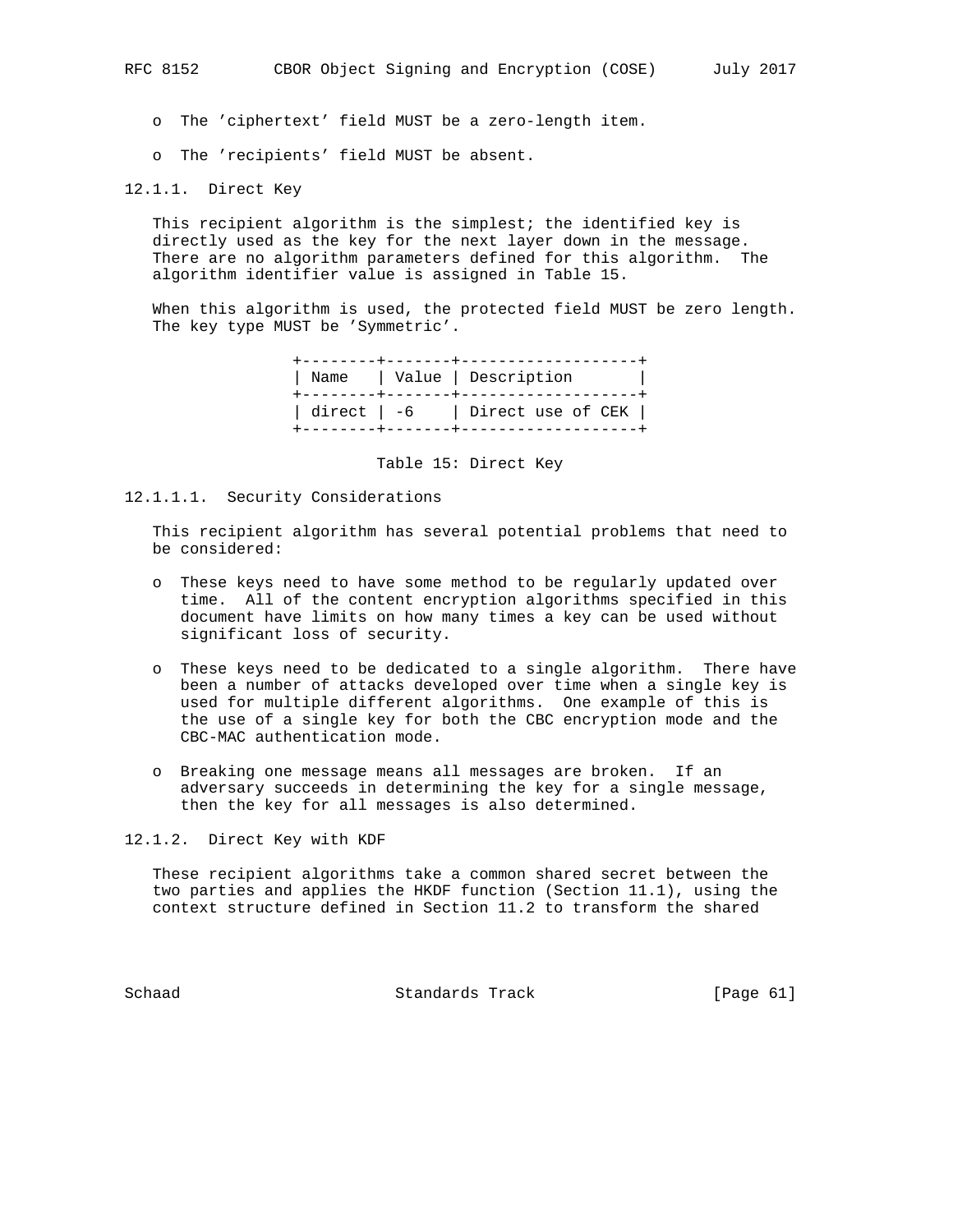secret into the CEK. The 'protected' field can be of non-zero length. Either the 'salt' parameter of HKDF or the 'PartyU nonce' parameter of the context structure MUST be present. The salt/nonce parameter can be generated either randomly or deterministically. The requirement is that it be a unique value for the shared secret in question.

 If the salt/nonce value is generated randomly, then it is suggested that the length of the random value be the same length as the hash function underlying HKDF. While there is no way to guarantee that it will be unique, there is a high probability that it will be unique. If the salt/nonce value is generated deterministically, it can be guaranteed to be unique, and thus there is no length requirement.

 A new IV must be used for each message if the same key is used. The IV can be modified in a predictable manner, a random manner, or an unpredictable manner (i.e., encrypting a counter).

 The IV used for a key can also be generated from the same HKDF functionality as the key is generated. If HKDF is used for generating the IV, the algorithm identifier is set to "IV- GENERATION".

When these algorithms are used, the key type MUST be 'symmetric'.

| Name                | Value | KDF                    | Description                              |
|---------------------|-------|------------------------|------------------------------------------|
| direct+HKDF-SHA-256 | $-10$ | HKDF<br>$SHA-256$      | Shared secret w/ HKDF<br>and SHA-256     |
| direct+HKDF-SHA-512 | $-11$ | HKDF<br>$SHA-512$      | Shared secret w/ HKDF<br>and SHA-512     |
| direct+HKDF-AES-128 | $-12$ | HKDF AES-<br>$MAC-128$ | Shared secret w/ AES-<br>MAC 128-bit key |
| direct+HKDF-AES-256 | $-13$ | HKDF AES-<br>MAC-256   | Shared secret w/ AES-<br>MAC 256-bit key |

 The set of algorithms defined in this document can be found in Table 16.

Table 16: Direct Key with KDF

Schaad Standards Track [Page 62]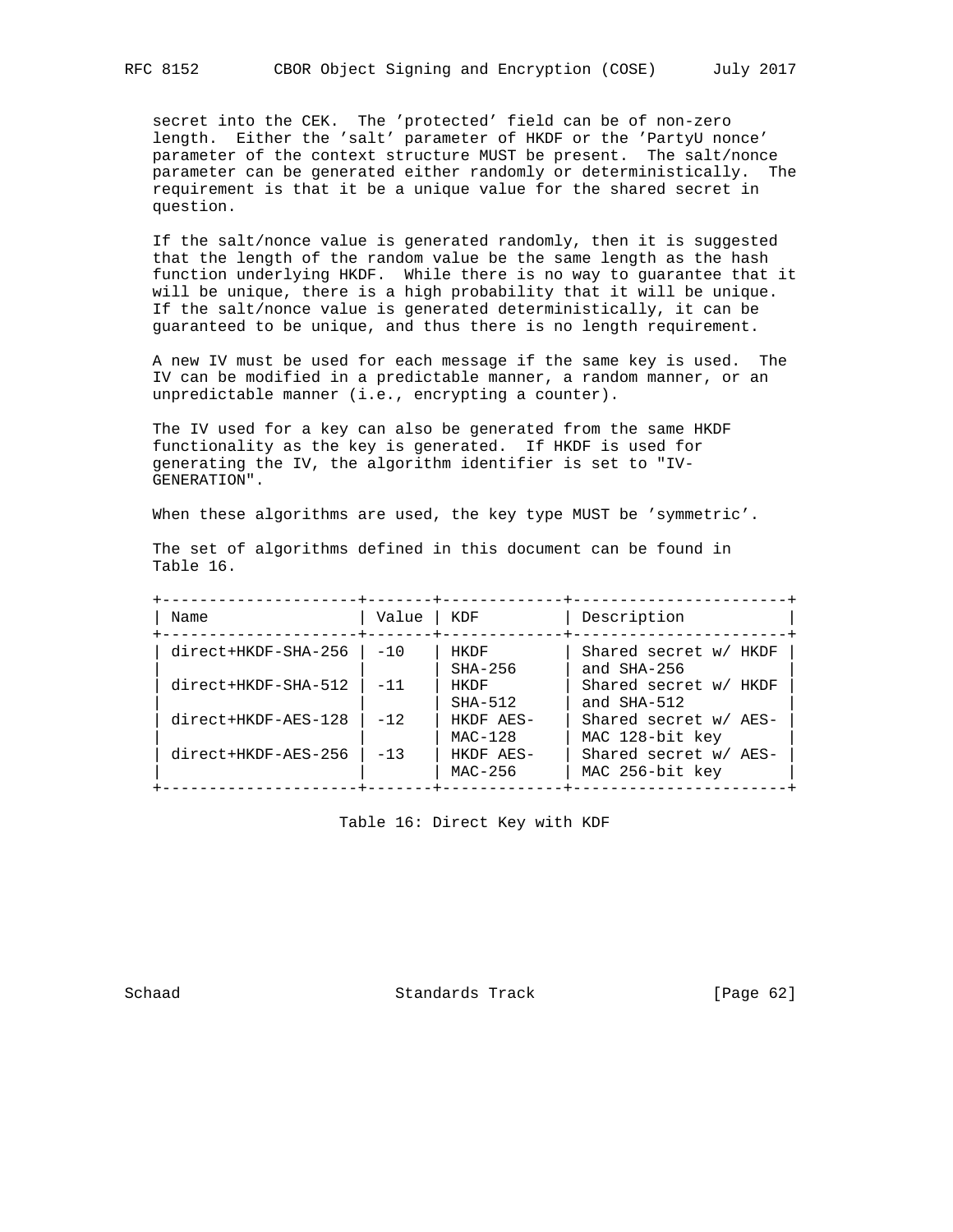When using a COSE key for this algorithm, the following checks are made:

- o The 'kty' field MUST be present, and it MUST be 'Symmetric'.
- o If the 'alg' field is present, it MUST match the algorithm being used.
- o If the 'key\_ops' field is present, it MUST include 'deriveKey' or 'deriveBits'.
- 12.1.2.1. Security Considerations

 The shared secret needs to have some method to be regularly updated over time. The shared secret forms the basis of trust. Although not used directly, it should still be subject to scheduled rotation.

 While these methods do not provide for perfect forward secrecy, as the same shared secret is used for all of the keys generated, if the key for any single message is discovered, only the message (or series of messages) using that derived key are compromised. A new key derivation step will generate a new key that requires the same amount of work to get the key.

12.2. Key Wrap

 In key wrap mode, the CEK is randomly generated and that key is then encrypted by a shared secret between the sender and the recipient. All of the currently defined key wrap algorithms for COSE are AE algorithms. Key wrap mode is considered to be superior to direct encryption if the system has any capability for doing random key generation. This is because the shared key is used to wrap random data rather than data that has some degree of organization and may in fact be repeating the same content. The use of key wrap loses the weak data origination that is provided by the direct encryption algorithms.

The COSE\_Encrypt structure for the recipient is organized as follows:

- o The 'protected' field MUST be absent if the key wrap algorithm is an AE algorithm.
- o The 'recipients' field is normally absent, but can be used. Applications MUST deal with a recipient field being present, not being able to decrypt that recipient is an acceptable way of dealing with it. Failing to process the message is not an acceptable way of dealing with it.

Schaad Standards Track [Page 63]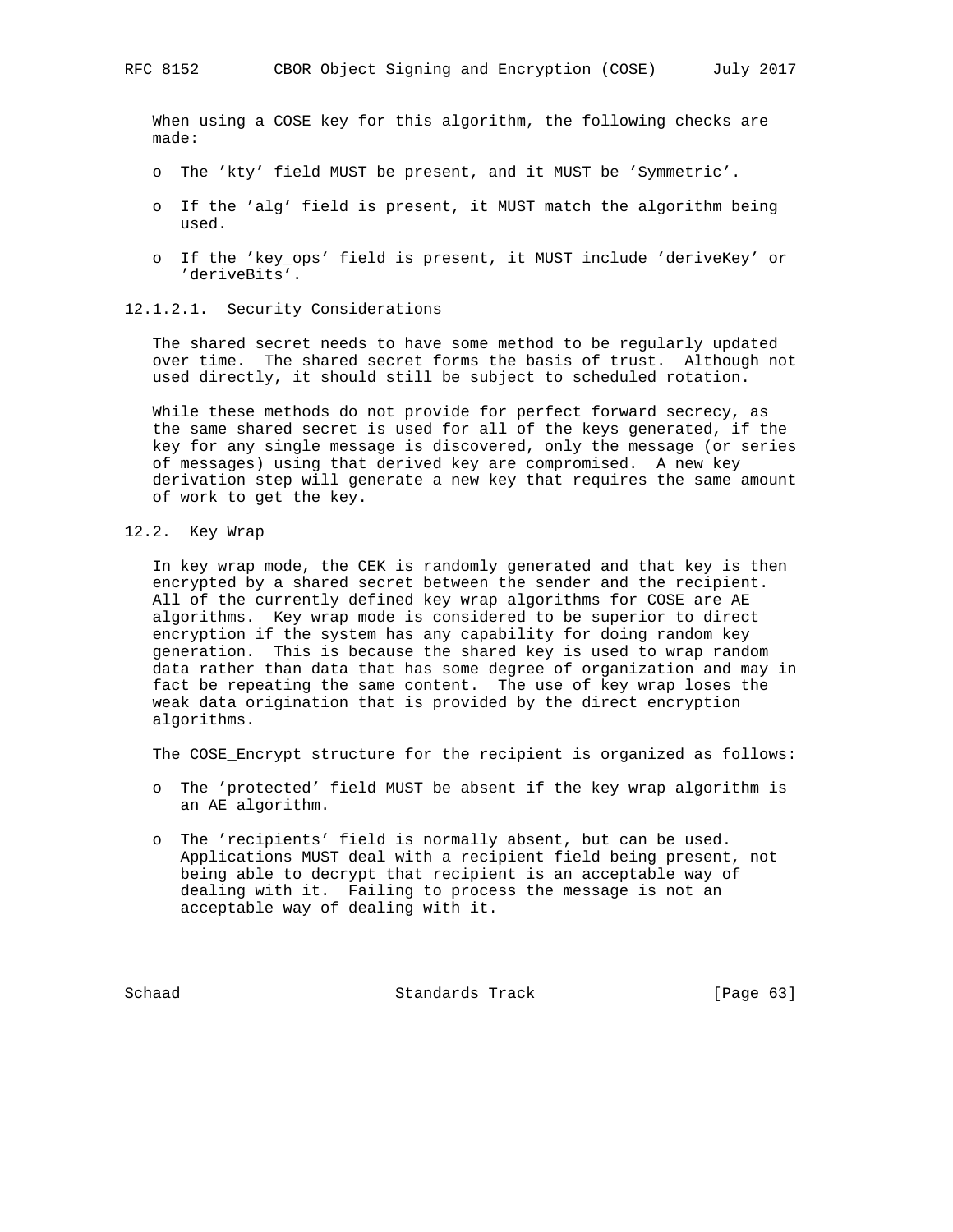- o The plaintext to be encrypted is the key from next layer down (usually the content layer).
- o At a minimum, the 'unprotected' field MUST contain the 'alg' parameter and SHOULD contain a parameter identifying the shared secret.

12.2.1. AES Key Wrap

 The AES Key Wrap algorithm is defined in [RFC3394]. This algorithm uses an AES key to wrap a value that is a multiple of 64 bits. As such, it can be used to wrap a key for any of the content encryption algorithms defined in this document. The algorithm requires a single fixed parameter, the initial value. This is fixed to the value specified in Section 2.2.3.1 of [RFC3394]. There are no public parameters that vary on a per-invocation basis. The protected header field MUST be empty.

 Keys may be obtained either from a key structure or from a recipient structure. Implementations encrypting and decrypting MUST validate that the key type, key length, and algorithm are correct and appropriate for the entities involved.

 When using a COSE key for this algorithm, the following checks are made:

- o The 'kty' field MUST be present, and it MUST be 'Symmetric'.
- o If the 'alg' field is present, it MUST match the AES Key Wrap algorithm being used.
- o If the 'key\_ops' field is present, it MUST include 'encrypt' or 'wrap key' when encrypting.
- o If the 'key\_ops' field is present, it MUST include 'decrypt' or 'unwrap key' when decrypting.

| Name                               | Value   Key Size   Description    |                                                                                           |
|------------------------------------|-----------------------------------|-------------------------------------------------------------------------------------------|
| A128KW<br>$-3$<br>A192KW<br>A256KW | 128<br>192<br>$-4$<br>$-5$<br>256 | AES Key Wrap w/ 128-bit key<br>AES Key Wrap w/ 192-bit key<br>AES Key Wrap w/ 256-bit key |

Table 17: AES Key Wrap Algorithm Values

Schaad Standards Track [Page 64]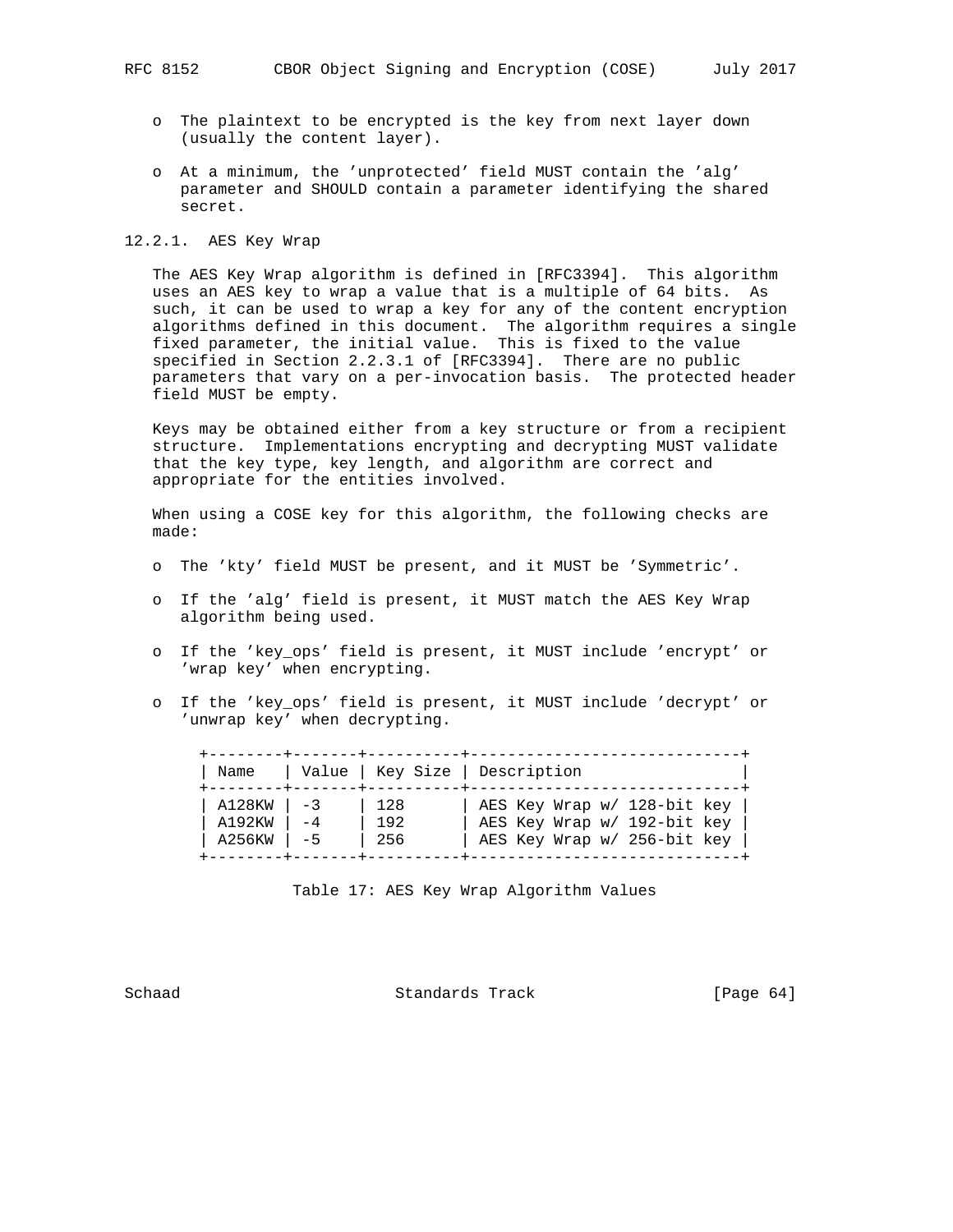# 12.2.1.1. Security Considerations for AES-KW

 The shared secret needs to have some method to be regularly updated over time. The shared secret is the basis of trust.

12.3. Key Transport

 Key transport mode is also called key encryption mode in some standards. Key transport mode differs from key wrap mode in that it uses an asymmetric encryption algorithm rather than a symmetric encryption algorithm to protect the key. This document does not define any key transport mode algorithms.

 When using a key transport algorithm, the COSE\_Encrypt structure for the recipient is organized as follows:

- o The 'protected' field MUST be absent.
- o The plaintext to be encrypted is the key from the next layer down (usually the content layer).
- o At a minimum, the 'unprotected' field MUST contain the 'alg' parameter and SHOULD contain a parameter identifying the asymmetric key.

## 12.4. Direct Key Agreement

 The 'direct key agreement' class of recipient algorithms uses a key agreement method to create a shared secret. A KDF is then applied to the shared secret to derive a key to be used in protecting the data. This key is normally used as a CEK or MAC key, but could be used for other purposes if more than two layers are in use (see Appendix B).

 The most commonly used key agreement algorithm is Diffie-Hellman, but other variants exist. Since COSE is designed for a store and forward environment rather than an online environment, many of the DH variants cannot be used as the receiver of the message cannot provide any dynamic key material. One side effect of this is that perfect forward secrecy (see [RFC4949]) is not achievable. A static key will always be used for the receiver of the COSE object.

Two variants of DH that are supported are:

 Ephemeral-Static (ES) DH: where the sender of the message creates a one-time DH key and uses a static key for the recipient. The use of the ephemeral sender key means that no additional random input is needed as this is randomly generated for each message.

Schaad Standards Track [Page 65]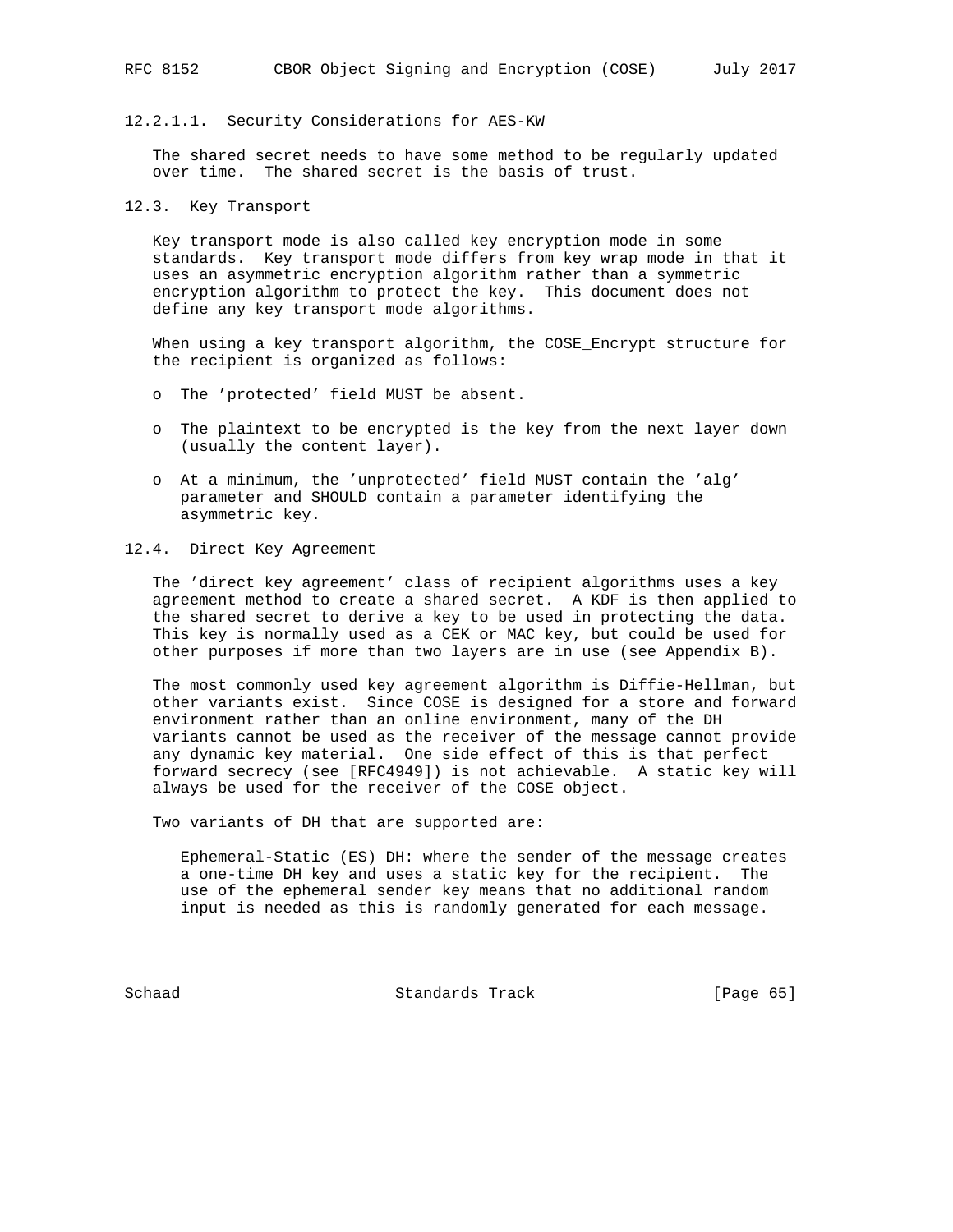Static-Static DH: where a static key is used for both the sender and the recipient. The use of static keys allows for the recipient to get a weak version of data origination for the message. When static-static key agreement is used, then some piece of unique data for the KDF is required to ensure that a different key is created for each message.

 When direct key agreement mode is used, there MUST be only one recipient in the message. This method creates the key directly, and that makes it difficult to mix with additional recipients. If multiple recipients are needed, then the version with key wrap needs to be used.

The COSE\_Encrypt structure for the recipient is organized as follows:

- o At a minimum, headers MUST contain the 'alg' parameter and SHOULD contain a parameter identifying the recipient's asymmetric key.
- o The headers SHOULD identify the sender's key for the static-static versions and MUST contain the sender's ephemeral key for the ephemeral-static versions.
- 12.4.1. ECDH

 The mathematics for ECDH can be found in [RFC6090]. In this document, the algorithm is extended to be used with the two curves defined in [RFC7748].

ECDH is parameterized by the following:

- o Curve Type/Curve: The curve selected controls not only the size of the shared secret, but the mathematics for computing the shared secret. The curve selected also controls how a point in the curve is represented and what happens for the identity points on the curve. In this specification, we allow for a number of different curves to be used. A set of curves are defined in Table 22. The math used to obtain the computed secret is based on the curve selected and not on the ECDH algorithm. For this reason, a new algorithm does not need to be defined for each of the curves.
- o Computed Secret to Shared Secret: Once the computed secret is known, the resulting value needs to be converted to a byte string to run the KDF. The x-coordinate is used for all of the curves defined in this document. For curves X25519 and X448, the resulting value is used directly as it is a byte string of a known length. For the P-256, P-384, and P-521 curves, the x-coordinate is run through the I2OSP function defined in [RFC8017], using the same computation for n as is defined in Section 8.1.

Schaad Standards Track [Page 66]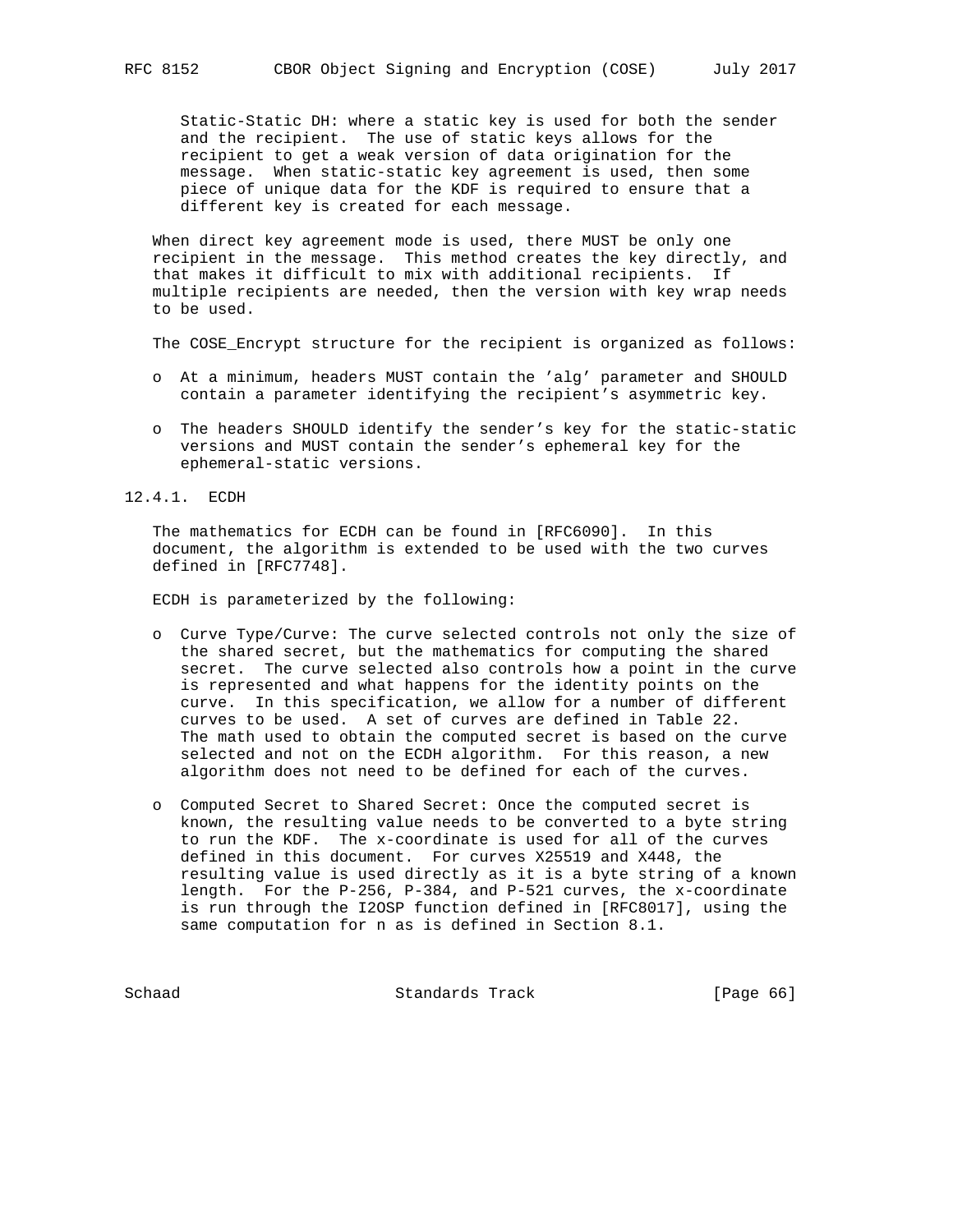- o Ephemeral-Static or Static-Static: The key agreement process may be done using either a static or an ephemeral key for the sender's side. When using ephemeral keys, the sender MUST generate a new ephemeral key for every key agreement operation. The ephemeral key is placed in the 'ephemeral key' parameter and MUST be present for all algorithm identifiers that use ephemeral keys. When using static keys, the sender MUST either generate a new random value or create a unique value. For the KDFs used, this means either the 'salt' parameter for HKDF (Table 13) or the 'PartyU nonce' parameter for the context structure (Table 14) MUST be present (both can be present if desired). The value in the parameter MUST be unique for the pair of keys being used. It is acceptable to use a global counter that is incremented for every static-static operation and use the resulting value. When using static keys, the static key should be identified to the recipient. The static key can be identified either by providing the key ('static key') or by providing a key identifier for the static key ('static key id'). Both of these parameters are defined in Table 19.
- o Key Derivation Algorithm: The result of an ECDH key agreement process does not provide a uniformly random secret. As such, it needs to be run through a KDF in order to produce a usable key. Processing the secret through a KDF also allows for the introduction of context material: how the key is going to be used and one-time material for static-static key agreement. All of the algorithms defined in this document use one of the HKDF algorithms defined in Section 11.1 with the context structure defined in Section 11.2.
- o Key Wrap Algorithm: No key wrap algorithm is used. This is represented in Table 18 as 'none'. The key size for the context structure is the content layer encryption algorithm size.

 The set of direct ECDH algorithms defined in this document are found in Table 18.

Schaad Standards Track [Page 67]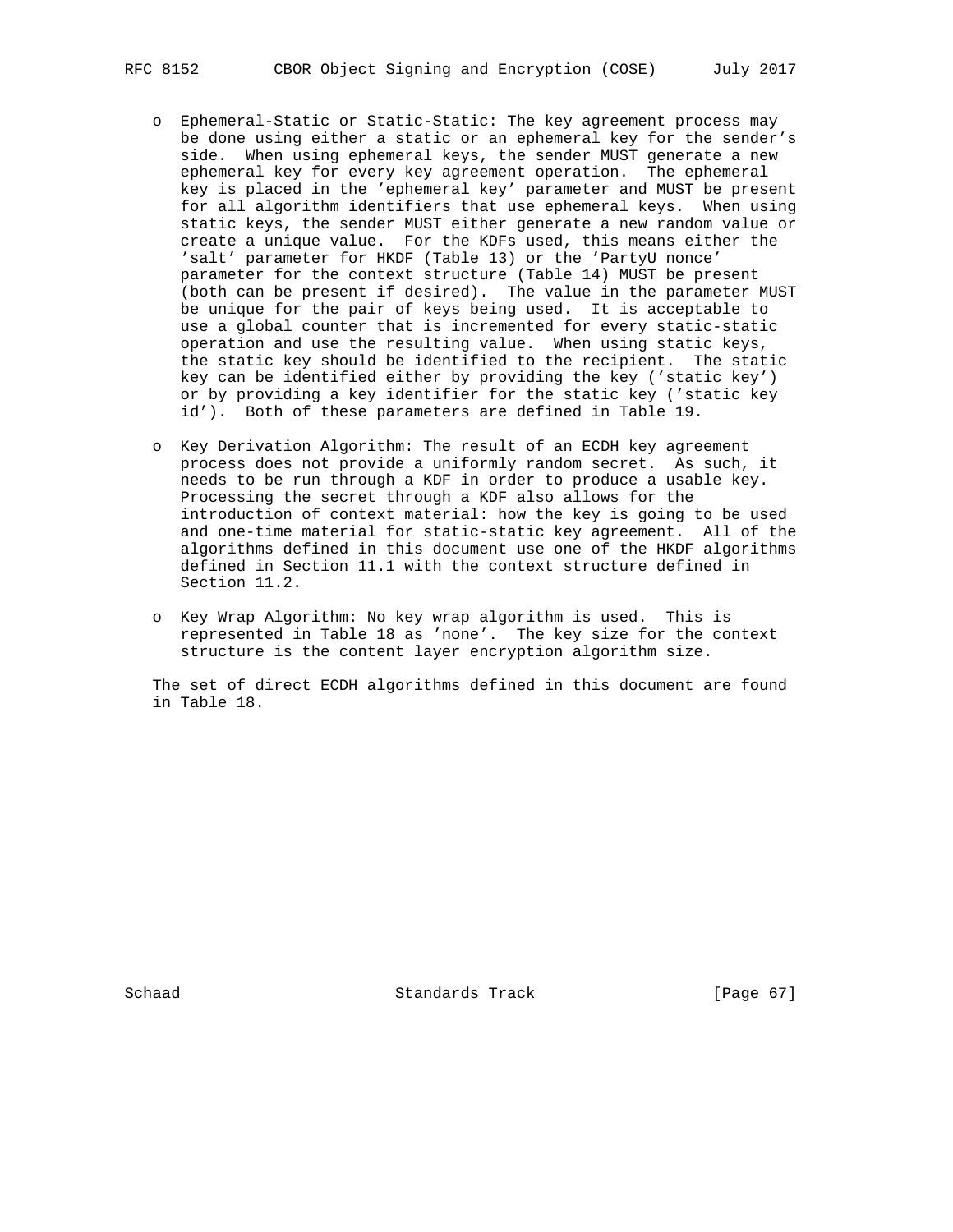| c | ---- | ---- | $\tilde{\phantom{a}}$ |
|---|------|------|-----------------------|
|   |      |      |                       |
|   |      |      |                       |
|   |      |      |                       |
|   |      |      |                       |

| Name                      | Value | KDF                   | Ephemeral-<br>Static | Key<br>Wrap | Description                                                                    |
|---------------------------|-------|-----------------------|----------------------|-------------|--------------------------------------------------------------------------------|
| $ECDH-ES$ +<br>$HKDF-256$ | $-25$ | $HKDF -$<br>$SHA-256$ | yes                  | none        | $ECDH$ ES $w/$<br>HKDF<br>$\overline{\phantom{a}}$<br>generate key<br>directly |
| $ECDH-ES$ +<br>$HKDF-512$ | $-26$ | $HKDF -$<br>$SHA-512$ | yes                  | none        | $ECDH$ ES $w/$<br>$HKDF -$<br>generate key<br>directly                         |
| $ECDH-SS$ +<br>$HKDF-256$ | $-27$ | $HKDF -$<br>$SHA-256$ | no                   | none        | ECDH SS w/<br>$HKDF -$<br>generate key<br>directly                             |
| $ECDH-SS$ +<br>$HKDF-512$ | $-28$ | $HKDF -$<br>$SHA-512$ | no                   | none        | ECDH SS w/<br>$HKDF -$<br>generate key<br>directly                             |

Table 18: ECDH Algorithm Values

| Name             | Label | Type     | Algorithm                                                                                            | Description                                             |
|------------------|-------|----------|------------------------------------------------------------------------------------------------------|---------------------------------------------------------|
| ephemeral<br>key | $-1$  | COSE Key | $ECDH-ES+HKDF-256$ ,<br>$ECDH-ES+HKDF-512$ ,<br>ECDH-ES+A128KW,<br>ECDH-ES+A192KW,<br>ECDH-ES+A256KW | Ephemeral<br>public key<br>for the<br>sender            |
| static<br>key    | $-2$  | COSE Key | ECDH-SS+HKDF-256,<br>ECDH-SS+HKDF-512,<br>ECDH-SS+A128KW,<br>ECDH-SS+A192KW,<br>ECDH-SS+A256KW       | Static<br>public key<br>for the<br>sender               |
| static<br>key id | $-3$  | bstr     | $ECDH-SS+HKDF-256$ ,<br>ECDH-SS+HKDF-512,<br>ECDH-SS+A128KW,<br>ECDH-SS+A192KW,<br>ECDH-SS+A256KW    | Static<br>public key<br>identifier<br>for the<br>sender |

Table 19: ECDH Algorithm Parameters

Schaad Standards Track [Page 68]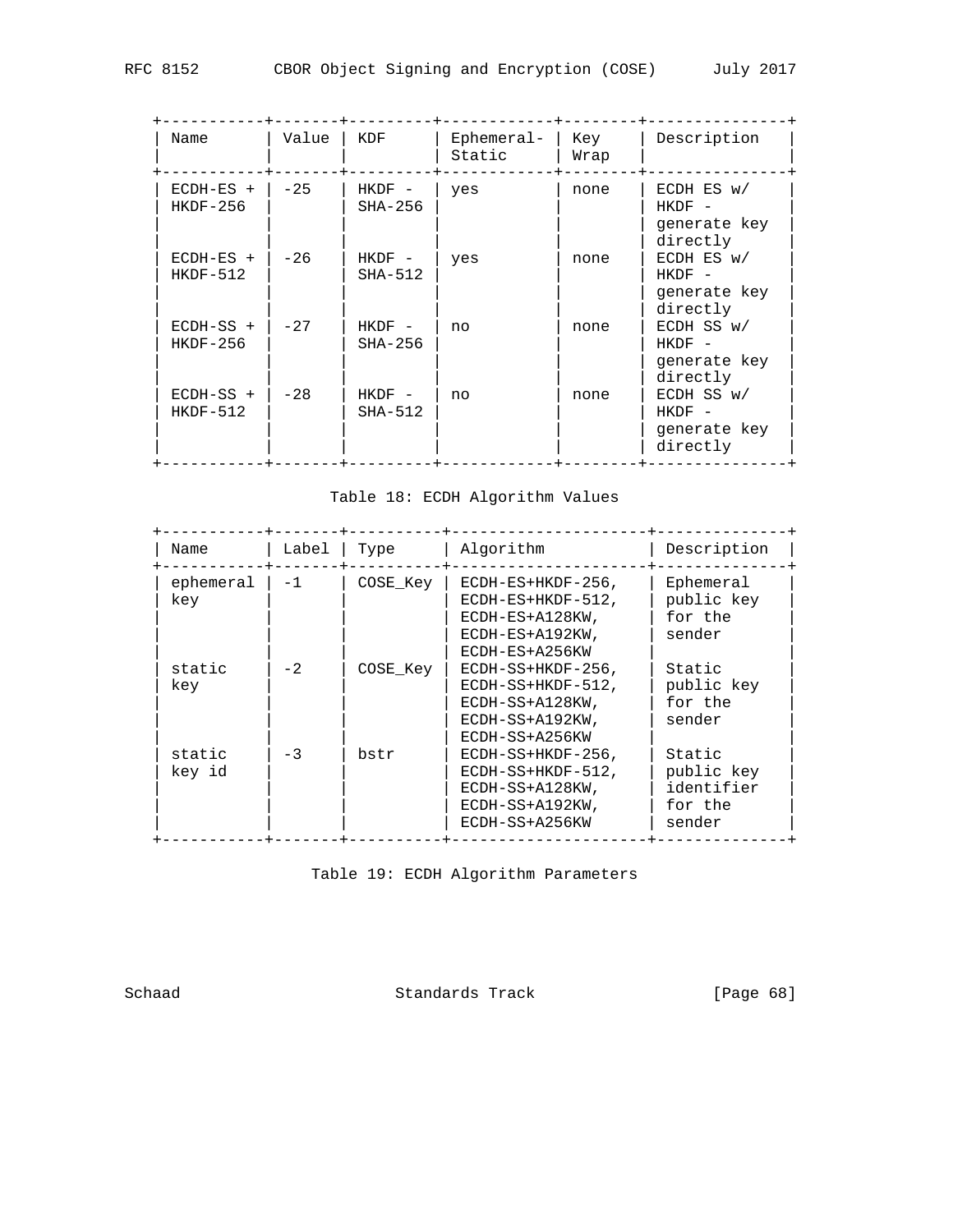This document defines these algorithms to be used with the curves P-256, P-384, P-521, X25519, and X448. Implementations MUST verify that the key type and curve are correct. Different curves are restricted to different key types. Implementations MUST verify that the curve and algorithm are appropriate for the entities involved.

 When using a COSE key for this algorithm, the following checks are made:

- o The 'kty' field MUST be present, and it MUST be 'EC2' or 'OKP'.
- o If the 'alg' field is present, it MUST match the key agreement algorithm being used.
- o If the 'key\_ops' field is present, it MUST include 'derive key' or 'derive bits' for the private key.
- o If the 'key\_ops' field is present, it MUST be empty for the public key.
- 12.4.2. Security Considerations

 There is a method of checking that points provided from external entities are valid. For the 'EC2' key format, this can be done by checking that the x and y values form a point on the curve. For the 'OKP' format, there is no simple way to do point validation.

 Consideration was given to requiring that the public keys of both entities be provided as part of the key derivation process (as recommended in Section 6.1 of [RFC7748]). This was not done as COSE is used in a store and forward format rather than in online key exchange. In order for this to be a problem, either the receiver public key has to be chosen maliciously or the sender has to be malicious. In either case, all security evaporates anyway.

 A proof of possession of the private key associated with the public key is recommended when a key is moved from untrusted to trusted (either by the end user or by the entity that is responsible for making trust statements on keys).

12.5. Key Agreement with Key Wrap

 Key Agreement with Key Wrap uses a randomly generated CEK. The CEK is then encrypted using a key wrap algorithm and a key derived from the shared secret computed by the key agreement algorithm. The function for this would be:

encryptedKey = KeyWrap(KDF(DH-Shared, context), CEK)

Schaad Standards Track [Page 69]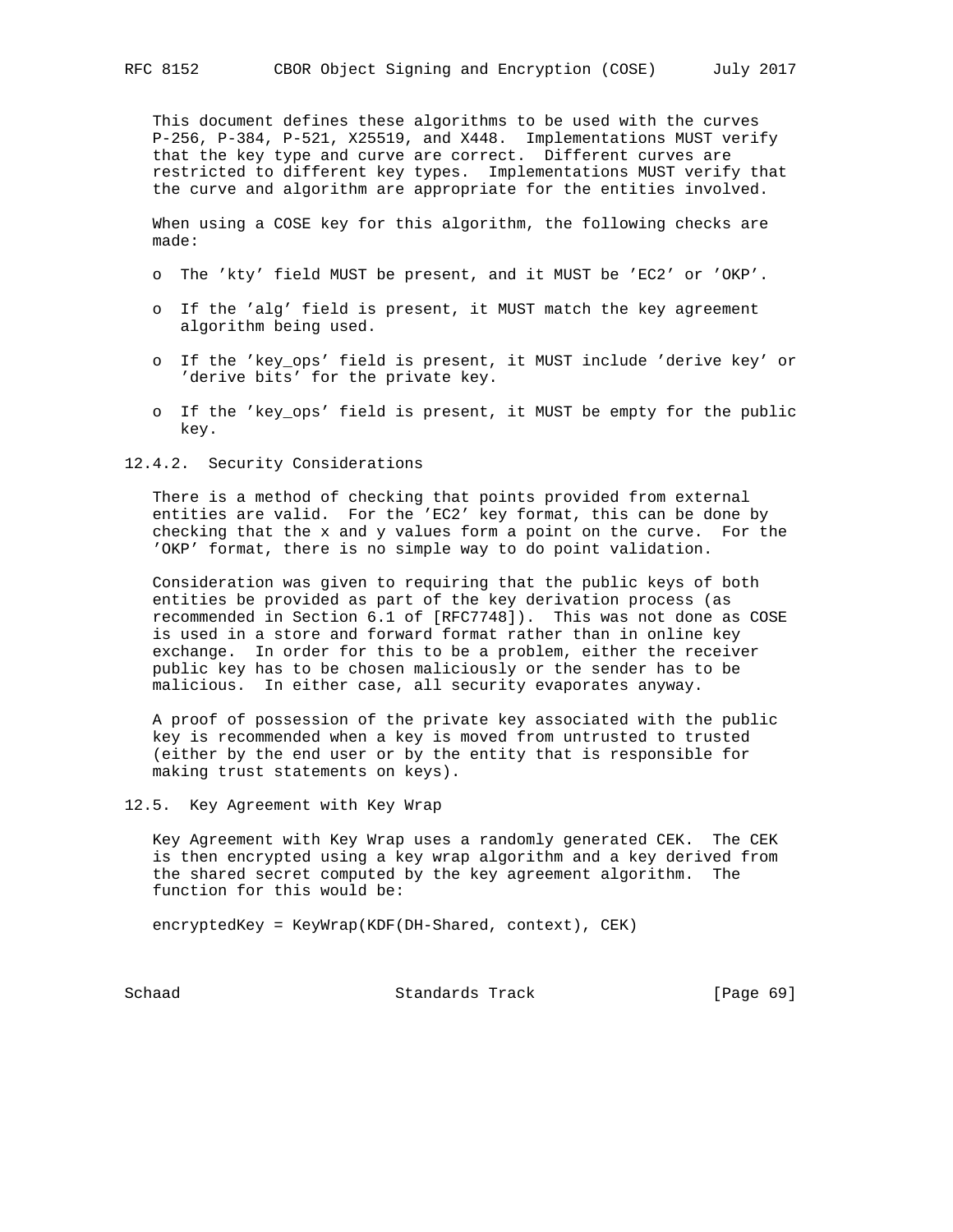The COSE\_Encrypt structure for the recipient is organized as follows:

- o The 'protected' field is fed into the KDF context structure.
- o The plaintext to be encrypted is the key from the next layer down (usually the content layer).
- o The 'alg' parameter MUST be present in the layer.
- o A parameter identifying the recipient's key SHOULD be present. A parameter identifying the sender's key SHOULD be present.
- 12.5.1. ECDH

These algorithms are defined in Table 20.

 ECDH with Key Agreement is parameterized by the same parameters as for ECDH; see Section 12.4.1, with the following modifications:

 o Key Wrap Algorithm: Any of the key wrap algorithms defined in Section 12.2.1 are supported. The size of the key used for the key wrap algorithm is fed into the KDF. The set of identifiers are found in Table 20.

Schaad Standards Track [Page 70]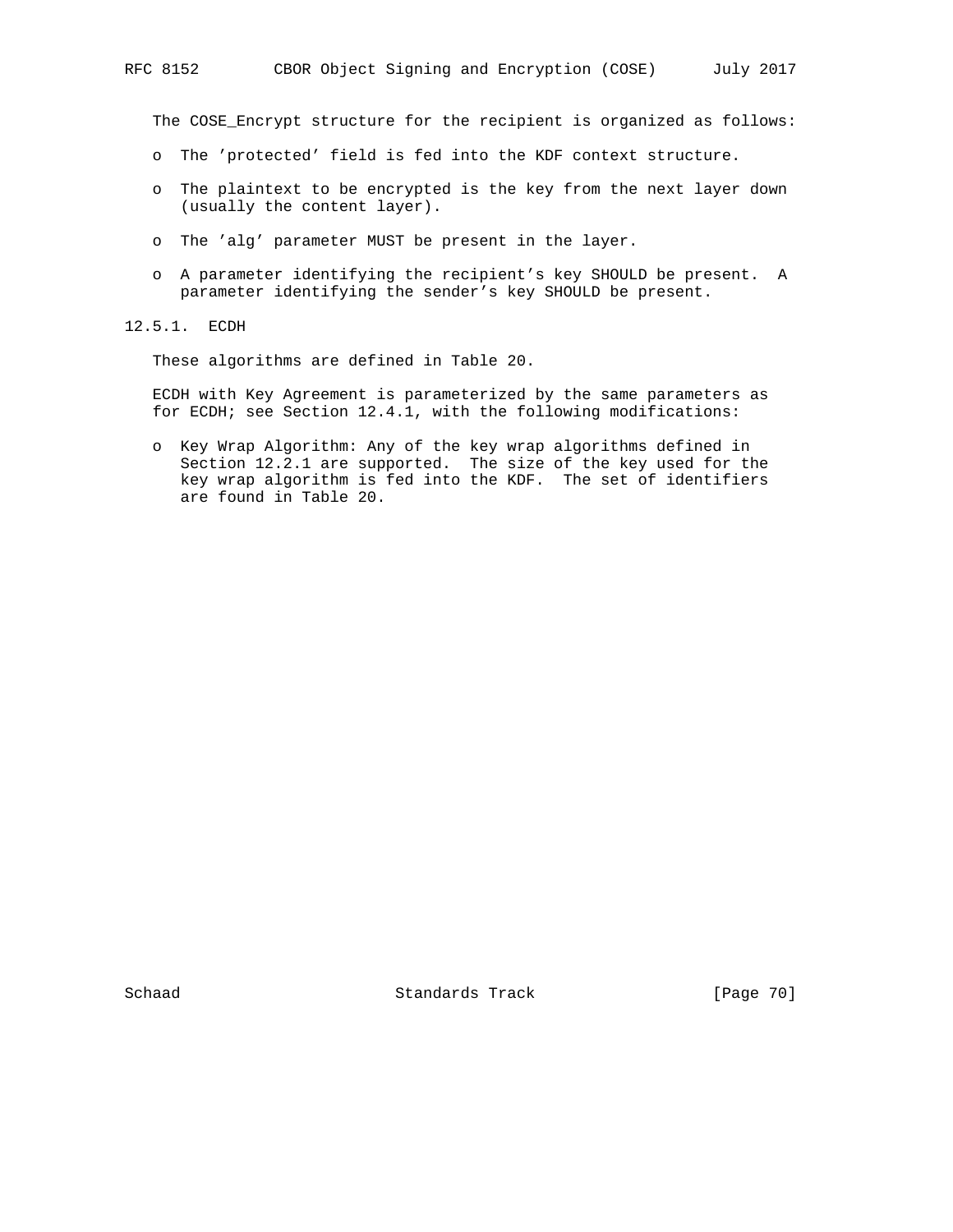| Name                  | Value | KDF                   | Ephemeral-<br>Static | Key<br>Wrap | Description                                                            |
|-----------------------|-------|-----------------------|----------------------|-------------|------------------------------------------------------------------------|
| $ECDH-ES$ +<br>A128KW | $-29$ | HKDF -<br>$SHA-256$   | yes                  | A128KW      | ECDH ES w/<br>Concat KDF<br>and AES Key<br>Wrap w/<br>128-bit key      |
| $ECDH-ES$ +<br>A192KW | $-30$ | HKDF -<br>$SHA-256$   | yes                  | A192KW      | ECDH ES w/<br>Concat KDF<br>and AES Key<br>Wrap w/<br>192-bit key      |
| $ECDH-ES$ +<br>A256KW | $-31$ | HKDF -<br>$SHA-256$   | yes                  | A256KW      | ECDH ES w/<br>Concat KDF<br>and AES Key<br>$Wrap \t w/$<br>256-bit key |
| $ECDH-SS$ +<br>A128KW | $-32$ | $HKDF -$<br>$SHA-256$ | no                   | A128KW      | ECDH SS w/<br>Concat KDF<br>and AES Key<br>Wrap w/<br>128-bit key      |
| ECDH-SS +<br>A192KW   | $-33$ | $HKDF -$<br>$SHA-256$ | no                   | A192KW      | ECDH SS w/<br>Concat KDF<br>and AES Key<br>Wrap w/<br>192-bit key      |
| $ECDH-SS$ +<br>A256KW | $-34$ | $HKDF -$<br>$SHA-256$ | no                   | A256KW      | ECDH SS w/<br>Concat KDF<br>and AES Key<br>Wrap w/<br>256-bit key      |

Table 20: ECDH Algorithm Values with Key Wrap

Schaad Standards Track [Page 71]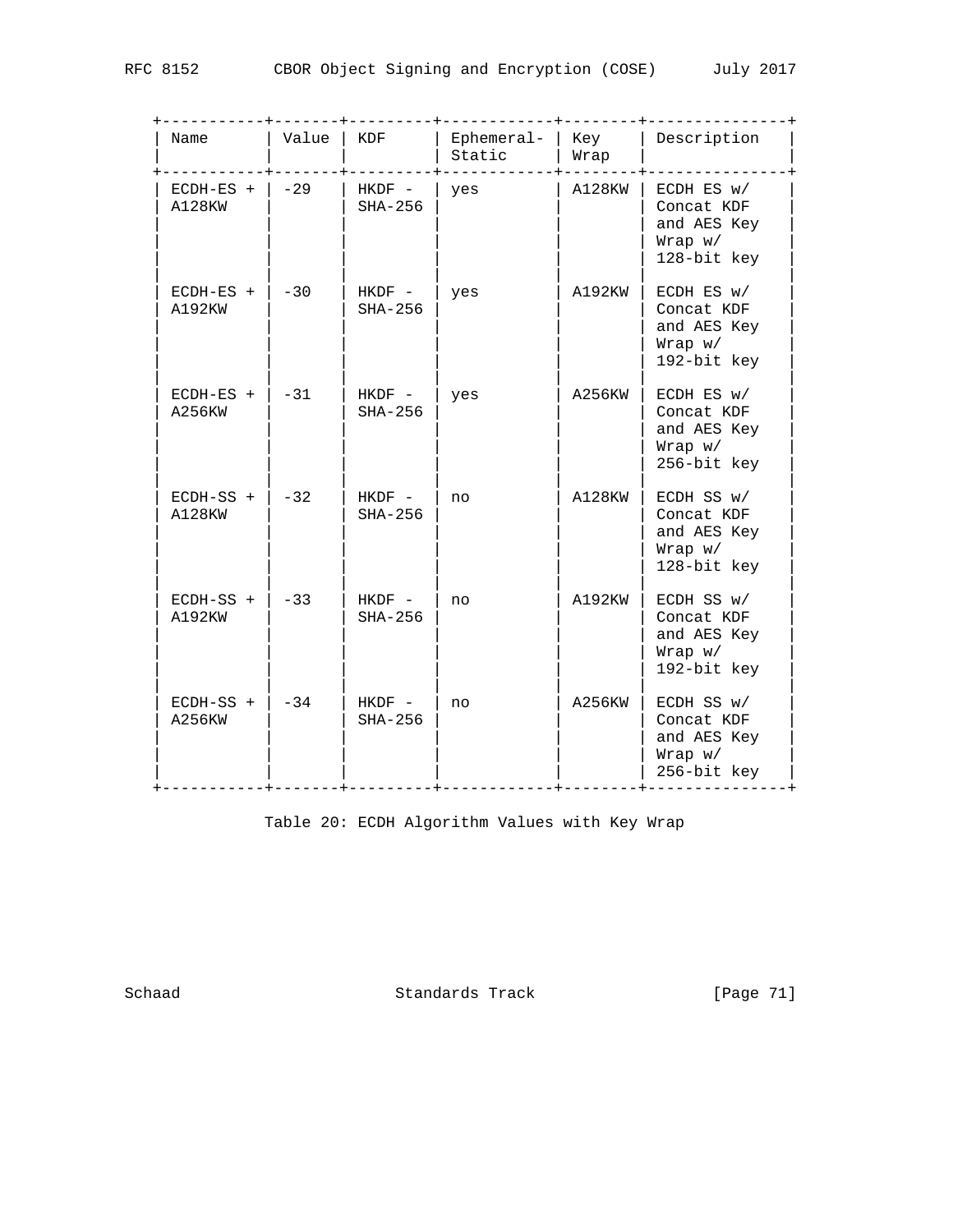When using a COSE key for this algorithm, the following checks are made:

- o The 'kty' field MUST be present, and it MUST be 'EC2' or 'OKP'.
- o If the 'alg' field is present, it MUST match the key agreement algorithm being used.
- o If the 'key\_ops' field is present, it MUST include 'derive key' or 'derive bits' for the private key.
- o If the 'key\_ops' field is present, it MUST be empty for the public key.
- 13. Key Object Parameters

 The COSE\_Key object defines a way to hold a single key object. It is still required that the members of individual key types be defined. This section of the document is where we define an initial set of members for specific key types.

 For each of the key types, we define both public and private members. The public members are what is transmitted to others for their usage. Private members allow for the archival of keys by individuals. However, there are some circumstances in which private keys may be distributed to entities in a protocol. Examples include: entities that have poor random number generation, centralized key creation for multi-cast type operations, and protocols in which a shared secret is used as a bearer token for authorization purposes.

 Key types are identified by the 'kty' member of the COSE\_Key object. In this document, we define four values for the member:

| Name      | Value | Description                                        |
|-----------|-------|----------------------------------------------------|
| OKP       |       | Octet Key Pair                                     |
| FC2       | - 2.  | Elliptic Curve Keys w/ x- and y-coordinate<br>pair |
| Symmetric |       | Symmetric Keys                                     |
| Reserved  |       | This value is reserved                             |

Table 21: Key Type Values

Schaad Standards Track [Page 72]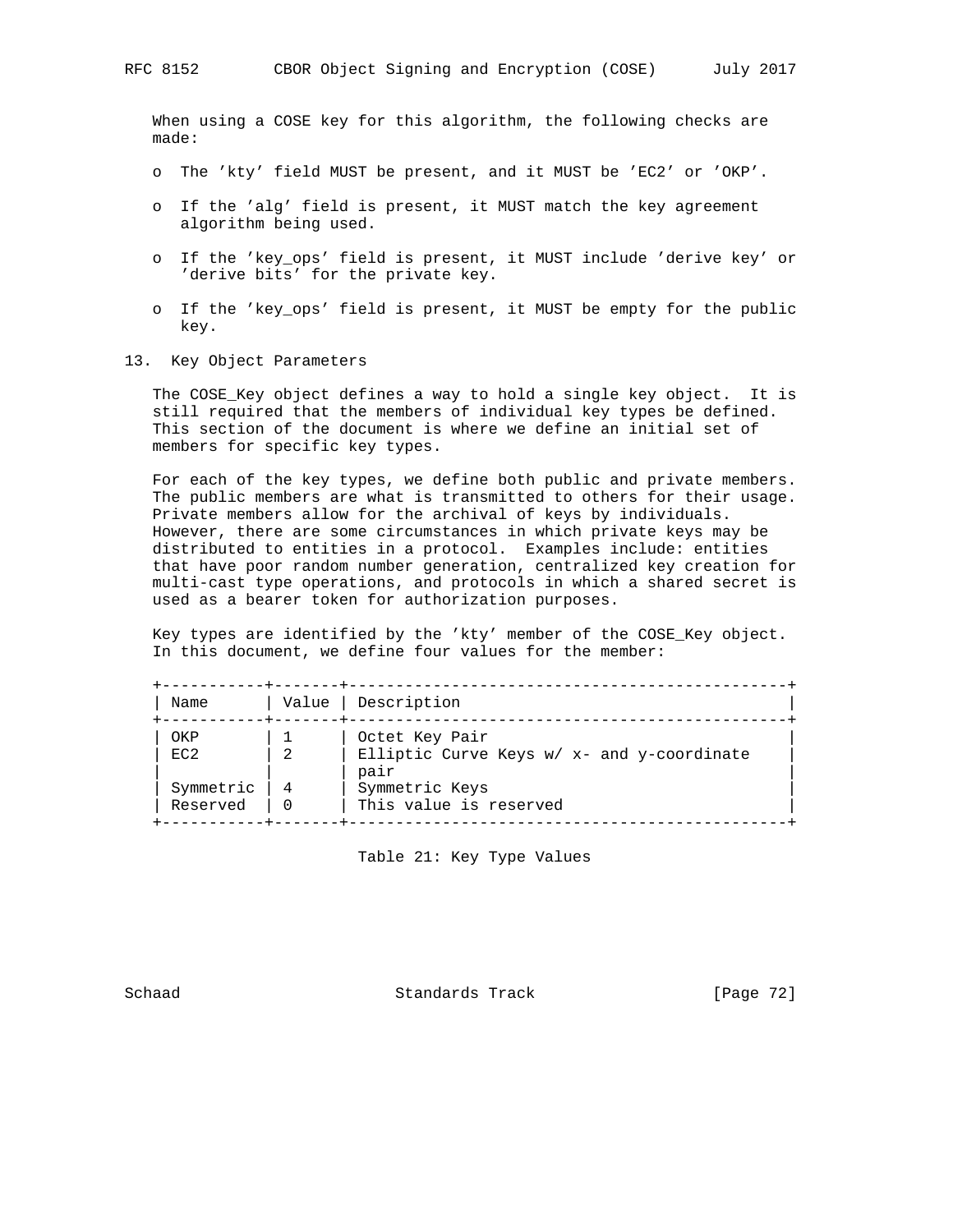## 13.1. Elliptic Curve Keys

 Two different key structures are defined for elliptic curve keys. One version uses both an x-coordinate and a y-coordinate, potentially with point compression ('EC2'). This is the traditional EC point representation that is used in [RFC5480]. The other version uses only the x-coordinate as the y-coordinate is either to be recomputed or not needed for the key agreement operation ('OKP').

 Applications MUST check that the curve and the key type are consistent and reject a key if they are not.

| Name                   | Value         |            | Key Type   Description                                                   |
|------------------------|---------------|------------|--------------------------------------------------------------------------|
| $P - 256$              | $-2$          | FC2        | NIST P-256 also known as secp256r1                                       |
| $P - 384$<br>$P - 521$ | $\mathcal{R}$ | EC2<br>FC2 | NIST P-384 also known as secp384r1<br>NIST P-521 also known as secp521r1 |
| X25519<br>X448         | 4<br>5        | OKP<br>OKP | X25519 for use w/ ECDH only<br>X448 for use w/ ECDH only                 |
| Ed25519                | 6             | OKP        | Ed25519 for use w/ EdDSA only                                            |
| Ed448                  | 7             | OKP        | Ed448 for use w/ EdDSA only                                              |

#### Table 22: Elliptic Curves

# 13.1.1. Double Coordinate Curves

 The traditional way of sending ECs has been to send either both the x-coordinate and y-coordinate or the x-coordinate and a sign bit for the y-coordinate. The latter encoding has not been recommended in the IETF due to potential IPR issues. However, for operations in constrained environments, the ability to shrink a message by not sending the y-coordinate is potentially useful.

 For EC keys with both coordinates, the 'kty' member is set to 2 (EC2). The key parameters defined in this section are summarized in Table 23. The members that are defined for this key type are:

- crv: This contains an identifier of the curve to be used with the key. The curves defined in this document for this key type can be found in Table 22. Other curves may be registered in the future, and private curves can be used as well.
- x: This contains the x-coordinate for the EC point. The integer is converted to an octet string as defined in [SEC1]. Leading zero octets MUST be preserved.

Schaad Standards Track [Page 73]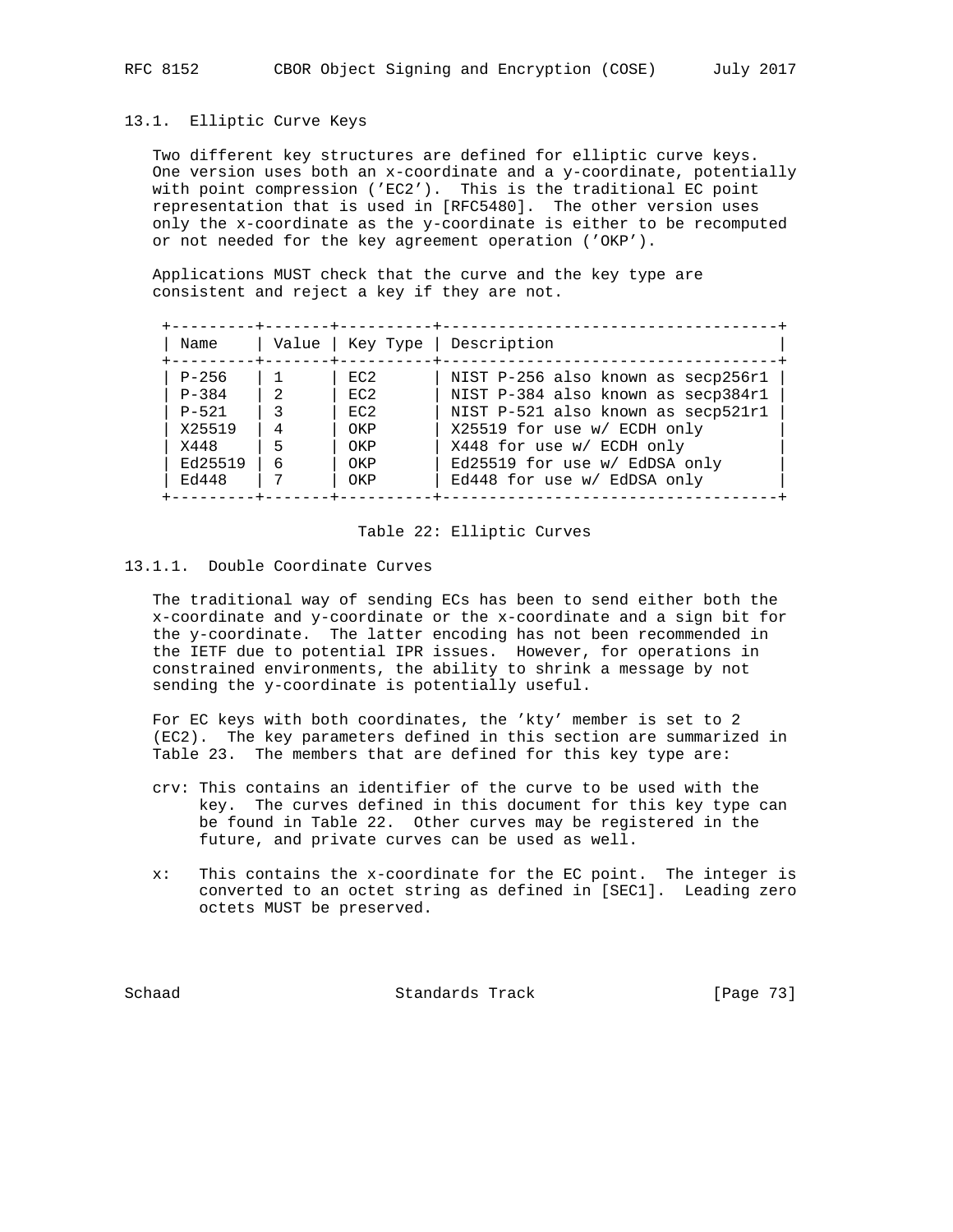- y: This contains either the sign bit or the value of the y-coordinate for the EC point. When encoding the value y, the integer is converted to an octet string (as defined in [SEC1]) and encoded as a CBOR bstr. Leading zero octets MUST be preserved. The compressed point encoding is also supported. Compute the sign bit as laid out in the Elliptic-Curve-Point-to- Octet-String Conversion function of [SEC1]. If the sign bit is zero, then encode y as a CBOR false value; otherwise, encode y as a CBOR true value. The encoding of the infinity point is not supported.
- d: This contains the private key.

 For public keys, it is REQUIRED that 'crv', 'x', and 'y' be present in the structure. For private keys, it is REQUIRED that 'crv' and 'd' be present in the structure. For private keys, it is RECOMMENDED that 'x' and 'y' also be present, but they can be recomputed from the required elements and omitting them saves on space.

| Key<br>Type | Name         | Label | <b>CBOR</b><br>Type | Description                                                       |
|-------------|--------------|-------|---------------------|-------------------------------------------------------------------|
| 2           | Crv          | $-1$  | int /<br>tstr       | EC identifier - Taken from the<br>"COSE Elliptic Curves" registry |
| 2           | $\mathbf{x}$ | $-2$  | bstr                | x-coordinate                                                      |
| 2           | v            | $-3$  | bstr<br>bool        | y-coordinate                                                      |
| -2          | P.           | $-4$  | bstr                | Private key                                                       |

#### Table 23: EC Key Parameters

## 13.2. Octet Key Pair

 A new key type is defined for Octet Key Pairs (OKP). Do not assume that keys using this type are elliptic curves. This key type could be used for other curve types (for example, mathematics based on hyper-elliptic surfaces).

 The key parameters defined in this section are summarized in Table 24. The members that are defined for this key type are:

 crv: This contains an identifier of the curve to be used with the key. The curves defined in this document for this key type can be found in Table 22. Other curves may be registered in the future and private curves can be used as well.

Schaad Standards Track [Page 74]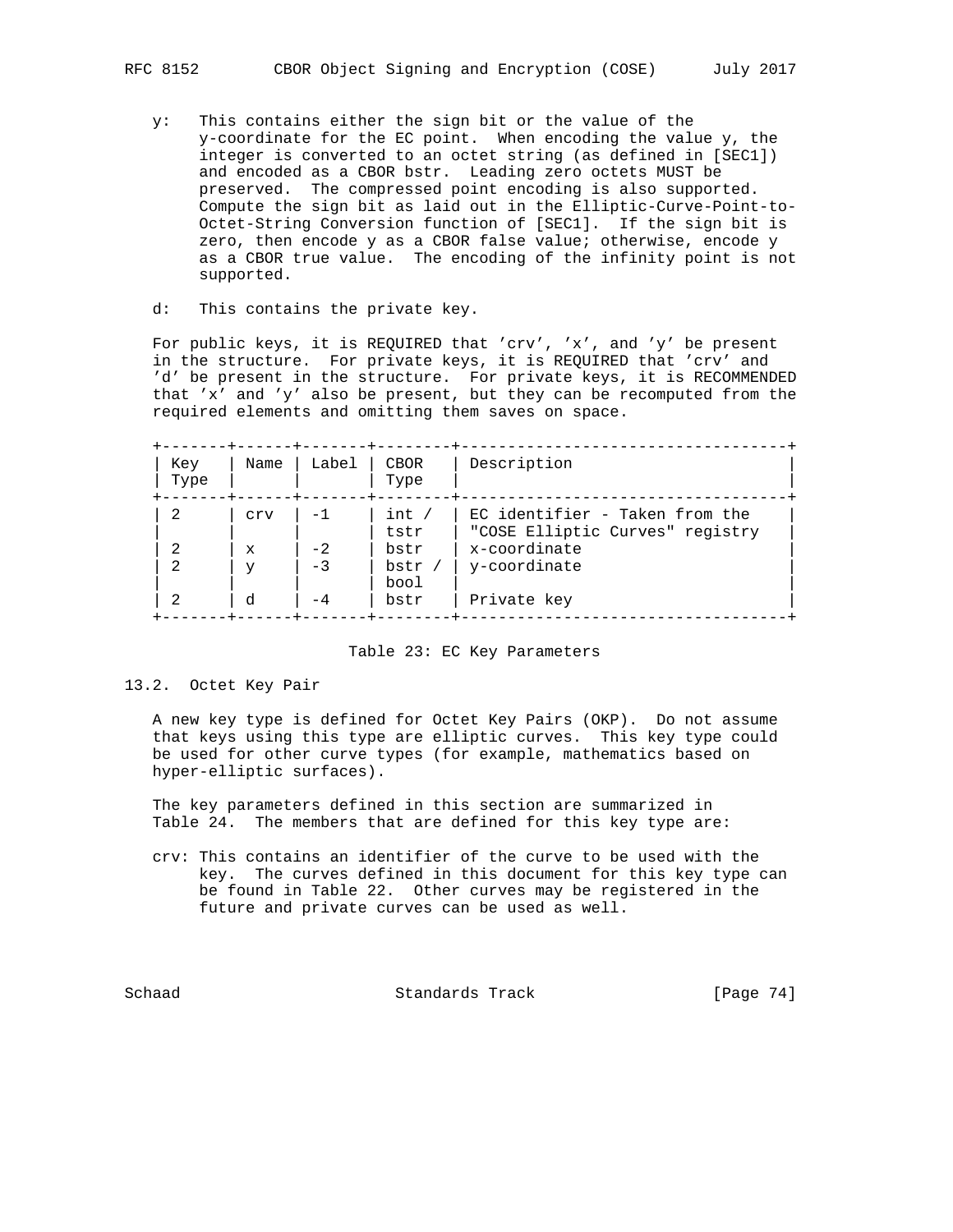- x: This contains the x-coordinate for the EC point. The octet string represents a little-endian encoding of x.
- d: This contains the private key.

 For public keys, it is REQUIRED that 'crv' and 'x' be present in the structure. For private keys, it is REQUIRED that 'crv' and 'd' be present in the structure. For private keys, it is RECOMMENDED that 'x' also be present, but it can be recomputed from the required elements and omitting it saves on space.

| Name        | Key<br>Type | Label | Type          | Description                                                                |
|-------------|-------------|-------|---------------|----------------------------------------------------------------------------|
| Crv         |             | $-1$  | int /<br>tstr | EC identifier - Taken from the<br>"COSE Key Common Parameters"<br>registry |
| $\mathbf x$ |             | $-2$  | bstr          | x-coordinate                                                               |
| d           |             |       | bstr          | Private key                                                                |

Table 24: Octet Key Pair Parameters

# 13.3. Symmetric Keys

 Occasionally it is required that a symmetric key be transported between entities. This key structure allows for that to happen.

 For symmetric keys, the 'kty' member is set to 4 ('Symmetric'). The member that is defined for this key type is:

k: This contains the value of the key.

 This key structure does not have a form that contains only public members. As it is expected that this key structure is going to be transmitted, care must be taken that it is never transmitted accidentally or insecurely. For symmetric keys, it is REQUIRED that 'k' be present in the structure.

|                     |  | Name   Key Type   Label   Type   Description |  |
|---------------------|--|----------------------------------------------|--|
| $\vert$ k $\vert$ 4 |  | -1   bstr   Key Value                        |  |

Table 25: Symmetric Key Parameters

Schaad Standards Track [Page 75]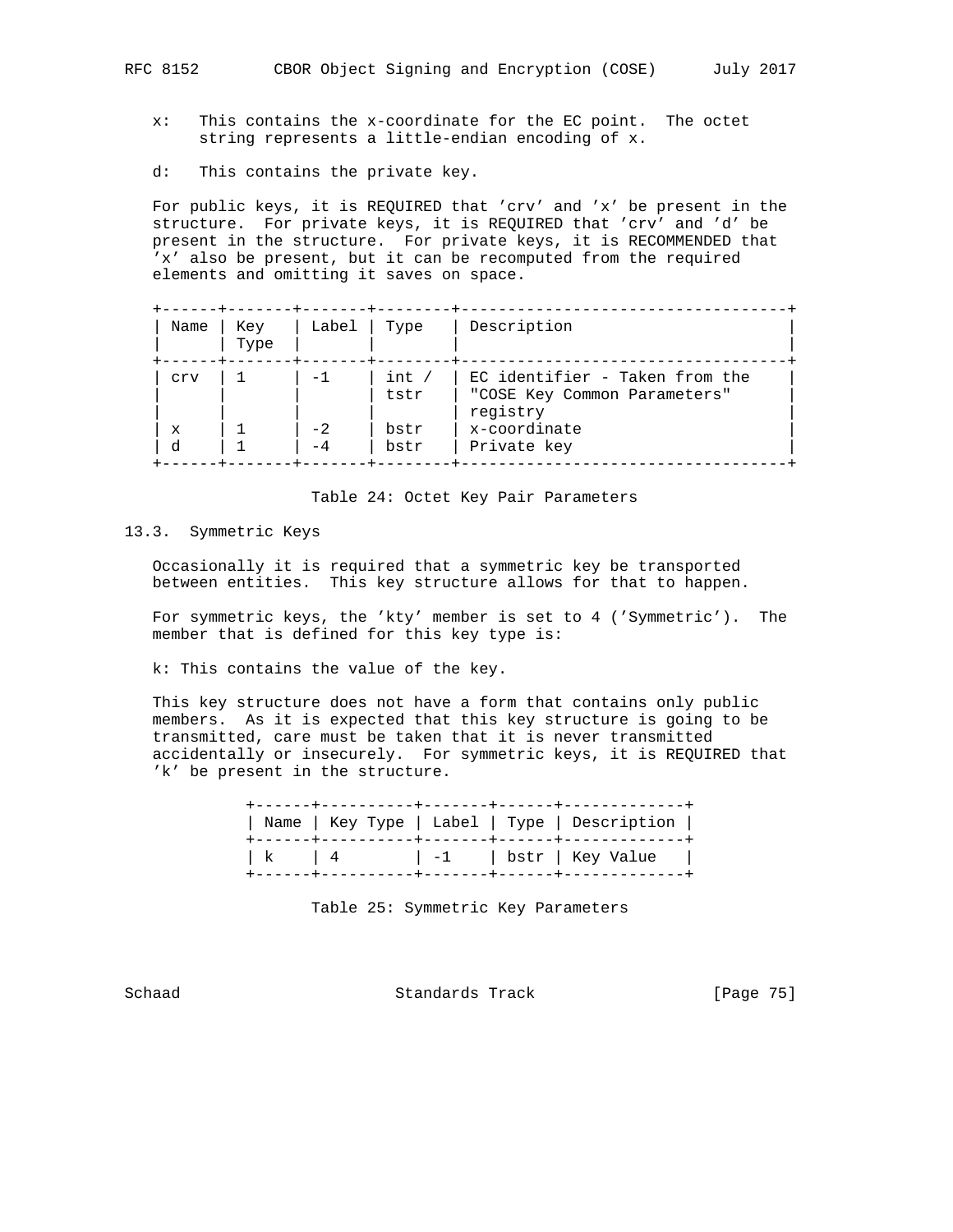# 14. CBOR Encoder Restrictions

 There has been an attempt to limit the number of places where the document needs to impose restrictions on how the CBOR Encoder needs to work. We have managed to narrow it down to the following restrictions:

- o The restriction applies to the encoding of the Sig\_structure, the Enc\_structure, and the MAC\_structure.
- o The rules for "Canonical CBOR" (Section 3.9 of RFC 7049) MUST be used in these locations. The main rule that needs to be enforced is that all lengths in these structures MUST be encoded such that they are using definite lengths, and the minimum length encoding is used.
- o Applications MUST NOT generate messages with the same label used twice as a key in a single map. Applications MUST NOT parse and process messages with the same label used twice as a key in a single map. Applications can enforce the parse and process requirement by using parsers that will fail the parse step or by using parsers that will pass all keys to the application, and the application can perform the check for duplicate keys.
- 15. Application Profiling Considerations

 This document is designed to provide a set of security services, but not implementation requirements for specific usage. The interoperability requirements are provided for how each of the individual services are used and how the algorithms are to be used for interoperability. The requirements about which algorithms and which services are needed are deferred to each application.

 An example of a profile can be found in [OSCOAP] where two profiles are being developed. One is for carrying content by itself, and the other is for carrying content in combination with CoAP headers.

 It is intended that a profile of this document be created that defines the interoperability requirements for that specific application. This section provides a set of guidelines and topics that need to be considered when profiling this document.

 o Applications need to determine the set of messages defined in this document that they will be using. The set of messages corresponds fairly directly to the set of security services that are needed and to the security levels needed.

Schaad Standards Track [Page 76]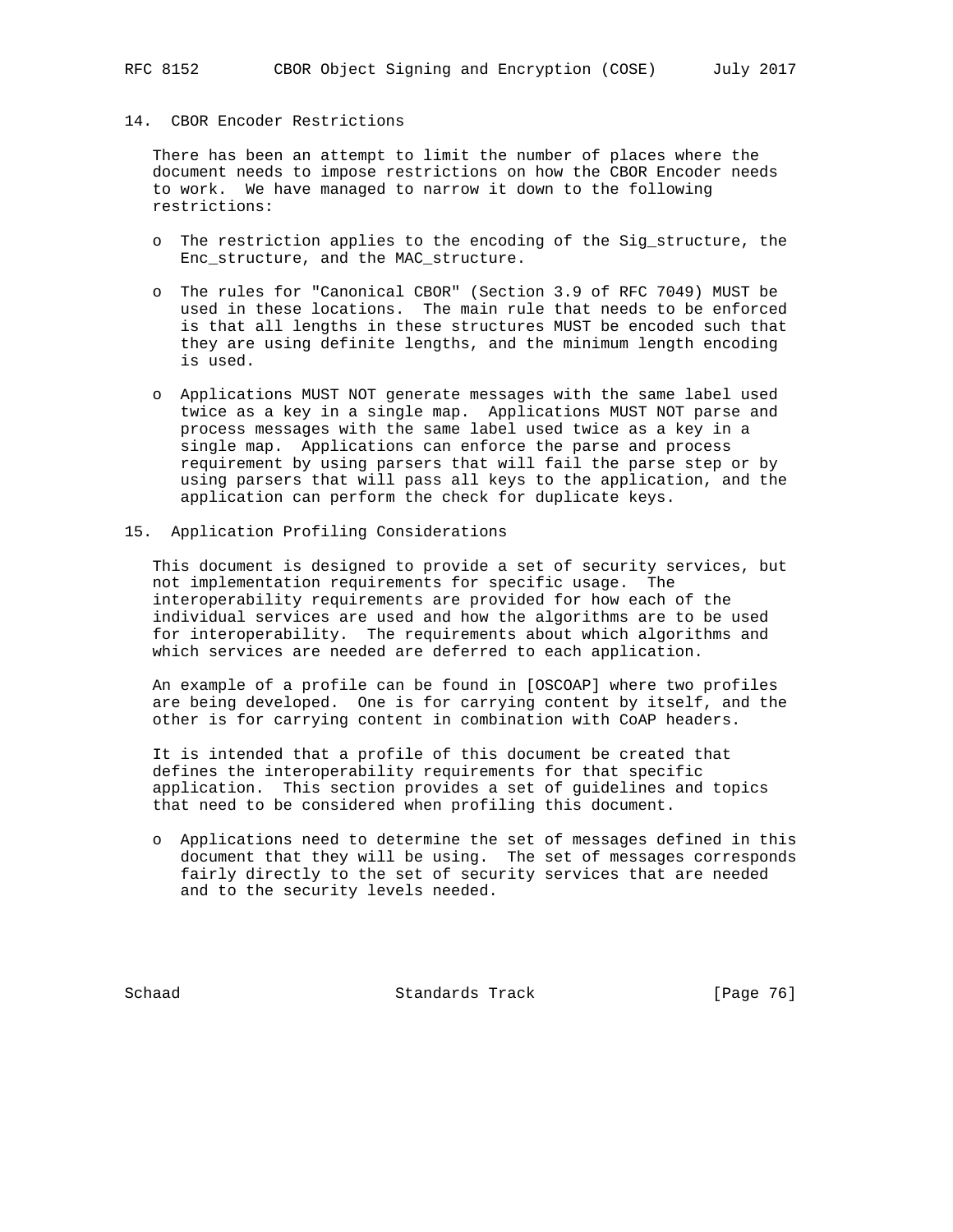- o Applications may define new header parameters for a specific purpose. Applications will often times select specific header parameters to use or not to use. For example, an application would normally state a preference for using either the IV or the Partial IV parameter. If the Partial IV parameter is specified, then the application would also need to define how the fixed portion of the IV would be determined.
- o When applications use externally defined authenticated data, they need to define how that data is encoded. This document assumes that the data will be provided as a byte stream. More information can be found in Section 4.3.
- o Applications need to determine the set of security algorithms that are to be used. When selecting the algorithms to be used as the mandatory-to-implement set, consideration should be given to choosing different types of algorithms when two are chosen for a specific purpose. An example of this would be choosing HMAC- SHA512 and AES-CMAC as different MAC algorithms; the construction is vastly different between these two algorithms. This means that a weakening of one algorithm would be unlikely to lead to a weakening of the other algorithms. Of course, these algorithms do not provide the same level of security and thus may not be comparable for the desired security functionality.
- o Applications may need to provide some type of negotiation or discovery method if multiple algorithms or message structures are permitted. The method can be as simple as requiring preconfiguration of the set of algorithms to providing a discovery method built into the protocol. S/MIME provided a number of different ways to approach the problem that applications could follow:
	- \* Advertising in the message (S/MIME capabilities) [RFC5751].
	- \* Advertising in the certificate (capabilities extension) [RFC4262].
	- \* Minimum requirements for the S/MIME, which have been updated over time [RFC2633] [RFC5751] (note that [RFC2633] has been obsoleted by [RFC5751]).

Schaad Standards Track [Page 77]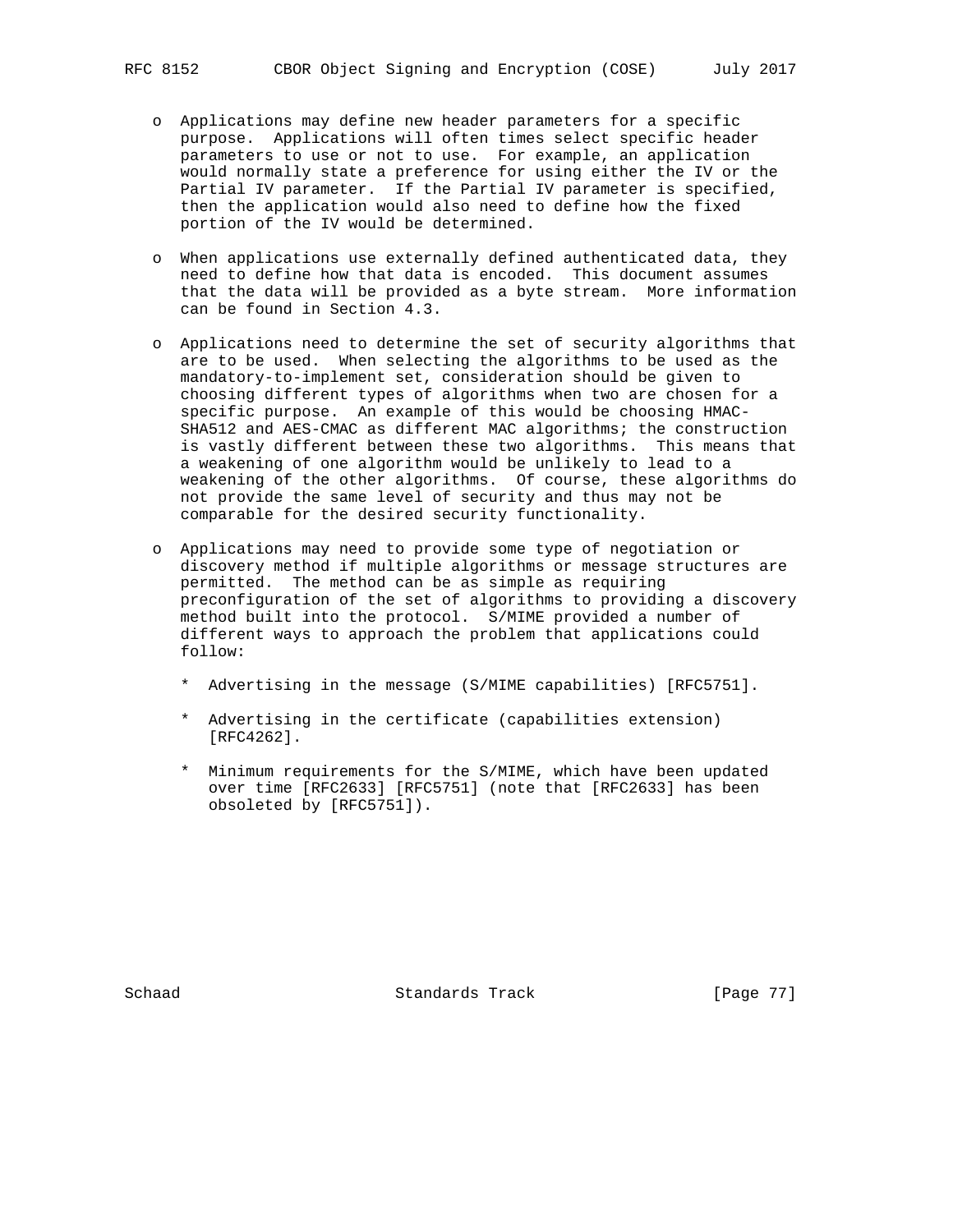# 16. IANA Considerations

16.1. CBOR Tag Assignment

 IANA has assigned the following tags from the "CBOR Tags" registry. The tags for COSE\_Sign1, COSE\_Encrypt0, and COSE\_Mac0 were assigned in the 1 to 23 value range (one byte long when encoded). The tags for COSE\_Sign, COSE\_Encrypt, and COSE\_Mac were assigned in the 24 to 255 value range (two bytes long when encoded).

The tags assigned are in Table 1.

16.2. COSE Header Parameters Registry

 IANA has created a new registry titled "COSE Header Parameters". The registry has been created to use the "Expert Review Required" registration procedure [RFC8126]. Guidelines for the experts are provided in Section 16.11. It should be noted that, in addition to the expert review, some portions of the registry require a specification, potentially a Standards Track RFC, be supplied as well.

The columns of the registry are:

- Name: The name is present to make it easier to refer to and discuss the registration entry. The value is not used in the protocol. Names are to be unique in the table.
- Label: This is the value used for the label. The label can be either an integer or a string. Registration in the table is based on the value of the label requested. Integer values between 1 and 255 and strings of length 1 are designated as "Standards Action". Integer values from 256 to 65535 and strings of length 2 are designated as "Specification Required". Integer values of greater than 65535 and strings of length greater than 2 are designated as "Expert Review". Integer values in the range -1 to -65536 are "delegated to the COSE Header Algorithm Parameters registry". Integer values less than -65536 are marked as private use.
- Value Type: This contains the CBOR type for the value portion of the label.
- Value Registry: This contains a pointer to the registry used to contain values where the set is limited.

Description: This contains a brief description of the header field.

Schaad Standards Track [Page 78]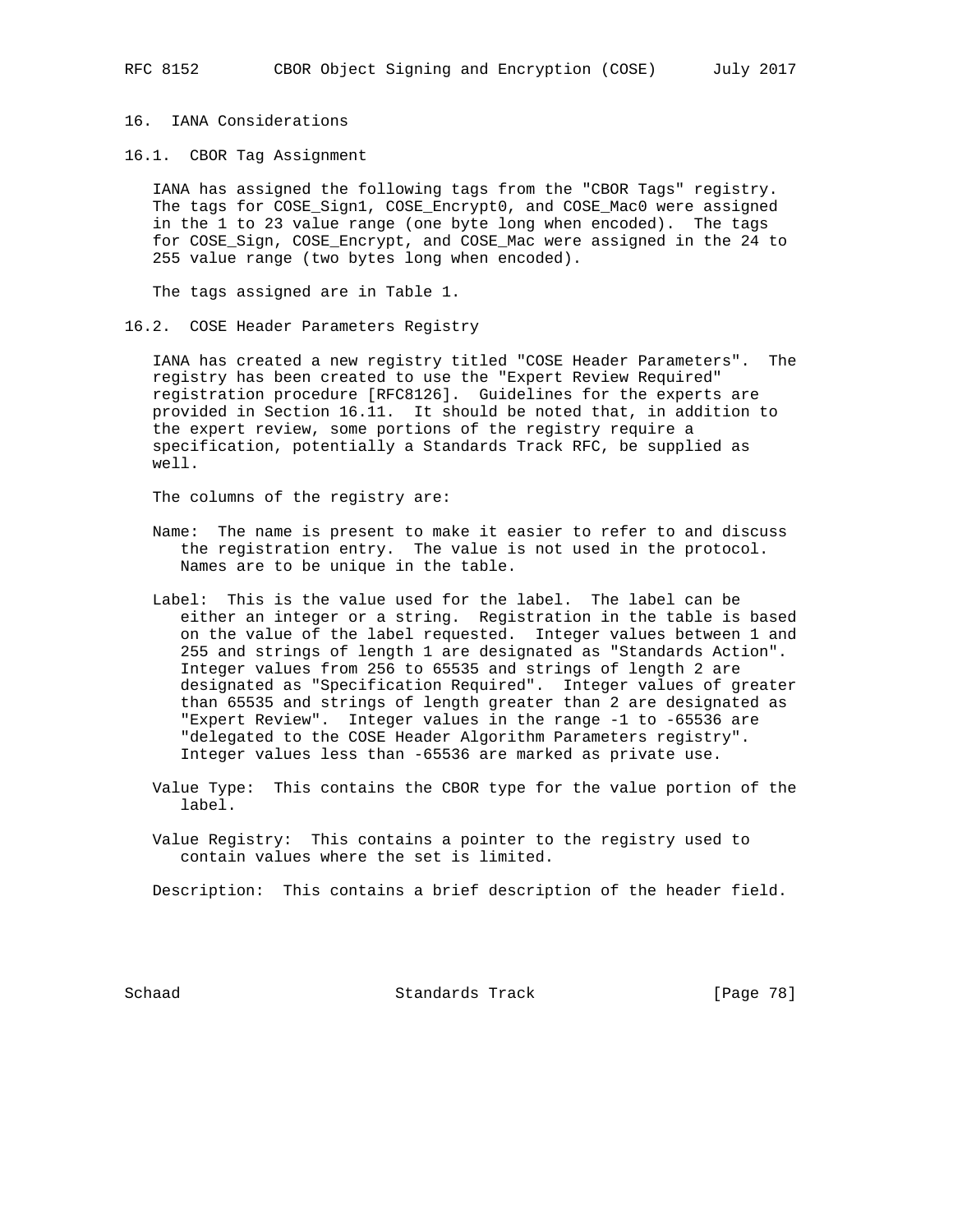Reference: This contains a pointer to the specification defining the header field (where public).

 The initial contents of the registry can be found in Tables 2 and 27. All of the entries in the "References" column of this registry point to this document.

Additionally, the label of 0 is to be marked as 'Reserved'.

16.3. COSE Header Algorithm Parameters Registry

 IANA has created a new registry titled "COSE Header Algorithm Parameters". The registry uses the "Expert Review Required" registration procedure. Expert review guidelines are provided in Section 16.11.

The columns of the registry are:

- Name: The name is present to make it easier to refer to and discuss the registration entry. The value is not used in the protocol.
- Algorithm: The algorithm(s) that this registry entry is used for. This value is taken from the "COSE Algorithms" registry. Multiple algorithms can be specified in this entry. For the table, the algorithm/label pair MUST be unique.
- Label: This is the value used for the label. The label is an integer in the range of -1 to -65536.
- Type: This contains the CBOR type for the value portion of the label.
- Description: This contains a brief description of the header field.
- Reference: This contains a pointer to the specification defining the header field (where public).

 The initial contents of the registry can be found in Tables 13, 14, and 19. All of the entries in the "References" column of this registry point to this document.

16.4. COSE Algorithms Registry

 IANA has created a new registry titled "COSE Algorithms". The registry has been created to use the "Expert Review Required" registration procedure. Guidelines for the experts are provided in

Schaad Standards Track [Page 79]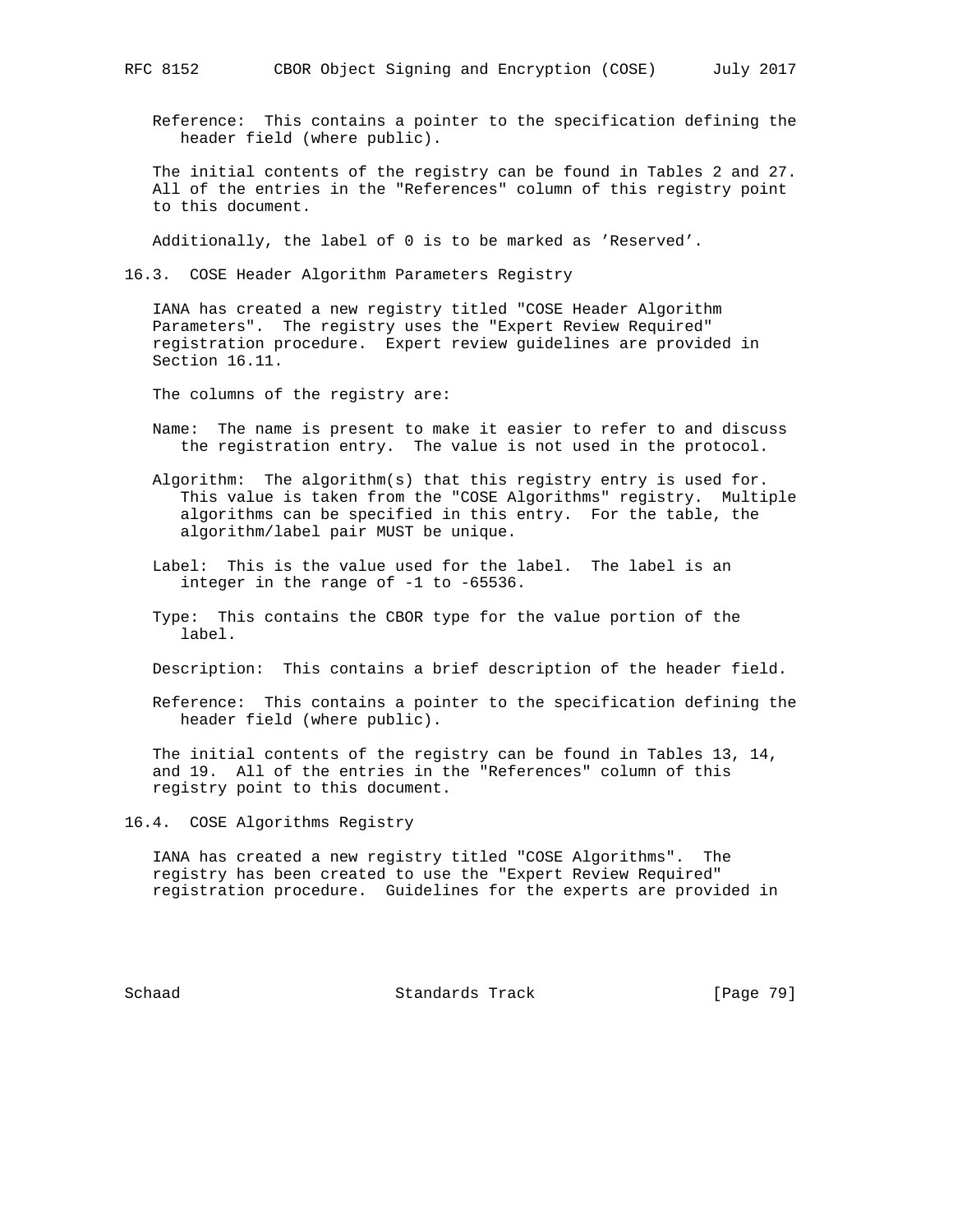Section 16.11. It should be noted that, in addition to the expert review, some portions of the registry require a specification, potentially a Standards Track RFC, be supplied as well.

The columns of the registry are:

- Name: A value that can be used to identify an algorithm in documents for easier comprehension. The name SHOULD be unique. However, the 'Value' field is what is used to identify the algorithm, not the 'name' field.
- Value: The value to be used to identify this algorithm. Algorithm values MUST be unique. The value can be a positive integer, a negative integer, or a string. Integer values between -256 and 255 and strings of length 1 are designated as "Standards Action". Integer values from -65536 to 65535 and strings of length 2 are designated as "Specification Required". Integer values greater than 65535 and strings of length greater than 2 are designated as "Expert Review". Integer values less than -65536 are marked as private use.

Description: A short description of the algorithm.

- Reference: A document where the algorithm is defined (if publicly available).
- Recommended: Does the IETF have a consensus recommendation to use the algorithm? The legal values are 'Yes', 'No', and 'Deprecated'.

 The initial contents of the registry can be found in Tables 5, 6, 7, 8, 9, 10, 11, 15, 16, 17, 18, and 20. All of the entries in the "References" column of this registry point to this document. All of the entries in the "Recommended" column are set to "Yes".

Additionally, the label of 0 is to be marked as 'Reserved'.

 NOTE: The assignment of algorithm identifiers in this document was done so that positive numbers were used for the first layer objects (COSE\_Sign, COSE\_Sign1, COSE\_Encrypt, COSE\_Encrypt0, COSE\_Mac, and COSE\_Mac0). Negative numbers were used for second layer objects (COSE\_Signature and COSE\_recipient). Expert reviewers should consider this practice, but are not expected to be restricted by this precedent.

Schaad Standards Track [Page 80]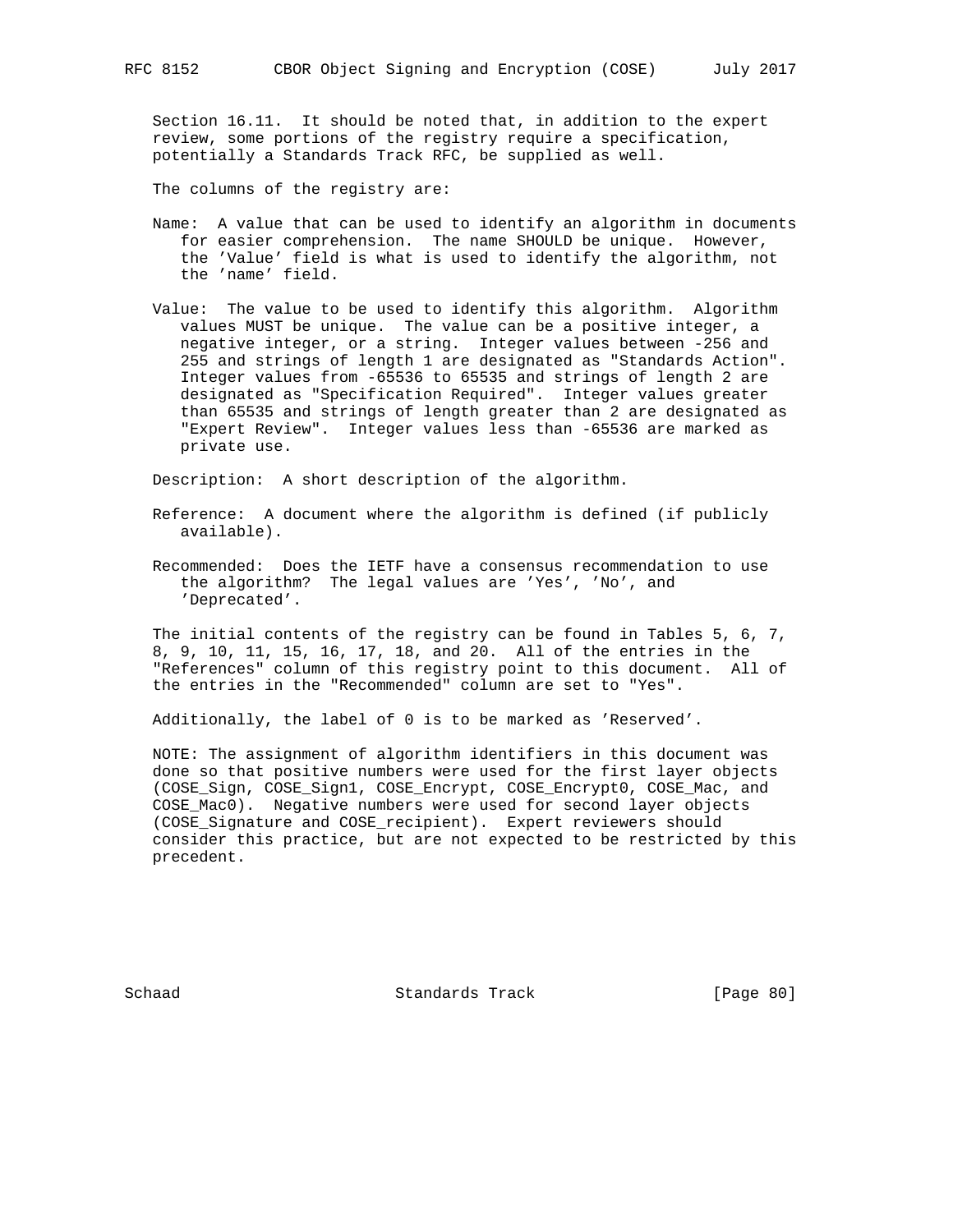16.5. COSE Key Common Parameters Registry

 IANA has created a new registry titled "COSE Key Common Parameters". The registry has been created to use the "Expert Review Required" registration procedure. Guidelines for the experts are provided in Section 16.11. It should be noted that, in addition to the expert review, some portions of the registry require a specification, potentially a Standards Track RFC, be supplied as well.

The columns of the registry are:

- Name: This is a descriptive name that enables easier reference to the item. It is not used in the encoding.
- Label: The value to be used to identify this algorithm. Key map labels MUST be unique. The label can be a positive integer, a negative integer, or a string. Integer values between 0 and 255 and strings of length 1 are designated as "Standards Action". Integer values from 256 to 65535 and strings of length 2 are designated as "Specification Required". Integer values of greater than 65535 and strings of length greater than 2 are designated as "Expert Review". Integer values in the range -65536 to -1 are "used for key parameters specific to a single algorithm delegated to the COSE Key Type Parameters registry". Integer values less than -65536 are marked as private use.

CBOR Type: This field contains the CBOR type for the field.

 Value Registry: This field denotes the registry that values come from, if one exists.

Description: This field contains a brief description for the field.

 Reference: This contains a pointer to the public specification for the field if one exists.

 This registry has been initially populated by the values in Table 3. All of the entries in the "References" column of this registry point to this document.

16.6. COSE Key Type Parameters Registry

 IANA has created a new registry titled "COSE Key Type Parameters". The registry has been created to use the "Expert Review Required" registration procedure. Expert review guidelines are provided in Section 16.11.

Schaad Standards Track [Page 81]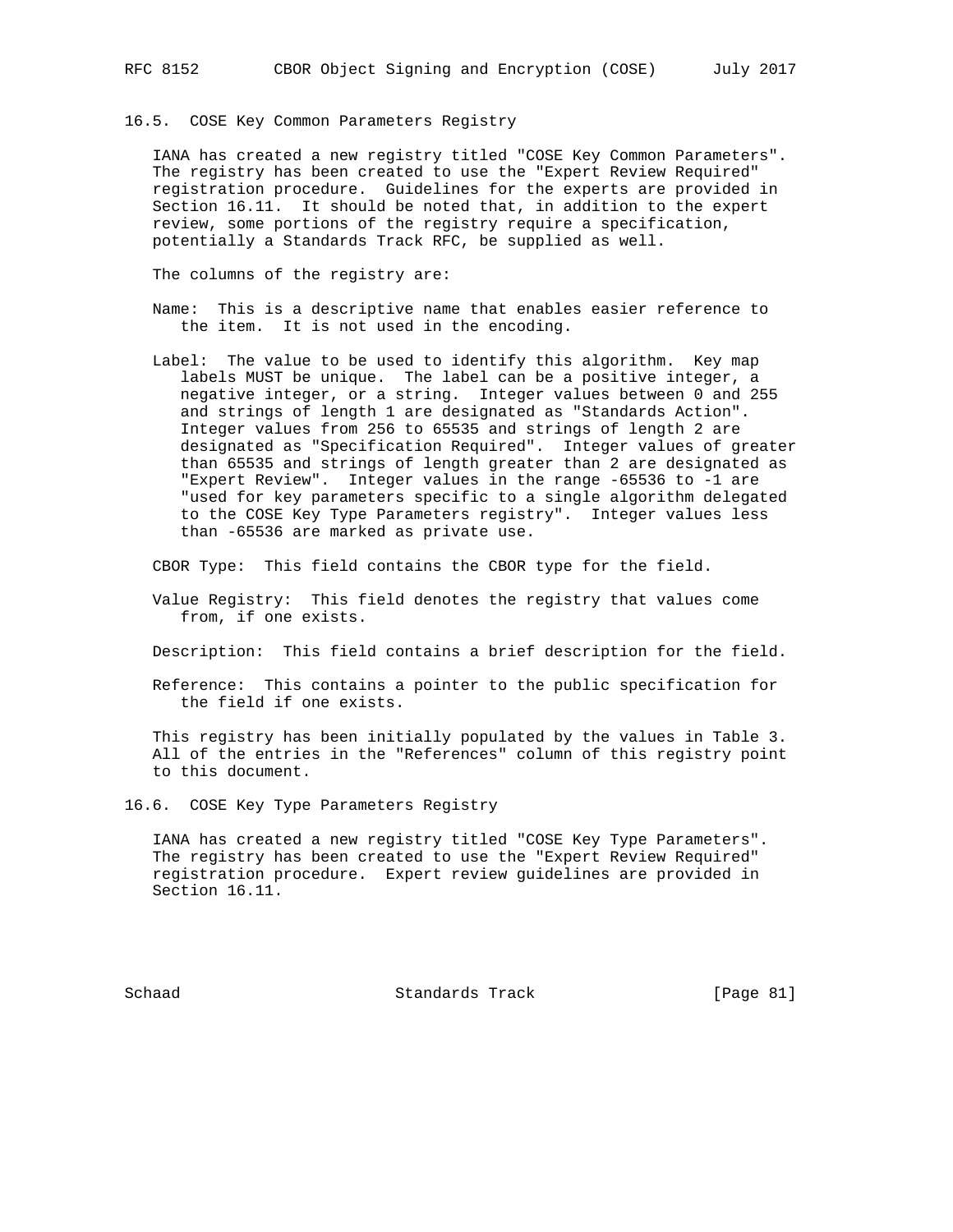The columns of the table are:

- Key Type: This field contains a descriptive string of a key type. This should be a value that is in the "COSE Key Common Parameters" registry and is placed in the 'kty' field of a COSE Key structure.
- Name: This is a descriptive name that enables easier reference to the item. It is not used in the encoding.
- Label: The label is to be unique for every value of key type. The range of values is from -65536 to -1. Labels are expected to be reused for different keys.
- CBOR Type: This field contains the CBOR type for the field.
- Description: This field contains a brief description for the field.
- Reference: This contains a pointer to the public specification for the field if one exists.

 This registry has been initially populated by the values in Tables 23, 24, and 25. All of the entries in the "References" column of this registry point to this document.

16.7. COSE Key Types Registry

 IANA has created a new registry titled "COSE Key Types". The registry has been created to use the "Expert Review Required" registration procedure. Expert review guidelines are provided in Section 16.11.

The columns of this table are:

- Name: This is a descriptive name that enables easier reference to the item. The name MUST be unique. It is not used in the encoding.
- Value: This is the value used to identify the curve. These values MUST be unique. The value can be a positive integer, a negative integer, or a string.
- Description: This field contains a brief description of the curve.
- References: This contains a pointer to the public specification for the curve if one exists.

Schaad Standards Track [Page 82]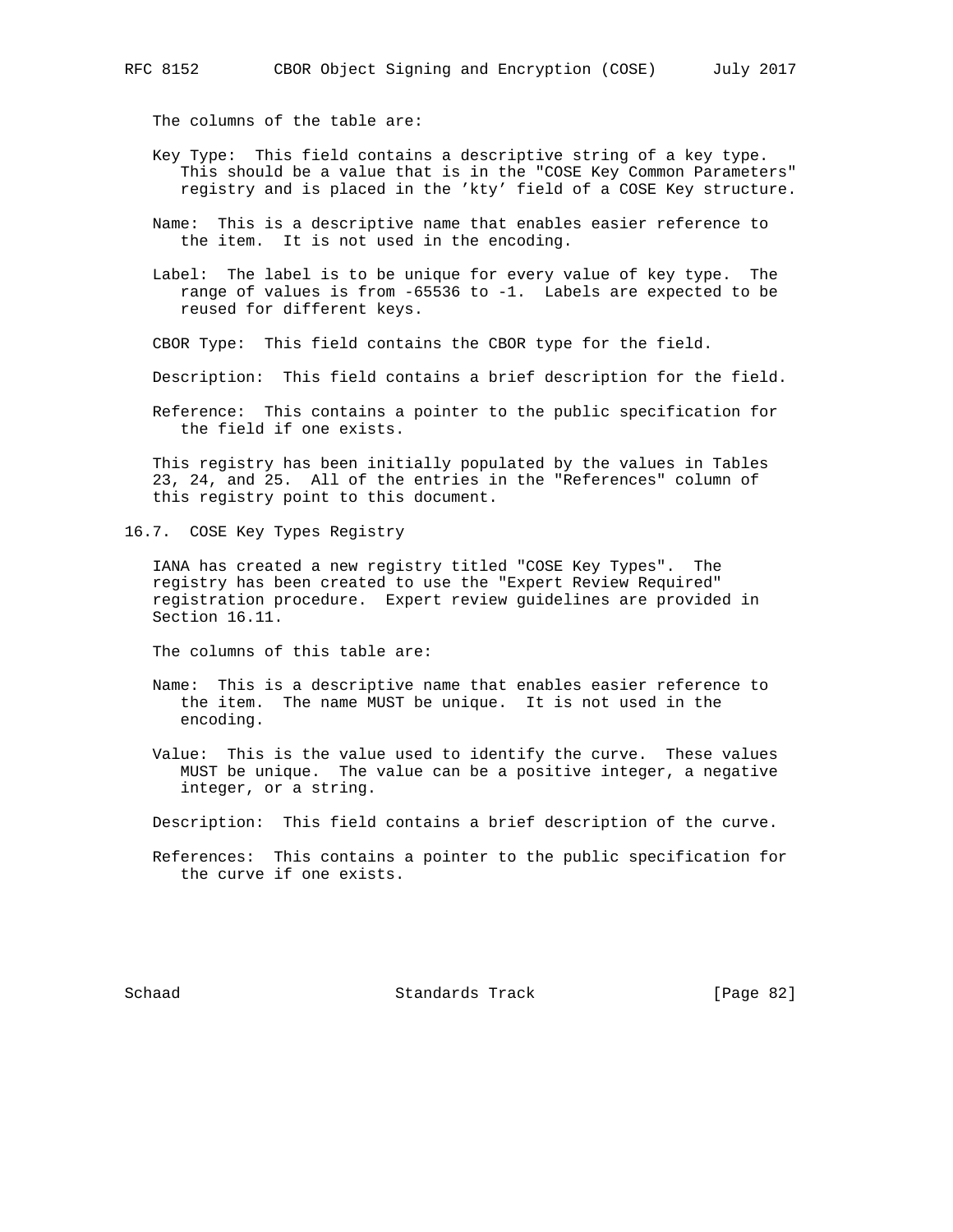This registry has been initially populated by the values in Table 21. The specification column for all of these entries will be this document.

16.8. COSE Elliptic Curves Registry

 IANA has created a new registry titled "COSE Elliptic Curves". The registry has been created to use the "Expert Review Required" registration procedure. Guidelines for the experts are provided in Section 16.11. It should be noted that, in addition to the expert review, some portions of the registry require a specification, potentially a Standards Track RFC, be supplied as well.

The columns of the table are:

- Name: This is a descriptive name that enables easier reference to the item. It is not used in the encoding.
- Value: This is the value used to identify the curve. These values MUST be unique. The integer values from -256 to 255 are designated as "Standards Action". The integer values from 256 to 65535 and -65536 to -257 are designated as "Specification Required". Integer values over 65535 are designated as "Expert Review". Integer values less than -65536 are marked as private use.
- Key Type: This designates the key type(s) that can be used with this curve.
- Description: This field contains a brief description of the curve.
- Reference: This contains a pointer to the public specification for the curve if one exists.
- Recommended: Does the IETF have a consensus recommendation to use the algorithm? The legal values are 'Yes', 'No', and 'Deprecated'.

 This registry has been initially populated by the values in Table 22. All of the entries in the "References" column of this registry point to this document. All of the entries in the "Recommended" column are set to "Yes".

Schaad Standards Track [Page 83]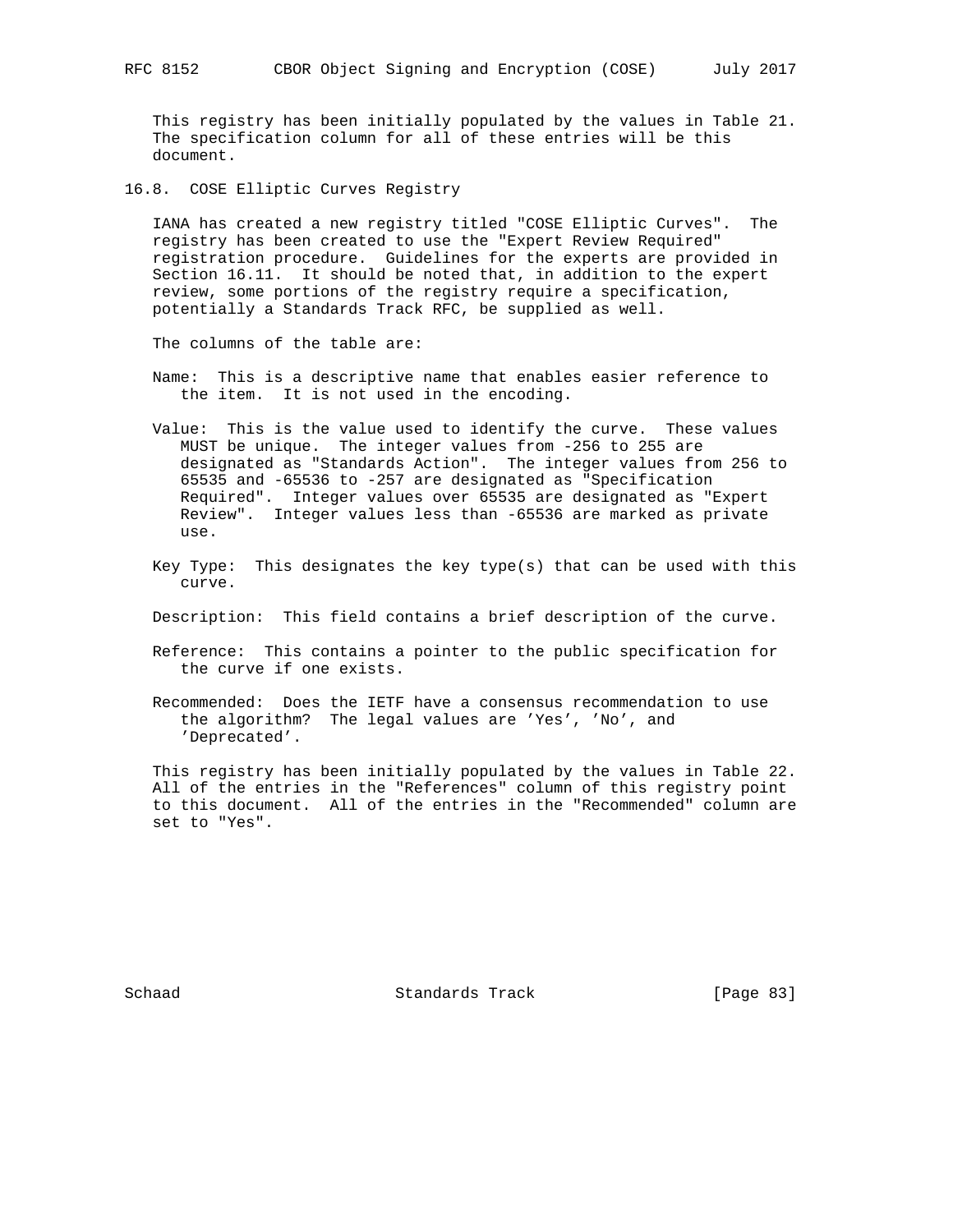16.9. Media Type Registrations

16.9.1. COSE Security Message

 This section registers the 'application/cose' media type in the "Media Types" registry. These media types are used to indicate that the content is a COSE message.

 Type name: application Subtype name: cose Required parameters: N/A Optional parameters: cose-type Encoding considerations: binary Security considerations: See the Security Considerations section of RFC 8152. Interoperability considerations: N/A Published specification: RFC 8152 Applications that use this media type: IoT applications sending security content over HTTP(S) transports. Fragment identifier considerations: N/A Additional information: \* Deprecated alias names for this type: N/A \* Magic number(s): N/A \* File extension(s): cbor \* Macintosh file type code(s): N/A Person & email address to contact for further information: iesg@ietf.org Intended usage: COMMON Restrictions on usage: N/A Author: Jim Schaad, ietf@augustcellars.com

Schaad Standards Track [Page 84]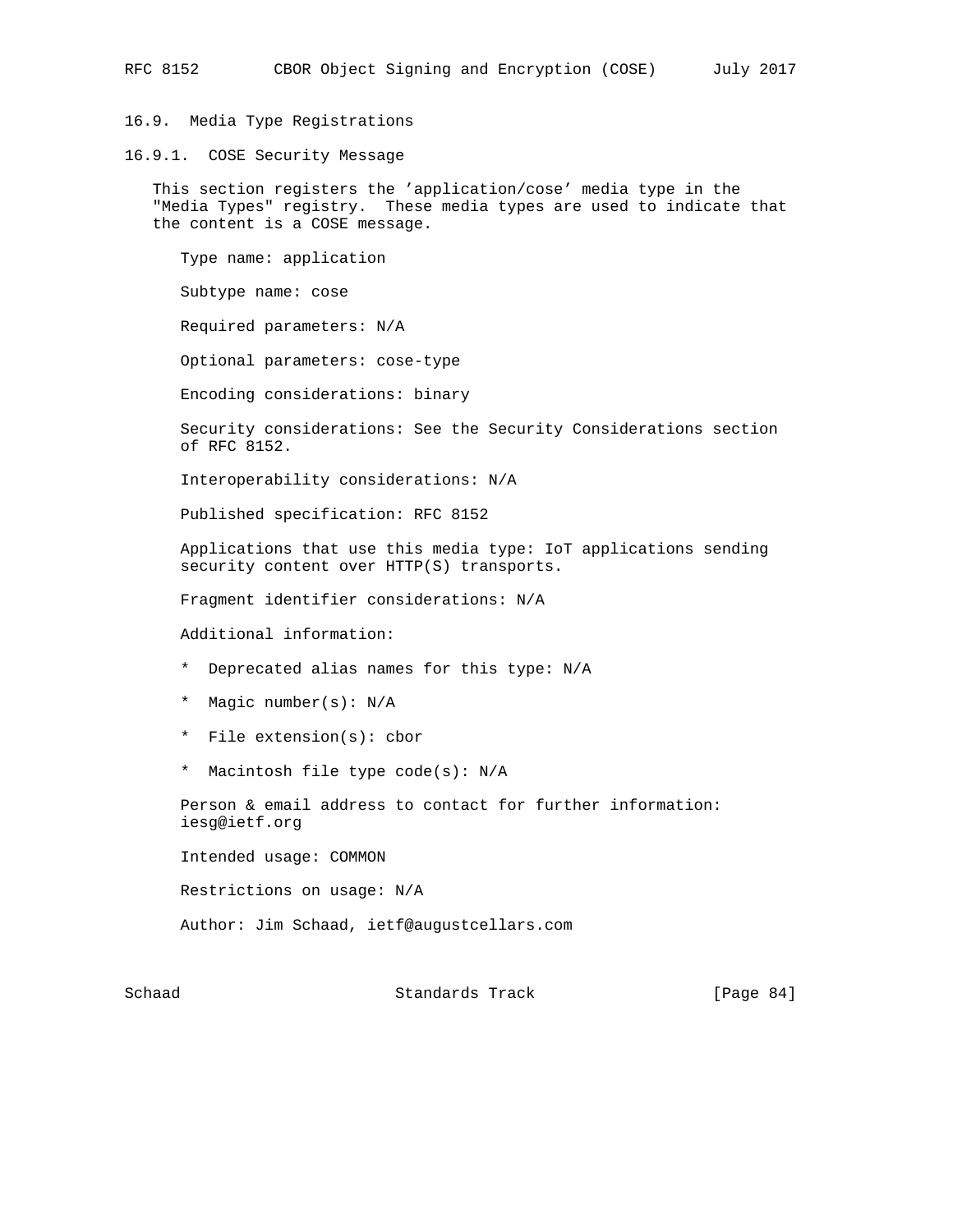Change Controller: IESG

Provisional registration? No

16.9.2. COSE Key Media Type

 This section registers the 'application/cose-key' and 'application/ cose-key-set' media types in the "Media Types" registry. These media types are used to indicate, respectively, that content is a COSE\_Key or COSE\_KeySet object.

The template for registering 'application/cose-key' is:

Type name: application

Subtype name: cose-key

Required parameters: N/A

Optional parameters: N/A

Encoding considerations: binary

 Security considerations: See the Security Considerations section of RFC 8152.

Interoperability considerations: N/A

Published specification: RFC 8152

 Applications that use this media type: Distribution of COSE based keys for IoT applications.

Fragment identifier considerations: N/A

Additional information:

- \* Deprecated alias names for this type: N/A
- \* Magic number(s): N/A
- \* File extension(s): cbor
- \* Macintosh file type code(s): N/A

 Person & email address to contact for further information: iesg@ietf.org

Schaad Standards Track [Page 85]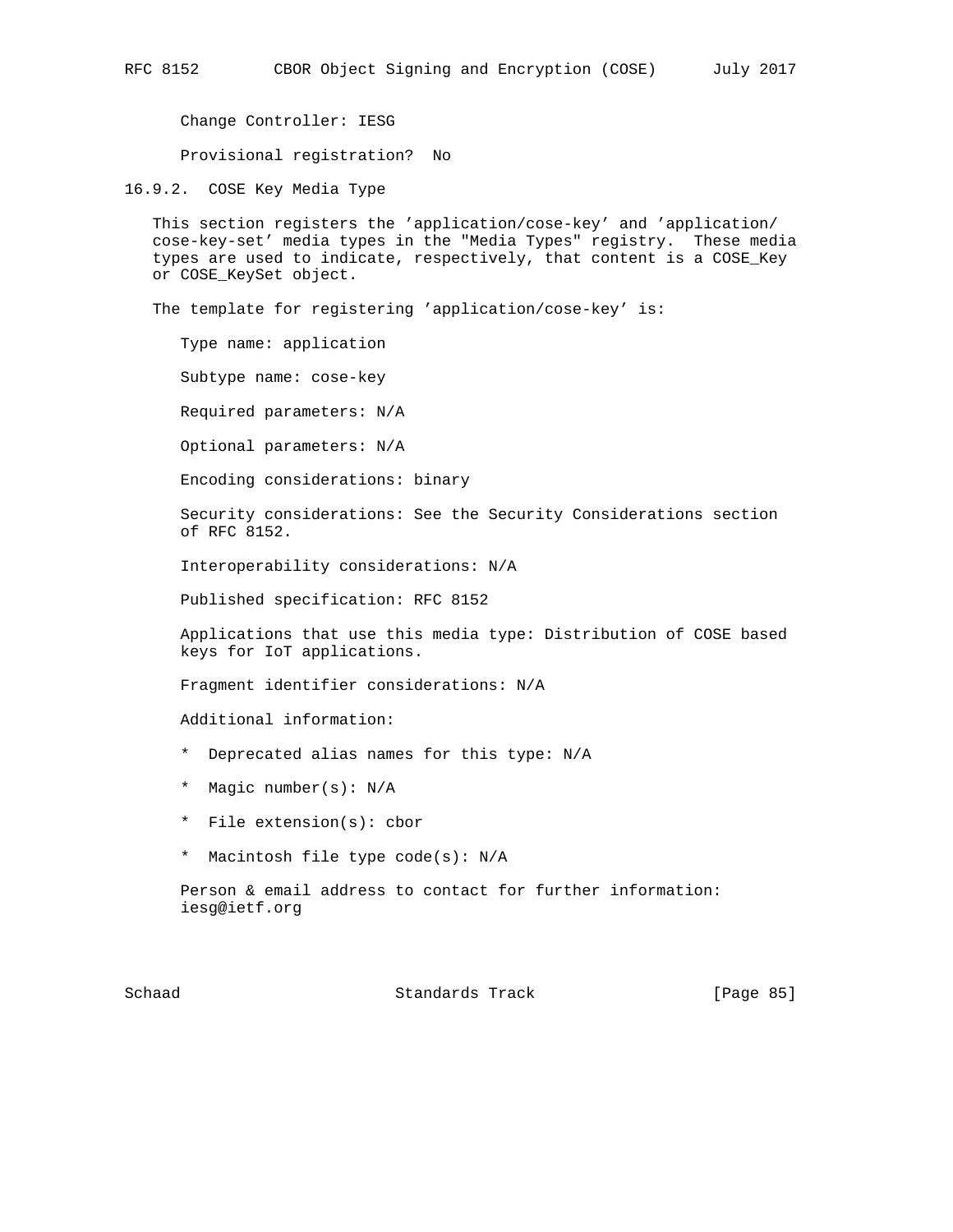Intended usage: COMMON Restrictions on usage: N/A Author: Jim Schaad, ietf@augustcellars.com Change Controller: IESG Provisional registration? No The template for registering 'application/cose-key-set' is: Type name: application Subtype name: cose-key-set Required parameters: N/A Optional parameters: N/A Encoding considerations: binary Security considerations: See the Security Considerations section of RFC 8152. Interoperability considerations: N/A Published specification: RFC 8152 Applications that use this media type: Distribution of COSE based keys for IoT applications. Fragment identifier considerations: N/A Additional information: \* Deprecated alias names for this type: N/A \* Magic number(s): N/A \* File extension(s): cbor \* Macintosh file type code(s): N/A Person & email address to contact for further information: iesg@ietf.org Intended usage: COMMON

Schaad Standards Track [Page 86]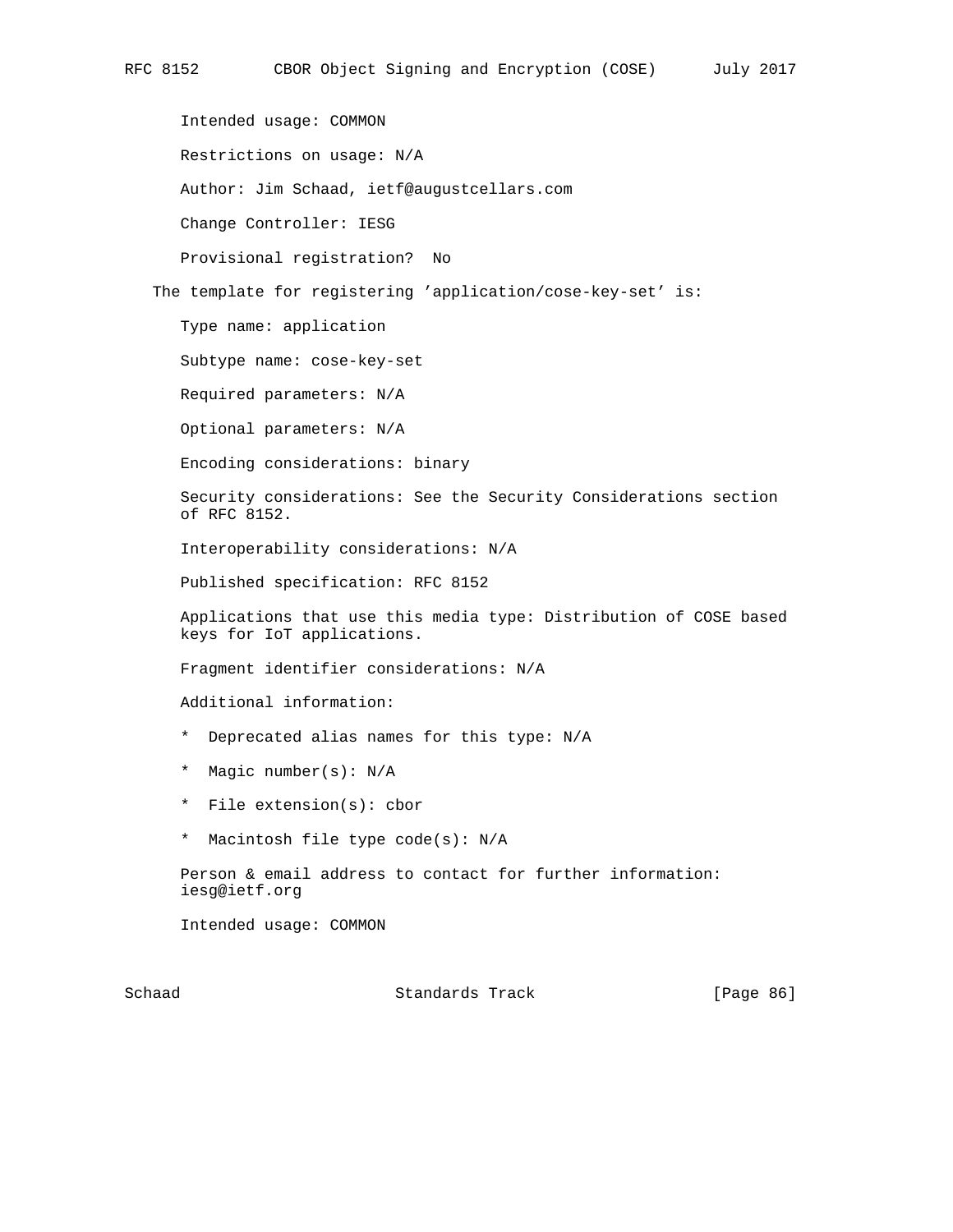Restrictions on usage: N/A Author: Jim Schaad, ietf@augustcellars.com Change Controller: IESG

16.10. CoAP Content-Formats Registry

Provisional registration? No

 IANA has added the following entries to the "CoAP Content-Formats" registry.

| Media Type                                       | Encoding | ID         | Reference              |
|--------------------------------------------------|----------|------------|------------------------|
| application/cose; cose-type="cose-<br>sign"      |          | 98         | [RFC8152]              |
| application/cose; cose-type="cose-<br>sign1"     |          | 18         | [RFC8152]              |
| application/cose; cose-type="cose-<br>encrypt"   |          | 96         | [RFC8152]              |
| application/cose; cose-type="cose-<br>encrypt0"  |          | 16         | [RFC8152]              |
| application/cose; cose-type="cose-<br>$mac$ "    |          | 97         | [RFC8152]              |
| application/cose; cose-type="cose-<br>$mac0$ "   |          | 17         | [RFC8152]              |
| application/cose-key<br>application/cose-key-set |          | 101<br>102 | [RFC8152]<br>[RFC8152] |

#### Table 26: CoAP Content-Formats for COSE

#### 16.11. Expert Review Instructions

 All of the IANA registries established in this document are defined as expert review. This section gives some general guidelines for what the experts should be looking for, but they are being designated as experts for a reason, so they should be given substantial latitude.

Expert reviewers should take into consideration the following points:

 o Point squatting should be discouraged. Reviewers are encouraged to get sufficient information for registration requests to ensure that the usage is not going to duplicate one that is already registered, and that the point is likely to be used in

Schaad Standards Track [Page 87]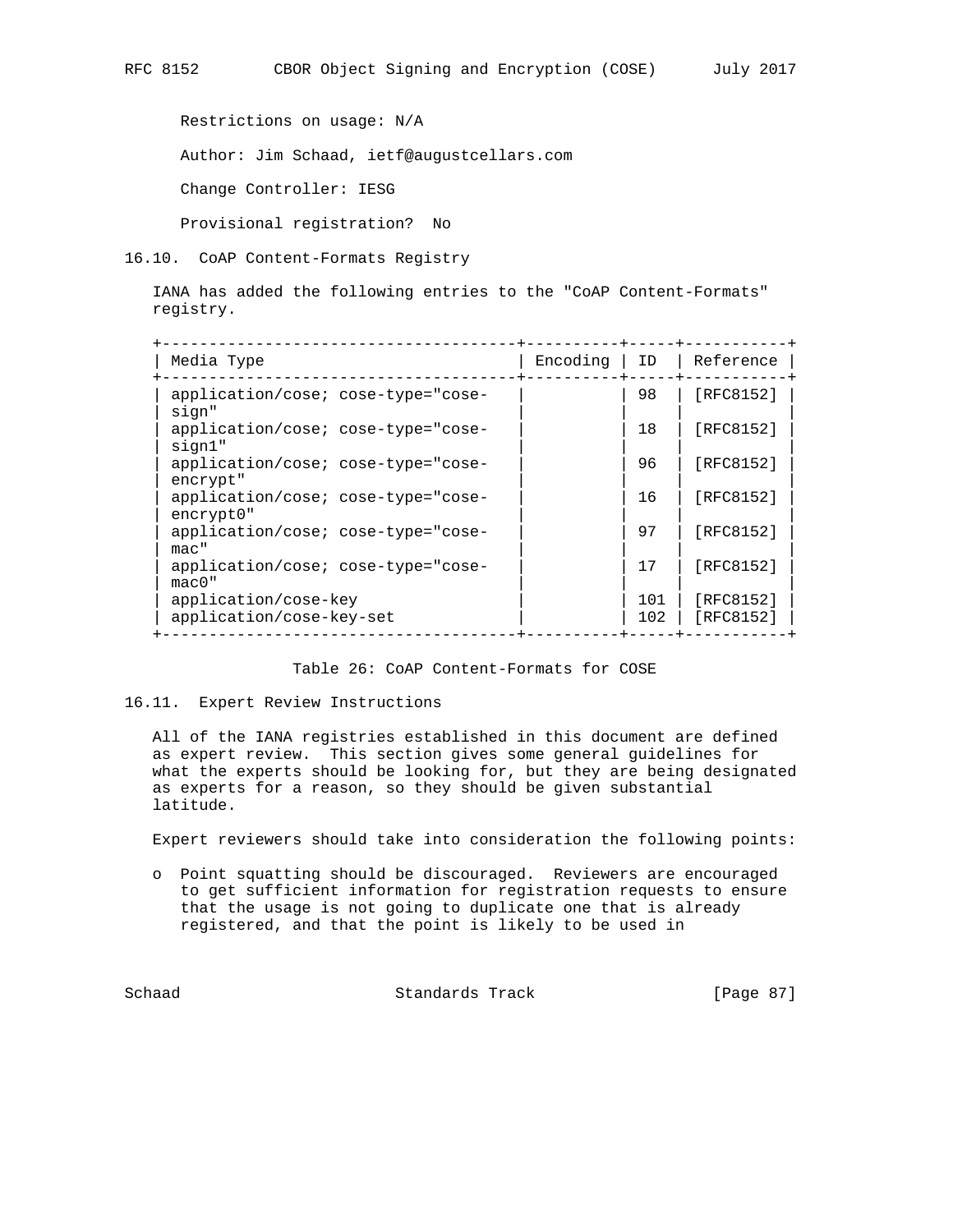deployments. The zones tagged as private use are intended for testing purposes and closed environments; code points in other ranges should not be assigned for testing.

- o Specifications are required for the standards track range of point assignment. Specifications should exist for specification required ranges, but early assignment before a specification is available is considered to be permissible. Specifications are needed for the first-come, first-serve range if they are expected to be used outside of closed environments in an interoperable way. When specifications are not provided, the description provided needs to have sufficient information to identify what the point is being used for.
- o Experts should take into account the expected usage of fields when approving point assignment. The fact that there is a range for standards track documents does not mean that a standards track document cannot have points assigned outside of that range. The length of the encoded value should be weighed against how many code points of that length are left, the size of device it will be used on, and the number of code points left that encode to that size.
- o When algorithms are registered, vanity registrations should be discouraged. One way to do this is to require registrations to provide additional documentation on security analysis of the algorithm. Another thing that should be considered is requesting an opinion on the algorithm from the Crypto Forum Research Group (CFRG). Algorithms that do not meet the security requirements of the community and the messages structures should not be registered.

## 17. Security Considerations

 There are a number of security considerations that need to be taken into account by implementers of this specification. The security considerations that are specific to an individual algorithm are placed next to the description of the algorithm. While some considerations have been highlighted here, additional considerations may be found in the documents listed in the references.

 Implementations need to protect the private key material for any individuals. There are some cases in this document that need to be highlighted on this issue.

 o Using the same key for two different algorithms can leak information about the key. It is therefore recommended that keys be restricted to a single algorithm.

Schaad Standards Track [Page 88]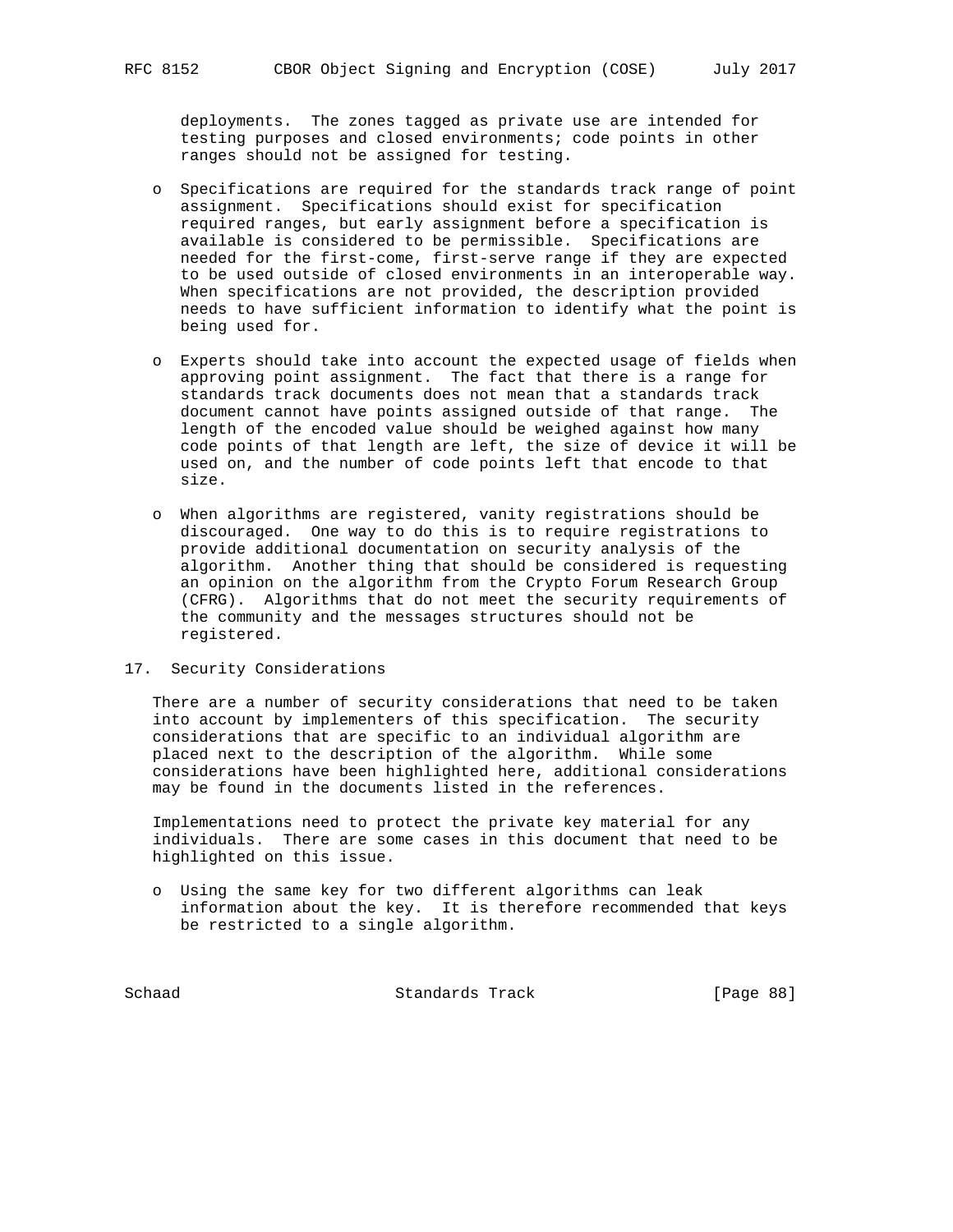- o Use of 'direct' as a recipient algorithm combined with a second recipient algorithm exposes the direct key to the second recipient.
- o Several of the algorithms in this document have limits on the number of times that a key can be used without leaking information about the key.

 The use of ECDH and direct plus KDF (with no key wrap) will not directly lead to the private key being leaked; the one way function of the KDF will prevent that. There is, however, a different issue that needs to be addressed. Having two recipients requires that the CEK be shared between two recipients. The second recipient therefore has a CEK that was derived from material that can be used for the weak proof of origin. The second recipient could create a message using the same CEK and send it to the first recipient; the first recipient would, for either static-static ECDH or direct plus KDF, make an assumption that the CEK could be used for proof of origin even though it is from the wrong entity. If the key wrap step is added, then no proof of origin is implied and this is not an issue.

 Although it has been mentioned before, the use of a single key for multiple algorithms has been demonstrated in some cases to leak information about a key, provide the opportunity for attackers to forge integrity tags, or gain information about encrypted content. Binding a key to a single algorithm prevents these problems. Key creators and key consumers are strongly encouraged not only to create new keys for each different algorithm, but to include that selection of algorithm in any distribution of key material and strictly enforce the matching of algorithms in the key structure to algorithms in the message structure. In addition to checking that algorithms are correct, the key form needs to be checked as well. Do not use an 'EC2' key where an 'OKP' key is expected.

 Before using a key for transmission, or before acting on information received, a trust decision on a key needs to be made. Is the data or action something that the entity associated with the key has a right to see or a right to request? A number of factors are associated with this trust decision. Some of the ones that are highlighted here are:

- o What are the permissions associated with the key owner?
- o Is the cryptographic algorithm acceptable in the current context?
- o Have the restrictions associated with the key, such as algorithm or freshness, been checked and are they correct?

Schaad Standards Track [Page 89]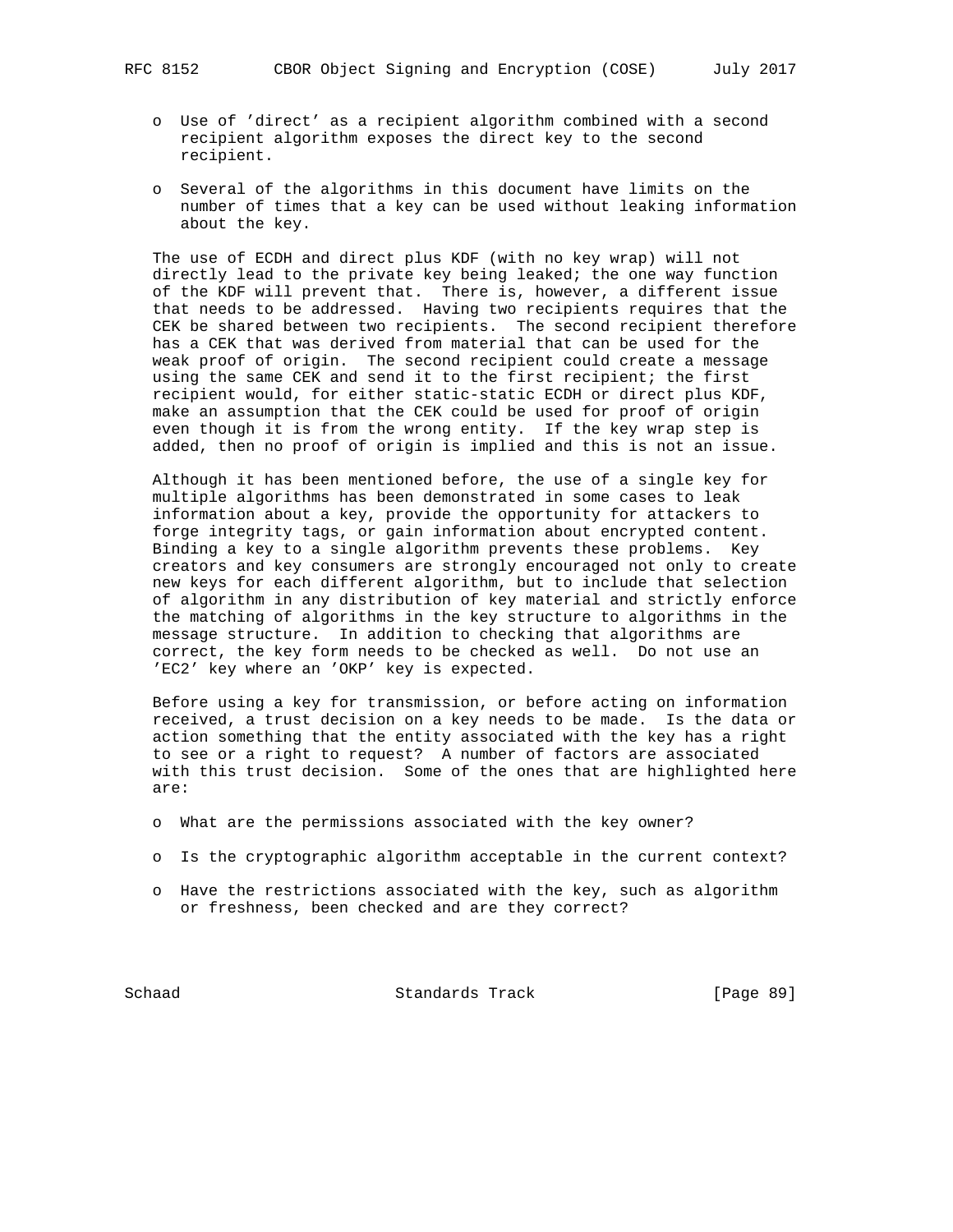- o Is the request something that is reasonable, given the current state of the application?
- o Have any security considerations that are part of the message been enforced (as specified by the application or 'crit' parameter)?

 There are a large number of algorithms presented in this document that use nonce values. For all of the nonces defined in this document, there is some type of restriction on the nonce being a unique value either for a key or for some other conditions. In all of these cases, there is no known requirement on the nonce being both unique and unpredictable; under these circumstances, it's reasonable to use a counter for creation of the nonce. In cases where one wants the pattern of the nonce to be unpredictable as well as unique, one can use a key created for that purpose and encrypt the counter to produce the nonce value.

 One area that has been starting to get exposure is doing traffic analysis of encrypted messages based on the length of the message. This specification does not provide for a uniform method of providing padding as part of the message structure. An observer can distinguish between two different strings (for example, 'YES' and 'NO') based on the length for all of the content encryption algorithms that are defined in this document. This means that it is up to the applications to document how content padding is to be done in order to prevent or discourage such analysis. (For example, the strings could be defined as 'YES' and 'NO '.)

- 18. References
- 18.1. Normative References
	- [AES-GCM] National Institute of Standards and Technology, "Recommendation for Block Cipher Modes of Operation: Galois/Counter Mode (GCM) and GMAC", NIST Special Publication 800-38D, DOI 10.6028/NIST.SP.800-38D, November 2007, <https://csrc.nist.gov/publications/nistpubs/800- 38D/SP-800-38D.pdf>.

[COAP.Formats]

 IANA, "Constrained RESTful Environments (CoRE) Parameters", <http://www.iana.org/assignments/core-parameters/>.

 [DSS] National Institute of Standards and Technology, "Digital Signature Standard (DSS)", FIPS PUB 186-4, DOI 10.6028/NIST.FIPS.186-4, July 2013, <http://nvlpubs.nist.gov/nistpubs/FIPS/

Schaad Standards Track [Page 90]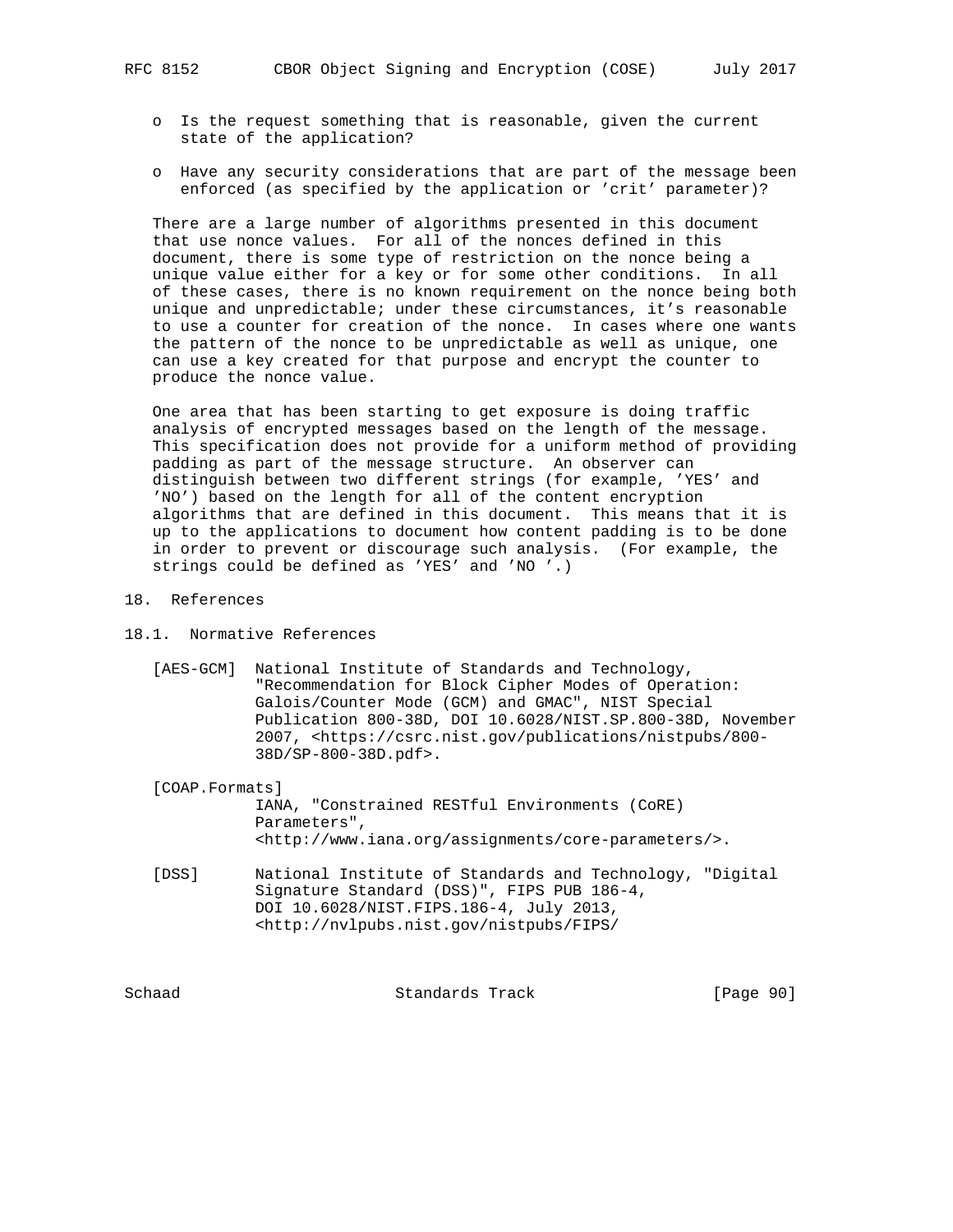RFC 8152 CBOR Object Signing and Encryption (COSE) July 2017

NIST.FIPS.186-4.pdf>.

- [MAC] National Institute of Standards and Technology, "Computer Data Authentication", FIPS PUB 113, May 1985, <http://csrc.nist.gov/publications/fips/fips113/ fips113.html>.
- [RFC2104] Krawczyk, H., Bellare, M., and R. Canetti, "HMAC: Keyed- Hashing for Message Authentication", RFC 2104, DOI 10.17487/RFC2104, February 1997, <http://www.rfc-editor.org/info/rfc2104>.
- [RFC2119] Bradner, S., "Key words for use in RFCs to Indicate Requirement Levels", BCP 14, RFC 2119, DOI 10.17487/RFC2119, March 1997, <http://www.rfc-editor.org/info/rfc2119>.
- [RFC3394] Schaad, J. and R. Housley, "Advanced Encryption Standard (AES) Key Wrap Algorithm", RFC 3394, DOI 10.17487/RFC3394, September 2002, <http://www.rfc-editor.org/info/rfc3394>.
- [RFC3610] Whiting, D., Housley, R., and N. Ferguson, "Counter with CBC-MAC (CCM)", RFC 3610, DOI 10.17487/RFC3610, September 2003, <http://www.rfc-editor.org/info/rfc3610>.
- [RFC5869] Krawczyk, H. and P. Eronen, "HMAC-based Extract-and-Expand Key Derivation Function (HKDF)", RFC 5869, DOI 10.17487/RFC5869, May 2010, <http://www.rfc-editor.org/info/rfc5869>.
- [RFC6090] McGrew, D., Igoe, K., and M. Salter, "Fundamental Elliptic Curve Cryptography Algorithms", RFC 6090, DOI 10.17487/RFC6090, February 2011, <http://www.rfc-editor.org/info/rfc6090>.
- [RFC6979] Pornin, T., "Deterministic Usage of the Digital Signature Algorithm (DSA) and Elliptic Curve Digital Signature Algorithm (ECDSA)", RFC 6979, DOI 10.17487/RFC6979, August 2013, <http://www.rfc-editor.org/info/rfc6979>.
- [RFC7049] Bormann, C. and P. Hoffman, "Concise Binary Object Representation (CBOR)", RFC 7049, DOI 10.17487/RFC7049, October 2013, <http://www.rfc-editor.org/info/rfc7049>.
- [RFC7539] Nir, Y. and A. Langley, "ChaCha20 and Poly1305 for IETF Protocols", RFC 7539, DOI 10.17487/RFC7539, May 2015, <http://www.rfc-editor.org/info/rfc7539>.

Schaad Standards Track [Page 91]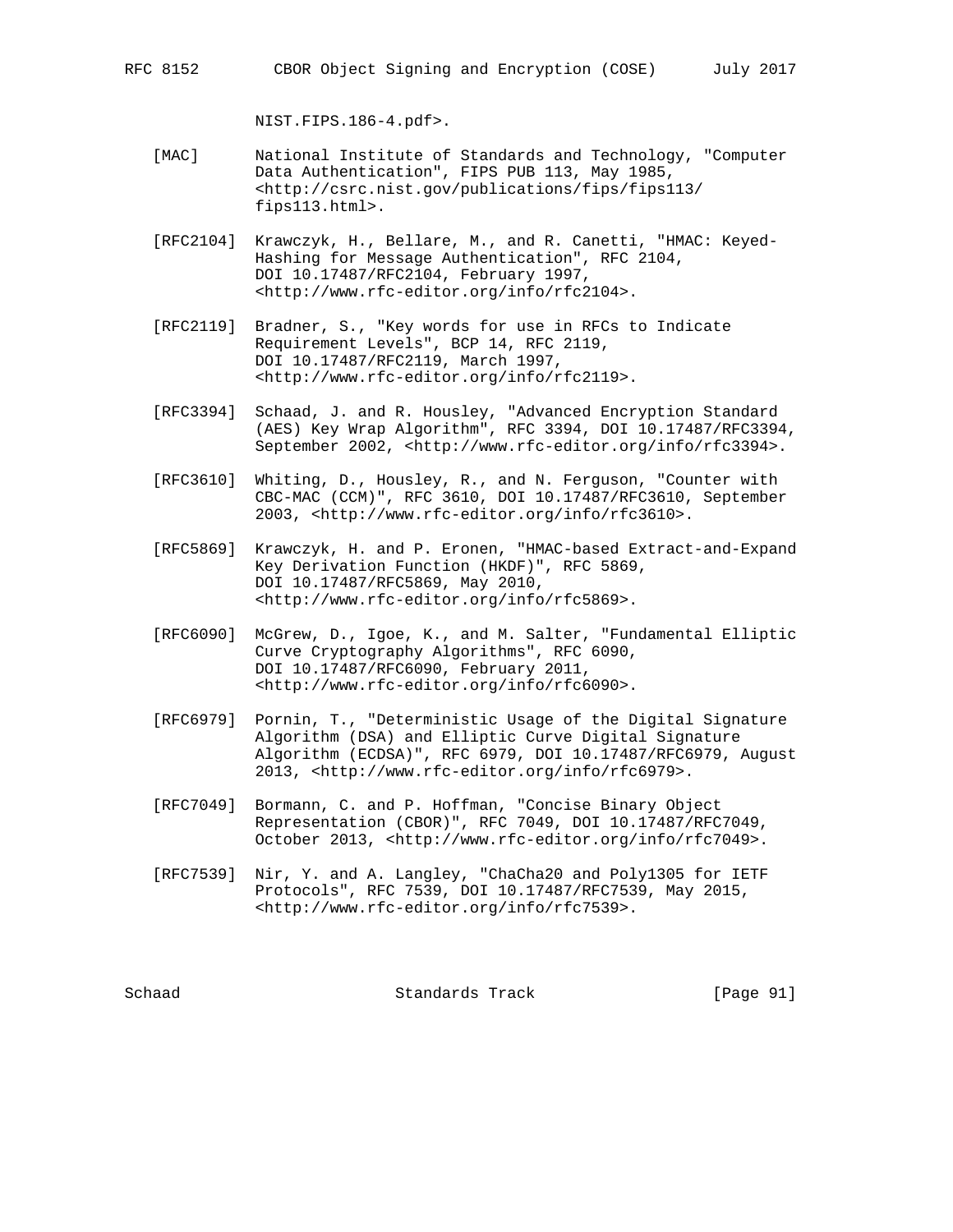- [RFC7748] Langley, A., Hamburg, M., and S. Turner, "Elliptic Curves for Security", RFC 7748, DOI 10.17487/RFC7748, January 2016, <http://www.rfc-editor.org/info/rfc7748>.
- [RFC8032] Josefsson, S. and I. Liusvaara, "Edwards-Curve Digital Signature Algorithm (EdDSA)", RFC 8032, DOI 10.17487/RFC8032, January 2017, <http://www.rfc-editor.org/info/rfc8032>.
- [RFC8174] Leiba, B., "Ambiguity of Uppercase vs Lowercase in RFC 2119 Key Words", BCP 14, RFC 8174, DOI 10.17487/RFC8174, May 2017, <http://www.rfc-editor.org/info/rfc8174>.
- [SEC1] Certicom Research, "SEC 1: Elliptic Curve Cryptography", Standards for Efficient Cryptography, Version 2.0, May 2009, <http://www.secg.org/sec1-v2.pdf>.
- 18.2. Informative References
	- [CDDL] Vigano, C. and H. Birkholz, "CBOR data definition language (CDDL): a notational convention to express CBOR data structures", Work in Progress, draft-greevenbosch-appsawg cbor-cddl-09, March 2017.
	- [OSCOAP] Selander, G., Mattsson, J., Palombini, F., and L. Seitz, "Object Security of CoAP (OSCOAP)", Work in Progress, draft-ietf-core-object-security-03, May 2017.
	- [PVSig] Brown, D. and D. Johnson, "Formal Security Proofs for a Signature Scheme with Partial Message Recovery", DOI 10.1007/3-540-45353-9\_11, LNCS Volume 2020, June 2000.
	- [RFC2633] Ramsdell, B., Ed., "S/MIME Version 3 Message Specification", RFC 2633, DOI 10.17487/RFC2633, June 1999, <http://www.rfc-editor.org/info/rfc2633>.
	- [RFC4231] Nystrom, M., "Identifiers and Test Vectors for HMAC-SHA- 224, HMAC-SHA-256, HMAC-SHA-384, and HMAC-SHA-512", RFC 4231, DOI 10.17487/RFC4231, December 2005, <http://www.rfc-editor.org/info/rfc4231>.
	- [RFC4262] Santesson, S., "X.509 Certificate Extension for Secure/ Multipurpose Internet Mail Extensions (S/MIME) Capabilities", RFC 4262, DOI 10.17487/RFC4262, December 2005, <http://www.rfc-editor.org/info/rfc4262>.

Schaad Standards Track [Page 92]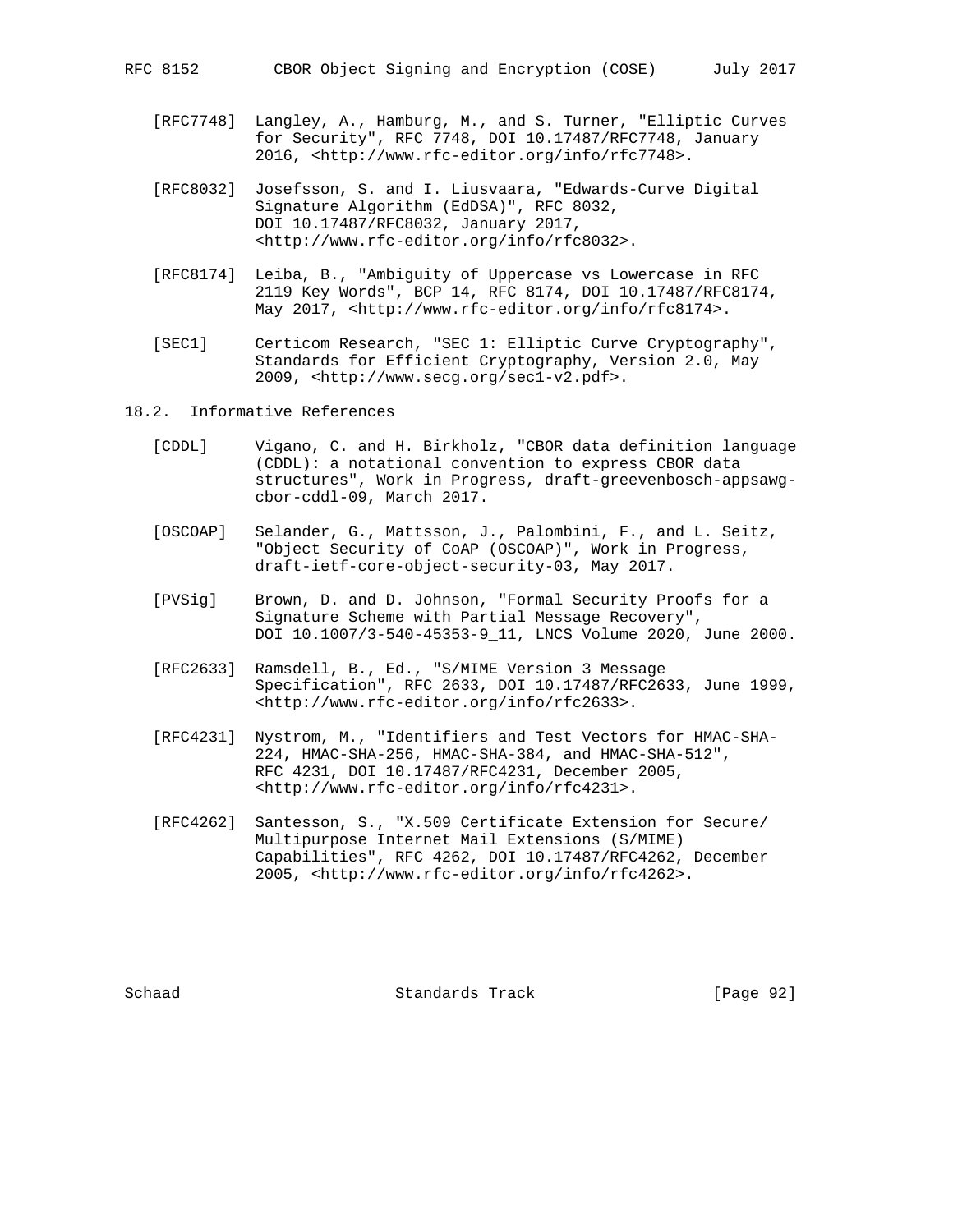- [RFC4493] Song, JH., Poovendran, R., Lee, J., and T. Iwata, "The AES-CMAC Algorithm", RFC 4493, DOI 10.17487/RFC4493, June 2006, <http://www.rfc-editor.org/info/rfc4493>.
- [RFC4949] Shirey, R., "Internet Security Glossary, Version 2", FYI 36, RFC 4949, DOI 10.17487/RFC4949, August 2007, <http://www.rfc-editor.org/info/rfc4949>.
- [RFC5116] McGrew, D., "An Interface and Algorithms for Authenticated Encryption", RFC 5116, DOI 10.17487/RFC5116, January 2008, <http://www.rfc-editor.org/info/rfc5116>.
- [RFC5480] Turner, S., Brown, D., Yiu, K., Housley, R., and T. Polk, "Elliptic Curve Cryptography Subject Public Key Information", RFC 5480, DOI 10.17487/RFC5480, March 2009, <http://www.rfc-editor.org/info/rfc5480>.
- [RFC5652] Housley, R., "Cryptographic Message Syntax (CMS)", STD 70, RFC 5652, DOI 10.17487/RFC5652, September 2009, <http://www.rfc-editor.org/info/rfc5652>.
- [RFC5751] Ramsdell, B. and S. Turner, "Secure/Multipurpose Internet Mail Extensions (S/MIME) Version 3.2 Message Specification", RFC 5751, DOI 10.17487/RFC5751, January 2010, <http://www.rfc-editor.org/info/rfc5751>.
- [RFC5752] Turner, S. and J. Schaad, "Multiple Signatures in Cryptographic Message Syntax (CMS)", RFC 5752, DOI 10.17487/RFC5752, January 2010, <http://www.rfc-editor.org/info/rfc5752>.
- [RFC5990] Randall, J., Kaliski, B., Brainard, J., and S. Turner, "Use of the RSA-KEM Key Transport Algorithm in the Cryptographic Message Syntax (CMS)", RFC 5990, DOI 10.17487/RFC5990, September 2010, <http://www.rfc-editor.org/info/rfc5990>.
- [RFC6151] Turner, S. and L. Chen, "Updated Security Considerations for the MD5 Message-Digest and the HMAC-MD5 Algorithms", RFC 6151, DOI 10.17487/RFC6151, March 2011, <http://www.rfc-editor.org/info/rfc6151>.
- [RFC6838] Freed, N., Klensin, J., and T. Hansen, "Media Type Specifications and Registration Procedures", BCP 13, RFC 6838, DOI 10.17487/RFC6838, January 2013, <http://www.rfc-editor.org/info/rfc6838>.

Schaad Standards Track [Page 93]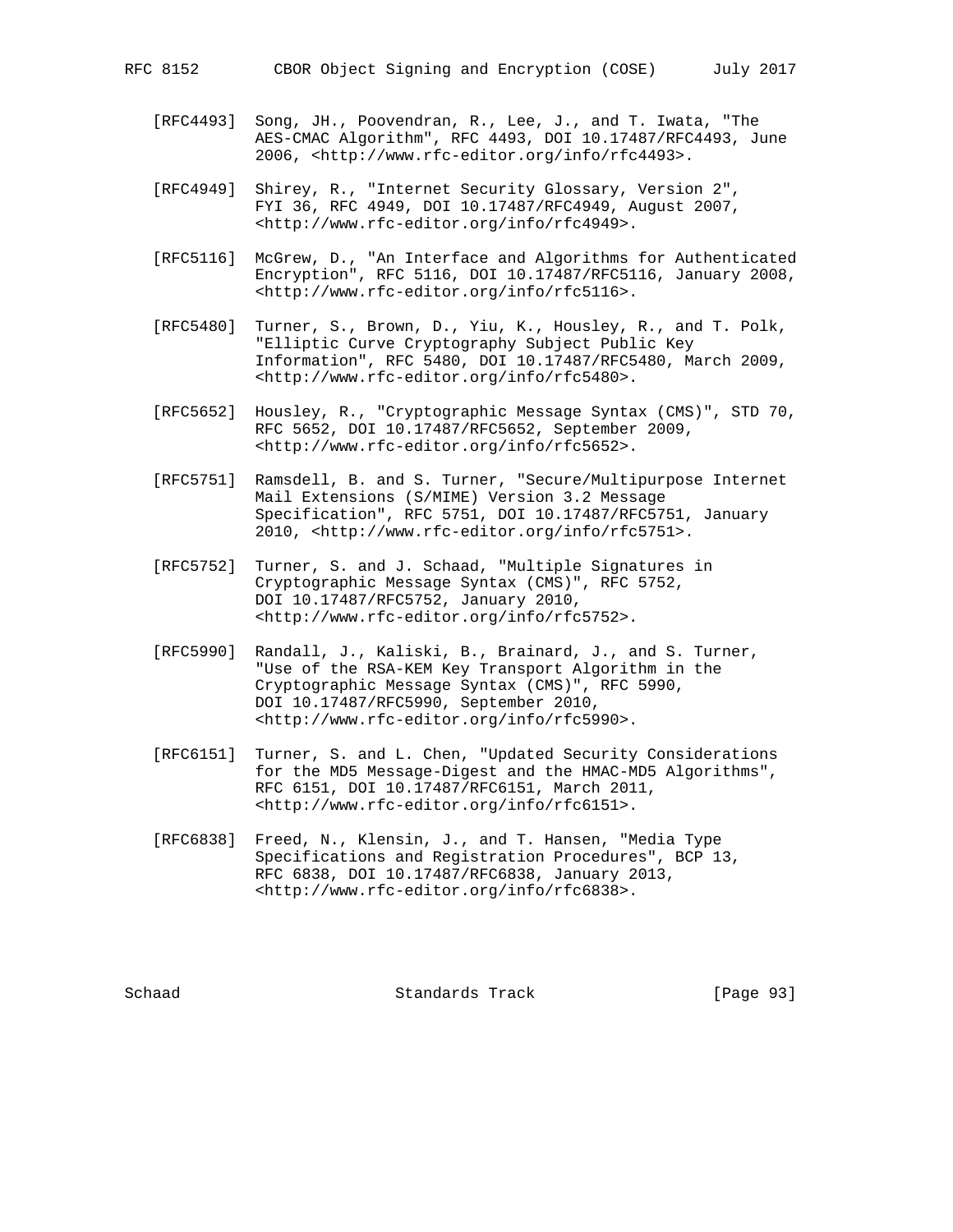- [RFC7159] Bray, T., Ed., "The JavaScript Object Notation (JSON) Data Interchange Format", RFC 7159, DOI 10.17487/RFC7159, March 2014, <http://www.rfc-editor.org/info/rfc7159>.
- [RFC7252] Shelby, Z., Hartke, K., and C. Bormann, "The Constrained Application Protocol (CoAP)", RFC 7252, DOI 10.17487/RFC7252, June 2014, <http://www.rfc-editor.org/info/rfc7252>.
- [RFC7515] Jones, M., Bradley, J., and N. Sakimura, "JSON Web Signature (JWS)", RFC 7515, DOI 10.17487/RFC7515, May 2015, <http://www.rfc-editor.org/info/rfc7515>.
- [RFC7516] Jones, M. and J. Hildebrand, "JSON Web Encryption (JWE)", RFC 7516, DOI 10.17487/RFC7516, May 2015, <http://www.rfc-editor.org/info/rfc7516>.
- [RFC7517] Jones, M., "JSON Web Key (JWK)", RFC 7517, DOI 10.17487/RFC7517, May 2015, <http://www.rfc-editor.org/info/rfc7517>.
- [RFC7518] Jones, M., "JSON Web Algorithms (JWA)", RFC 7518, DOI 10.17487/RFC7518, May 2015, <http://www.rfc-editor.org/info/rfc7518>.
- [RFC8017] Moriarty, K., Ed., Kaliski, B., Jonsson, J., and A. Rusch, "PKCS #1: RSA Cryptography Specifications Version 2.2", RFC 8017, DOI 10.17487/RFC8017, November 2016, <http://www.rfc-editor.org/info/rfc8017>.
- [RFC8018] Moriarty, K., Ed., Kaliski, B., and A. Rusch, "PKCS #5: Password-Based Cryptography Specification Version 2.1", RFC 8018, DOI 10.17487/RFC8018, January 2017, <http://www.rfc-editor.org/info/rfc8018>.
- [RFC8126] Cotton, M., Leiba, B., and T. Narten, "Guidelines for Writing an IANA Considerations Section in RFCs", BCP 26, RFC 8126, DOI 10.17487/RFC8126, June 2017, <http://www.rfc-editor.org/info/rfc8126>.

[SP800-56A]

 Barker, E., Chen, L., Roginsky, A., and M. Smid, "Recommendation for Pair-Wise Key Establishment Schemes Using Discrete Logarithm Cryptography", NIST Special Publication 800-56A, Revision 2, DOI 10.6028/NIST.SP.800-56Ar2, May 2013, <http://nvlpubs.nist.gov/nistpubs/SpecialPublications/ NIST.SP.800-56Ar2.pdf>.

Schaad Standards Track [Page 94]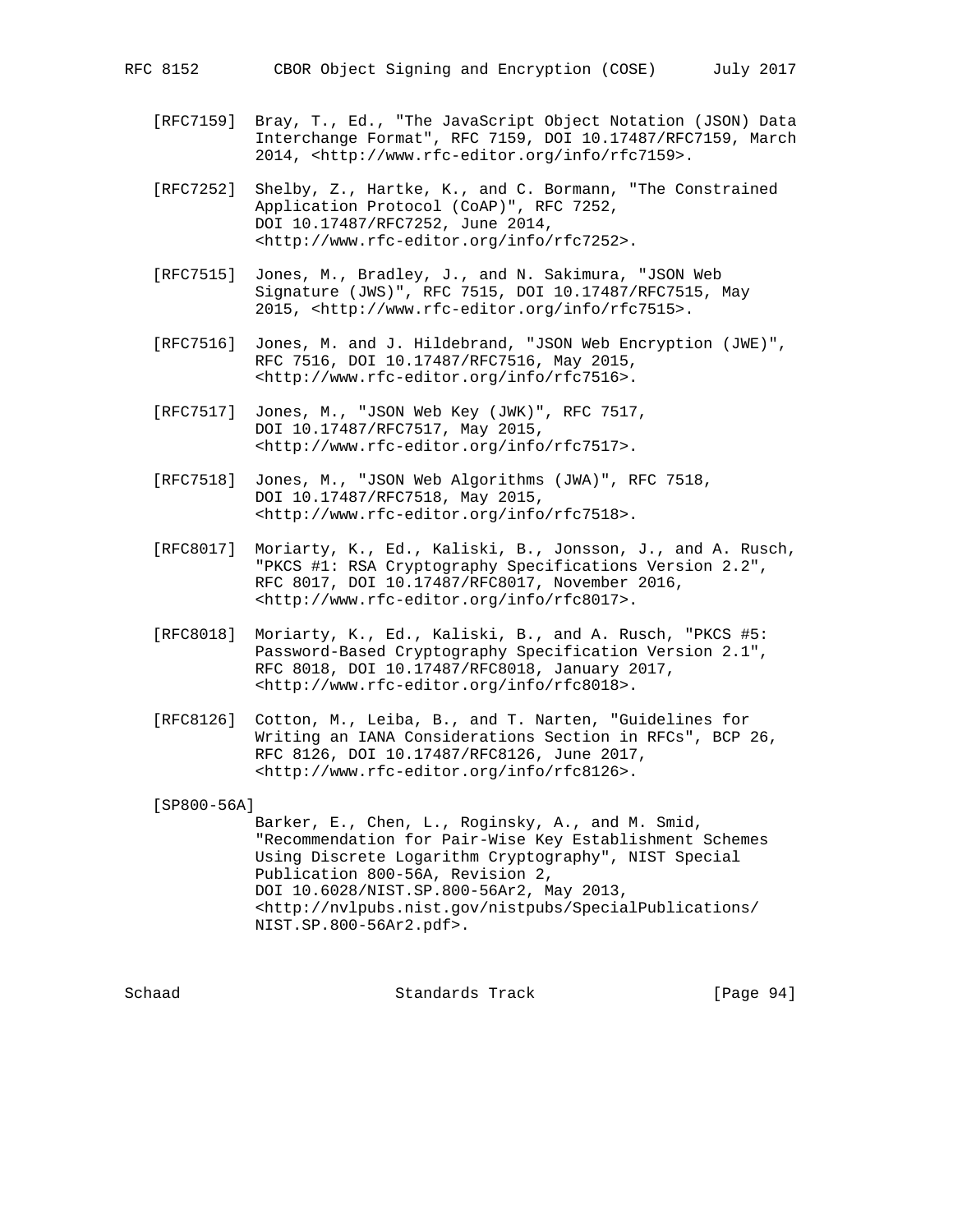[W3C.WebCrypto]

 Watson, M., "Web Cryptography API", W3C Recommendation, January 2017, <https://www.w3.org/TR/WebCryptoAPI/>.

Schaad Standards Track [Page 95]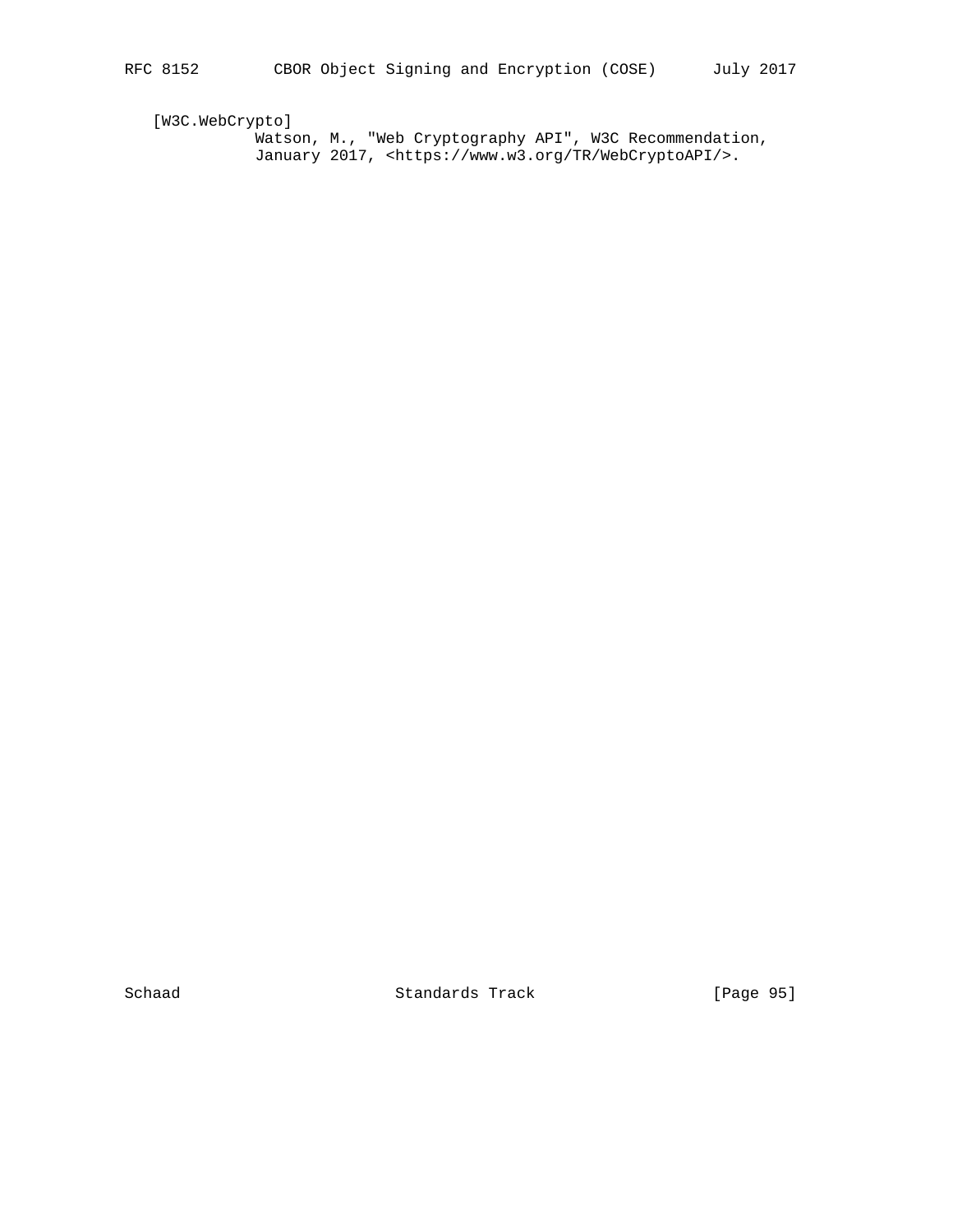Appendix A. Guidelines for External Data Authentication of Algorithms

 A portion of the working group has expressed a strong desire to relax the rule that the algorithm identifier be required to appear in each level of a COSE object. There are two basic reasons that have been advanced to support this position. First, the resulting message will be smaller if the algorithm identifier is omitted from the most common messages in a CoAP environment. Second, there is a potential bug that will arise if full checking is not done correctly between the different places that an algorithm identifier could be placed (the message itself, an application statement, the key structure that the sender possesses, and the key structure the recipient possesses).

 This appendix lays out how such a change can be made and the details that an application needs to specify in order to use this option. Two different sets of details are specified: those needed to omit an algorithm identifier and those needed to use a variant on the counter signature attribute that contains no attributes about itself.

#### A.1. Algorithm Identification

 In this section, three sets of recommendations are laid out. The first set of recommendations apply to having an implicit algorithm identified for a single layer of a COSE object. The second set of recommendations apply to having multiple implicit algorithms identified for multiple layers of a COSE object. The third set of recommendations apply to having implicit algorithms for multiple COSE object constructs.

 The key words from RFC 2119 are deliberately not used here. This specification can provide recommendations, but it cannot enforce them.

 This set of recommendations applies to the case where an application is distributing a fixed algorithm along with the key information for use in a single COSE object. This normally applies to the smallest of the COSE objects, specifically COSE\_Sign1, COSE\_Mac0, and COSE\_Encrypt0, but could apply to the other structures as well.

The following items should be taken into account:

 o Applications need to list the set of COSE structures that implicit algorithms are to be used in. Applications need to require that the receipt of an explicit algorithm identifier in one of these structures will lead to the message being rejected. This requirement is stated so that there will never be a case where there is any ambiguity about the question of which algorithm should be used, the implicit or the explicit one. This applies

Schaad Standards Track [Page 96]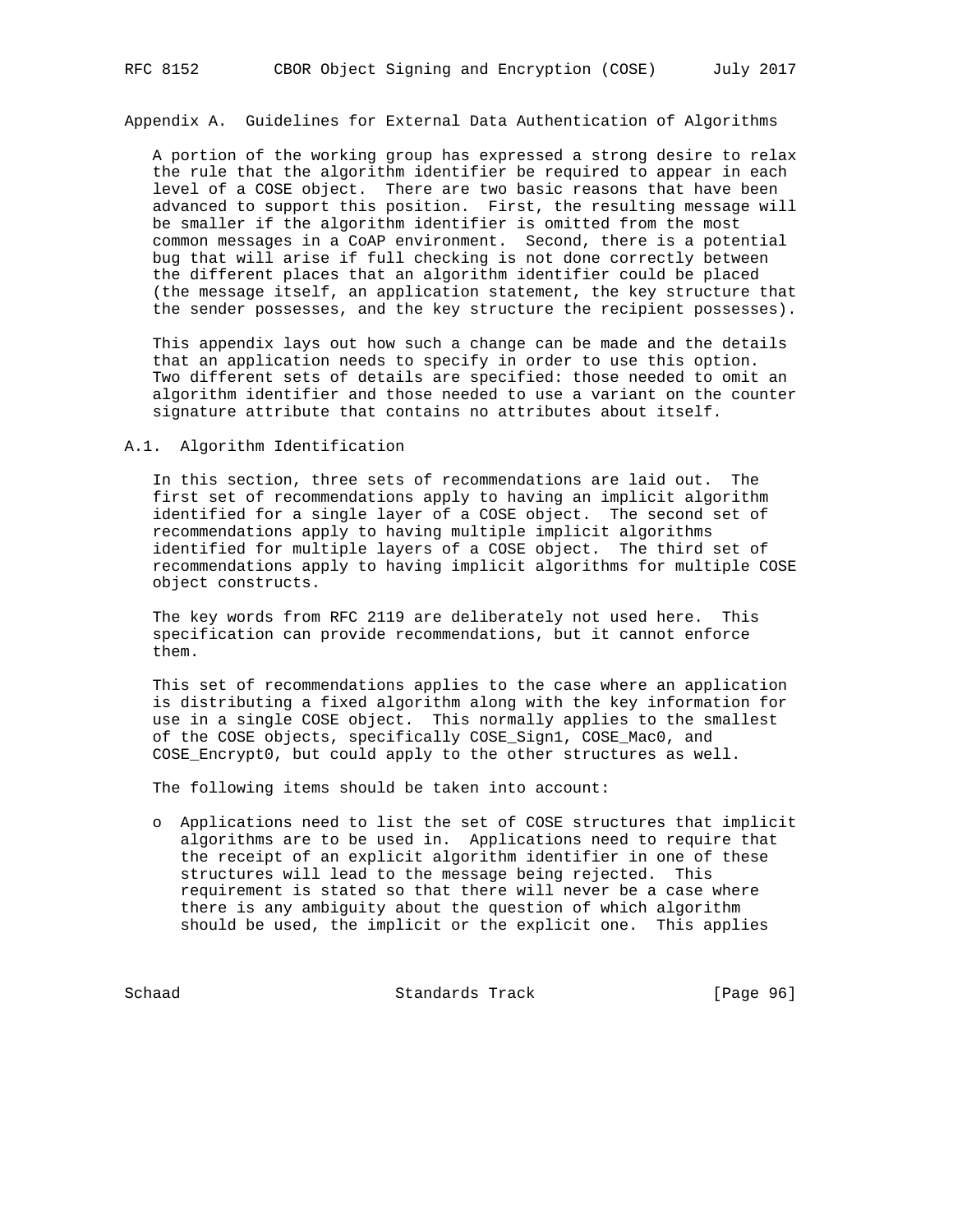even if the transported algorithm identifier is a protected attribute. This applies even if the transported algorithm is the same as the implicit algorithm.

- o Applications need to define the set of information that is to be considered to be part of a context when omitting algorithm identifiers. At a minimum, this would be the key identifier (if needed), the key, the algorithm, and the COSE structure it is used with. Applications should restrict the use of a single key to a single algorithm. As noted for some of the algorithms in this document, the use of the same key in different related algorithms can lead to leakage of information about the key, leakage about the data or the ability to perform forgeries.
- o In many cases, applications that make the algorithm identifier implicit will also want to make the context identifier implicit for the same reason. That is, omitting the context identifier will decrease the message size (potentially significantly depending on the length of the identifier). Applications that do this will need to describe the circumstances where the context identifier is to be omitted and how the context identifier is to be inferred in these cases. (An exhaustive search over all of the keys would normally not be considered to be acceptable.) An example of how this can be done is to tie the context to a transaction identifier. Both would be sent on the original message, but only the transaction identifier would need to be sent after that point as the context is tied into the transaction identifier. Another way would be to associate a context with a network address. All messages coming from a single network address can be assumed to be associated with a specific context. (In this case, the address would normally be distributed as part of the context.)
- o Applications cannot rely on key identifiers being unique unless they take significant efforts to ensure that they are computed in such a way as to create this guarantee. Even when an application does this, the uniqueness might be violated if the application is run in different contexts (i.e., with a different context provider) or if the system combines the security contexts from different applications together into a single store.
- o Applications should continue the practice of protecting the algorithm identifier. Since this is not done by placing it in the protected attributes field, applications should define an application-specific external data structure that includes this value. This external data field can be used as such for content encryption, MAC, and signature algorithms. It can be used in the SuppPrivInfo field for those algorithms that use a KDF to derive a

Schaad Standards Track [Page 97]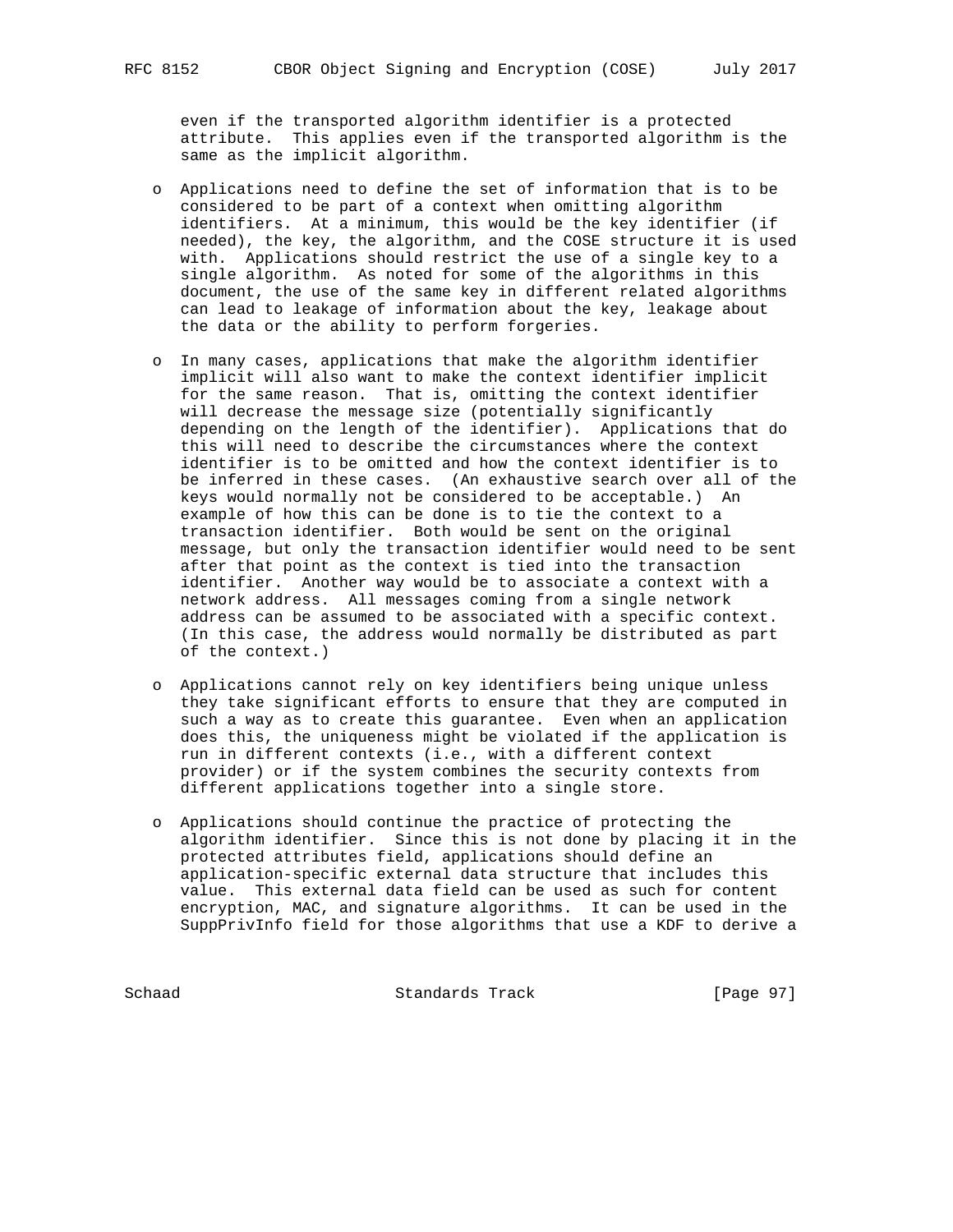key value. Applications may also want to protect other information that is part of the context structure as well. It should be noted that those fields, such as the key or a Base IV, are protected by virtue of being used in the cryptographic computation and do not need to be included in the external data field.

 The second case is having multiple implicit algorithm identifiers specified for a multiple layer COSE object. An example of how this would work is the encryption context that an application specifies, which contains a content encryption algorithm, a key wrap algorithm, a key identifier, and a shared secret. The sender omits sending the algorithm identifier for both the content layer and the recipient layer leaving only the key identifier. The receiver then uses the key identifier to get the implicit algorithm identifiers.

The following additional items need to be taken into consideration:

 o Applications that want to support this will need to define a structure that allows for, and clearly identifies, both the COSE structure to be used with a given key and the structure and algorithm to be used for the secondary layer. The key for the secondary layer is computed as normal from the recipient layer.

 The third case is having multiple implicit algorithm identifiers, but targeted at potentially unrelated layers or different COSE objects. There are a number of different scenarios where this might be applicable. Some of these scenarios are:

- o Two contexts are distributed as a pair. Each of the contexts is for use with a COSE\_Encrypt message. Each context will consist of distinct secret keys and IVs and potentially even different algorithms. One context is for sending messages from party A to party B, and the second context is for sending messages from party B to party A. This means that there is no chance for a reflection attack to occur as each party uses different secret keys to send its messages; a message that is reflected back to it would fail to decrypt.
- o Two contexts are distributed as a pair. The first context is used for encryption of the message, and the second context is used to place a counter signature on the message. The intention is that the second context can be distributed to other entities independently of the first context. This allows these entities to validate that the message came from an individual without being able to decrypt the message and see the content.

Schaad Standards Track [Page 98]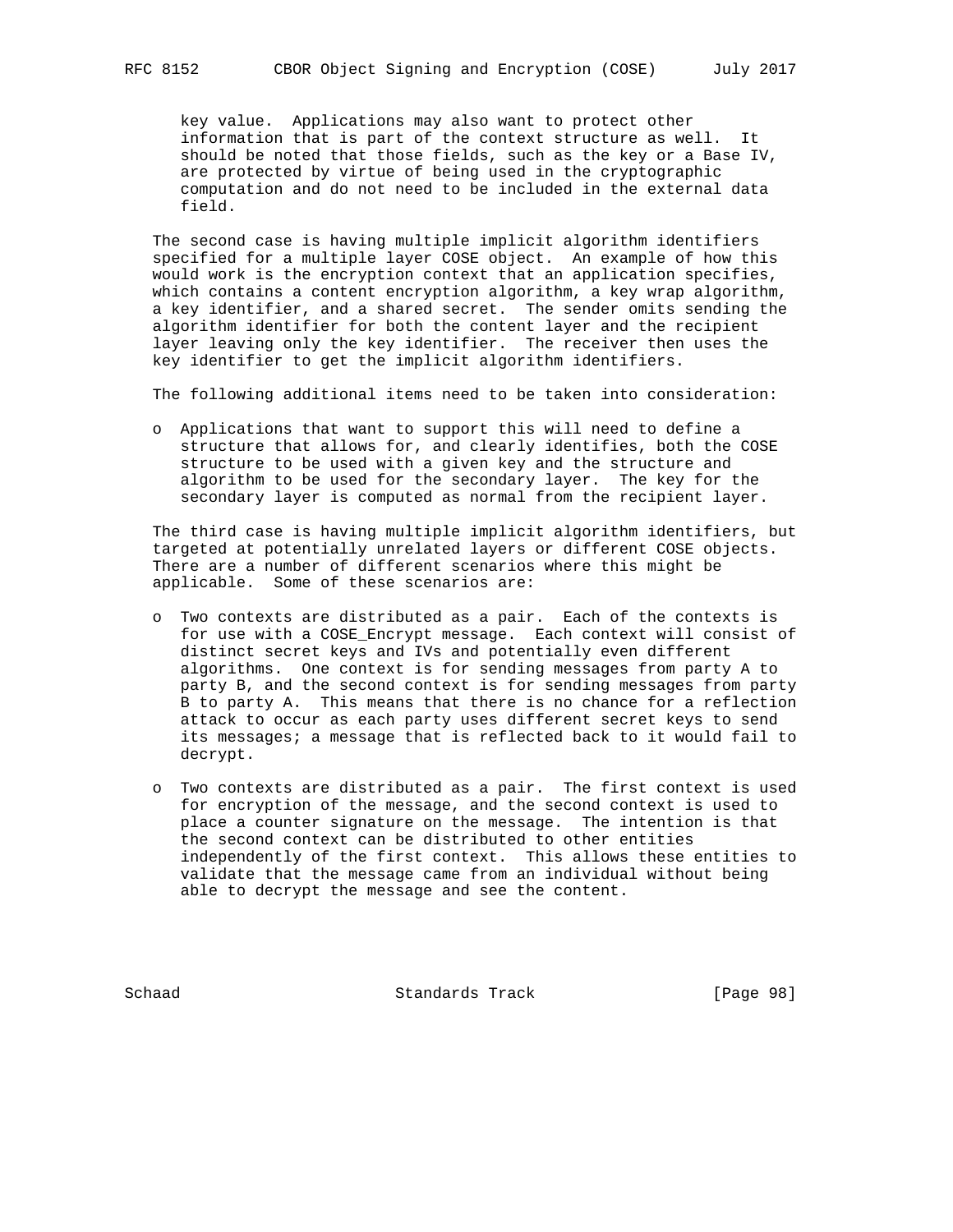o Two contexts are distributed as a pair. The first context contains a key for dealing with MACed messages, and the second context contains a key for dealing with encrypted messages. This allows for a unified distribution of keys to participants for different types of messages that have different keys, but where the keys may be used in a coordinated manner.

 For these cases, the following additional items need to be considered:

- o Applications need to ensure that the multiple contexts stay associated. If one of the contexts is invalidated for any reason, all of the contexts associated with it should also be invalidated.
- A.2. Counter Signature without Headers

 There is a group of people who want to have a counter signature parameter that is directly tied to the value being signed, and thus the authenticated and unauthenticated buckets can be removed from the message being sent. The focus on this is an even smaller size, as all of the information on the process of creating the counter signature is implicit rather than being explicitly carried in the message. This includes not only the algorithm identifier as presented above, but also items such as the key identification, which is always external to the signature structure. This means that the entities that are doing the validation of the counter signature are required to infer which key is to be used from context rather than being explicit. One way of doing this would be to presume that all data coming from a specific port (or to a specific URL) is to be validated by a specific key. (Note that this does not require that the key identifier be part of the value signed as it does not serve a cryptographic purpose. If the key validates the counter signature, then it should be presumed that the entity associated with that key produced the signature.)

When computing the signature for the bare counter signature header, the same Sig\_structure defined in Section 4.4 is used. The sign\_protected field is omitted, as there is no protected header field in this counter signature header. The value of "CounterSignature0" is placed in the context field of the Sig\_stucture.

Schaad Standards Track [Page 99]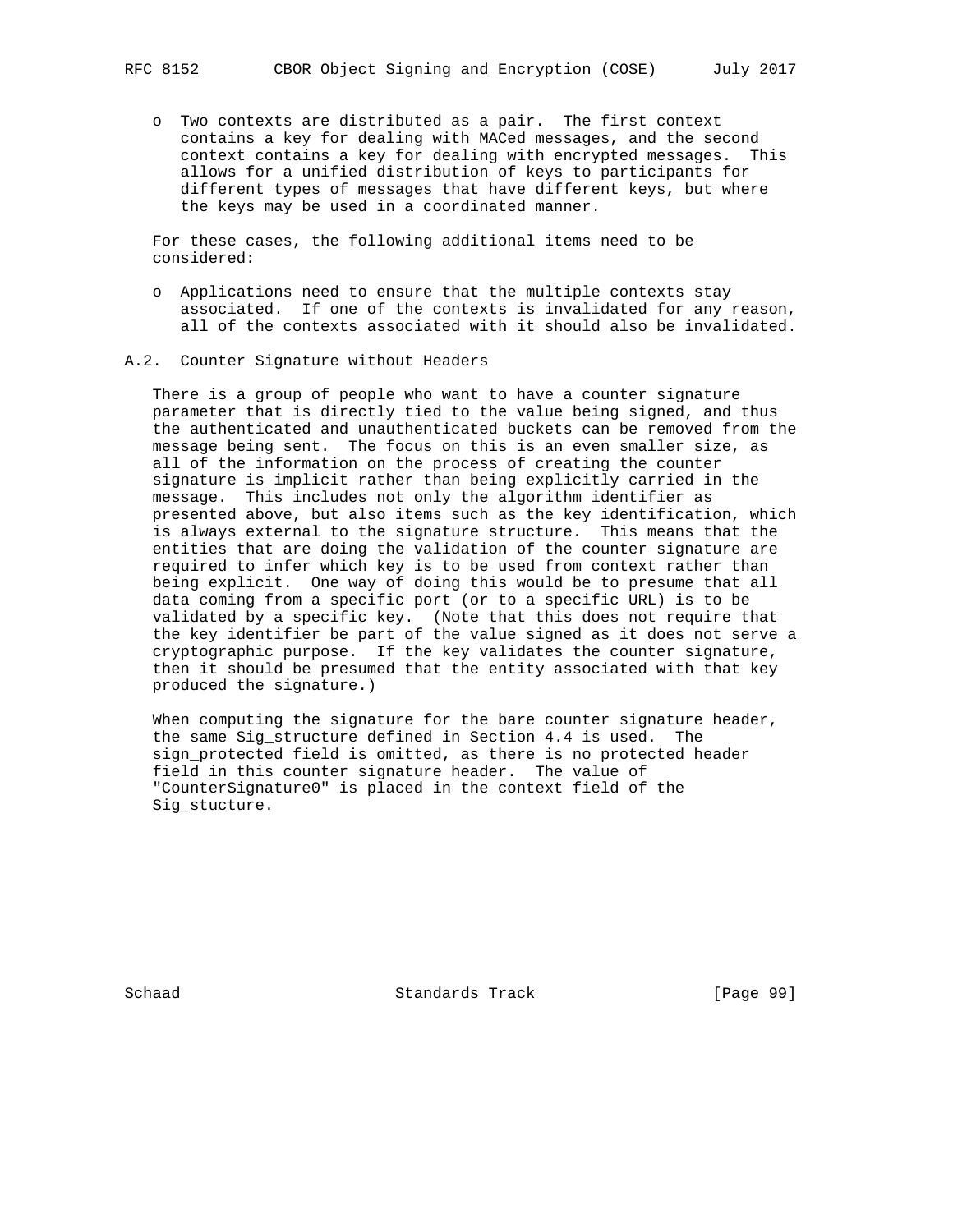| Name              | Label | Value<br>Type | Value | Description                                             |
|-------------------|-------|---------------|-------|---------------------------------------------------------|
| CounterSignature0 |       | bstr          |       | Counter signature<br>with implied signer<br>and headers |

Table 27: Header Parameter for CounterSignature0

Appendix B. Two Layers of Recipient Information

 All of the currently defined recipient algorithm classes only use two layers of the COSE\_Encrypt structure. The first layer is the message content, and the second layer is the content key encryption. However, if one uses a recipient algorithm such as the RSA Key Encapsulation Mechanism (RSA-KEM) (see Appendix A of RSA-KEM [RFC5990]), then it makes sense to have three layers of the COSE\_Encrypt structure.

These layers would be:

- o Layer 0: The content encryption layer. This layer contains the payload of the message.
- o Layer 1: The encryption of the CEK by a KEK.
- o Layer 2: The encryption of a long random secret using an RSA key and a key derivation function to convert that secret into the KEK.

 This is an example of what a triple layer message would look like. The message has the following layers:

- o Layer 0: Has a content encrypted with AES-GCM using a 128-bit key.
- o Layer 1: Uses the AES Key Wrap algorithm with a 128-bit key.
- o Layer 2: Uses ECDH Ephemeral-Static direct to generate the layer 1 key.

Schaad Standards Track [Page 100]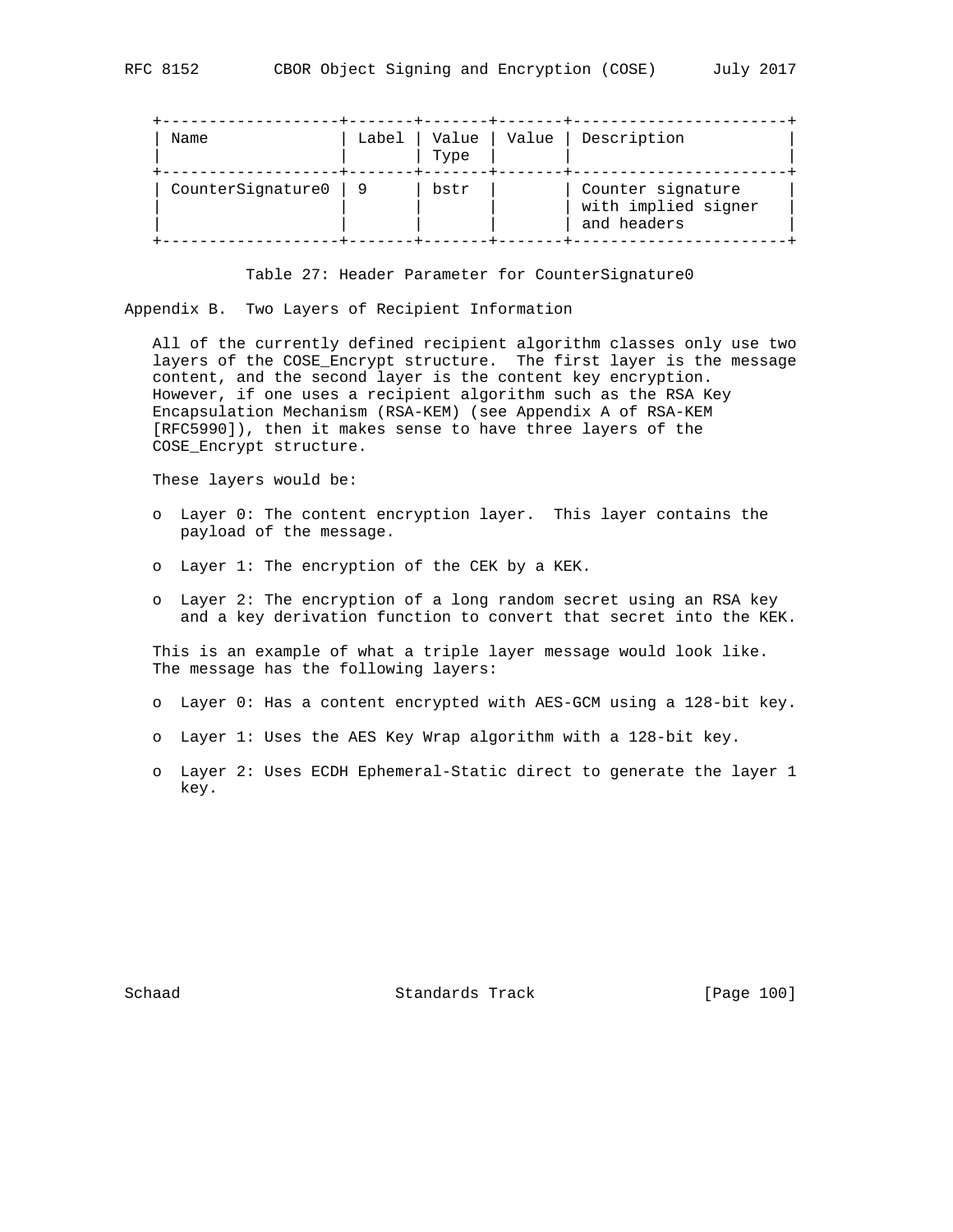```
 In effect, this example is a decomposed version of using the
    ECDH-ES+A128KW algorithm.
    Size of binary file is 183 bytes
   96(
    \sqrt{ } / protected / h'a10101' / {
          \setminus alg \setminus 1:1 \setminus AES-GCM 128 \setminus} / / unprotected / {
          / iv / 5:h'02d1f7e6f26c43d4868d87ce'
        },
        / ciphertext / h'64f84d913ba60a76070a9a48f26e97e863e2852948658f0
    811139868826e89218a75715b',
        / recipients / [
         \lfloor / protected / h'',
             / unprotected / {
             / alg / 1:-3 / A128KW /
             },
            / ciphertext / h'dbd43c4e9d719c27c6275c67d628d493f090593db82
    18f11',
             / recipients / [
Figure 1999
                 / protected / h'a1013818' / {
                   \backslash alg \backslash 1:-25 \backslash ECDH-ES + HKDF-256 \backslash} / / unprotected / {
                  / ephemeral / -1:\{ / kty / 1:2,
                     / crv / -1:1,
                     / x / -2:h'b2add44368ea6d641f9ca9af308b4079aeb519f11
    e9b8a55a600b21233e86e68',
                    / y / -3: false
                   },
                   / kid / 4:'meriadoc.brandybuck@buckland.example'
                 },
               / ciphertext / h''
 ]
 ]
          ]
        ]
      ]
    )
```
Schaad Standards Track [Page 101]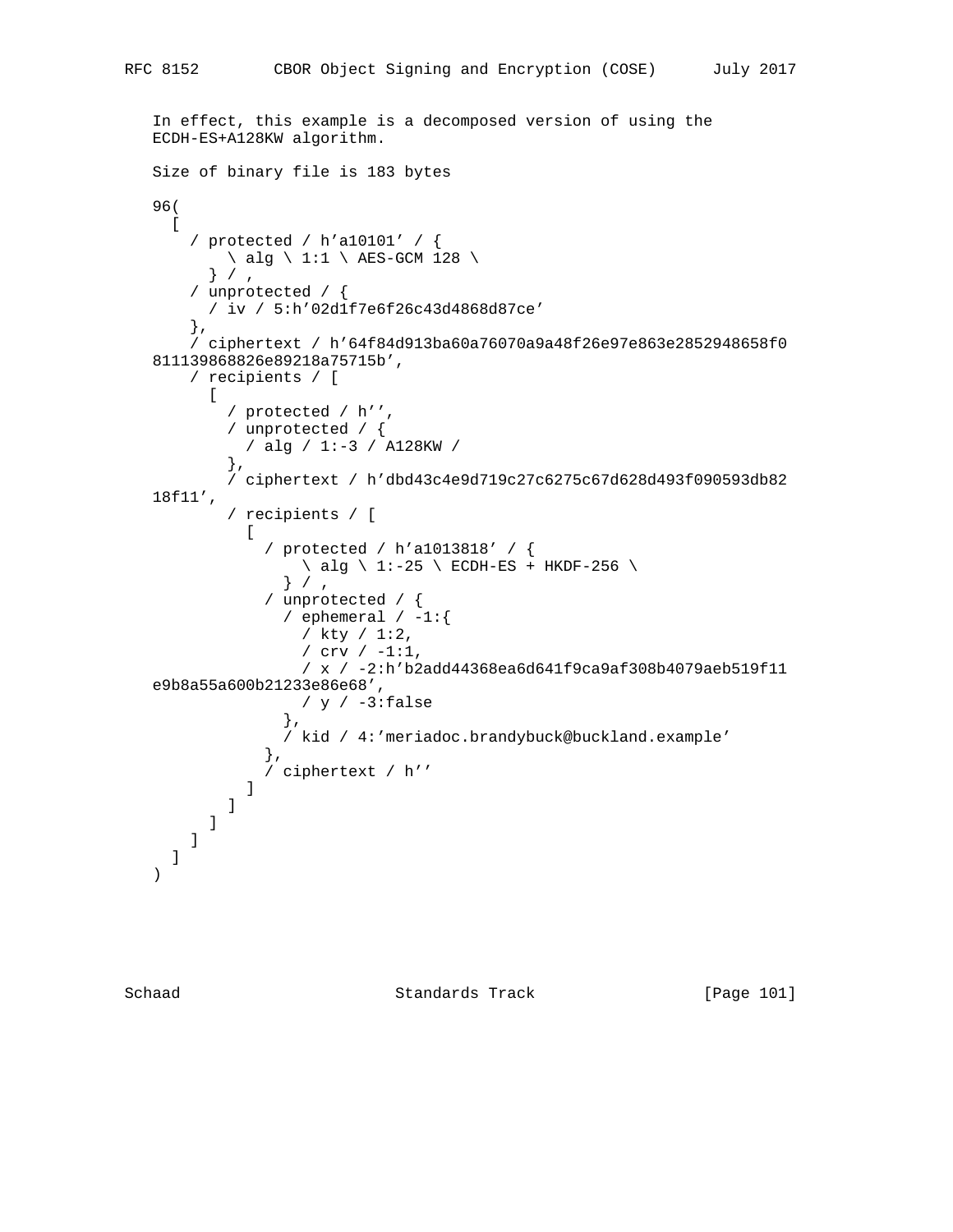Appendix C. Examples

 This appendix includes a set of examples that show the different features and message types that have been defined in this document. To make the examples easier to read, they are presented using the extended CBOR diagnostic notation (defined in [CDDL]) rather than as a binary dump.

 A GitHub project has been created at <https://github.com/cose-wg/ Examples> that contains not only the examples presented in this document, but a more complete set of testing examples as well. Each example is found in a JSON file that contains the inputs used to create the example, some of the intermediate values that can be used in debugging the example and the output of the example presented in both a hex and a CBOR diagnostic notation format. Some of the examples at the site are designed failure testing cases; these are clearly marked as such in the JSON file. If errors in the examples in this document are found, the examples on GitHub will be updated, and a note to that effect will be placed in the JSON file.

 As noted, the examples are presented using the CBOR's diagnostic notation. A Ruby-based tool exists that can convert between the diagnostic notation and binary. This tool can be installed with the command line:

gem install cbor-diag

 The diagnostic notation can be converted into binary files using the following command line:

diag2cbor.rb < inputfile > outputfile

 The examples can be extracted from the XML version of this document via an XPath expression as all of the artwork is tagged with the attribute type='CBORdiag'. (Depending on the XPath evaluator one is using, it may be necessary to deal with  $\>$  as an entity.)

//artwork[@type='CDDL']/text()

Schaad Standards Track [Page 102]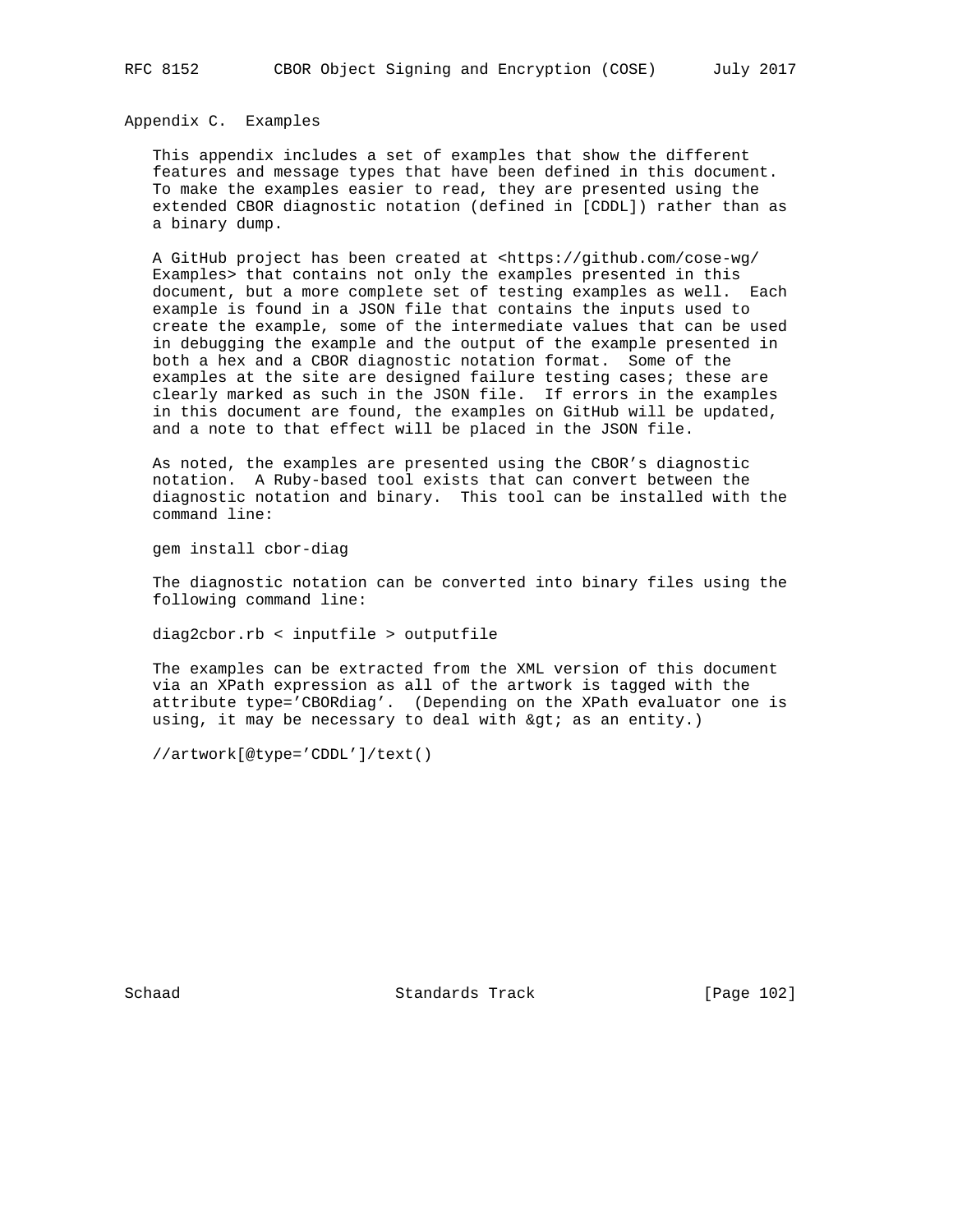```
C.1. Examples of Signed Messages
C.1.1. Single Signature
    This example uses the following:
    o Signature Algorithm: ECDSA w/ SHA-256, Curve P-256
    Size of binary file is 103 bytes
    98(
     \Gamma / protected / h'',
        / unprotected / {},
        / payload / 'This is the content.',
        / signatures / [
         \lfloor / protected / h'a10126' / {
              \setminus alg \setminus 1:-7 \setminus ECDSA 256 \setminus } / ,
             / unprotected / {
              / kid / 4:'11'
             },
             / signature / h'e2aeafd40d69d19dfe6e52077c5d7ff4e408282cbefb
    5d06cbf414af2e19d982ac45ac98b8544c908b4507de1e90b717c3d34816fe926a2b
    98f53afd2fa0f30a'
 ]
        ]
      ]
    )
C.1.2. Multiple Signers
    This example uses the following:
    o Signature Algorithm: ECDSA w/ SHA-256, Curve P-256
```
Schaad Standards Track [Page 103]

o Signature Algorithm: ECDSA w/ SHA-512, Curve P-521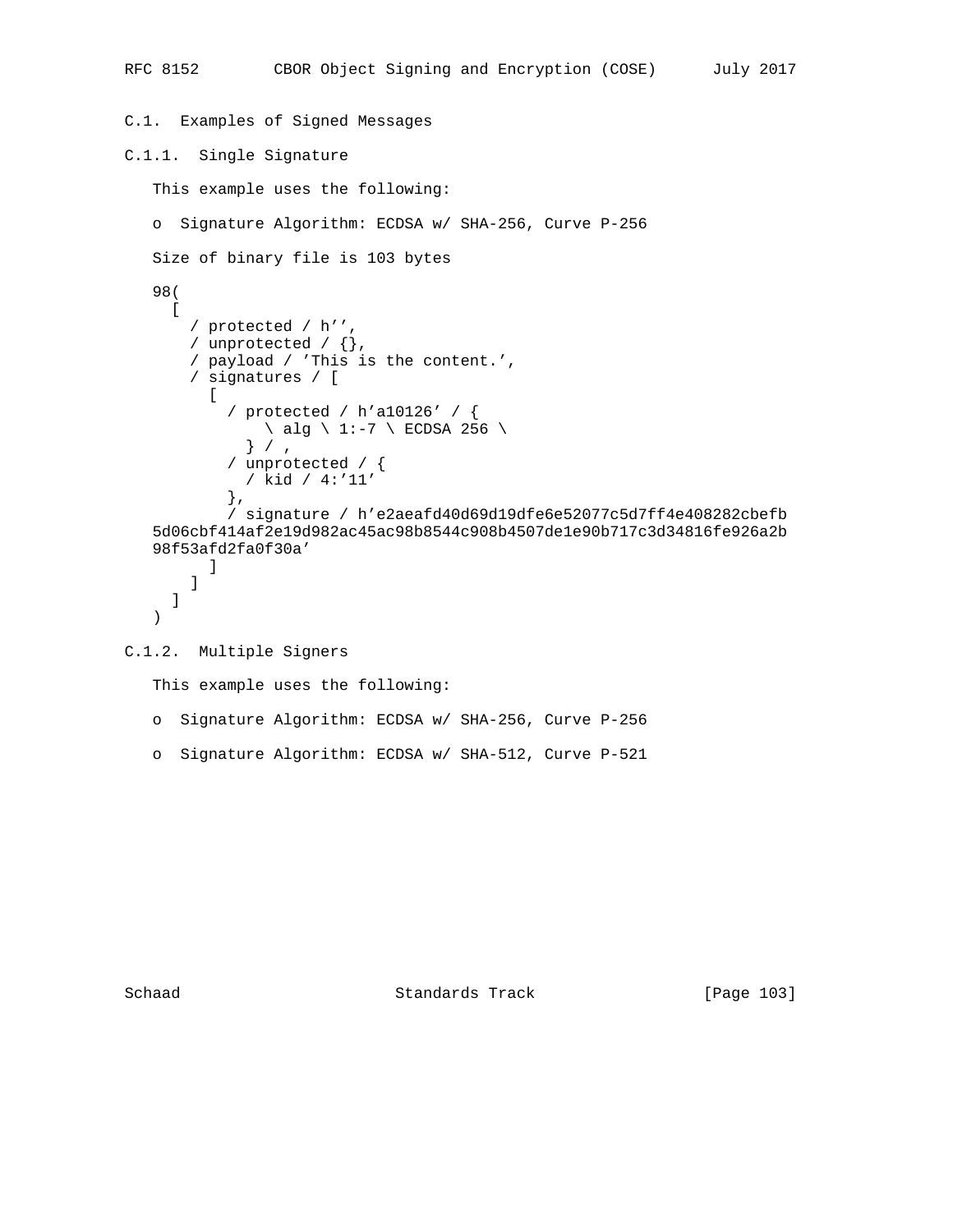```
 Size of binary file is 277 bytes
    98(
     \Gamma / protected / h'',
        / unprotected / {},
        / payload / 'This is the content.',
        / signatures / [
         \sqrt{ } / protected / h'a10126' / {
              \setminus alg \setminus 1:-7 \setminus ECDSA 256 \setminus} / / unprotected / {
              / kid / 4:'11'
             },
             / signature / h'e2aeafd40d69d19dfe6e52077c5d7ff4e408282cbefb
    5d06cbf414af2e19d982ac45ac98b8544c908b4507de1e90b717c3d34816fe926a2b
    98f53afd2fa0f30a'
          ],
         \lceil / protected / h'a1013823' / {
                \backslash alg \backslash 1:-36
              } / / unprotected / {
             / kid / 4:'bilbo.baggins@hobbiton.example'
             },
             / signature / h'00a2d28a7c2bdb1587877420f65adf7d0b9a06635dd1
    de64bb62974c863f0b160dd2163734034e6ac003b01e8705524c5c4ca479a952f024
    7ee8cb0b4fb7397ba08d009e0c8bf482270cc5771aa143966e5a469a09f613488030
    c5b07ec6d722e3835adb5b2d8c44e95ffb13877dd2582866883535de3bb03d01753f
    83ab87bb4f7a0297'
 ]
        ]
      ]
    )
```
# C.1.3. Counter Signature

This example uses the following:

- o Signature Algorithm: ECDSA w/ SHA-256, Curve P-256
- o The same parameters are used for both the signature and the counter signature.

Schaad Standards Track [Page 104]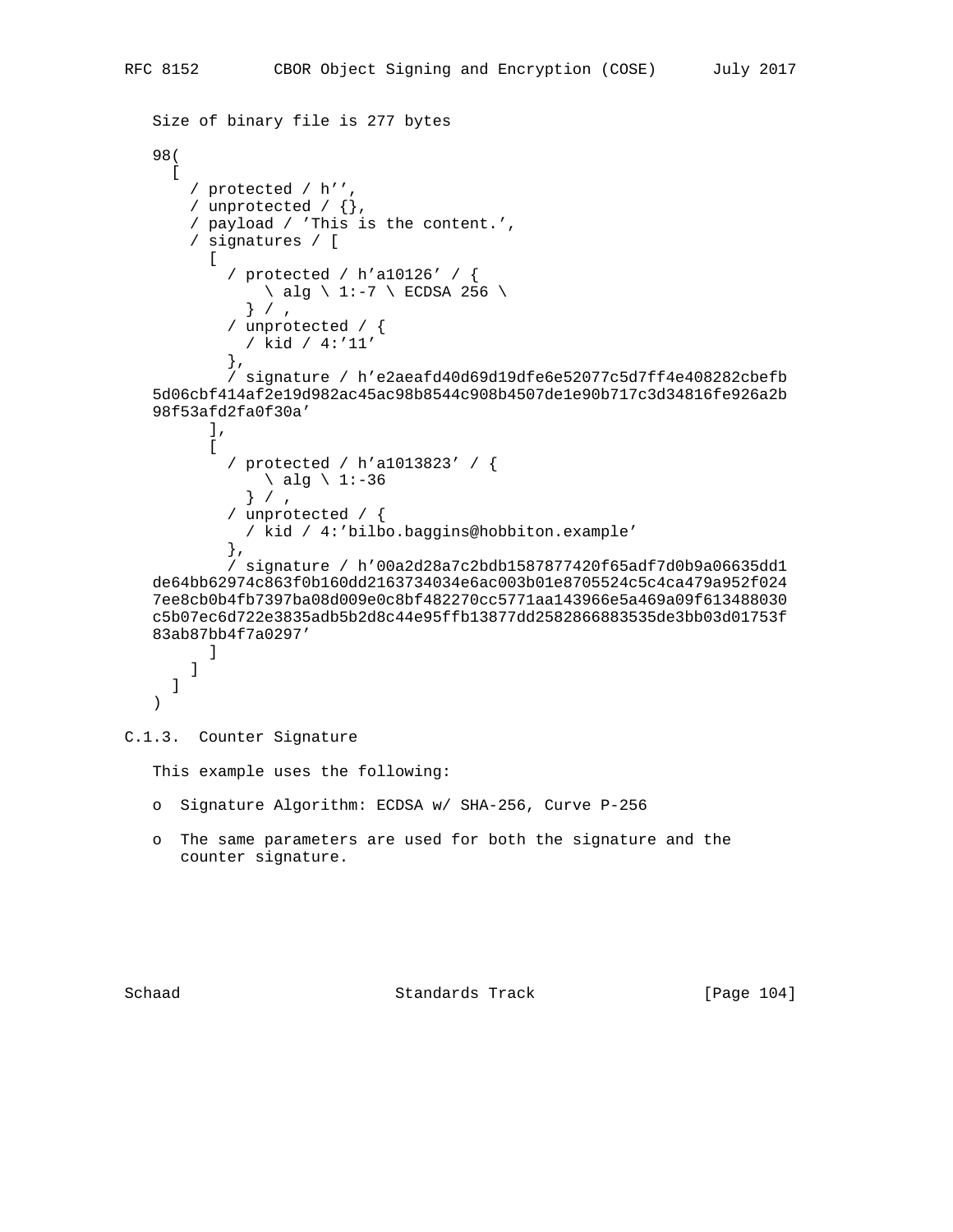```
 Size of binary file is 180 bytes
    98(
     \lceil / protected / h'',
        / unprotected / {
          / countersign / 7:[
             / protected / h'a10126' / {
                \langle alg \langle 1:-7 \langle ECDSA 256 \langle} / / unprotected / {
              / kid / 4:'11'
             },
             / signature / h'5ac05e289d5d0e1b0a7f048a5d2b643813ded50bc9e4
    9220f4f7278f85f19d4a77d655c9d3b51e805a74b099e1e085aacd97fc29d72f887e
    8802bb6650cceb2c'
 ]
        },
        / payload / 'This is the content.',
        / signatures / [
         \Box / protected / h'a10126' / {
                \setminus alg \setminus 1:-7 \setminus ECDSA 256 \setminus } / ,
             / unprotected / {
               / kid / 4:'11'
             },
             / signature / h'e2aeafd40d69d19dfe6e52077c5d7ff4e408282cbefb
    5d06cbf414af2e19d982ac45ac98b8544c908b4507de1e90b717c3d34816fe926a2b
    98f53afd2fa0f30a'
 ]
        ]
     ]
    )
```
C.1.4. Signature with Criticality

This example uses the following:

- o Signature Algorithm: ECDSA w/ SHA-256, Curve P-256
- o There is a criticality marker on the "reserved" header parameter

Schaad Standards Track [Page 105]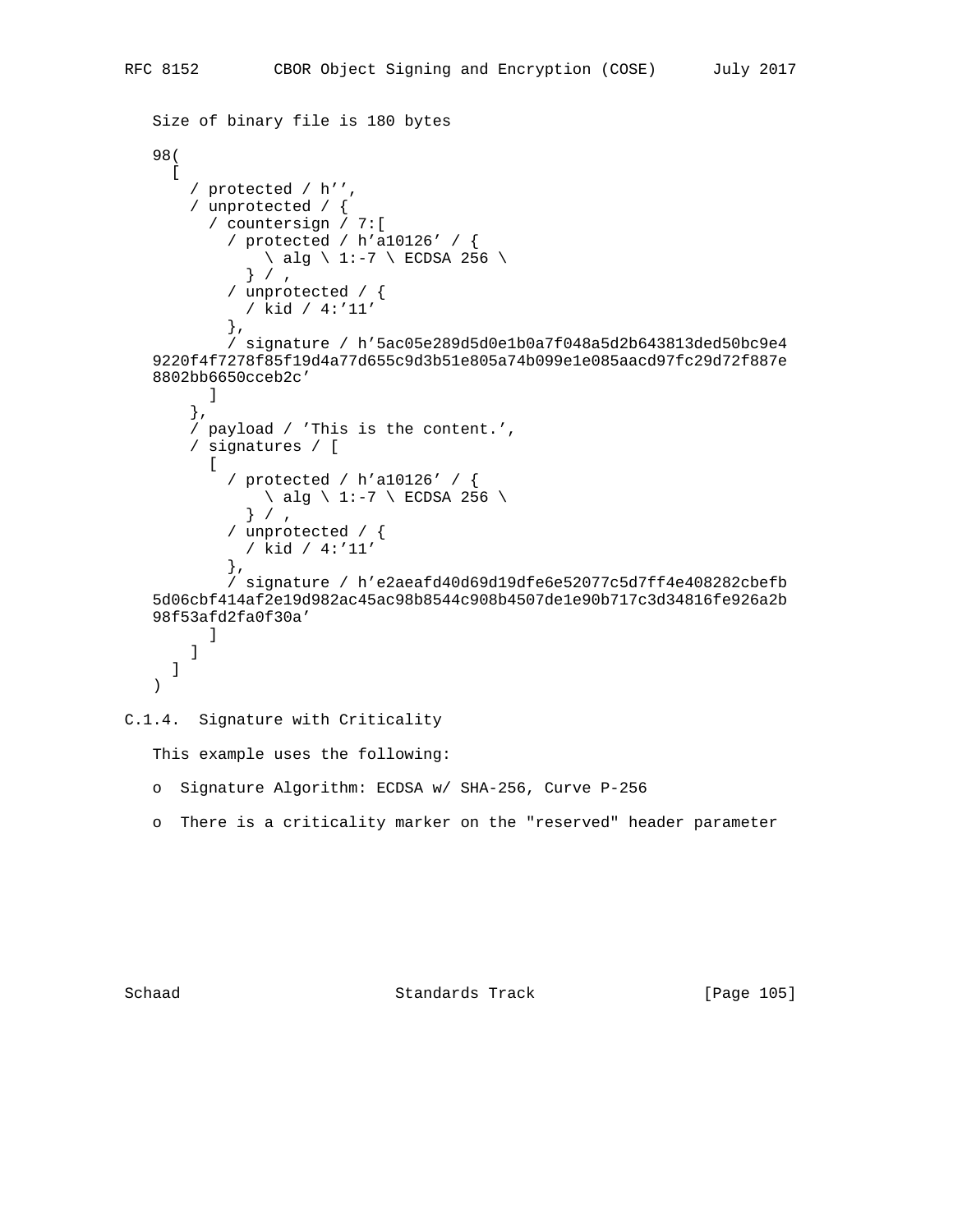```
 Size of binary file is 125 bytes
    98(
     \Gamma / protected / h'a2687265736572766564f40281687265736572766564' /
    {
             "reserved":false,
           \setminus crit \setminus 2: [
             "reserved"
 ]
          } / / unprotected / {},
        / payload / 'This is the content.',
        / signatures / [
         \lceil / protected / h'a10126' / {
              \setminus alg \setminus 1:-7 \setminus ECDSA 256 \setminus } / ,
             / unprotected / {
              / kid / 4:'11'
             },
             / signature / h'3fc54702aa56e1b2cb20284294c9106a63f91bac658d
    69351210a031d8fc7c5ff3e4be39445b1a3e83e1510d1aca2f2e8a7c081c7645042b
    18aba9d1fad1bd9c'
 ]
        ]
      ]
    )
C.2. Single Signer Examples
C.2.1. Single ECDSA Signature
    This example uses the following:
    o Signature Algorithm: ECDSA w/ SHA-256, Curve P-256
```
Schaad Standards Track [Page 106]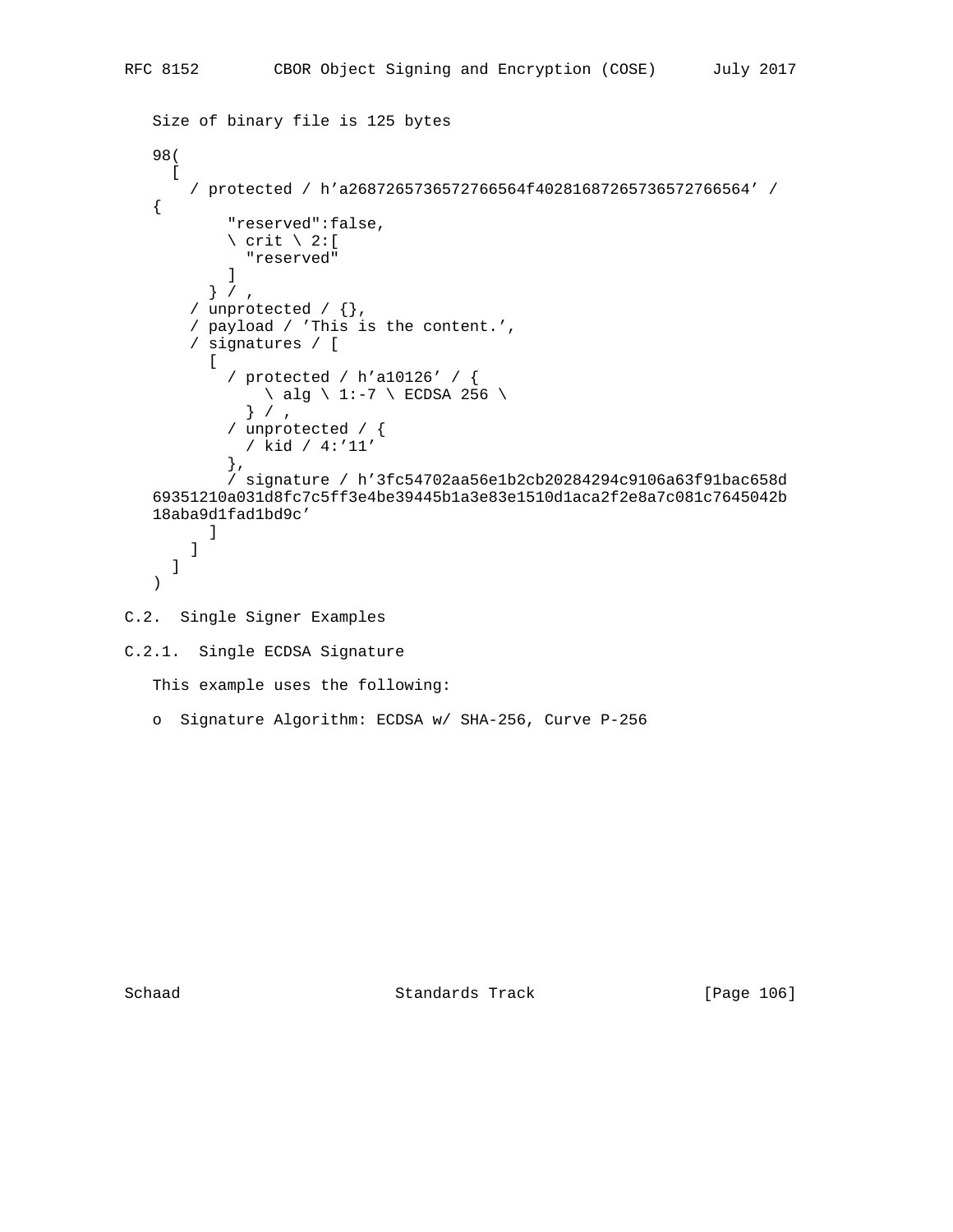```
 Size of binary file is 98 bytes
 18(
  \Gamma / protected / h'a10126' / {
      \setminus alg \setminus 1:-7 \setminus ECDSA 256 \setminus } / ,
     / unprotected / {
      / kid / 4:'11'
     },
     / payload / 'This is the content.',
     / signature / h'8eb33e4ca31d1c465ab05aac34cc6b23d58fef5c083106c4
 d25a91aef0b0117e2af9a291aa32e14ab834dc56ed2a223444547e01f11d3b0916e5
 a4c345cacb36'
   ]
 )
```
- C.3. Examples of Enveloped Messages
- C.3.1. Direct ECDH

This example uses the following:

- o CEK: AES-GCM w/ 128-bit key
- o Recipient class: ECDH Ephemeral-Static, Curve P-256

Schaad Standards Track [Page 107]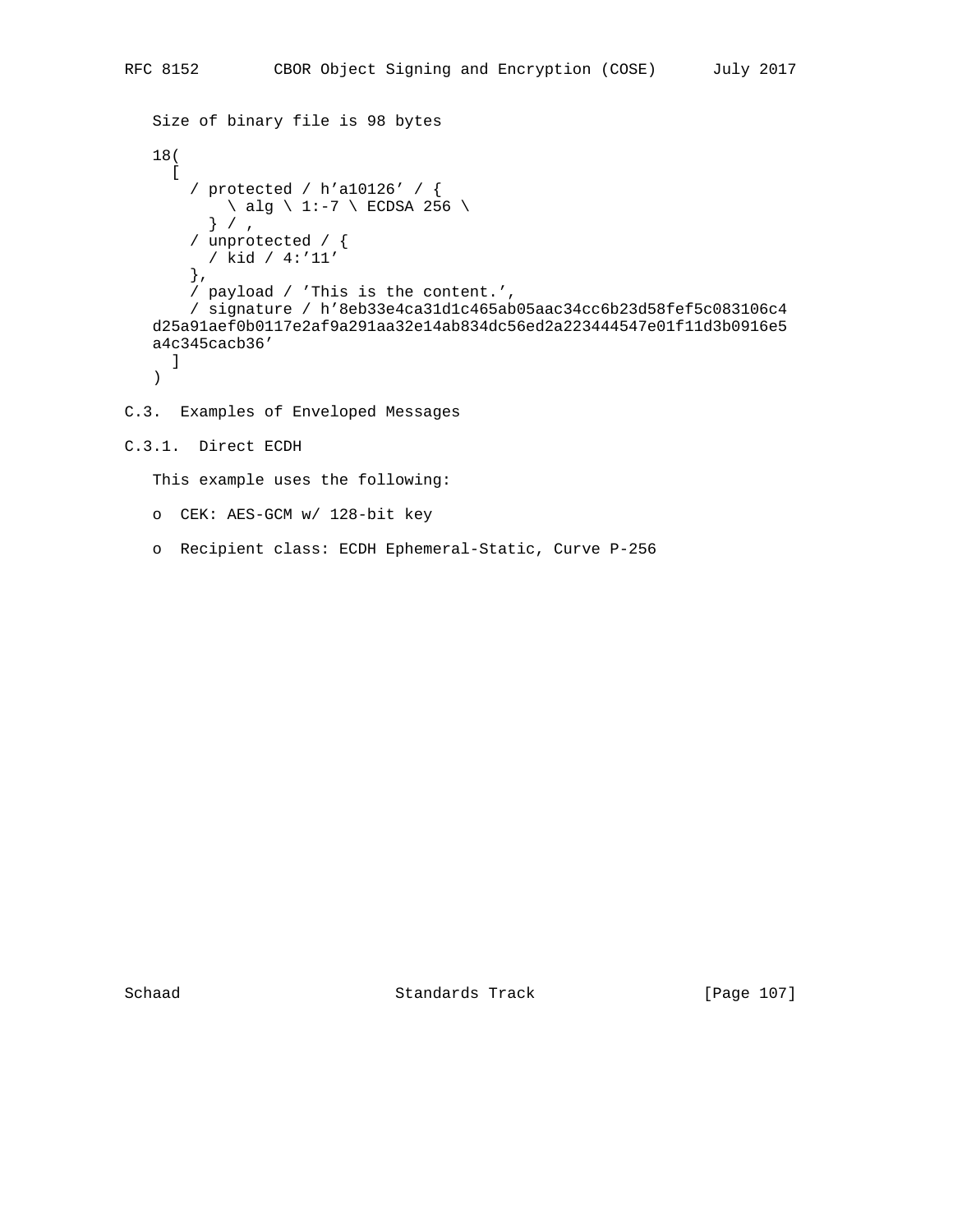```
 Size of binary file is 151 bytes
    96(
     \lceil / protected / h'a10101' / {
          \setminus alg \setminus 1:1 \setminus AES-GCM 128 \setminus} / / unprotected / {
          / iv / 5:h'c9cf4df2fe6c632bf7886413'
        },
        / ciphertext / h'7adbe2709ca818fb415f1e5df66f4e1a51053ba6d65a1a0
    c52a357da7a644b8070a151b0',
        / recipients / [
         \lfloor / protected / h'a1013818' / {
               \setminus alg \setminus 1:-25 \setminus ECDH-ES + HKDF-256 \setminus} / / unprotected / {
              / ephemeral / -1:\{ / kty / 1:2,
                 / crv / -1:1,
                 / x / -2:h'98f50a4ff6c05861c8860d13a638ea56c3f5ad7590bbf
    bf054e1c7b4d91d6280',
                 / y / -3:true
               },
               / kid / 4:'meriadoc.brandybuck@buckland.example'
             },
             / ciphertext / h''
 ]
        ]
      ]
    )
C.3.2. Direct Plus Key Derivation
    This example uses the following:
    o CEK: AES-CCM w/ 128-bit key, truncate the tag to 64 bits
    o Recipient class: Use HKDF on a shared secret with the following
       implicit fields as part of the context.
       * salt: "aabbccddeeffgghh"
       * PartyU identity: "lighting-client"
       * PartyV identity: "lighting-server"
```
Schaad Standards Track [Page 108]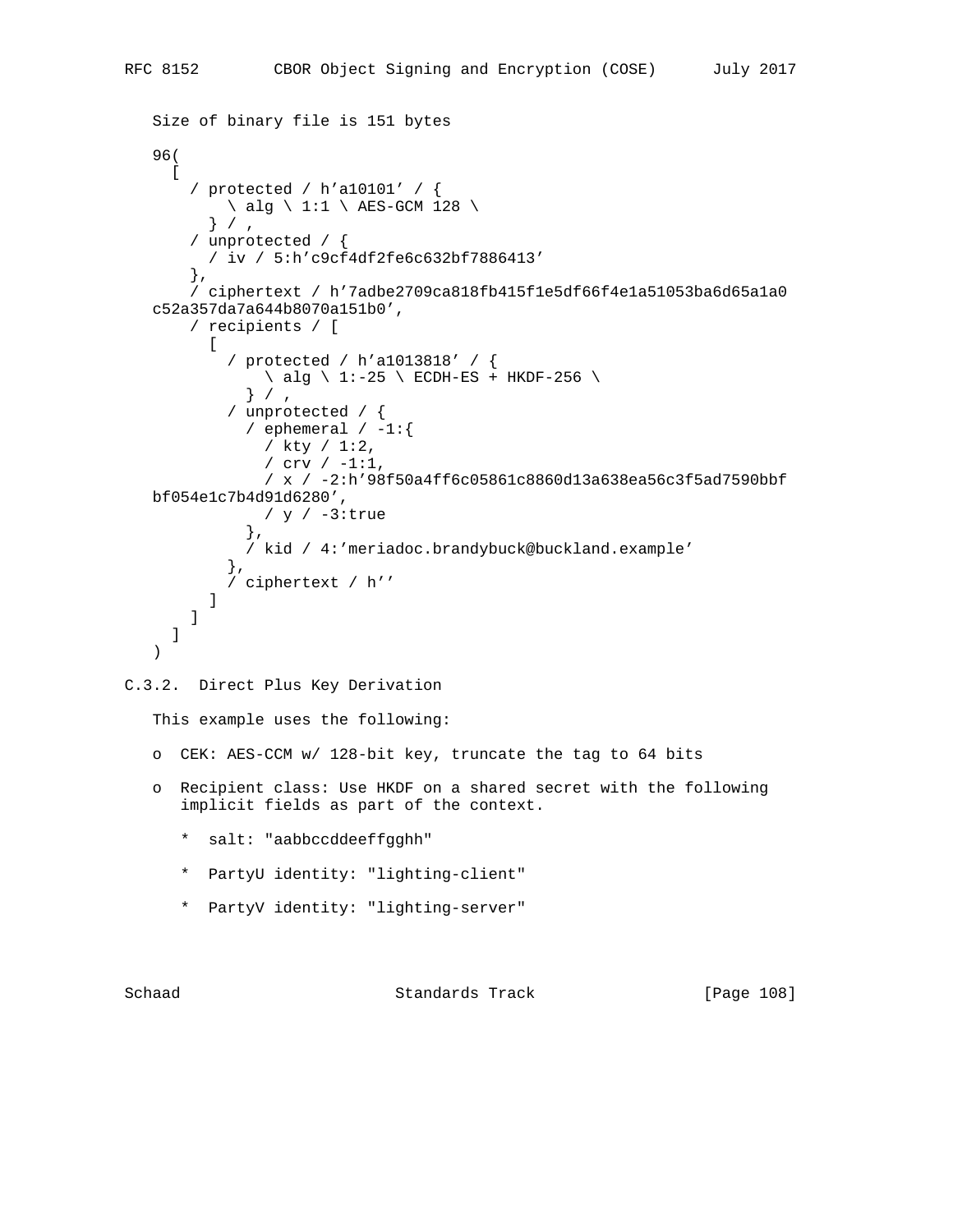```
 * Supplementary Public Other: "Encryption Example 02"
    Size of binary file is 91 bytes
    96(
     \sqrt{ } / protected / h'a1010a' / {
          \setminus alg \setminus 1:10 \setminus AES-CCM-16-64-128 \setminus} / / unprotected / {
          / iv / 5:h'89f52f65a1c580933b5261a76c'
         },
         / ciphertext / h'753548a19b1307084ca7b2056924ed95f2e3b17006dfe93
    1b687b847',
        / recipients / [
         \lceil / protected / h'a10129' / {
               \setminus alg \setminus 1:-10
               } / ,
             / unprotected / {
               / salt / -20:'aabbccddeeffgghh',
               / kid / 4:'our-secret'
             },
           / ciphertext / h''
 ]
        ]
      ]
    )
```

```
C.3.3. Counter Signature on Encrypted Content
```
This example uses the following:

o CEK: AES-GCM w/ 128-bit key

o Recipient class: ECDH Ephemeral-Static, Curve P-256

Schaad Standards Track [Page 109]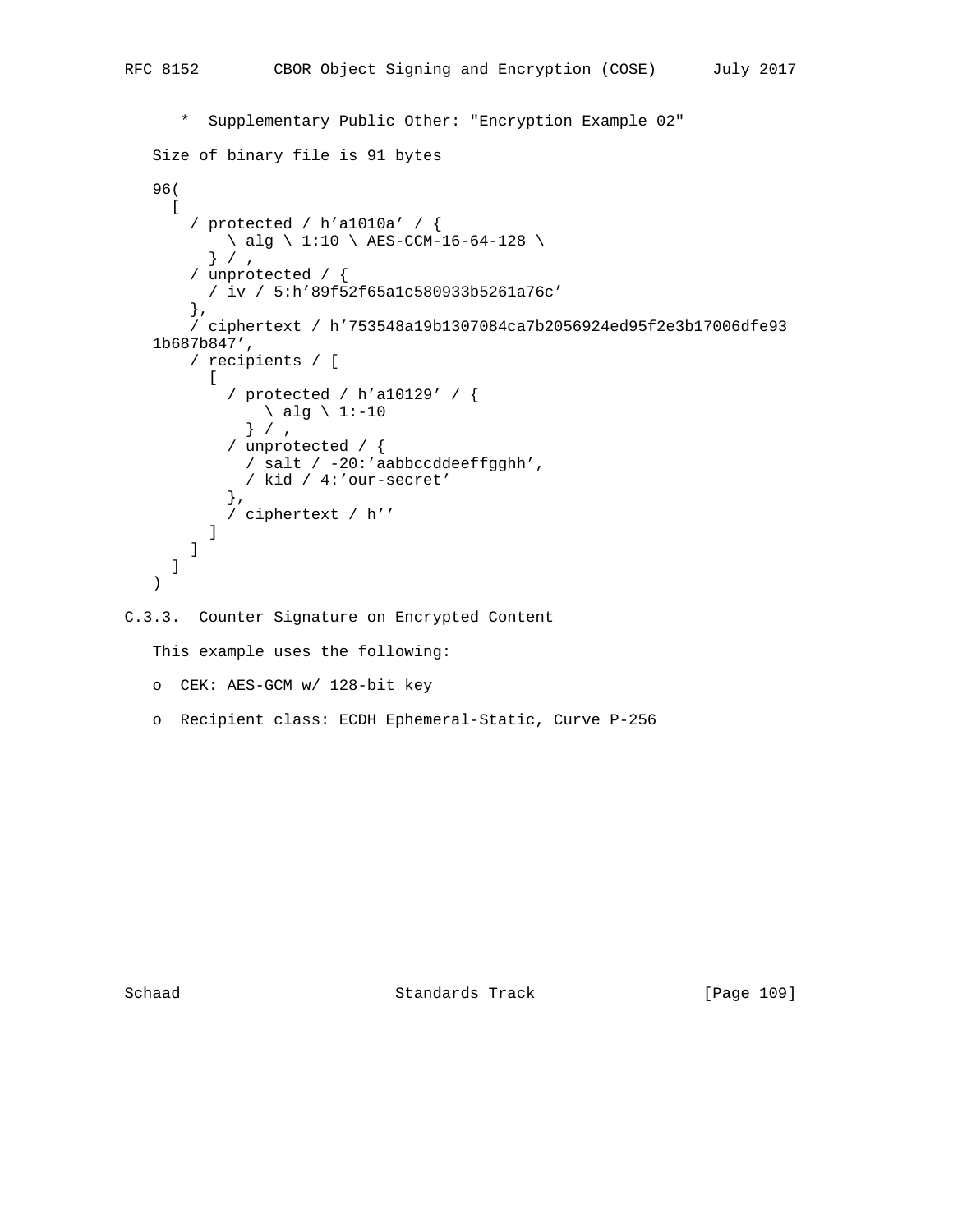```
 Size of binary file is 326 bytes
    96(
     \lceil / protected / h'a10101' / {
          \setminus alg \setminus 1:1 \setminus AES-GCM 128 \setminus} / / unprotected / {
          / iv / 5:h'c9cf4df2fe6c632bf7886413',
          / countersign / 7:[
             / protected / h'a1013823' / {
               \setminus alg \setminus 1:-36
              } / / unprotected / {
              / kid / 4:'bilbo.baggins@hobbiton.example'
             },
             / signature / h'00929663c8789bb28177ae28467e66377da12302d7f9
    594d2999afa5dfa531294f8896f2b6cdf1740014f4c7f1a358e3a6cf57f4ed6fb02f
    cf8f7aa989f5dfd07f0700a3a7d8f3c604ba70fa9411bd10c2591b483e1d2c31de00
    3183e434d8fba18f17a4c7e3dfa003ac1cf3d30d44d2533c4989d3ac38c38b71481c
   c3430c9d65e7ddff'
          ]
        },
        / ciphertext / h'7adbe2709ca818fb415f1e5df66f4e1a51053ba6d65a1a0
    c52a357da7a644b8070a151b0',
        / recipients / [
         \Gamma / protected / h'a1013818' / {
               \setminus alg \setminus 1:-25 \setminus ECDH-ES + HKDF-256 \setminus} / / unprotected / {
              / ephemeral / -1:\{ / kty / 1:2,
                 / crv / -1:1,
                 / x / -2:h'98f50a4ff6c05861c8860d13a638ea56c3f5ad7590bbf
   bf054e1c7b4d91d6280',
                / y / -3:true
               },
               / kid / 4:'meriadoc.brandybuck@buckland.example'
             },
          / ciphertext / h''
 ]
        ]
      ]
    )
```
Schaad Standards Track [Page 110]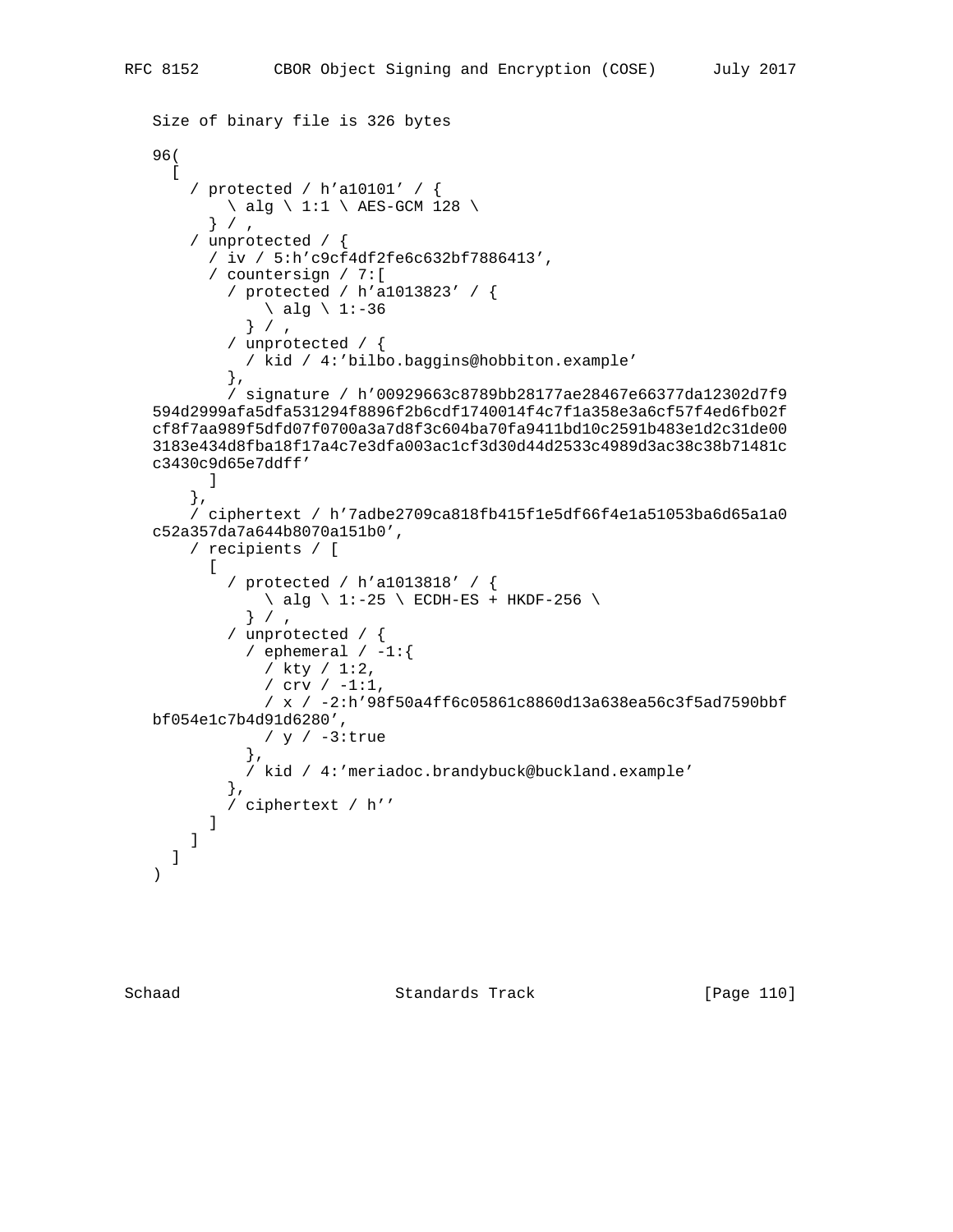```
RFC 8152 CBOR Object Signing and Encryption (COSE) July 2017
C.3.4. Encrypted Content with External Data
    This example uses the following:
    o CEK: AES-GCM w/ 128-bit key
    o Recipient class: ECDH static-Static, Curve P-256 with AES Key Wrap
    o Externally Supplied AAD: h'0011bbcc22dd44ee55ff660077'
    Size of binary file is 173 bytes
    96(
     \lfloor / protected / h'a10101' / {
          \setminus alg \setminus 1:1 \setminus AES-GCM 128 \setminus} / / unprotected / {
          / iv / 5:h'02d1f7e6f26c43d4868d87ce'
        },
        / ciphertext / h'64f84d913ba60a76070a9a48f26e97e863e28529d8f5335
    e5f0165eee976b4a5f6c6f09d',
        / recipients / [
 [
            / protected / h'a101381f' / {
               \setminus alg \setminus 1:-32 \setminus ECHD-SS+A128KW \setminus} / / unprotected / {
              / static kid / -3:'peregrin.took@tuckborough.example',
               / kid / 4:'meriadoc.brandybuck@buckland.example',
               / U nonce / -22:h'0101'
            },
             / ciphertext / h'41e0d76f579dbd0d936a662d54d8582037de2e366fd
    e1c62'
 ]
        ]
      ]
    )
C.4. Examples of Encrypted Messages
C.4.1. Simple Encrypted Message
    This example uses the following:
    o CEK: AES-CCM w/ 128-bit key and a 64-bit tag
```
Schaad Standards Track [Page 111]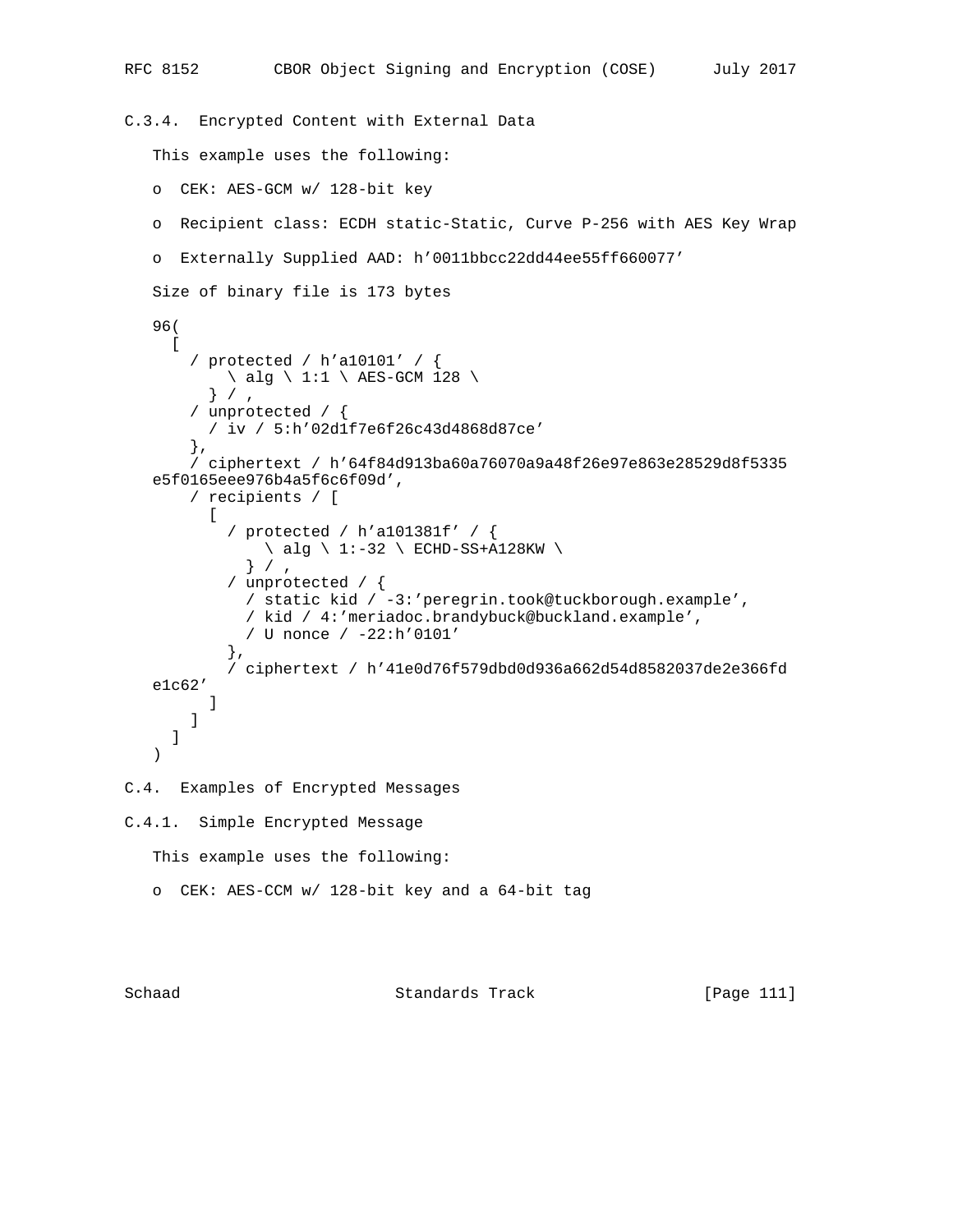```
 Size of binary file is 52 bytes
    16(
     \Gamma / protected / h'a1010a' / {
         \ alg \ 1:10 \ AES-CCM-16-64-128 \
         } / / unprotected / {
         / iv / 5:h'89f52f65a1c580933b5261a78c'
        },
        / ciphertext / h'5974e1b99a3a4cc09a659aa2e9e7fff161d38ce71cb45ce
    460ffb569'
     \Box )
C.4.2. Encrypted Message with a Partial IV
    This example uses the following:
    o CEK: AES-CCM w/ 128-bit key and a 64-bit tag
    o Prefix for IV is 89F52F65A1C580933B52
    Size of binary file is 41 bytes
    16(
\blacksquare / protected / h'a1010a' / {
          \ alg \ 1:10 \ AES-CCM-16-64-128 \
         } / / unprotected / {
          / partial iv / 6:h'61a7'
        },
        / ciphertext / h'252a8911d465c125b6764739700f0141ed09192de139e05
    3bd09abca'
      ]
    )
C.5. Examples of MACed Messages
C.5.1. Shared Secret Direct MAC
    This example uses the following:
    o MAC: AES-CMAC, 256-bit key, truncated to 64 bits
    o Recipient class: direct shared secret
```
Schaad Standards Track [Page 112]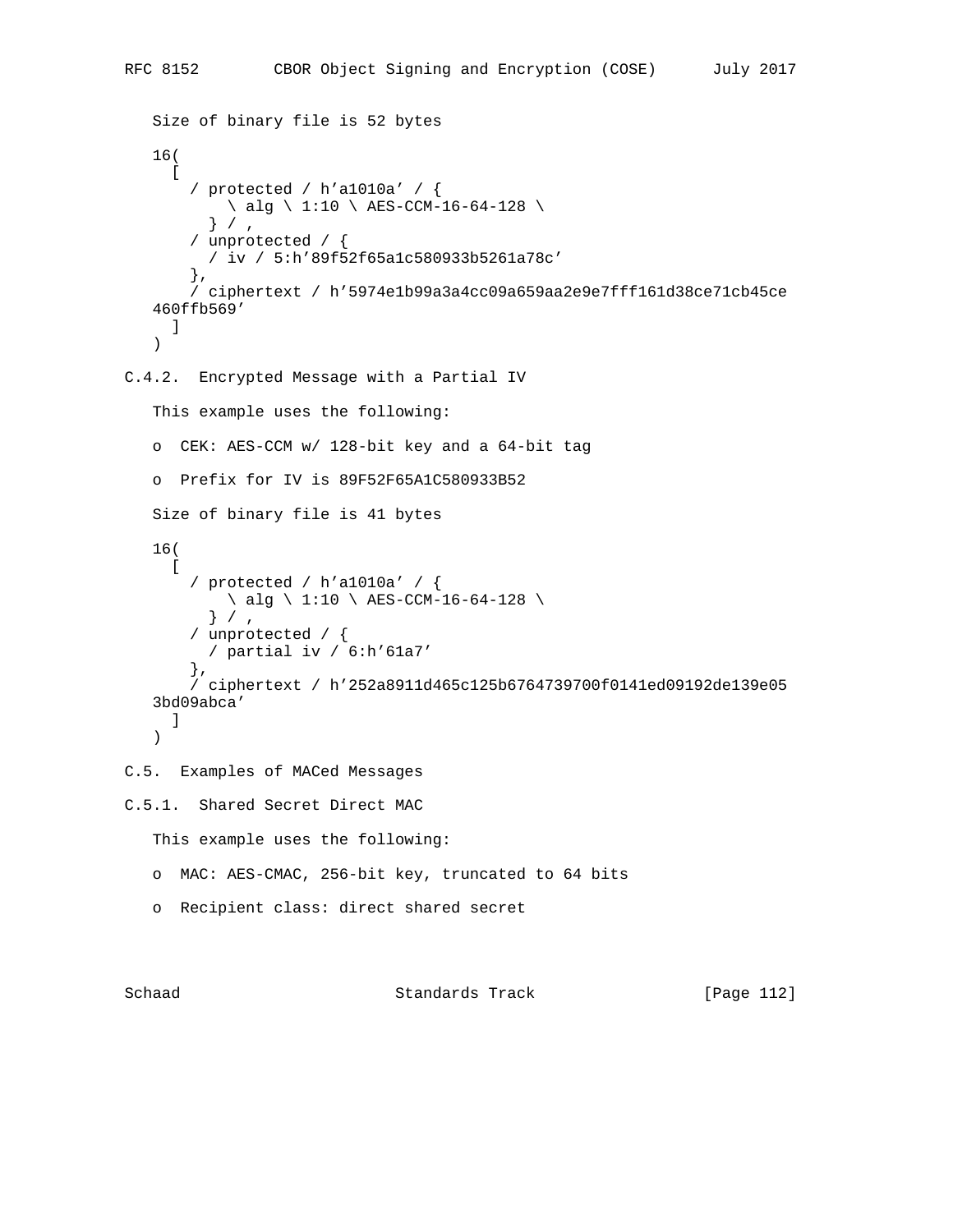```
 Size of binary file is 57 bytes
   97(
    \Gamma / protected / h'a1010f' / {
         \langle alg \langle 1:15 \rangle AES-CBC-MAC-256//64 \langle } / ,
        / unprotected / {},
        / payload / 'This is the content.',
        / tag / h'9e1226ba1f81b848',
        / recipients / [
        \lceil / protected / h'',
 / unprotected / {
 / alg / 1:-6 / direct /,
              / kid / 4:'our-secret'
            },
          / ciphertext / h''
 ]
        ]
     ]
   )
```
## C.5.2. ECDH Direct MAC

This example uses the following:

- o MAC: HMAC w/SHA-256, 256-bit key
- o Recipient class: ECDH key agreement, two static keys, HKDF w/ context structure

Schaad Standards Track [Page 113]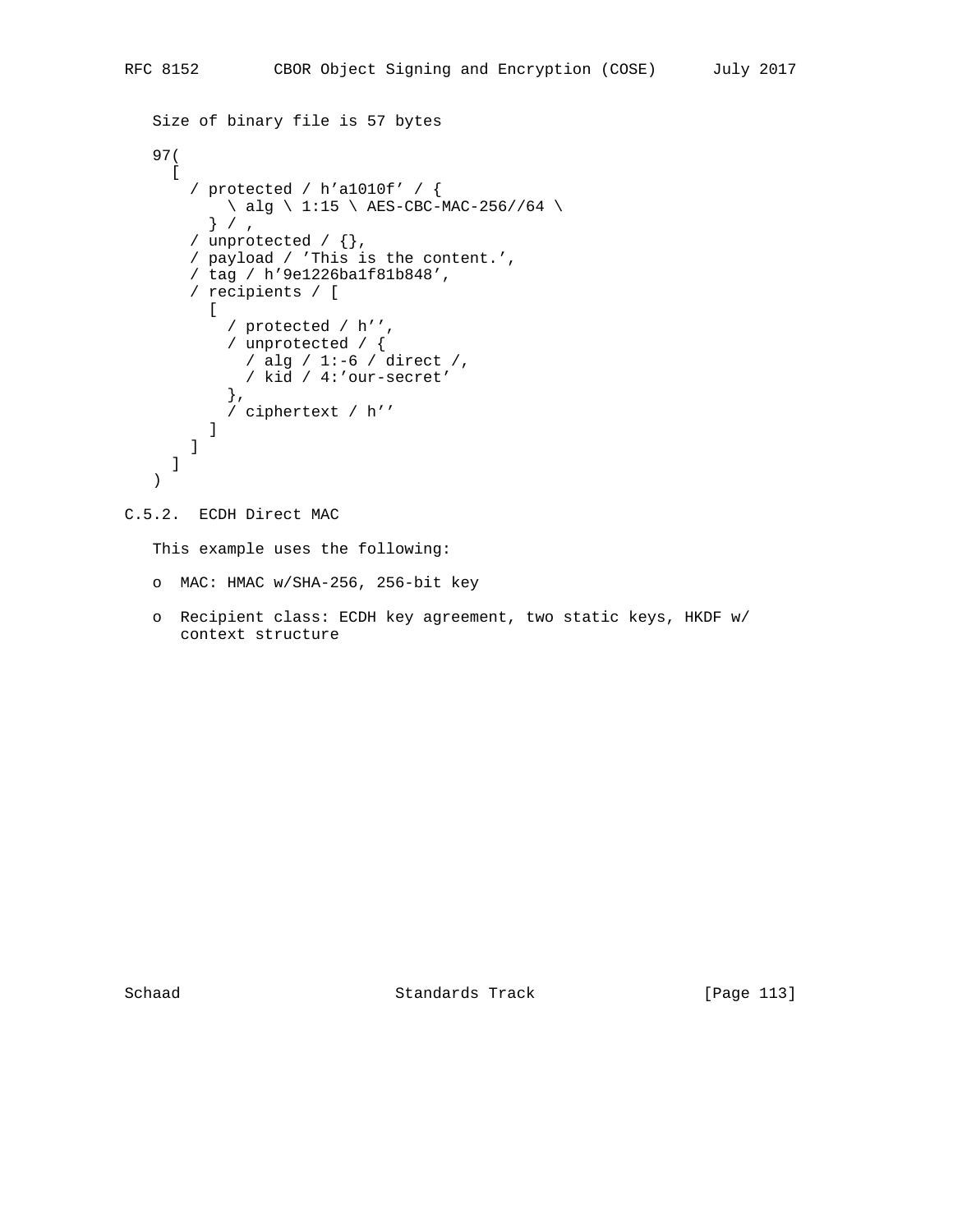```
 Size of binary file is 214 bytes
    97(
     \Gamma / protected / h'a10105' / {
          \ alg \ 1:5 \ HMAC 256//256 \
          } / ,
       / unprotected / \{ \},
        / payload / 'This is the content.',
        / tag / h'81a03448acd3d305376eaa11fb3fe416a955be2cbe7ec96f012c99
    4bc3f16a41',
        / recipients / [
         \Gamma / protected / h'a101381a' / {
               \setminus alg \setminus 1:-27 \setminus ECDH-SS + HKDF-256 \setminus} / / unprotected / {
               / static kid / -3:'peregrin.took@tuckborough.example',
               / kid / 4:'meriadoc.brandybuck@buckland.example',
               / U nonce / -22:h'4d8553e7e74f3c6a3a9dd3ef286a8195cbf8a23d
    19558ccfec7d34b824f42d92bd06bd2c7f0271f0214e141fb779ae2856abf585a583
    68b017e7f2a9e5ce4db5'
             },
          / ciphertext / h''
 ]
        ]
      ]
    )
C.5.3. Wrapped MAC
```

```
 This example uses the following:
```
- o MAC: AES-MAC, 128-bit key, truncated to 64 bits
- o Recipient class: AES Key Wrap w/ a pre-shared 256-bit key

Schaad Standards Track [Page 114]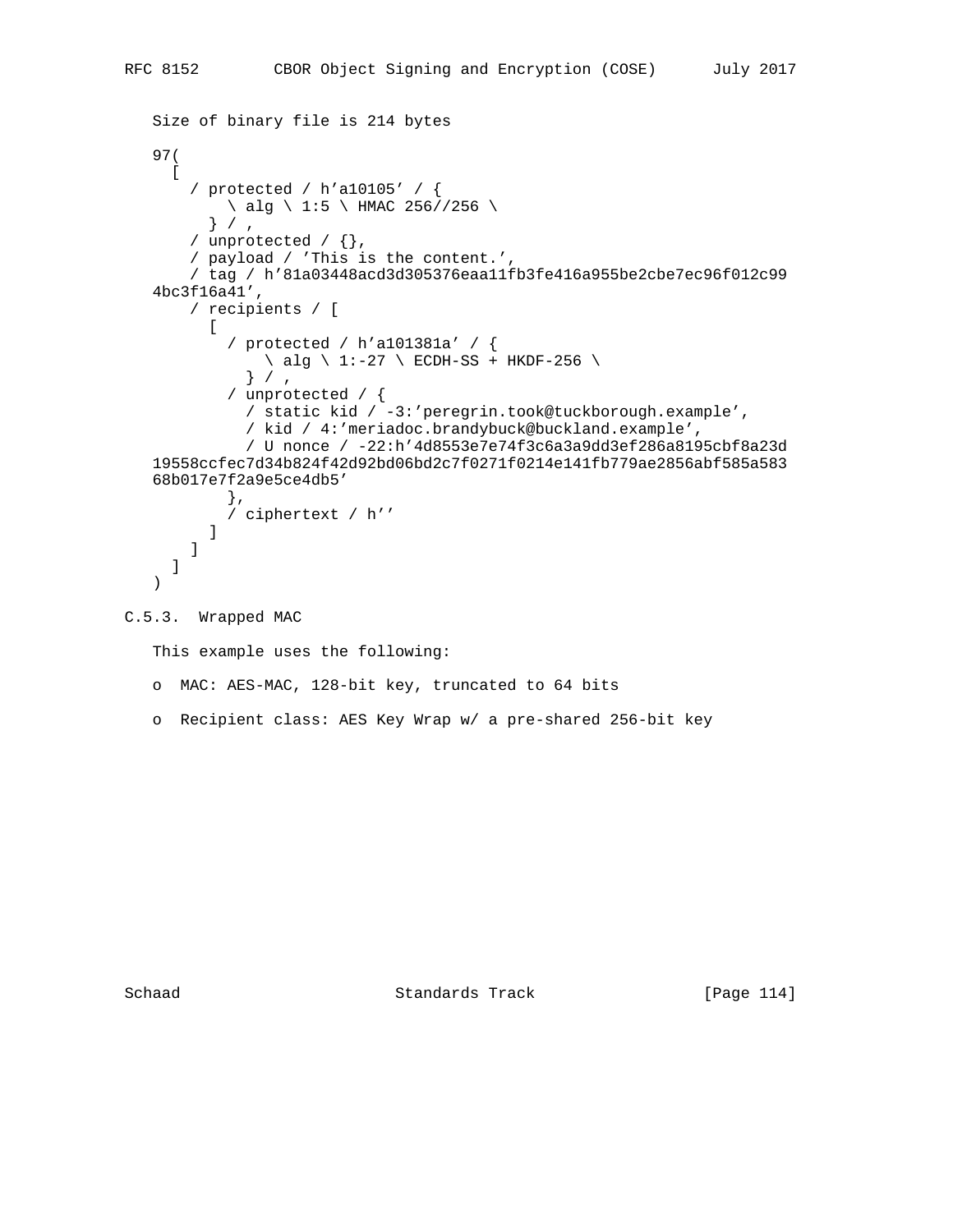```
 Size of binary file is 109 bytes
    97(
     \Gamma / protected / h'a1010e' / {
          \backslash alg \backslash 1:14 \backslash AES-CBC-MAC-128//64 \backslash} // unprotected / \{ \},
        / payload / 'This is the content.',
        / tag / h'36f5afaf0bab5d43',
        / recipients / [
         \lceil / protected / h'',
 / unprotected / {
 / alg / 1:-5 / A256KW /,
              / kid / 4:'018c0ae5-4d9b-471b-bfd6-eef314bc7037'
             },
             / ciphertext / h'711ab0dc2fc4585dce27effa6781c8093eba906f227
    b6eb0'
          ]
        ]
      ]
    )
C.5.4. Multi-Recipient MACed Message
    This example uses the following:
    o MAC: HMAC w/ SHA-256, 128-bit key
    o Recipient class: Uses three different methods
```
- 1. ECDH Ephemeral-Static, Curve P-521, AES Key Wrap w/ 128-bit key
- 2. AES Key Wrap w/ 256-bit key

Schaad Standards Track [Page 115]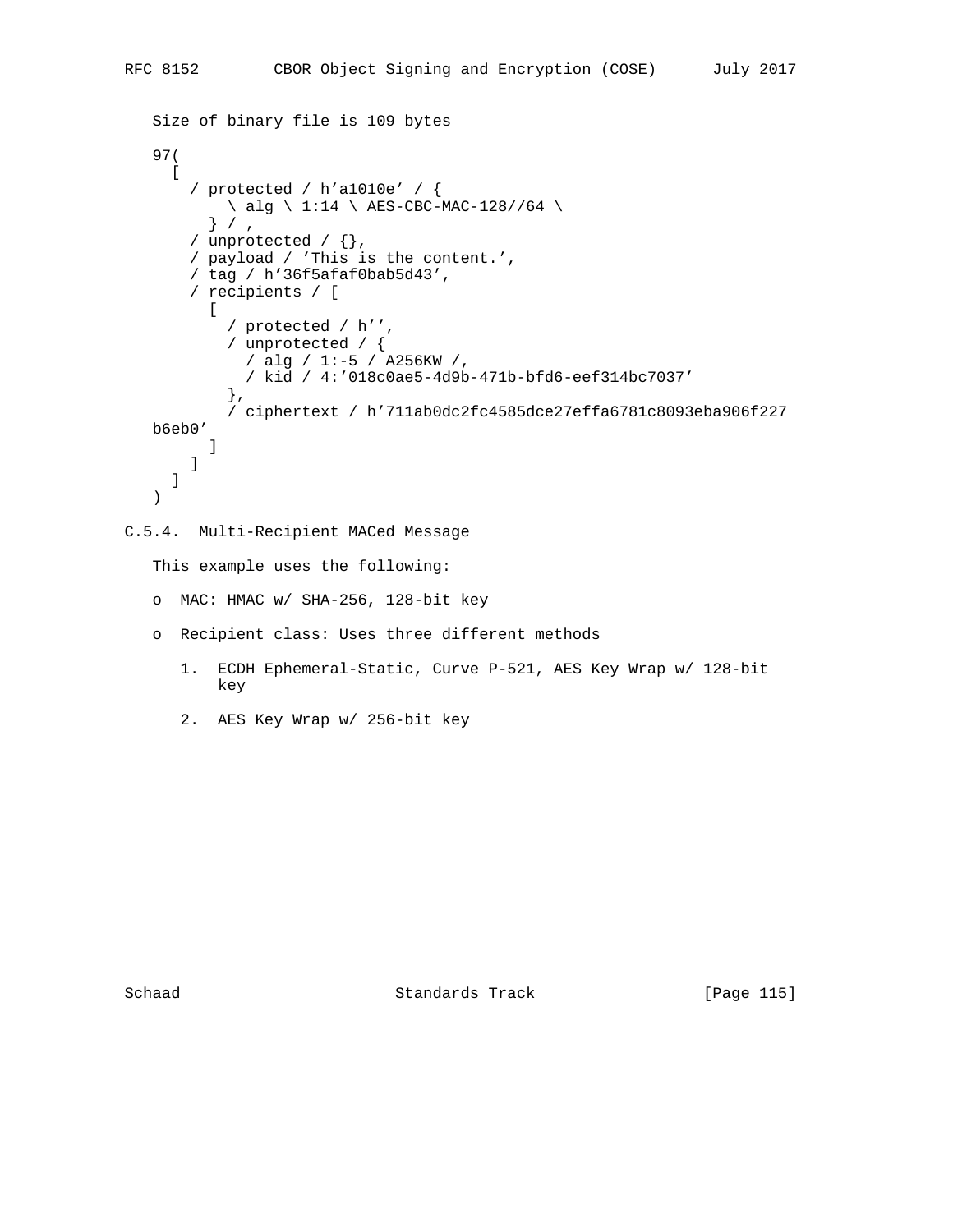```
 Size of binary file is 309 bytes
 97(
  \Gamma / protected / h'a10105' / {
       \backslash alg \backslash 1:5 \backslash HMAC 256//256 \backslash } / ,
    / unprotected / \{ \},
     / payload / 'This is the content.',
     / tag / h'bf48235e809b5c42e995f2b7d5fa13620e7ed834e337f6aa43df16
 1e49e9323e',
     / recipients / [
      \Gamma / protected / h'a101381c' / {
            \backslash alg \backslash 1:-29 \backslash ECHD-ES+A128KW \backslash} / / unprotected / {
           / ephemeral / -1:\{ / kty / 1:2,
             / crv / -1:3,
              / x / -2:h'0043b12669acac3fd27898ffba0bcd2e6c366d53bc4db
 71f909a759304acfb5e18cdc7ba0b13ff8c7636271a6924b1ac63c02688075b55ef2
 d613574e7dc242f79c3',
             / y / -3:true
            },
            / kid / 4:'bilbo.baggins@hobbiton.example'
          },
          / ciphertext / h'339bc4f79984cdc6b3e6ce5f315a4c7d2b0ac466fce
 a69e8c07dfbca5bb1f661bc5f8e0df9e3eff5'
      \,,
      \lceil / protected / h'',
          / unprotected / {
           / alg / 1:-5 / A256KW /,
            / kid / 4:'018c0ae5-4d9b-471b-bfd6-eef314bc7037'
          },
          / ciphertext / h'0b2c7cfce04e98276342d6476a7723c090dfdd15f9a
 518e7736549e998370695e6d6a83b4ae507bb'
       ]
     ]
   ]
 )
```
Schaad Standards Track [Page 116]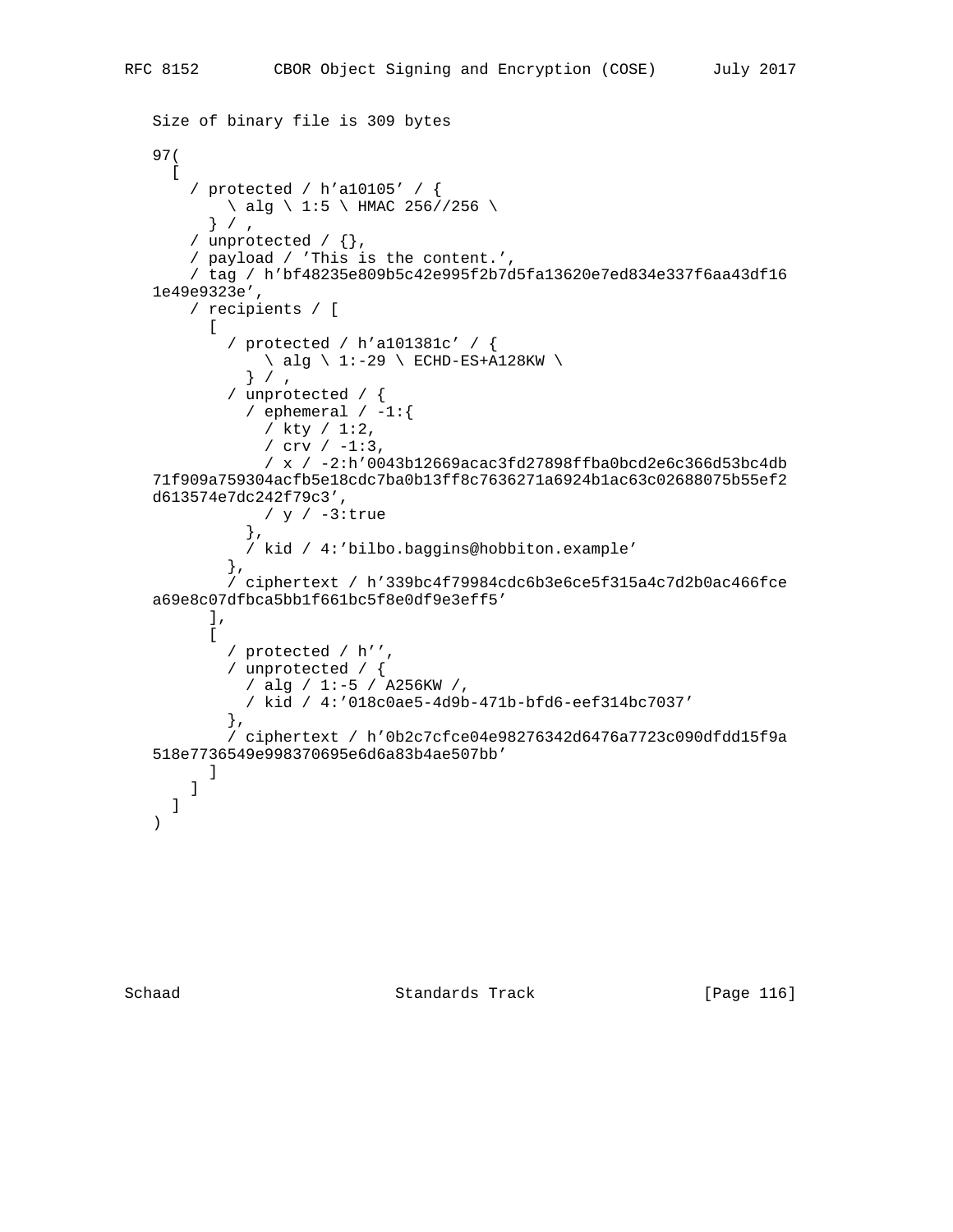```
C.6. Examples of MAC0 Messages
C.6.1. Shared Secret Direct MAC
    This example uses the following:
    o MAC: AES-CMAC, 256-bit key, truncated to 64 bits
    o Recipient class: direct shared secret
    Size of binary file is 37 bytes
    17(
     \lceil / protected / h'a1010f' / {
          \setminus alg \setminus 1:15 \setminus AES-CBC-MAC-256//64 \setminus } / ,
        / unprotected / {},
        / payload / 'This is the content.',
        / tag / h'726043745027214f'
      ]
    )
    Note that this example uses the same inputs as Appendix C.5.1.
C.7. COSE Keys
C.7.1. Public Keys
    This is an example of a COSE Key Set. This example includes the
    public keys for all of the previous examples.
    In order the keys are:
    o An EC key with a kid of "meriadoc.brandybuck@buckland.example"
```
RFC 8152 CBOR Object Signing and Encryption (COSE) July 2017

- o An EC key with a kid of "peregrin.took@tuckborough.example"
- o An EC key with a kid of "bilbo.baggins@hobbiton.example"
- o An EC key with a kid of "11"

Schaad Standards Track [Page 117]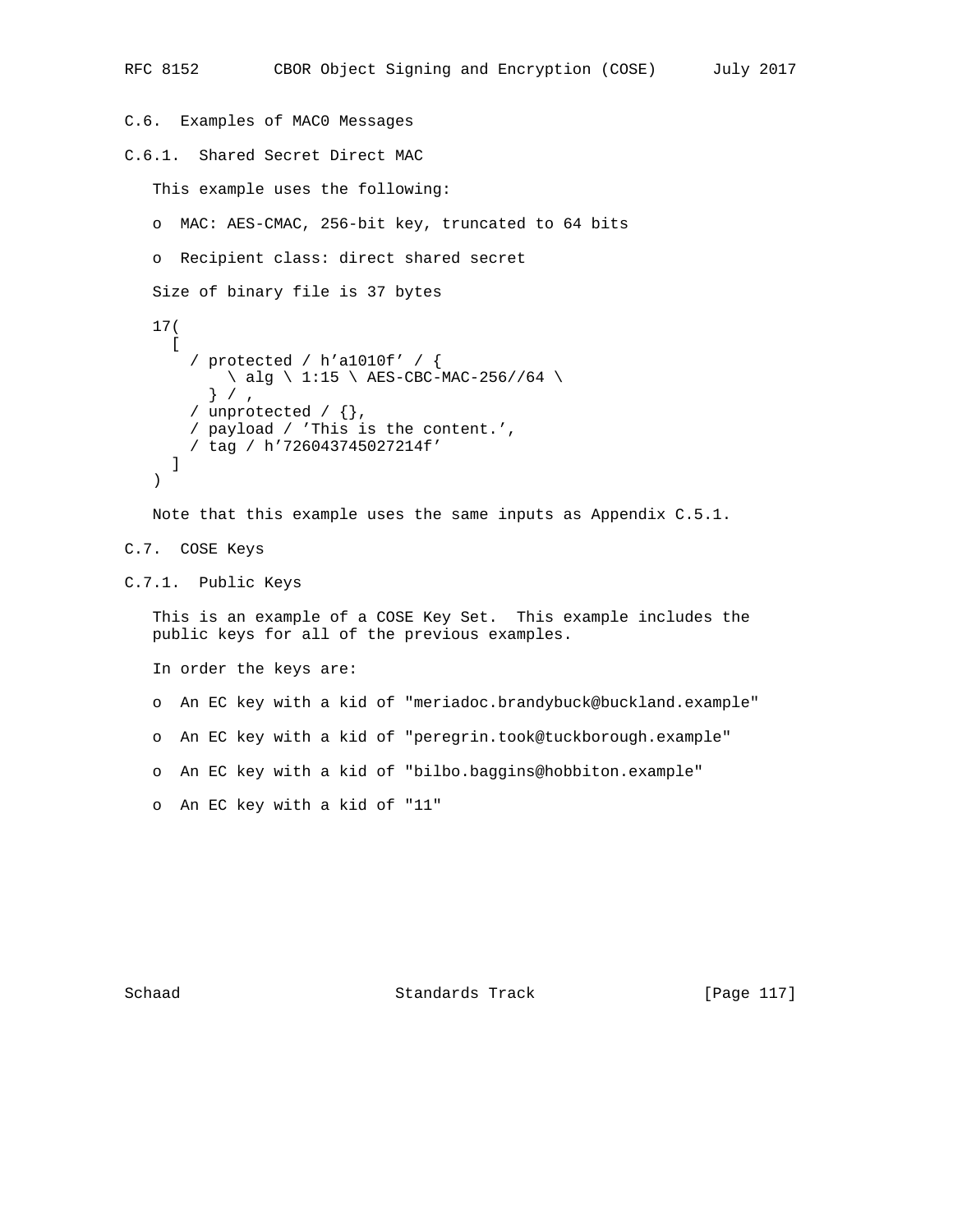```
 Size of binary file is 481 bytes
 [
   {
     -1:1,
     -2:h'65eda5a12577c2bae829437fe338701a10aaa375e1bb5b5de108de439c0
 8551d',
     -3:h'1e52ed75701163f7f9e40ddf9f341b3dc9ba860af7e0ca7ca7e9eecd008
 4d19c',
   1:2,
     2:'meriadoc.brandybuck@buckland.example'
   },
   {
    -1:1,
     -2:h'bac5b11cad8f99f9c72b05cf4b9e26d244dc189f745228255a219a86d6a
 09eff',
     -3:h'20138bf82dc1b6d562be0fa54ab7804a3a64b6d72ccfed6b6fb6ed28bbf
 c117e',
    1:2,
     2:'11'
   },
   {
    -1:3,
     -2:h'0072992cb3ac08ecf3e5c63dedec0d51a8c1f79ef2f82f94f3c737bf5de
 7986671eac625fe8257bbd0394644caaa3aaf8f27a4585fbbcad0f2457620085e5c8
 f42ad',
     -3:h'01dca6947bce88bc5790485ac97427342bc35f887d86d65a089377e247e
 60baa55e4e8501e2ada5724ac51d6909008033ebc10ac999b9d7f5cc2519f3fe1ea1
 d9475',
     1:2,
     2:'bilbo.baggins@hobbiton.example'
   },
   {
    -1:1,
     -2:h'98f50a4ff6c05861c8860d13a638ea56c3f5ad7590bbfbf054e1c7b4d91
 d6280',
     -3:h'f01400b089867804b8e9fc96c3932161f1934f4223069170d924b7e03bf
 822bb',
     1:2,
     2:'peregrin.took@tuckborough.example'
   }
 ]
```
Schaad Standards Track [Page 118]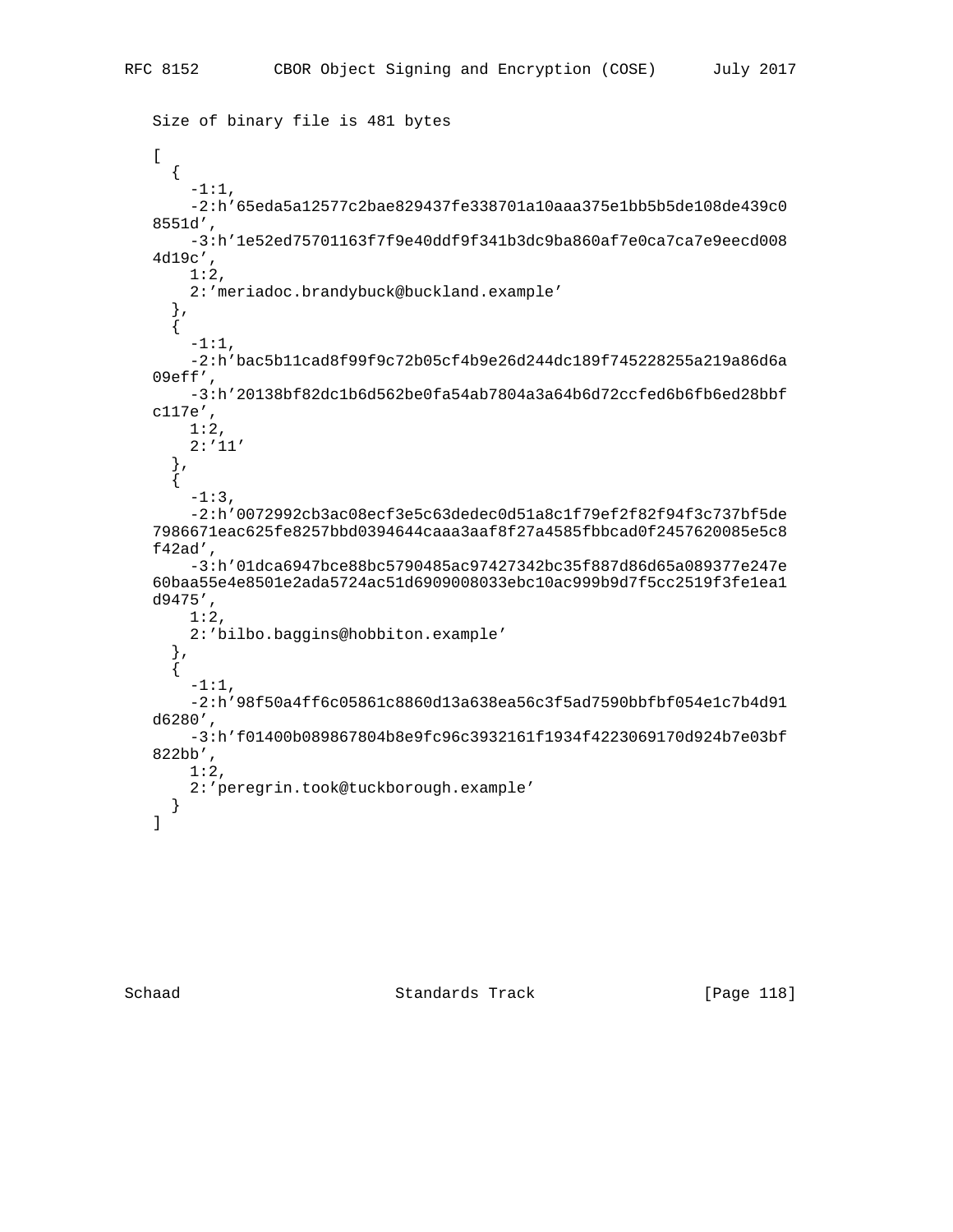```
C.7.2. Private Keys
    This is an example of a COSE Key Set. This example includes the
    private keys for all of the previous examples.
    In order the keys are:
    o An EC key with a kid of "meriadoc.brandybuck@buckland.example"
    o A shared-secret key with a kid of "our-secret"
    o An EC key with a kid of "peregrin.took@tuckborough.example"
    o A shared-secret key with a kid of "018c0ae5-4d9b-471b-
       bfd6-eef314bc7037"
    o An EC key with a kid of "bilbo.baggins@hobbiton.example"
    o An EC key with a kid of "11"
    Size of binary file is 816 bytes
   \Gamma {
        1:2,
        2:'meriadoc.brandybuck@buckland.example',
       -1:1,
        -2:h'65eda5a12577c2bae829437fe338701a10aaa375e1bb5b5de108de439c0
    8551d',
        -3:h'1e52ed75701163f7f9e40ddf9f341b3dc9ba860af7e0ca7ca7e9eecd008
    4d19c',
        -4:h'aff907c99f9ad3aae6c4cdf21122bce2bd68b5283e6907154ad911840fa
    208cf'
      },
      {
        1:2,
        2:'11',
        -1:1,
        -2:h'bac5b11cad8f99f9c72b05cf4b9e26d244dc189f745228255a219a86d6a
    09eff',
        -3:h'20138bf82dc1b6d562be0fa54ab7804a3a64b6d72ccfed6b6fb6ed28bbf
    c117e',
        -4:h'57c92077664146e876760c9520d054aa93c3afb04e306705db609030850
    7b4d3'
      },
      {
        1:2,
        2:'bilbo.baggins@hobbiton.example',
```
RFC 8152 CBOR Object Signing and Encryption (COSE) July 2017

Schaad Standards Track [Page 119]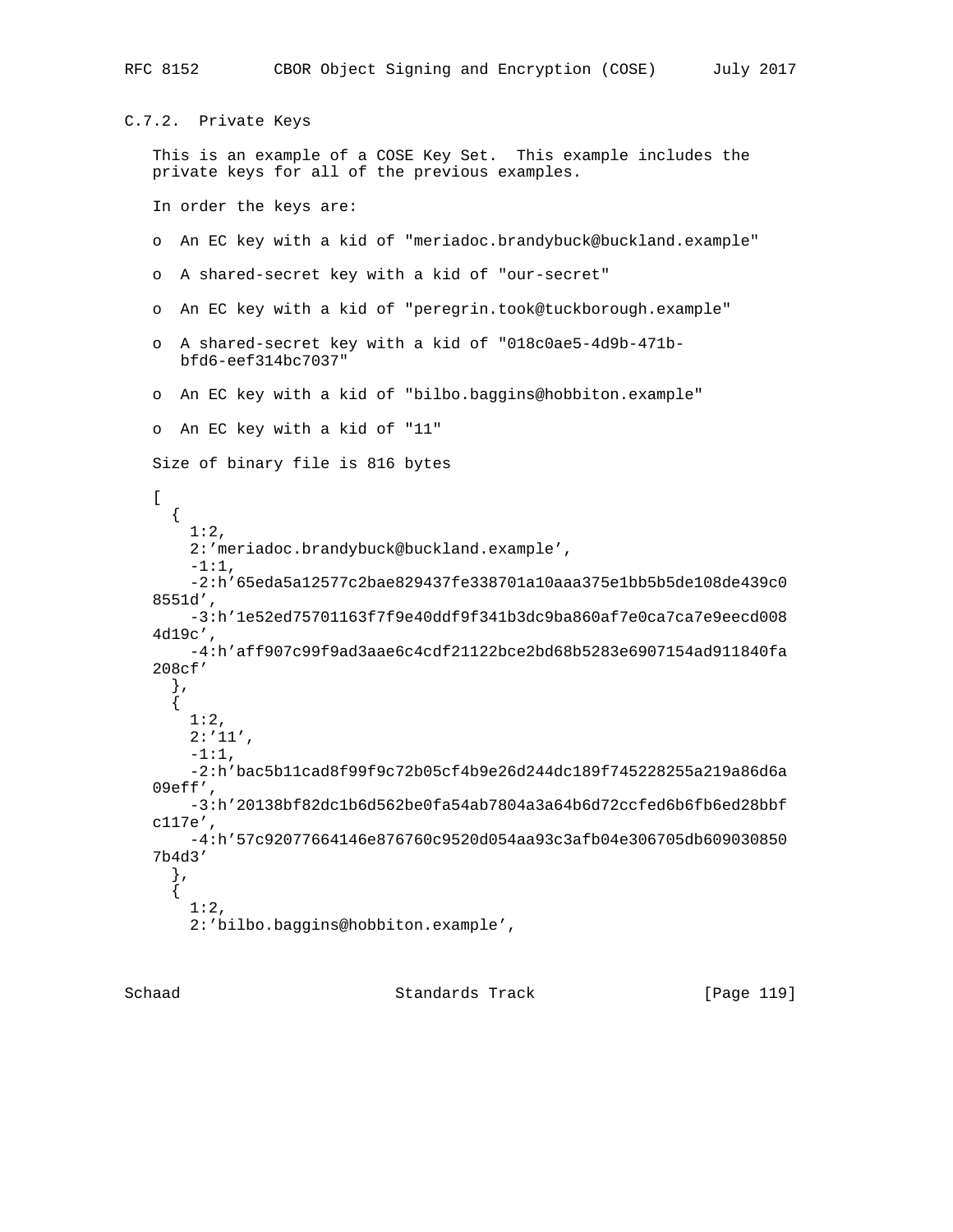```
-1:3,
        -2:h'0072992cb3ac08ecf3e5c63dedec0d51a8c1f79ef2f82f94f3c737bf5de
    7986671eac625fe8257bbd0394644caaa3aaf8f27a4585fbbcad0f2457620085e5c8
    f42ad',
        -3:h'01dca6947bce88bc5790485ac97427342bc35f887d86d65a089377e247e
    60baa55e4e8501e2ada5724ac51d6909008033ebc10ac999b9d7f5cc2519f3fe1ea1
    d9475',
        -4:h'00085138ddabf5ca975f5860f91a08e91d6d5f9a76ad4018766a476680b
    55cd339e8ab6c72b5facdb2a2a50ac25bd086647dd3e2e6e99e84ca2c3609fdf177f
    eb26d'
      },
      {
       1:4,
        2:'our-secret',
        -1:h'849b57219dae48de646d07dbb533566e976686457c1491be3a76dcea6c4
    27188'
 },
\left\{\begin{array}{ccc} \end{array}\right\} 1:2,
       -1:1,
        2:'peregrin.took@tuckborough.example',
        -2:h'98f50a4ff6c05861c8860d13a638ea56c3f5ad7590bbfbf054e1c7b4d91
    d6280',
        -3:h'f01400b089867804b8e9fc96c3932161f1934f4223069170d924b7e03bf
    822bb',
        -4:h'02d1f7e6f26c43d4868d87ceb2353161740aacf1f7163647984b522a848
    df1c3'
      },
      {
        1:4,
        2:'our-secret2',
        -1:h'849b5786457c1491be3a76dcea6c4271'
      },
      {
       1:4,
        2:'018c0ae5-4d9b-471b-bfd6-eef314bc7037',
        -1:h'849b57219dae48de646d07dbb533566e976686457c1491be3a76dcea6c4
    27188'
     }
    ]
```
Schaad Standards Track [Page 120]